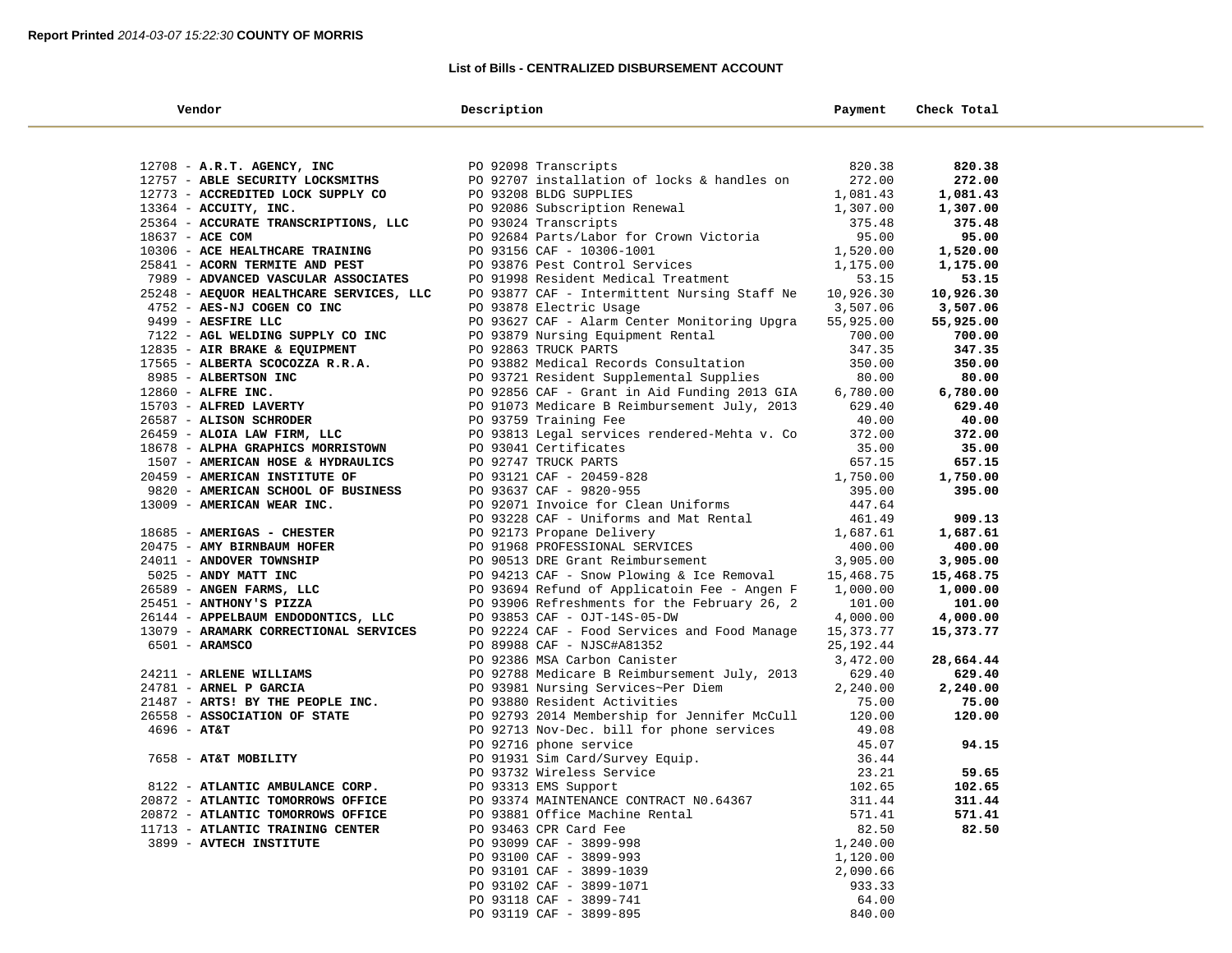|                                 |                                       |                                                                                                                                                                                                                                                                                                |          | 9,495.99  |
|---------------------------------|---------------------------------------|------------------------------------------------------------------------------------------------------------------------------------------------------------------------------------------------------------------------------------------------------------------------------------------------|----------|-----------|
|                                 |                                       |                                                                                                                                                                                                                                                                                                |          | 810.67    |
|                                 |                                       |                                                                                                                                                                                                                                                                                                |          | 1,637.50  |
|                                 |                                       |                                                                                                                                                                                                                                                                                                |          | 4,452.03  |
|                                 |                                       |                                                                                                                                                                                                                                                                                                |          |           |
|                                 |                                       |                                                                                                                                                                                                                                                                                                |          | 1,814.75  |
|                                 |                                       |                                                                                                                                                                                                                                                                                                |          |           |
|                                 |                                       |                                                                                                                                                                                                                                                                                                |          | 641.30    |
|                                 |                                       |                                                                                                                                                                                                                                                                                                |          | 629.40    |
|                                 |                                       |                                                                                                                                                                                                                                                                                                |          | 1,792.00  |
|                                 |                                       |                                                                                                                                                                                                                                                                                                |          |           |
|                                 |                                       | 13217 - <b>BAKER &amp; TAYLOR BOOKS</b><br>24.75<br>2137 - <b>BARBAR TEMPLE</b><br>227.25<br>227.25<br>227.25<br>227.25<br>227.25<br>227.25<br>227.25<br>227.25<br>228.9 - <b>BARWAY LUMBER</b><br>227.25<br>228.9 - <b>BARWAY LUMBER</b><br>228.9 - <b>EXAMPINER</b><br>228.9 - <b>EXAMPI</b> |          |           |
|                                 |                                       |                                                                                                                                                                                                                                                                                                |          |           |
|                                 |                                       |                                                                                                                                                                                                                                                                                                |          | 12,825.01 |
|                                 |                                       |                                                                                                                                                                                                                                                                                                |          | 105.89    |
|                                 |                                       |                                                                                                                                                                                                                                                                                                |          | 250.73    |
|                                 |                                       |                                                                                                                                                                                                                                                                                                |          |           |
|                                 |                                       |                                                                                                                                                                                                                                                                                                |          |           |
|                                 |                                       |                                                                                                                                                                                                                                                                                                |          |           |
|                                 |                                       |                                                                                                                                                                                                                                                                                                |          |           |
|                                 |                                       |                                                                                                                                                                                                                                                                                                |          |           |
|                                 |                                       |                                                                                                                                                                                                                                                                                                |          |           |
|                                 |                                       |                                                                                                                                                                                                                                                                                                |          |           |
|                                 |                                       |                                                                                                                                                                                                                                                                                                |          |           |
|                                 |                                       |                                                                                                                                                                                                                                                                                                |          |           |
|                                 |                                       |                                                                                                                                                                                                                                                                                                |          |           |
|                                 |                                       |                                                                                                                                                                                                                                                                                                |          |           |
|                                 |                                       |                                                                                                                                                                                                                                                                                                |          |           |
|                                 |                                       |                                                                                                                                                                                                                                                                                                |          |           |
|                                 |                                       |                                                                                                                                                                                                                                                                                                |          |           |
|                                 |                                       |                                                                                                                                                                                                                                                                                                |          |           |
|                                 |                                       |                                                                                                                                                                                                                                                                                                |          |           |
|                                 |                                       |                                                                                                                                                                                                                                                                                                |          |           |
|                                 |                                       |                                                                                                                                                                                                                                                                                                |          |           |
|                                 |                                       |                                                                                                                                                                                                                                                                                                |          |           |
|                                 |                                       |                                                                                                                                                                                                                                                                                                |          |           |
|                                 |                                       |                                                                                                                                                                                                                                                                                                |          |           |
|                                 |                                       |                                                                                                                                                                                                                                                                                                |          |           |
|                                 |                                       |                                                                                                                                                                                                                                                                                                |          |           |
|                                 |                                       |                                                                                                                                                                                                                                                                                                |          |           |
|                                 |                                       |                                                                                                                                                                                                                                                                                                |          |           |
|                                 |                                       |                                                                                                                                                                                                                                                                                                |          |           |
|                                 |                                       |                                                                                                                                                                                                                                                                                                |          |           |
|                                 |                                       |                                                                                                                                                                                                                                                                                                |          |           |
|                                 |                                       |                                                                                                                                                                                                                                                                                                |          |           |
|                                 |                                       |                                                                                                                                                                                                                                                                                                |          |           |
|                                 |                                       |                                                                                                                                                                                                                                                                                                |          |           |
| 13856 - CABLEVISION             | PO 93538 OPTIMUM ONLINE               |                                                                                                                                                                                                                                                                                                | 519.80   | 519.80    |
| 24820 - CARLOS PEREZ JR.        |                                       | PO 93651 travel reimbursement                                                                                                                                                                                                                                                                  | 40.21    | 40.21     |
| 24820 - CARLOS PEREZ JR.        |                                       | PO 93726 travel reimbursement                                                                                                                                                                                                                                                                  | 50.20    | 50.20     |
| 4493 - CARLOTA MANJARRES        |                                       | PO 93534 Insurance reimb. for 1/14 to 6/14                                                                                                                                                                                                                                                     | 72.00    | 72.00     |
| 9273 - CARMAGNOLA & RITARDI LLC |                                       | PO 93430 General matters-legal services                                                                                                                                                                                                                                                        | 3,572.00 | 3,572.00  |
| 7352 - CAROL CAREY              |                                       | PO 90948 Medicare B Reimbursement July, 2013                                                                                                                                                                                                                                                   | 629.40   | 629.40    |
| 25474 - CARRELLE L CALIXTE      |                                       | PO 93983 Nursing Services~Per Diem                                                                                                                                                                                                                                                             | 2,688.00 | 2,688.00  |
|                                 | 21725 - CARTRIDGE WORLD OF PARSIPPANY | PO 92605 Cartridge Order from 12/26/13                                                                                                                                                                                                                                                         | 639.84   | 639.84    |
| 26592 - CATHERINE LAQUAGLIA     |                                       | PO 93758 Travel Exp.                                                                                                                                                                                                                                                                           | 48.18    | 48.18     |
| 4598 - CDW GOVERNMENT INC.      |                                       | PO 92146 Equipment                                                                                                                                                                                                                                                                             | 1,560.01 | 1,560.01  |
| 3638 - CENTER POINT PUBLISHING  |                                       | PO 92602 Confirm receipt of large print book                                                                                                                                                                                                                                                   | 118.80   | 118.80    |
|                                 | 18831 - CENTRAL JERSEY TITLE CO. INC. | PO 93194 Title Search - Wendover Farm Partne                                                                                                                                                                                                                                                   | 4,601.00 |           |
|                                 |                                       | PO 93195 OSTF - Title Search - Wendover Farm                                                                                                                                                                                                                                                   | 3,008.00 | 7,609.00  |
| 20487 - CENTURYLINK             |                                       | PO 92717 Newton office phone bill for Dec.                                                                                                                                                                                                                                                     | 204.42   |           |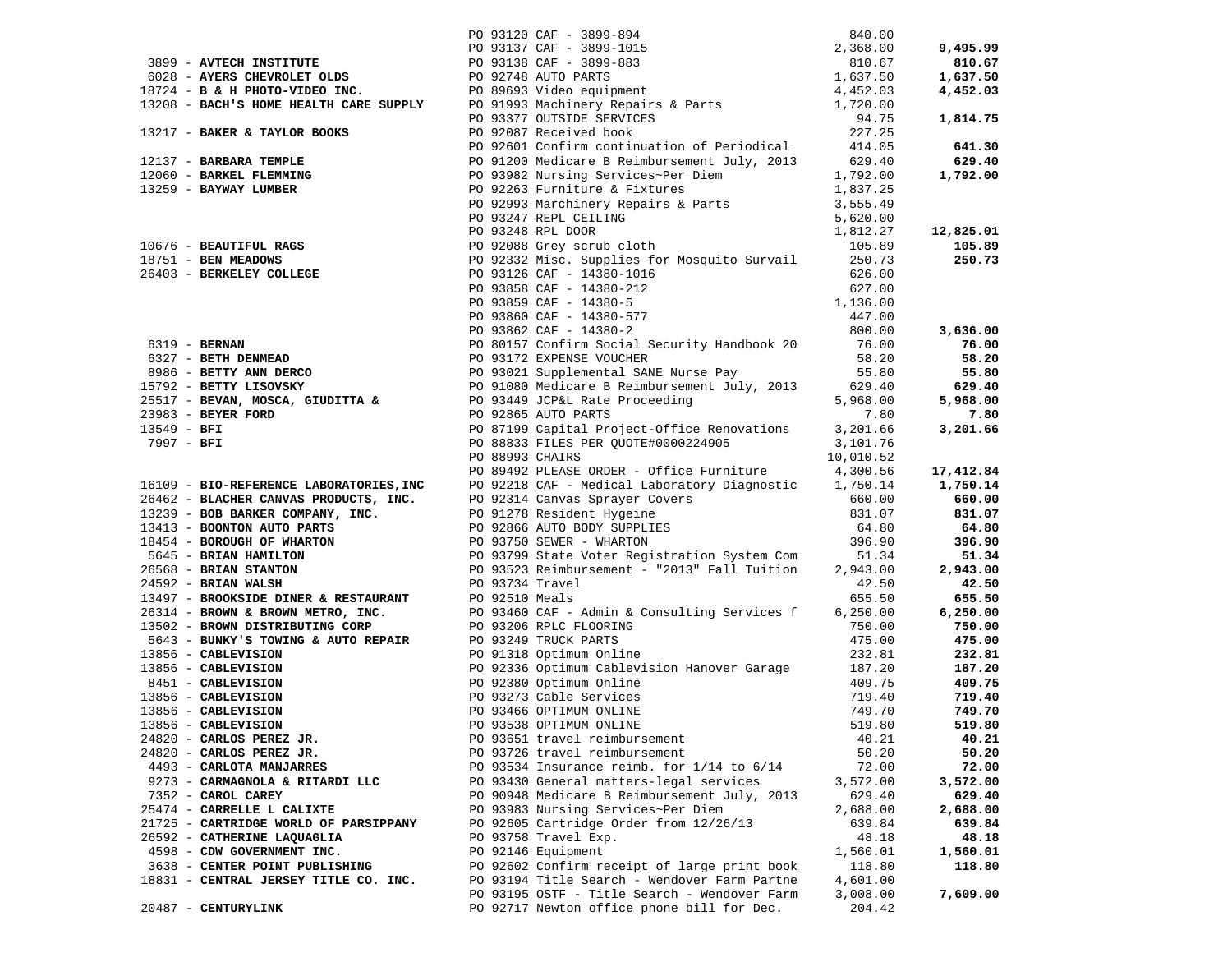|               |                                        |                | PO 92745 Telephone T1chester                                             | 1,785.33   | 1,989.75   |
|---------------|----------------------------------------|----------------|--------------------------------------------------------------------------|------------|------------|
|               | 18839 - CERTIFIED SPEEDOMETER SERV INC |                | PO 91600 Vehicles Calibrated<br>DO 92959 315 - 1                         | 45.00      | 45.00      |
|               | 24625 - CFCS - HOPE HOUSE              |                | PO 92858 CAF - Chapter 51 Funding CH51-1306                              | 4,870.00   | 4,870.00   |
|               | $24625$ - CFCS - HOPE HOUSE            |                | PO 92859 CAF - Grant in Aid Funding 2013 GIA 115.00                      |            | 115.00     |
|               | 1465 - CHARLES F. ROUFAEAL             |                | PO 93715 Ins. reimb. for 1/14 to 6/14                                    | 72.00      | 72.00      |
|               | 17594 - CHARLES J. SELLINGER           |                | PO 92565 Personal Reimbursement                                          | 80.32      | 80.32      |
|               | 7940 - CHARLES NADARAJAH               |                | PO 93984 Nursing Services~Per Diem                                       | 1,400.00   | 1,400.00   |
|               | 24918 - CHARLIE KRANZ                  |                | PO 91065 Medicare B Reimbursement July, 2013                             | 629.40     | 629.40     |
|               | 13787 - CHERRY VALLEY TRACTOR          |                | PO 92867 TRUCK PARTS                                                     | 87.50      | 87.50      |
|               | 13788 - CHERRY WEBER & ASSOC. PC       |                | PO 93369 CAF - Engineering Consultants for V                             | 10,176.00  |            |
|               |                                        |                | PO 93394 old Ref# CF09000630000                                          | 1,684.60   | 11,860.60  |
|               | 5401 - CHIEFS OF CTY DETECTIVES        |                | PO 92155 2014 Dues                                                       | 200.00     | 200.00     |
|               | 21648 - CHRISTINE BRAUN                |                | PO 91756 Medicare B Reimursement July 2013 t                             | 629.40     | 629.40     |
|               | 8334 - CHRISTINE VALMY INTERNATIONAL   |                | PO 93136 CAF - 8334-513                                                  | 664.83     | 664.83     |
|               | 20528 - CHRISTOPHER P STATILE PA       |                | PO 93812 CAF - Construction Inspection Servi                             | 51,597.50  | 51,597.50  |
|               | 24174 - CLAIRMINA CHERIDOR             |                | PO 93875 Employee Reimbursement                                          | 30.00      | 30.00      |
|               | 25571 - CLEARY GIACOBBE ALFIERI &      |                | PO 93428 Chapter 78 review and analysis                                  | 264.00     | 264.00     |
|               | 25571 - CLEARY GIACOBBE ALFIERI &      |                |                                                                          | 240.00     | 240.00     |
|               | 13857 - CLIFFSIDE BODY CORP            |                | -- Lugal Services<br>PO 92028 SNOW PLOW PARTS<br>PO 92750 TRUCK PARTS    | 291.01     |            |
|               |                                        |                |                                                                          | 195.00     | 486.01     |
|               | 24252 - COFFEE LOVERS COFFEE SERVICE   |                | PO 91322 Office Coffee/Tea<br>PO 92166 Coffee/Tea<br>PO 93420 Coffee/Tea | 58.13      | 58.13      |
|               | 24252 - COFFEE LOVERS COFFEE SERVICE   |                |                                                                          | 58.13      | 58.13      |
|               | 24252 - COFFEE LOVERS COFFEE SERVICE   |                |                                                                          | 34.88      | 34.88      |
|               | 26074 - COMMUNICATIONS SERVICE         |                | PO 92681 Repair/Service Vehicle                                          | 125.00     | 125.00     |
|               | 13917 - COMMUNITY HOPE INC.            |                | PO 93796 CAF - Grant in Aid Funding 2013 GIA                             | 32,811.51  | 32,811.51  |
|               | 9486 - COMPLETE SECURITY SYSTEMS, INC. |                | PO 92376 Installlation and Service Calls                                 | 2,225.00   | 2,225.00   |
|               | 13972 - CONSOLIDATED ENVIRONMENTAL INC | PO 93457 HVAC  |                                                                          | 1,970.00   | 1,970.00   |
|               | 13976 - CONSOLIDATED STEEL             |                | PO 92937 RPL FENCIING                                                    | 3,564.00   | 3,564.00   |
|               | 8043 - CONTRACT PHARMACY SERVICES INC  |                | PO 92216 CAF - Pharmaceutical and related se                             | 17,934.47  | 17,934.47  |
|               | 10329 - CORFACTS INC.                  |                | PO 92603 Confirm receipt of 2014 NJ Business                             | 495.00     | 495.00     |
|               | 14644 - CORNERSTONE FAMILY PROGRAMS    |                | PO 92862 CAF - Chapter 51 Funding CH51 1316                              | 1,002.00   |            |
|               |                                        |                | PO 92882 CAF - Grant in Aid Funding 2013 GIA                             | 9,074.00   |            |
|               |                                        |                | PO 92883 CAF - Chapter 51 Funding CH51 1320                              | 4,049.00   | 14,125.00  |
|               | 14021 - COUNTY BUSINESS SYSTEMS INC    |                | PO 93344 CAF - eRecord Module Upgrade                                    | 44,024.00  |            |
|               |                                        |                | PO 93346 professional services for the new u                             | 3,750.00   | 47,774.00  |
|               | 14027 - COUNTY COLLEGE OF MORRIS       |                | PO 93653 Expenditures in connection with maj                             | 607,438.98 | 607,438.98 |
|               | 14027 - COUNTY COLLEGE OF MORRIS       |                | PO 94129 Expenditures for renovations and re                             | 132,170.73 | 132,170.73 |
|               | 14022 - COUNTY COLLEGE OF MORRIS       |                | PO 94195 APPROPRIATION FOR COUNTY COLLEGE OF                             | 568,256.75 | 568,256.75 |
|               | 14031 - COUNTY CONCRETE CORP.          | PO 93235 MASON |                                                                          | 699.58     | 699.58     |
|               | 14031 - COUNTY CONCRETE CORP.          | PO 93237 MASON |                                                                          | 841.10     | 841.10     |
|               | 18886 - COUNTY OF MORRIS               |                | PO 93380 Disability expense for 2013                                     | 5,825.62   | 5,825.62   |
|               | 13 - COUNTY OF MORRIS                  |                | PO 93975 REIMBURSEMENT TO EMERGENCY MANAGEME                             | 23,460.00  | 23,460.00  |
|               | 13 - COUNTY OF MORRIS                  |                | PO 93976 TRANSFER FUNDS TO DEDICATED TRUST                               | 97,067.07  | 97,067.07  |
|               | 13 - COUNTY OF MORRIS                  |                | PO 94041 RMB CURRENT FOR COMPENSATED ABSENCE                             | 34,198.93  | 34,198.93  |
|               | 13 - COUNTY OF MORRIS                  |                | PO 94102 2ND HALF FEBRUARY 2014 METERED MAIL                             | 307.09     | 307.09     |
|               | 13 - COUNTY OF MORRIS                  |                | PO 94110 2ND HALF FEBRUARY 2014 METERED MAIL                             | 10,488.72  | 10,488.72  |
|               | 14041 - COUNTY WELDING SUPPLY CO       |                | PO 91566 welding materials                                               | 77.81      |            |
|               |                                        |                | PO 91672 Acetylene, Oxygen                                               | 35.84      |            |
|               |                                        |                | PO 91681 welding material                                                | 35.40      |            |
|               |                                        |                | PO 92089 welding materials                                               | 95.80      | 244.85     |
|               | 24293 - CRAIG GOSS                     |                | PO 93654 C Goss-Reimbursement                                            | 14.97      | 14.97      |
|               | 25373 - CREATING WITH CLAY LLC         |                | PO 93883 Resident Activities                                             | 100.00     | 100.00     |
|               | 26040 - CRESTRON ELECTRONICS           |                | PO 93059 CAF - OJT-PharmaNeg-05-DW                                       | 6,058.08   | 6,058.08   |
|               | 21728 - CRT COMPUTER SERVICES          |                | PO 93264 Website Hosting 2014                                            | 3,995.00   | 3,995.00   |
| $5239 - CWDA$ |                                        |                | PO 92293 Membership dues for 2014                                        | 450.00     | 450.00     |
|               | 14102 - CY DRAKE LOCKSMITHS, INC.      | PO 92215 KEYS  |                                                                          | 39.40      |            |
|               |                                        |                | PO 93621 Office supply                                                   | 9.60       | 49.00      |
|               | 2632 - CYBERTECH SYSTEMS INC           |                | PO 92323 CAF - Maintenance of Proprietary Co                             | 15,000.00  | 15,000.00  |
|               | 11976 - CYNTHIA MILLER                 |                | PO 92632 Medicare B Reimbursement July 2013                              | 629.40     | 629.40     |
|               | 12523 - D&B AUTO SUPPLY                |                | PO 92869 AUTO PARTS                                                      | 513.66     |            |
|               |                                        |                | PO 93232 AUTO PARTS                                                      | 608.92     | 1,122.58   |
|               | 7247 - DAILY RECORD                    |                | PO 92581 Newspaper Subscription                                          | 264.45     | 264.45     |
|               | 14123 - DAILY RECORD                   |                | PO 93271 Legal Notice 2014/15 Meeting Date                               | 114.04     | 114.04     |
|               |                                        |                |                                                                          |            |            |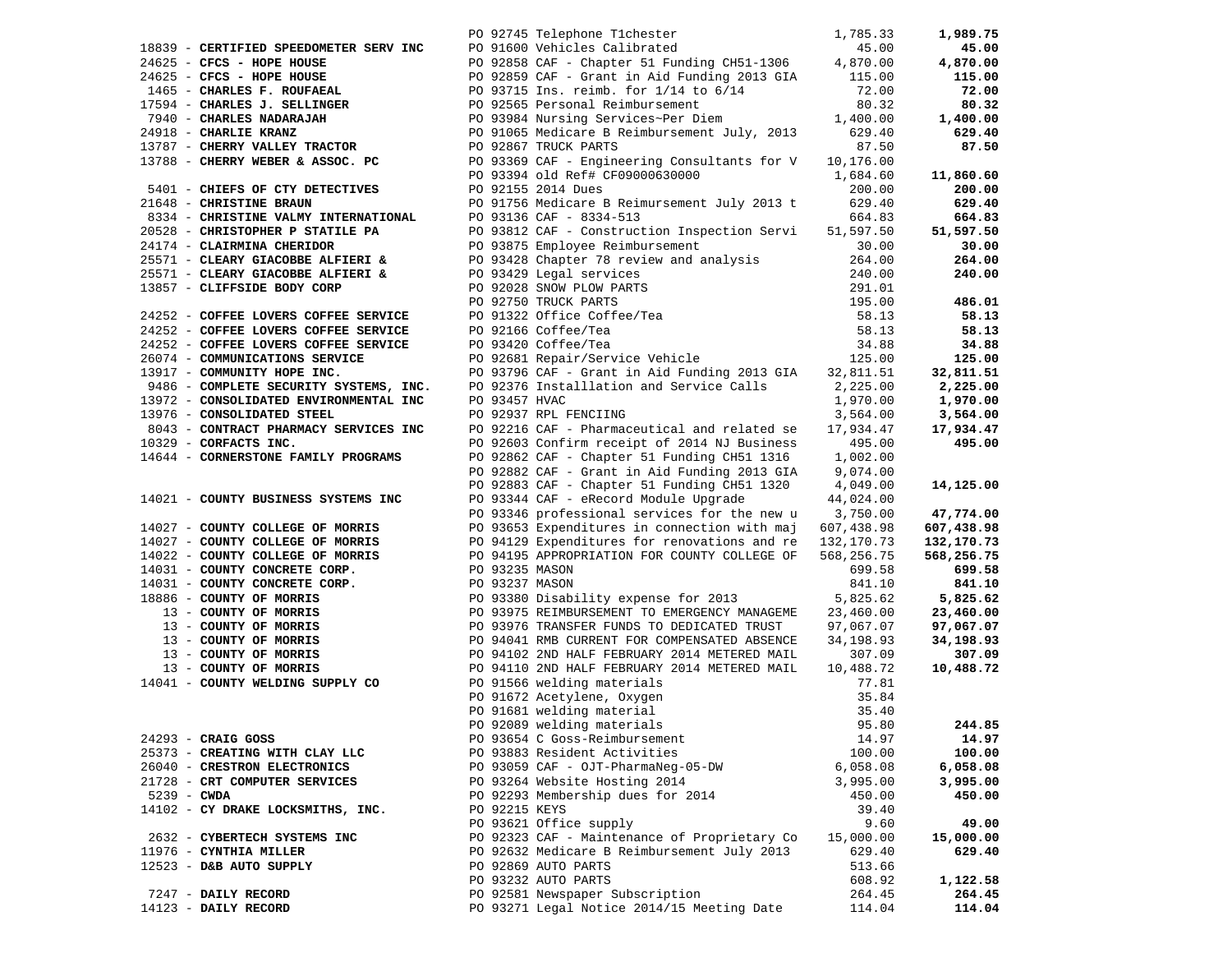|                                       |  |                                                                                                                                                                                                                                                                                                |                    | 150.44             |
|---------------------------------------|--|------------------------------------------------------------------------------------------------------------------------------------------------------------------------------------------------------------------------------------------------------------------------------------------------|--------------------|--------------------|
|                                       |  |                                                                                                                                                                                                                                                                                                |                    | 96.88              |
|                                       |  |                                                                                                                                                                                                                                                                                                |                    | 43.06              |
|                                       |  |                                                                                                                                                                                                                                                                                                |                    | 124.86             |
|                                       |  |                                                                                                                                                                                                                                                                                                |                    | 206.92             |
|                                       |  |                                                                                                                                                                                                                                                                                                |                    | 2,233.35           |
|                                       |  | 14123 - <b>DAILY RECORD</b><br>24337 - <b>DAILY RECORD</b><br>24337 - <b>DAILY RECORD</b><br>24337 - <b>DAILY RECORD</b><br>24337 - <b>DAILY RECORD</b><br>26.88<br>25386 - <b>DAILY RECORD</b><br>26.92<br>26.92<br>26.92<br>26.92<br>26.92<br>26.92<br>27.233.35<br>25386 - <b>DAVID JEA</b> |                    | 2,222.76           |
|                                       |  |                                                                                                                                                                                                                                                                                                |                    | 4,210.00           |
|                                       |  |                                                                                                                                                                                                                                                                                                |                    | 108.30             |
|                                       |  |                                                                                                                                                                                                                                                                                                |                    | 44.44              |
|                                       |  |                                                                                                                                                                                                                                                                                                |                    | 35.47              |
|                                       |  |                                                                                                                                                                                                                                                                                                |                    | 30.89              |
|                                       |  |                                                                                                                                                                                                                                                                                                |                    | 20.43              |
|                                       |  |                                                                                                                                                                                                                                                                                                |                    | 22.61              |
|                                       |  |                                                                                                                                                                                                                                                                                                |                    | 226.90             |
|                                       |  |                                                                                                                                                                                                                                                                                                |                    |                    |
|                                       |  |                                                                                                                                                                                                                                                                                                |                    | 558.97             |
|                                       |  |                                                                                                                                                                                                                                                                                                |                    | 6.17               |
|                                       |  |                                                                                                                                                                                                                                                                                                |                    | 99.14              |
|                                       |  |                                                                                                                                                                                                                                                                                                |                    | 173.60             |
|                                       |  |                                                                                                                                                                                                                                                                                                |                    | 24.91              |
|                                       |  |                                                                                                                                                                                                                                                                                                |                    | 31.47              |
|                                       |  |                                                                                                                                                                                                                                                                                                |                    | 333.36             |
|                                       |  |                                                                                                                                                                                                                                                                                                |                    | 160.53             |
|                                       |  |                                                                                                                                                                                                                                                                                                |                    | 40.85              |
|                                       |  |                                                                                                                                                                                                                                                                                                |                    | 28.20              |
|                                       |  |                                                                                                                                                                                                                                                                                                |                    | 19.92              |
|                                       |  |                                                                                                                                                                                                                                                                                                |                    | 60.00              |
|                                       |  |                                                                                                                                                                                                                                                                                                |                    | 180.00             |
|                                       |  |                                                                                                                                                                                                                                                                                                |                    | 4,213.62           |
|                                       |  |                                                                                                                                                                                                                                                                                                |                    | 470.72             |
|                                       |  |                                                                                                                                                                                                                                                                                                |                    | 150.00             |
|                                       |  |                                                                                                                                                                                                                                                                                                |                    | 960.00             |
|                                       |  |                                                                                                                                                                                                                                                                                                |                    | 72.00              |
|                                       |  |                                                                                                                                                                                                                                                                                                |                    | 3,900.00           |
|                                       |  |                                                                                                                                                                                                                                                                                                |                    | 28.20              |
|                                       |  |                                                                                                                                                                                                                                                                                                |                    | 357.23             |
|                                       |  |                                                                                                                                                                                                                                                                                                |                    | 99.89              |
|                                       |  |                                                                                                                                                                                                                                                                                                |                    | 629.40             |
|                                       |  |                                                                                                                                                                                                                                                                                                |                    | 269.66             |
|                                       |  |                                                                                                                                                                                                                                                                                                |                    | 858.00             |
|                                       |  |                                                                                                                                                                                                                                                                                                |                    | 3,992.50           |
|                                       |  |                                                                                                                                                                                                                                                                                                |                    | 1,120.00           |
|                                       |  |                                                                                                                                                                                                                                                                                                |                    | 629.40             |
|                                       |  |                                                                                                                                                                                                                                                                                                |                    | 629.40             |
|                                       |  | 14505 - ELIZABETHTOWN GAS COMPANY<br>2029 - ELLEN HALLEY<br>25853 - ELTON WALLACE<br>279 - ELTON WALLACE<br>279 - ELTON WALLACE<br>279 - ELTON WALLACE<br>279 - ELTON WALLACE<br>279 - ELTON WALLACE<br>279 - ELTON WALLACE<br>279 - ELTON WALLA                                               |                    | 441.29             |
|                                       |  |                                                                                                                                                                                                                                                                                                | 629.40             | 629.40             |
|                                       |  |                                                                                                                                                                                                                                                                                                | 629.40             | 629.40             |
|                                       |  |                                                                                                                                                                                                                                                                                                | 14,329.80          | 14,329.80          |
| 2047 - EMPLOYMENT HORIZONS, INC.      |  | PO 93051 JANITORIAL SERVICES: JANUARY 2014                                                                                                                                                                                                                                                     | 842.00             | 842.00             |
| 6140 - ENVELOPES & PRINTED PROD. INC. |  | PO 92855 Envelope Order                                                                                                                                                                                                                                                                        | 495.00             | 495.00             |
| 10410 - ESHA RESEARCH INC             |  | PO 93175 RENEWAL SQL SOFTWARE                                                                                                                                                                                                                                                                  | 200.00             | 200.00             |
| 20265 - EVELYN TOLENTINO              |  | PO 93988 Nursing Services~Per Diem                                                                                                                                                                                                                                                             |                    |                    |
| 10757 - FACTS ON FILE INC             |  | PO 92588 Annual Subscription                                                                                                                                                                                                                                                                   | 1,155.00<br>412.19 | 1,155.00<br>412.19 |
|                                       |  |                                                                                                                                                                                                                                                                                                |                    |                    |
| 12515 - FASTENAL COMPANY              |  | PO 92823 BLDG MAINT / EQUIP                                                                                                                                                                                                                                                                    | 610.45<br>640.48   |                    |
|                                       |  | PO 92824 BLDG SUPPLIES /                                                                                                                                                                                                                                                                       |                    | 1,250.93           |
| 20423 - FASTER URGENT CARE            |  | PO 94119 CAF - Medical Services for County E                                                                                                                                                                                                                                                   | 21,671.59          | 21,671.59          |
| 20423 - FASTER URGENT CARE            |  | PO 94120 CAF - Medical Services for County E                                                                                                                                                                                                                                                   | 1,138.00           | 1,138.00           |
| 4585 - FAUNA FOODS CORP.              |  | PO 91580 Dog Food - K-9                                                                                                                                                                                                                                                                        | 1,385.98           | 1,385.98           |
| 24129 - FBI NATIONAL ACADEMY          |  | PO 91646 Membership Dues "2014"                                                                                                                                                                                                                                                                | 180.00             | 180.00             |
| $5088$ - FBI/LEEDA                    |  | PO 92156 2014 Dues                                                                                                                                                                                                                                                                             | 50.00              | 50.00              |
| 26540 - FEDERAL LAW ENFORCEMENT       |  | PO 92105 Training                                                                                                                                                                                                                                                                              | 4,145.00           | 4,145.00           |
| $14668$ - FEDEX                       |  | PO 92385 Express Mail                                                                                                                                                                                                                                                                          | 174.48             |                    |
|                                       |  | PO 93013 Express Mail                                                                                                                                                                                                                                                                          | 35.81              |                    |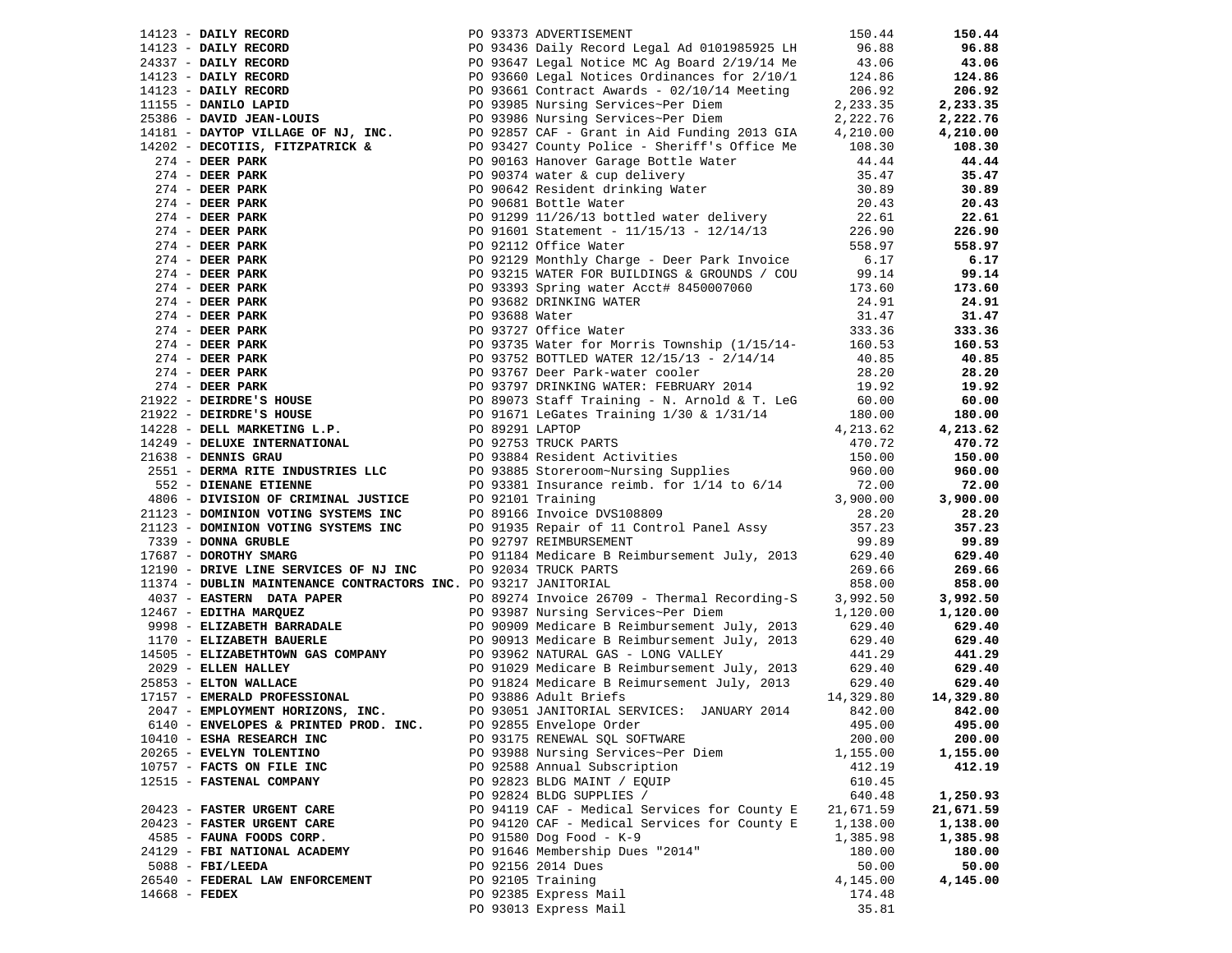|                                                                                                                  |                | PO 93025 Express Mail                                                                                                                                                                                                                                                | 197.58<br>261.92    | 669.79              |
|------------------------------------------------------------------------------------------------------------------|----------------|----------------------------------------------------------------------------------------------------------------------------------------------------------------------------------------------------------------------------------------------------------------------|---------------------|---------------------|
|                                                                                                                  |                | PO 93424 Express Mail<br>14693 - FINANCIAL INFORMATION INC<br>14702 - FIRS FIGHTERS EQUIPMENT CO INC<br>14702 - FIRS FIGHTERS EQUIPMENT CO INC<br>29999 Equipment Installation<br>29999 Equipment Installation<br>174.50<br>29999 Equipment Installation<br>29999 Eq |                     | 895.00              |
|                                                                                                                  |                |                                                                                                                                                                                                                                                                      |                     |                     |
|                                                                                                                  |                |                                                                                                                                                                                                                                                                      |                     | 202.58              |
|                                                                                                                  |                |                                                                                                                                                                                                                                                                      |                     | 2,187.00            |
|                                                                                                                  |                |                                                                                                                                                                                                                                                                      |                     | 24,414.51           |
|                                                                                                                  |                |                                                                                                                                                                                                                                                                      |                     |                     |
|                                                                                                                  |                |                                                                                                                                                                                                                                                                      |                     | 1,419.44            |
|                                                                                                                  |                |                                                                                                                                                                                                                                                                      |                     | 2,154.14            |
|                                                                                                                  |                |                                                                                                                                                                                                                                                                      |                     | 21,500.00           |
|                                                                                                                  |                |                                                                                                                                                                                                                                                                      |                     | 1,258.80            |
|                                                                                                                  |                |                                                                                                                                                                                                                                                                      |                     |                     |
|                                                                                                                  |                |                                                                                                                                                                                                                                                                      |                     | 1,634.87            |
|                                                                                                                  |                |                                                                                                                                                                                                                                                                      |                     | 75.00               |
|                                                                                                                  |                |                                                                                                                                                                                                                                                                      |                     |                     |
|                                                                                                                  |                |                                                                                                                                                                                                                                                                      |                     | 3,270.75            |
|                                                                                                                  |                |                                                                                                                                                                                                                                                                      |                     | 1,965.00            |
|                                                                                                                  |                |                                                                                                                                                                                                                                                                      |                     | 671.16              |
|                                                                                                                  |                |                                                                                                                                                                                                                                                                      |                     | 208.00              |
|                                                                                                                  |                |                                                                                                                                                                                                                                                                      |                     | 1,800.00            |
|                                                                                                                  |                |                                                                                                                                                                                                                                                                      |                     |                     |
|                                                                                                                  |                |                                                                                                                                                                                                                                                                      |                     |                     |
|                                                                                                                  |                |                                                                                                                                                                                                                                                                      |                     | 2,976.25            |
|                                                                                                                  |                |                                                                                                                                                                                                                                                                      |                     | 1,701.03            |
|                                                                                                                  |                |                                                                                                                                                                                                                                                                      |                     | 3,999.97            |
|                                                                                                                  |                |                                                                                                                                                                                                                                                                      |                     | 1,258.80            |
|                                                                                                                  |                |                                                                                                                                                                                                                                                                      |                     |                     |
|                                                                                                                  |                |                                                                                                                                                                                                                                                                      |                     |                     |
| 14983 - GRAINGER<br>14984 - GRAINGER                                                                             |                | PO 92870 TIRES<br>PO 93197 TIRES<br>PO 92007 Plant Operation<br>PO 92011 Machinery Repairs & Parts                                                                                                                                                                   | 91.10<br>309.36     | 953.50              |
|                                                                                                                  |                |                                                                                                                                                                                                                                                                      | 36.06               |                     |
|                                                                                                                  |                |                                                                                                                                                                                                                                                                      |                     |                     |
|                                                                                                                  |                | PO 92992 Plant Operations-Safety Equipment 521.12<br>PO 92996 Plant Operation~Safety Equipment 970.00                                                                                                                                                                |                     |                     |
|                                                                                                                  |                | PO 92997 Nursing General Stores                                                                                                                                                                                                                                      | 996.82              | 2,833.36            |
|                                                                                                                  |                | PO 92041 AUTO PARTS                                                                                                                                                                                                                                                  | 31.47               |                     |
|                                                                                                                  |                | PO 92124 SM TOOLS/ SNOWREMOVAL/ BLDG MAINT/ $3,182.48$                                                                                                                                                                                                               |                     |                     |
| PO 92755 BATTERY PACK<br>24801 - GRAPHIC TECHNOLOGY SERVICES, INC. PO 93019 HP Maintenance kits<br>2693242 FOUIP |                |                                                                                                                                                                                                                                                                      | 402.16              | 3,616.11            |
|                                                                                                                  |                |                                                                                                                                                                                                                                                                      | 932.50<br>1,254.00  | 932.50              |
|                                                                                                                  | PO 93242 EQUIP |                                                                                                                                                                                                                                                                      |                     | 1,254.00            |
|                                                                                                                  |                |                                                                                                                                                                                                                                                                      |                     |                     |
|                                                                                                                  |                | PO 93242 EQUIP<br>PO 89680 PLANTRONICS 83544-01 720<br>PO 92356 Equipment 358.75<br>PO 93418 Extraditions 297.79                                                                                                                                                     |                     | 2,459.36            |
|                                                                                                                  |                |                                                                                                                                                                                                                                                                      |                     | 297.79<br>175.50    |
|                                                                                                                  |                |                                                                                                                                                                                                                                                                      |                     |                     |
|                                                                                                                  |                | 480 - GRAYBAR ELECTRIC COMPANY<br>480 - GRAYBAR ELECTRIC COMPANY<br>480 - GRAYBAR ELECTRIC COMPANY<br>480 - GRAYBAR ELECTRIC COMPANY<br>490 - GREGORY ROSSI<br>490 - GREGORY ROSSI<br>490 - GREGORY ROSSI<br>490 - GREGORY ROSSI<br>490 92356                        |                     | 119.70              |
|                                                                                                                  |                |                                                                                                                                                                                                                                                                      |                     | 1,901.60            |
|                                                                                                                  |                |                                                                                                                                                                                                                                                                      |                     | 1,816.40            |
| 25522 - HARRY L. SCHWARZ & CO.                                                                                   |                | PO 93932 Ridgedale Avenue Bridge Reconst. Pr                                                                                                                                                                                                                         | 6,930.00            | 6,930.00            |
| 2084 - HATCH MOTT MACDONALD, LLC                                                                                 |                | PO 93816 CAF - Construction Support Services                                                                                                                                                                                                                         | 16,379.97           | 16,379.97           |
| 20660 - HELEN NELSON                                                                                             |                | PO 91442 Medicare B Reimbursement July, 2013                                                                                                                                                                                                                         | 1,258.80            | 1,258.80            |
| 24349 - HESS CORPORATION                                                                                         |                | PO 93964 GAS - HESS SUPPLY - 1317                                                                                                                                                                                                                                    | 5,931.96            | 5,931.96            |
| 24349 - HESS CORPORATION                                                                                         |                | PO 94044 GAS - HESS SUPPLY - LONG VALLEY                                                                                                                                                                                                                             | 539.34              | 539.34              |
| 11538 - HEWLETT-PACKARD COMPANY                                                                                  |                | PO 89656 OIT-OLIS Capital Project<br>PO 89723 TEST EQUIPMENT                                                                                                                                                                                                         | 8,101.86            |                     |
| 15208 - HOBART SERVICE                                                                                           |                | PO 93001 Machinery Repairs & Parts ~ Dietary                                                                                                                                                                                                                         | 11,538.00<br>883.24 | 19,639.86<br>883.24 |
| 5323 - HOFFMANS SUPPLY INC                                                                                       |                | PO 92502 Nozzle, Hose                                                                                                                                                                                                                                                | 49.98               | 49.98               |
| 11159 - HOHOKUS SCHOOL OF TRADE                                                                                  |                | PO 93122 CAF - 11159-999                                                                                                                                                                                                                                             | 3,200.00            |                     |
|                                                                                                                  |                | PO 93155 CAF - 11159-999                                                                                                                                                                                                                                             | 800.00              | 4,000.00            |
| 5418 - HOLTZ LEARNING CENTERS LTD                                                                                |                | PO 93011 Training                                                                                                                                                                                                                                                    | 110.00              | 110.00              |
| 20737 - HOOVER TRUCK CENTERS INC                                                                                 |                | PO 92042 TRUCK PARTS                                                                                                                                                                                                                                                 | 13.60               | 13.60               |
| 20737 - HOOVER TRUCK CENTERS INC                                                                                 |                | PO 92756 TRUCK PARTS                                                                                                                                                                                                                                                 | 1,888.31            | 1,888.31            |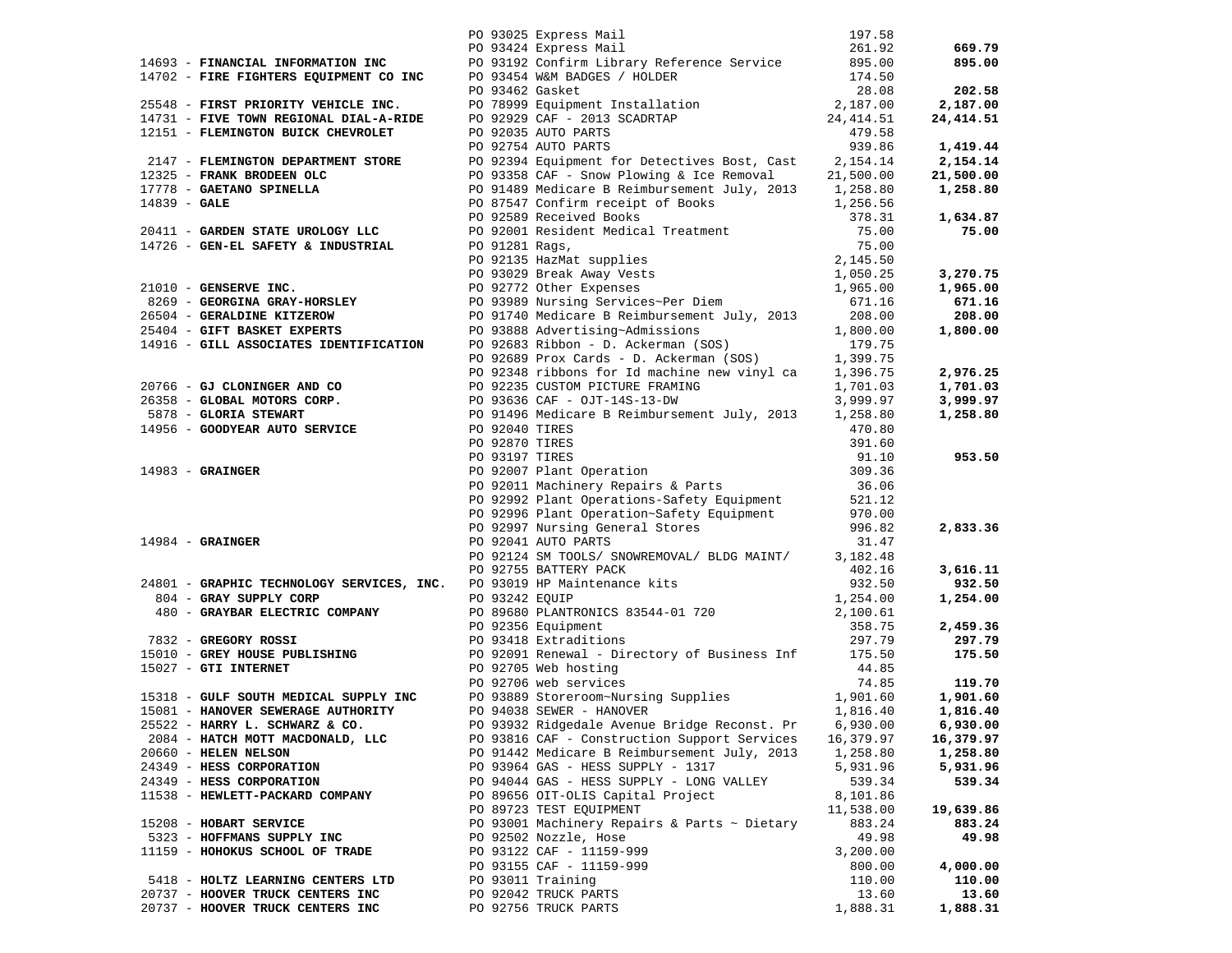| 15241 - HORIZON BLUE CROSS BLUE SHIELD |                | PO 91248 January 2014 Horizon Mosquito Denta 640.40                                                                                                                                                                                               |            | 640.40     |
|----------------------------------------|----------------|---------------------------------------------------------------------------------------------------------------------------------------------------------------------------------------------------------------------------------------------------|------------|------------|
| 15241 - HORIZON BLUE CROSS BLUE SHIELD |                | PO 91249 January 2014 Horizon Dental Main Co                                                                                                                                                                                                      | 37,353.09  | 37,353.09  |
|                                        |                |                                                                                                                                                                                                                                                   |            |            |
| 15241 - HORIZON BLUE CROSS BLUE SHIELD |                | PO 91259 January 2014 Horizon Mosquito Medic 22,308.27                                                                                                                                                                                            |            | 22,308.27  |
| 15241 - HORIZON BLUE CROSS BLUE SHIELD |                | PO 91260 January 2014 Horizon Main Co and Mo 1,030,479.73 1,030,479.73                                                                                                                                                                            |            |            |
| 15241 - HORIZON BLUE CROSS BLUE SHIELD |                | PO 91261 January 2014 Horizon PBA Medical                                                                                                                                                                                                         | 205,900.28 | 205,900.28 |
| 15241 - HORIZON BLUE CROSS BLUE SHIELD |                | PO 92359 2014 February Mosquito Dental                                                                                                                                                                                                            | 640.40     | 640.40     |
| 25654 - HUDSON BIOPHARMA               |                | PO 93820 CAF - OJT-14M-PharmaNeg-08-DW                                                                                                                                                                                                            | 8,462.08   | 8,462.08   |
|                                        |                |                                                                                                                                                                                                                                                   |            |            |
| $10636$ - HUNAN WOK                    | PO 92511 Meals |                                                                                                                                                                                                                                                   | 667.00     | 667.00     |
| 1079 - HUONG LU                        |                | PO 93719 Insurance reimb. for $1/14$ to $6/14$                                                                                                                                                                                                    | 72.00      | 72.00      |
| 15286 - I D CHECKING GUIDE             |                | PO 93348 2014 id checking guide 29.95<br>PO 93990 Nursing Services~Per Diem 1,680.00                                                                                                                                                              |            | 29.95      |
| 10767 - ILLIENE CHARLES, RN            |                |                                                                                                                                                                                                                                                   |            | 1,680.00   |
| 12479 - IMPETUS SYSTEMS & CAREERS      |                |                                                                                                                                                                                                                                                   | 1,380.80   | 1,380.80   |
|                                        |                | PO 93123 CAF - 12479-1069<br>PO 93072 CAF - 4592-920                                                                                                                                                                                              |            |            |
| 4592 - INFORMATION & TECHNOLOGY        |                |                                                                                                                                                                                                                                                   |            |            |
|                                        |                |                                                                                                                                                                                                                                                   |            |            |
|                                        |                |                                                                                                                                                                                                                                                   |            |            |
|                                        |                |                                                                                                                                                                                                                                                   |            |            |
|                                        |                |                                                                                                                                                                                                                                                   |            |            |
|                                        |                |                                                                                                                                                                                                                                                   |            |            |
|                                        |                |                                                                                                                                                                                                                                                   |            |            |
|                                        |                |                                                                                                                                                                                                                                                   |            |            |
|                                        |                |                                                                                                                                                                                                                                                   |            | 6,900.00   |
| 4592 - INFORMATION & TECHNOLOGY        |                |                                                                                                                                                                                                                                                   |            |            |
|                                        |                |                                                                                                                                                                                                                                                   |            |            |
|                                        |                |                                                                                                                                                                                                                                                   |            |            |
|                                        |                |                                                                                                                                                                                                                                                   |            |            |
|                                        |                |                                                                                                                                                                                                                                                   |            |            |
|                                        |                |                                                                                                                                                                                                                                                   |            |            |
|                                        |                |                                                                                                                                                                                                                                                   |            |            |
|                                        |                |                                                                                                                                                                                                                                                   |            |            |
|                                        |                |                                                                                                                                                                                                                                                   |            |            |
|                                        |                | 20 3312 CAF - 124/9-106<br>PO 33172 CAF - 4592-922<br>PO 33112 CAF - 4592-922<br>PO 33113 CAF - 4592-918<br>PO 33113 CAF - 4592-913<br>PO 33114 CAF - 4592-927<br>PO 33116 CAF - 4592-927<br>PO 3312 CAF - 4592-927<br>PO 3312 CAF - 4592-929<br> |            | 6,904.04   |
| 4592 - INFORMATION & TECHNOLOGY        |                | PO 93861 CAF - 4592-1052                                                                                                                                                                                                                          | 810.00     |            |
|                                        |                | PO 93864 CAF - 4592-1052                                                                                                                                                                                                                          | 870.00     | 1,680.00   |
| 11944 - INFRARED SERVICES INC          |                | PO 93956 WO71456/ RE: OTA-GROUND PENETRATING                                                                                                                                                                                                      | 995.00     | 995.00     |
| 1664 - INGRAM LIBRARY SERVICES         |                | PO 93188 Received Books                                                                                                                                                                                                                           | 4,258.15   |            |
|                                        |                |                                                                                                                                                                                                                                                   |            |            |
|                                        |                | PO 93679 Confirm Books                                                                                                                                                                                                                            | 604.79     | 4,862.94   |
| 1664 - INGRAM LIBRARY SERVICES         |                | PO 93681 Confirm Books                                                                                                                                                                                                                            | 1,208.55   | 1,208.55   |
| 5723 - INNOVATIVE DOCUMENT IMAGING     |                | PO 92591 Confirm Yearly Conversion Suburban                                                                                                                                                                                                       | 250.00     | 250.00     |
| 19236 - INSTITUTE-FORENSIC PSYCHOLOGY  |                | PO 92170 Psych Eval                                                                                                                                                                                                                               | 425.00     |            |
|                                        |                | PO 93040 Psych Eval                                                                                                                                                                                                                               | 425.00     | 850.00     |
|                                        |                |                                                                                                                                                                                                                                                   |            |            |
| 15373 - INTAB INC                      |                | PO 92076 Intab Invoice #                                                                                                                                                                                                                          | 3,637.46   | 3,637.46   |
| 6100 - INTER CITY TIRE                 | PO 93251 TIRES |                                                                                                                                                                                                                                                   | 3,345.15   | 3,345.15   |
| 10483 - IZENBERG APPRAISAL ASSOCIATES  |                | PO 93933 Sussex Turnpike Improvement Project                                                                                                                                                                                                      | 1,350.00   | 1,350.00   |
| 15433 - J & D SALES & SERVICE LLC      |                | PO 93238 SANITIZER                                                                                                                                                                                                                                | 265.00     | 265.00     |
| 9398 - J.C. SAFFOLD                    |                | PO 91164 Medicare B Reimbursement July, 2013                                                                                                                                                                                                      | 629.40     | 629.40     |
| 25439 - JACQUELINE FULMORE             |                |                                                                                                                                                                                                                                                   |            | 629.40     |
|                                        |                |                                                                                                                                                                                                                                                   |            |            |
| 12197 - JAMES H WOLF                   |                | PO 91004 Medicare B Reimbursement July, 2013 629.40<br>PO 93890 CAF - Qualified Physician to Overse 710.00                                                                                                                                        |            | 710.00     |
|                                        |                |                                                                                                                                                                                                                                                   | 180.00     | 180.00     |
|                                        |                |                                                                                                                                                                                                                                                   | 629.40     | 629.40     |
|                                        |                | 1479 - JAMES MCDANIEL<br>1479 - JAMES MCDANIEL<br>1479 - JAMES MCDANIEL<br>1479 - JAMES MCDANIEL<br>1479 - JAMES MCDANIEL<br>1479 - JAMES MCDANIEL<br>1479 - JAMES MCDANIEL<br>1479 - JAMES MCDANIEL<br>1479 - JAMES MCDANIEL<br>1479 - JAMES MC  | 629.40     | 629.40     |
|                                        |                |                                                                                                                                                                                                                                                   | 1,258.80   | 1,258.80   |
|                                        |                |                                                                                                                                                                                                                                                   | 629.40     | 629.40     |
|                                        |                |                                                                                                                                                                                                                                                   |            |            |
| 21555 - JEDDIE A GARCIA                |                | PO 93991 Nursing Services~Per Diem                                                                                                                                                                                                                | 557.90     | 557.90     |
| 960 - JERSEY CENTRAL POWER & LIGHT     | PO 93362 JCP&L |                                                                                                                                                                                                                                                   | 71.98      | 71.98      |
| 960 - JERSEY CENTRAL POWER & LIGHT     | PO 93568 JCP&L |                                                                                                                                                                                                                                                   | 681.30     | 681.30     |
| 960 - JERSEY CENTRAL POWER & LIGHT     | PO 93569 JCP&L |                                                                                                                                                                                                                                                   | 358.01     | 358.01     |
| 960 - JERSEY CENTRAL POWER & LIGHT     | PO 93570 JCP&L |                                                                                                                                                                                                                                                   | 52.96      | 52.96      |
|                                        |                |                                                                                                                                                                                                                                                   |            |            |
| 960 - JERSEY CENTRAL POWER & LIGHT     | PO 93571 JCP&L |                                                                                                                                                                                                                                                   | 36.70      | 36.70      |
| 960 - JERSEY CENTRAL POWER & LIGHT     | PO 93572 JCP&L |                                                                                                                                                                                                                                                   | 23.76      | 23.76      |
| 960 - JERSEY CENTRAL POWER & LIGHT     | PO 93573 JCP&L |                                                                                                                                                                                                                                                   | 23.88      | 23.88      |
| 960 - JERSEY CENTRAL POWER & LIGHT     |                | PO 93608 Utility - Electric JCPL                                                                                                                                                                                                                  | 501.71     | 501.71     |
| 960 - JERSEY CENTRAL POWER & LIGHT     |                | PO 93743 COMM CENTER                                                                                                                                                                                                                              | 31,255.44  | 31,255.44  |
|                                        |                |                                                                                                                                                                                                                                                   |            |            |
| 960 - JERSEY CENTRAL POWER & LIGHT     |                | PO 93746 ELECTRIC - CAC COMPLEX                                                                                                                                                                                                                   | 31,505.18  | 31,505.18  |
| 960 - JERSEY CENTRAL POWER & LIGHT     |                | PO 93959 MOSQUITO CONTROL                                                                                                                                                                                                                         | 806.31     | 806.31     |
| 960 - JERSEY CENTRAL POWER & LIGHT     |                | PO 94009 ELECTRIC - REMOTE - 0538                                                                                                                                                                                                                 | 5,242.81   | 5,242.81   |
| 960 - JERSEY CENTRAL POWER & LIGHT     |                | PO 94010 ELECTRIC - MORRISTOWN - 0528                                                                                                                                                                                                             | 57,828.10  | 57,828.10  |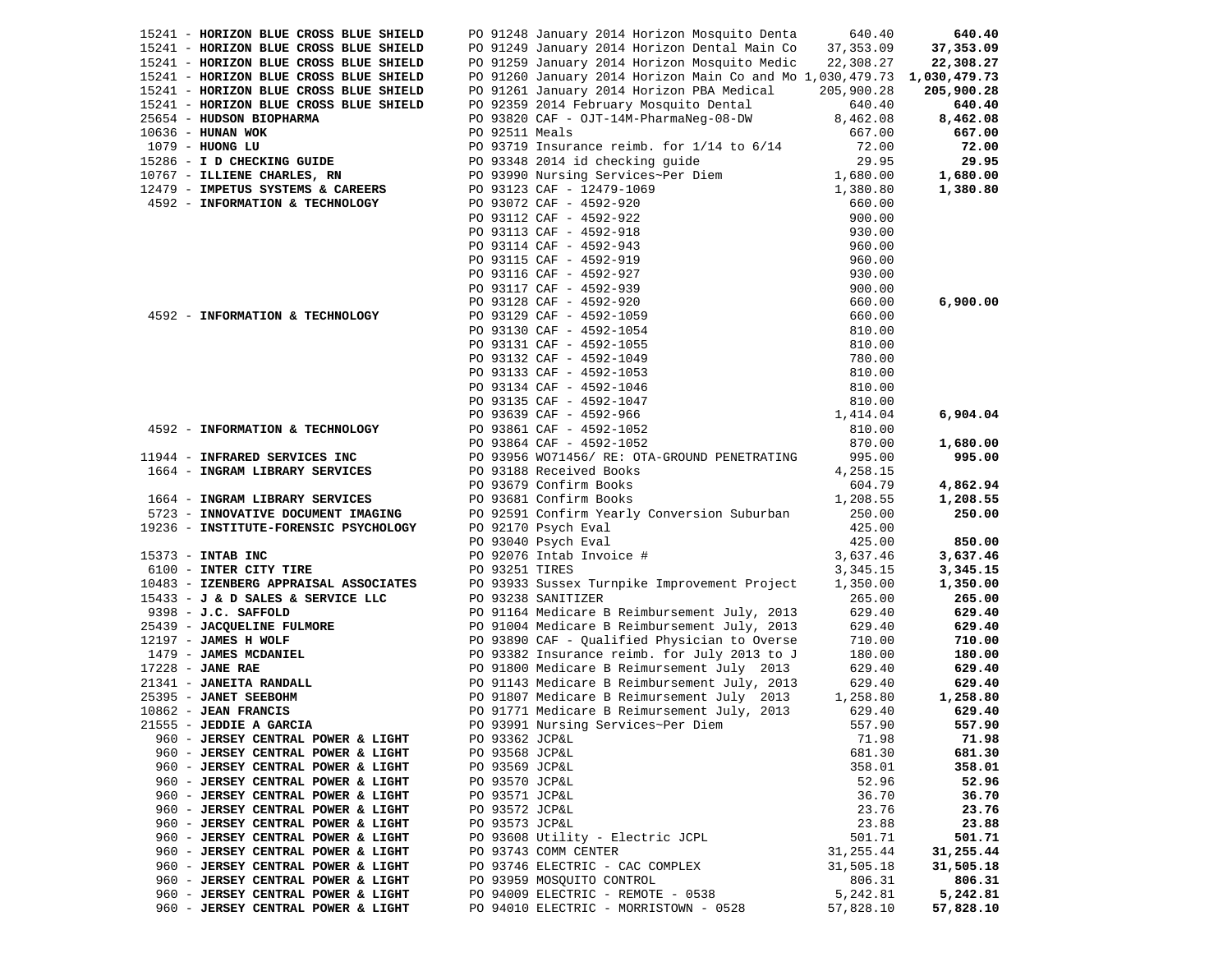| 960 - JERSEY CENTRAL POWER & LIGHT                                                                                                                                                                         |               | PO 94011 ELECTRIC - 0537                                                                                                                                                                                                                                                                          | 58,634.42 | 58,634.42 |
|------------------------------------------------------------------------------------------------------------------------------------------------------------------------------------------------------------|---------------|---------------------------------------------------------------------------------------------------------------------------------------------------------------------------------------------------------------------------------------------------------------------------------------------------|-----------|-----------|
| 960 - JERSEY CENTRAL POWER & LIGHT                                                                                                                                                                         |               | PO 94013 ELECTRIC - 0537                                                                                                                                                                                                                                                                          | 30,182.25 | 30,182.25 |
| 960 - JERSEY CENTRAL POWER & LIGHT                                                                                                                                                                         |               | PO 94014 ELECTRIC - RUTH DAVIS DR / CAC                                                                                                                                                                                                                                                           | 301.40    | 301.40    |
| 16888 - JERSEY PAPER PLUS INC                                                                                                                                                                              |               | PO 89496 CAF - Coarse Paper and Household Su 1,728.26                                                                                                                                                                                                                                             |           |           |
|                                                                                                                                                                                                            |               | PO 92084 CAF - Coarse Paper and Household Su 4,596.60                                                                                                                                                                                                                                             |           |           |
|                                                                                                                                                                                                            |               | PO 92223 CAF - Coarse Paper & Household Supp                                                                                                                                                                                                                                                      | 5,848.92  |           |
|                                                                                                                                                                                                            |               | PO 92328 CAF - Coarse Paper & Household Supp                                                                                                                                                                                                                                                      | 244.16    | 12,417.94 |
| 1622 - JERSEY TRACTOR-TRAILER                                                                                                                                                                              |               | PO 93838 CAF - 1622-1119                                                                                                                                                                                                                                                                          | 3,200.00  | 3,200.00  |
| $1815$ - JESCO INC.                                                                                                                                                                                        |               | PO 93838 CAF - 1622-:<br>PO 92759 TRUCK PARTS<br>1815 - JESO INC.<br>1815 - JESO INC.<br>1815 - JESO INC.<br>1815 - JESO INC.<br>1823.39<br>201888 - JESO INC.<br>201888 - JESO INC.<br>201888 - JESO INC.<br>1716.00 DO 9392 Nursing Services-Per Diem<br>2010.00 1393 - JON BARY<br>20156 - JJS | 123.39    | 123.39    |
|                                                                                                                                                                                                            |               |                                                                                                                                                                                                                                                                                                   |           | 174.60    |
|                                                                                                                                                                                                            |               |                                                                                                                                                                                                                                                                                                   |           | 210.00    |
|                                                                                                                                                                                                            |               |                                                                                                                                                                                                                                                                                                   |           | 19,687.50 |
|                                                                                                                                                                                                            |               |                                                                                                                                                                                                                                                                                                   |           | 15,000.00 |
|                                                                                                                                                                                                            |               |                                                                                                                                                                                                                                                                                                   |           |           |
|                                                                                                                                                                                                            |               |                                                                                                                                                                                                                                                                                                   |           | 19,722.50 |
|                                                                                                                                                                                                            |               |                                                                                                                                                                                                                                                                                                   |           | 10,012.68 |
|                                                                                                                                                                                                            |               |                                                                                                                                                                                                                                                                                                   |           | 629.40    |
|                                                                                                                                                                                                            |               |                                                                                                                                                                                                                                                                                                   |           | 629.40    |
|                                                                                                                                                                                                            |               |                                                                                                                                                                                                                                                                                                   |           | 89.95     |
|                                                                                                                                                                                                            |               |                                                                                                                                                                                                                                                                                                   |           | 54.97     |
|                                                                                                                                                                                                            |               |                                                                                                                                                                                                                                                                                                   |           | 125.00    |
|                                                                                                                                                                                                            |               |                                                                                                                                                                                                                                                                                                   |           | 4,691.66  |
|                                                                                                                                                                                                            |               |                                                                                                                                                                                                                                                                                                   |           | 663.35    |
|                                                                                                                                                                                                            |               |                                                                                                                                                                                                                                                                                                   |           | 182.55    |
|                                                                                                                                                                                                            |               |                                                                                                                                                                                                                                                                                                   |           | 629.40    |
|                                                                                                                                                                                                            |               |                                                                                                                                                                                                                                                                                                   |           | 629.40    |
|                                                                                                                                                                                                            |               |                                                                                                                                                                                                                                                                                                   |           | 629.40    |
|                                                                                                                                                                                                            |               |                                                                                                                                                                                                                                                                                                   |           | 1,250.00  |
|                                                                                                                                                                                                            |               |                                                                                                                                                                                                                                                                                                   |           | 1,142.00  |
| 15565 - KELLER & KIRKPATRICK                                                                                                                                                                               |               | PO 93641 CAF - Construction Admin & Inspecti                                                                                                                                                                                                                                                      | 1,795.00  |           |
|                                                                                                                                                                                                            |               | PO 93810 CAF - Realignment of Boonton Avenue                                                                                                                                                                                                                                                      | 6, 275.00 |           |
|                                                                                                                                                                                                            |               | PO 93811 CAF - Services for Replacement of C                                                                                                                                                                                                                                                      | 3,327.79  | 11,397.79 |
| 16787 - KELLY O'NEILL-MCGUIRE                                                                                                                                                                              |               |                                                                                                                                                                                                                                                                                                   | 127.63    | 127.63    |
| 15574 - KENVIL POWER EQUIPMENT, INC.                                                                                                                                                                       |               | PO 93846 travel reimbursement<br>PO 91564 parts & repairs                                                                                                                                                                                                                                         | 369.41    |           |
|                                                                                                                                                                                                            |               | PO 92503 Rim Sprocket, Oil, Helmet, Screw                                                                                                                                                                                                                                                         | 202.84    |           |
|                                                                                                                                                                                                            | PO 92783 rope |                                                                                                                                                                                                                                                                                                   | 8.30      |           |
|                                                                                                                                                                                                            |               | PO 92871 TRUCK PARTS                                                                                                                                                                                                                                                                              |           | 611.88    |
| 11118 - KEVIN BEAGLE                                                                                                                                                                                       |               | 11118 - KEVIN BEAGLE<br>7566 - KING TRANSCRIPTION<br>20682 - KING KID DELI<br>14458 - KODAK ALARIS INC.<br>1406 - KONKUS CORPORATION<br>20682 - CONSENSIBLE 1494.50<br>20682 - CONSENSIBLE 1494.50<br>20682 - KING SCRPORATION<br>20682 - CONS                                                    | 31.33     | 89.95     |
|                                                                                                                                                                                                            |               |                                                                                                                                                                                                                                                                                                   |           | 92.43     |
|                                                                                                                                                                                                            |               |                                                                                                                                                                                                                                                                                                   |           | 494.50    |
|                                                                                                                                                                                                            |               |                                                                                                                                                                                                                                                                                                   |           | 488.00    |
|                                                                                                                                                                                                            |               |                                                                                                                                                                                                                                                                                                   |           | 2,838.08  |
|                                                                                                                                                                                                            |               |                                                                                                                                                                                                                                                                                                   |           | 15,271.34 |
|                                                                                                                                                                                                            |               |                                                                                                                                                                                                                                                                                                   | 15,271.34 |           |
| 11100<br>15634 - KORNER STORE INC                                                                                                                                                                          |               | PO 92653 Meals<br>PO 93204 MEAL RECEIPTS<br>PO 89668 Repair to Nursing Call Station                                                                                                                                                                                                               | 437.00    |           |
|                                                                                                                                                                                                            |               |                                                                                                                                                                                                                                                                                                   | 300.00    | 737.00    |
| 26065 - <b>KRATOS</b>                                                                                                                                                                                      |               |                                                                                                                                                                                                                                                                                                   | 330.00    | 330.00    |
| 2000 - ANAION PO 8900 REPAIR LO NUISING CALLON<br>19318 - KUIKEN BROTHERS CO. INC.<br>20866 - KYOCERA MITA AMERICA INC PO 87047 LEASE MACHINE RENTAL<br>992 - LABEL TAPE SYSTEMS PO 93892 Laundry Supplies |               |                                                                                                                                                                                                                                                                                                   | 195.29    | 195.29    |
|                                                                                                                                                                                                            |               |                                                                                                                                                                                                                                                                                                   | 942.18    | 942.18    |
|                                                                                                                                                                                                            |               |                                                                                                                                                                                                                                                                                                   | 596.60    | 596.60    |
| 15674 - LAKE SHORE INDUSTRIES, INC. PO 89933 HISTORIC SITE MARKER - CHURCH IN TH                                                                                                                           |               |                                                                                                                                                                                                                                                                                                   | 1,529.30  | 1,529.30  |
| 15688 - LANIGAN ASSOCIATES INC                                                                                                                                                                             |               | PO 91321 Body Armor 1,753.40                                                                                                                                                                                                                                                                      |           | 1,753.40  |
| 15694 - LASHEN ELECTRONICS INC                                                                                                                                                                             |               | PO 92262 Equipment                                                                                                                                                                                                                                                                                | 949.16    | 949.16    |
| 13272 - LAURIE BECKER                                                                                                                                                                                      |               | PO 94204 Reimburesement Adjuster Ass'n lunch                                                                                                                                                                                                                                                      | 68.00     | 68.00     |
| 21665 - LESTER JOSEPH                                                                                                                                                                                      |               | PO 91049 Medicare B Reimbursement July, 2013                                                                                                                                                                                                                                                      | 629.40    | 629.40    |
| 5855 - LEXIS NEXIS                                                                                                                                                                                         |               | PO 92092 Martindale-Hubbell Service                                                                                                                                                                                                                                                               | 96.12     | 96.12     |
| 5068 - LEXIS NEXIS/MATTHEW BENDER                                                                                                                                                                          |               | PO 85218 Confirm On-Line Service                                                                                                                                                                                                                                                                  | 1,746.50  | 1,746.50  |
| 21896 - LIBERTY MECHANICAL CONTRACTORS, INC PO 93495 CAF - Chiller Plant Replacement                                                                                                                       |               |                                                                                                                                                                                                                                                                                                   | 8,116.08  | 8,116.08  |
| 25477 - LIFELINE TRAINING -                                                                                                                                                                                |               | PO 92390 Training                                                                                                                                                                                                                                                                                 | 199.00    | 199.00    |
| 15775 - LIFESAVERS INC                                                                                                                                                                                     |               | PO 93620 Training                                                                                                                                                                                                                                                                                 | 85.00     | 85.00     |
| 25147 - LINCOLN TECHINICAL INSTITUTE                                                                                                                                                                       |               | PO 93847 CAF - 25147-366                                                                                                                                                                                                                                                                          | 800.00    | 800.00    |
| 25147 - LINCOLN TECHINICAL INSTITUTE                                                                                                                                                                       |               | PO 93849 CAF - 25147-366                                                                                                                                                                                                                                                                          | 1,437.80  | 1,437.80  |
| 4928 - LINCOLN TECHNICAL INSTITUTE                                                                                                                                                                         |               | PO 93854 CAF - 42928-360                                                                                                                                                                                                                                                                          | 3,200.00  | 3,200.00  |
| 15816 - LONGFELLOWS SANDWICH DELI                                                                                                                                                                          |               | PO 92826 LONGFELLOWS DELI                                                                                                                                                                                                                                                                         | 143.99    | 143.99    |
| 15816 - LONGFELLOWS SANDWICH DELI                                                                                                                                                                          |               | PO 92848 LONGFELLOWS DELI                                                                                                                                                                                                                                                                         | 270.00    | 270.00    |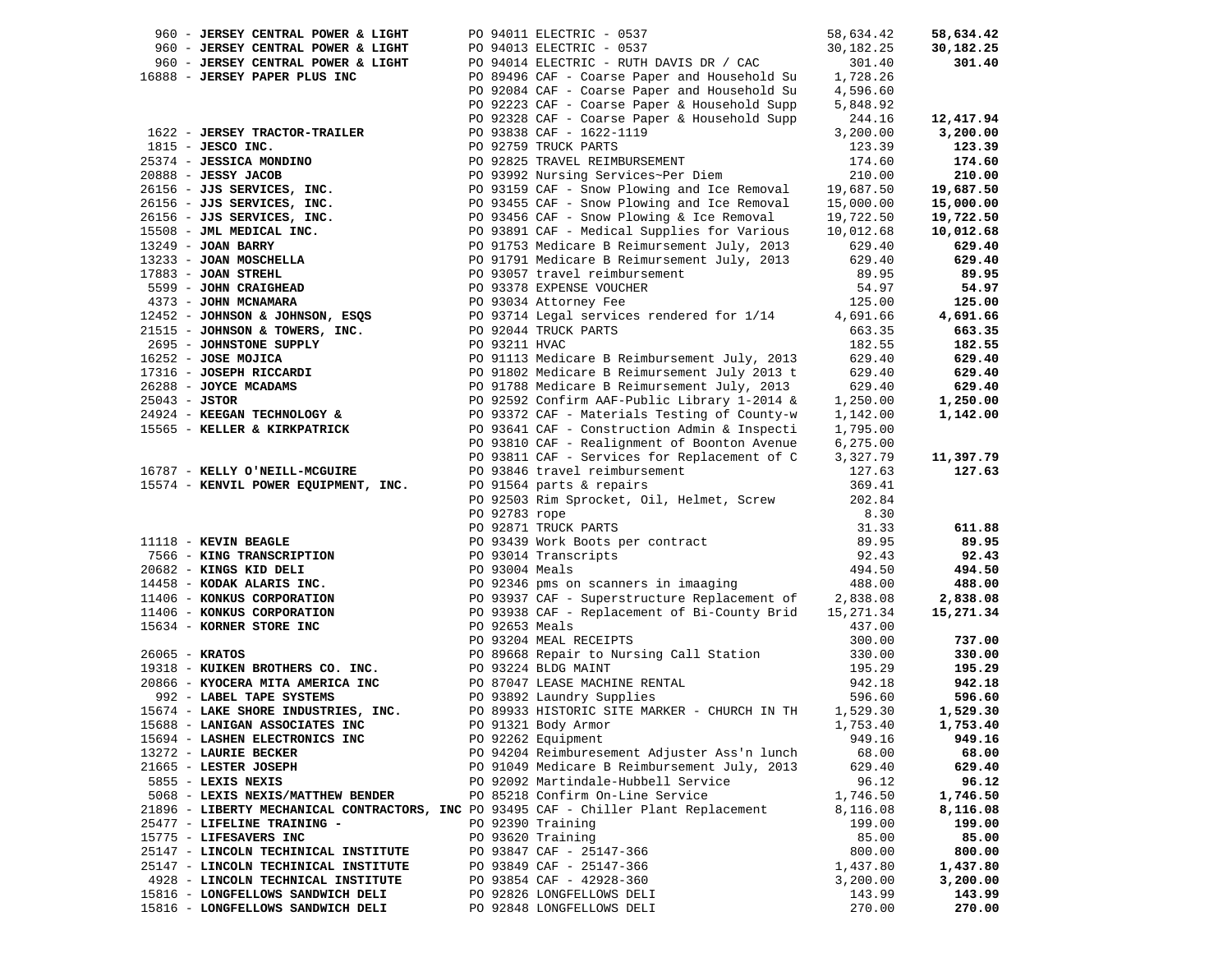| 8307 - LOREEN RAFISURA                   | PO 93993 Nursing Services~Per Diem                                                                                                                                     | 280.00                   | 280.00    |
|------------------------------------------|------------------------------------------------------------------------------------------------------------------------------------------------------------------------|--------------------------|-----------|
| 15111 - LOUISE HARSANYI                  |                                                                                                                                                                        | 629.40                   | 629.40    |
| 21100 - LOUISE R. MACCHIA                |                                                                                                                                                                        | 2,458.75                 | 2,458.75  |
| 18090 - LOUISE TOSI                      |                                                                                                                                                                        | 1,258.80                 | 1,258.80  |
| 53 - LOVEYS PIZZA & GRILL                | PO 91777 Medicare B Reimursement July, 2013<br>PO 93994 Nursing Services~Per Diem<br>PO 91502 Medicare B Reimbursement July, 2013<br>PO 93074 Resident Rewards         | 116.12                   | 116.12    |
| 15850 - LUM, DRASCO & POSITAN LLC        | PO 93695 Legal Services                                                                                                                                                | 916.57                   | 916.57    |
| 15866 - M & N PARTY STORE                | PO 91994 Resident Activities                                                                                                                                           | 118.73                   | 118.73    |
| 15895 - M.C. FARMS INC                   |                                                                                                                                                                        | 2,268.25                 |           |
|                                          | --<br>93410 BLDG MAINT<br>PO 93417 Reimbursements<br>PO 93863 CAF - 15926-136<br>PO 93866 CAF - 15926-76<br>PO 93995 Nursing Services~Per Diction<br>20 92227 PLIMBING | 59.00                    | 2,327.25  |
| 15919 - M.C. PROSECUTOR'S EMERGENT       |                                                                                                                                                                        | 4,665.76                 | 4,665.76  |
| 15926 - M.C. SCHOOL OF TECHNOLOGY        |                                                                                                                                                                        | 800.00                   |           |
|                                          |                                                                                                                                                                        | 800.00                   | 1,600.00  |
| 20783 - MA. LIZA IMPERIAL                |                                                                                                                                                                        | 3,640.70                 | 3,640.70  |
| 15951 - MADISON PLUMBING SUPPLY CO       | PO 93995 Nursing Services~Per Diem<br>PO 92227 PLUMBING SUPPLIES                                                                                                       | 1,522.48                 |           |
|                                          | PO 92940 PLUMBING                                                                                                                                                      | 492.16                   | 2,014.64  |
| 7568 - MADUKWE IMO IBOKO, RN             | PO 93996 Nursing Services~Per Diem                                                                                                                                     | 1,680.00                 | 1,680.00  |
| 12638 - MAIRA ROGERS                     | PO 93387 Mi & Insurance reimb. for 10/13 to                                                                                                                            | 101.75                   | 101.75    |
| 14891 - MAJOR POLICE SUPPLY              | PO 88858 CAF - NJSC#GS-35F-0574X                                                                                                                                       | 80,037.80                | 80,037.80 |
| 25472 - MALL CHEVROLET INC.              | PO 90394 CAF - Caprice PPV Police Sedan                                                                                                                                | 32,500.00                | 32,500.00 |
| 3210 - MANPOWER                          | PO 92688 temporary staffing                                                                                                                                            | 1,278.34                 |           |
|                                          | PO 92691 temporary staffing                                                                                                                                            | 578.80                   |           |
|                                          | PO 92692 temporary staffing                                                                                                                                            | 983.96                   |           |
|                                          | PO 92693 temporary staffing                                                                                                                                            |                          |           |
|                                          |                                                                                                                                                                        | $1,261.63$<br>$1,360.63$ |           |
|                                          | PO 92695 temporary staffing                                                                                                                                            |                          |           |
|                                          | PO 92696 temporary staffing                                                                                                                                            | 1,089.86                 |           |
|                                          | PO 92697 temporary staffing                                                                                                                                            | 696.46                   |           |
|                                          | PO 92699 temporary staffing                                                                                                                                            | 1,109.88                 | 8,359.56  |
| $3210 - MANPOWER$                        | PO 92700 temporary staffing                                                                                                                                            | 997.20                   |           |
|                                          | PO 92702 temporary staffing                                                                                                                                            | 907.20                   |           |
|                                          | PO 92727 temporary staffing                                                                                                                                            | 595.61                   |           |
|                                          | PO 92728 temporary staffing                                                                                                                                            | 816.48                   |           |
|                                          | PO 93075 temporary staffing                                                                                                                                            | 907.20                   |           |
|                                          | PO 93076 temporary staffing                                                                                                                                            | 627.45                   |           |
|                                          | PO 93088 CAF - MANPOWER-JR/JS/SE-14-WFNJ - c                                                                                                                           | 800.00                   | 5,651.14  |
| 21371 - MARGARET BREE                    | PO 90931 Medicare B Reimbursement July, 2013                                                                                                                           | 629.40                   | 629.40    |
| 20717 - MARGARET FAUST                   | PO 91833 Medicare B Reimbursement July, 2013                                                                                                                           | 1,258.80                 | 1,258.80  |
| 15168 - MARGARET HESLIN                  | PO 91038 Medicare B Reimbursement July, 2013                                                                                                                           | 629.40                   | 629.40    |
| 25080 - MARIA CARMELITA OBLINA           | PO 93997 Nursing Services~Per Diem                                                                                                                                     | 896.00                   | 896.00    |
| 9463 - MARIE MAGLOIRE                    | PO 91836 Medicare B Reimursement June, 2013                                                                                                                            | 1,376.30                 | 1,376.30  |
| $21667$ - MARIE REMY                     | PO 91147 Medicare B Reimbursement July, 2013                                                                                                                           | 629.40                   | 629.40    |
| 13796 - MARK CHIAROLANZA                 | PO 93522 Reimbursement - "2013" Fall Tuition                                                                                                                           | 1,949.33                 | 1,949.33  |
| 11023 - MARTHA YAGHI                     | PO 93998 Nursing Services~Per Diem                                                                                                                                     | 1,118.95                 | 1,118.95  |
| 24354 - MARTYNA RUMINSKA                 | PO 93410 Victim Aid                                                                                                                                                    | 57.94                    | 57.94     |
| 20781 - MARY JANE M. ARCINAS             | PO 93999 Nursing Services~Per Diem                                                                                                                                     | 560.00                   | 560.00    |
| $24201 - \text{MARK}$ SNYDER             | PO 91810 Medicare B Reimursement July, 2013                                                                                                                            | 629.40                   | 629.40    |
| 20661 - MAUREEN BURIAN                   | PO 90944 Medicare B Reimbursement July, 2013                                                                                                                           | 629.40                   | 629.40    |
| 2203 - MC LEAGUE OF MUNICIPALITIES       | PO 92345 MC League of Municipalities Februar                                                                                                                           | 35.00                    |           |
|                                          | PO 93347 MC League of Municipalities Meeting                                                                                                                           | 35.00                    | 70.00     |
| 25792 - MCGRATH MUNICIPAL EQUIPMENT, LLC | PO 92046 TRUCK PARTS                                                                                                                                                   | 290.25                   | 290.25    |
|                                          | 14264 - MCMANIMON, SCOTLAND & BAUMANN LLC PO 93450 Legal Services rendered-Solar                                                                                       | 294.00                   | 294.00    |
| 11905 - MEG RODRIGUEZ                    | PO 93733 Annual Certification                                                                                                                                          | 125.00                   | 125.00    |
| 8443 - MELOJANE CELESTINO                | PO 94000 Nursing Services~Per Diem                                                                                                                                     | 1,120.00                 | 1,120.00  |
| 3683 - METROPOLITAN CENTER FOR           | PO 91688 Psychological Assessment - New Recr                                                                                                                           | 6,300.00                 | 6,300.00  |
| 24951 - MICHELLE CAPILI                  | PO 94001 Nursing Services~Per Diem                                                                                                                                     | 1,592.50                 | 1,592.50  |
| 16183 - MICROSOFT SERVICES               | PO 89644 Yearly Support Renewal                                                                                                                                        | 1,289.00                 | 1,289.00  |
| 295 - MID-ATLANTIC TRUCK CENTRE INC      | PO 92760 TRUCK PARTS                                                                                                                                                   | 169.65                   |           |
|                                          | PO 92872 TRUCK PARTS                                                                                                                                                   | 25.56                    |           |
|                                          | PO 93253 TRUCK PARTS                                                                                                                                                   | 1,870.87                 | 2,066.08  |
| 11453 - MIDWEST TAPE LLC                 | PO 92093 Confirm CD's & DVD's                                                                                                                                          | 950.94                   |           |
|                                          | PO 92594 Confirm CD's & DVD's                                                                                                                                          | 1,749.82                 | 2,700.76  |
| 16207 - MILLER & CHITTY CO INC           | PO 85291 Machinery Repairs & Parts                                                                                                                                     | 3,840.00                 | 3,840.00  |
| 16223 - MINUTEMAN PRESS                  | PO 93425 Business Cards                                                                                                                                                | 99.40                    | 99.40     |
| 6408 - MIRION TECHNOLOGIES (GDS) INC     | PO 92677 Film                                                                                                                                                          | 525.72                   | 525.72    |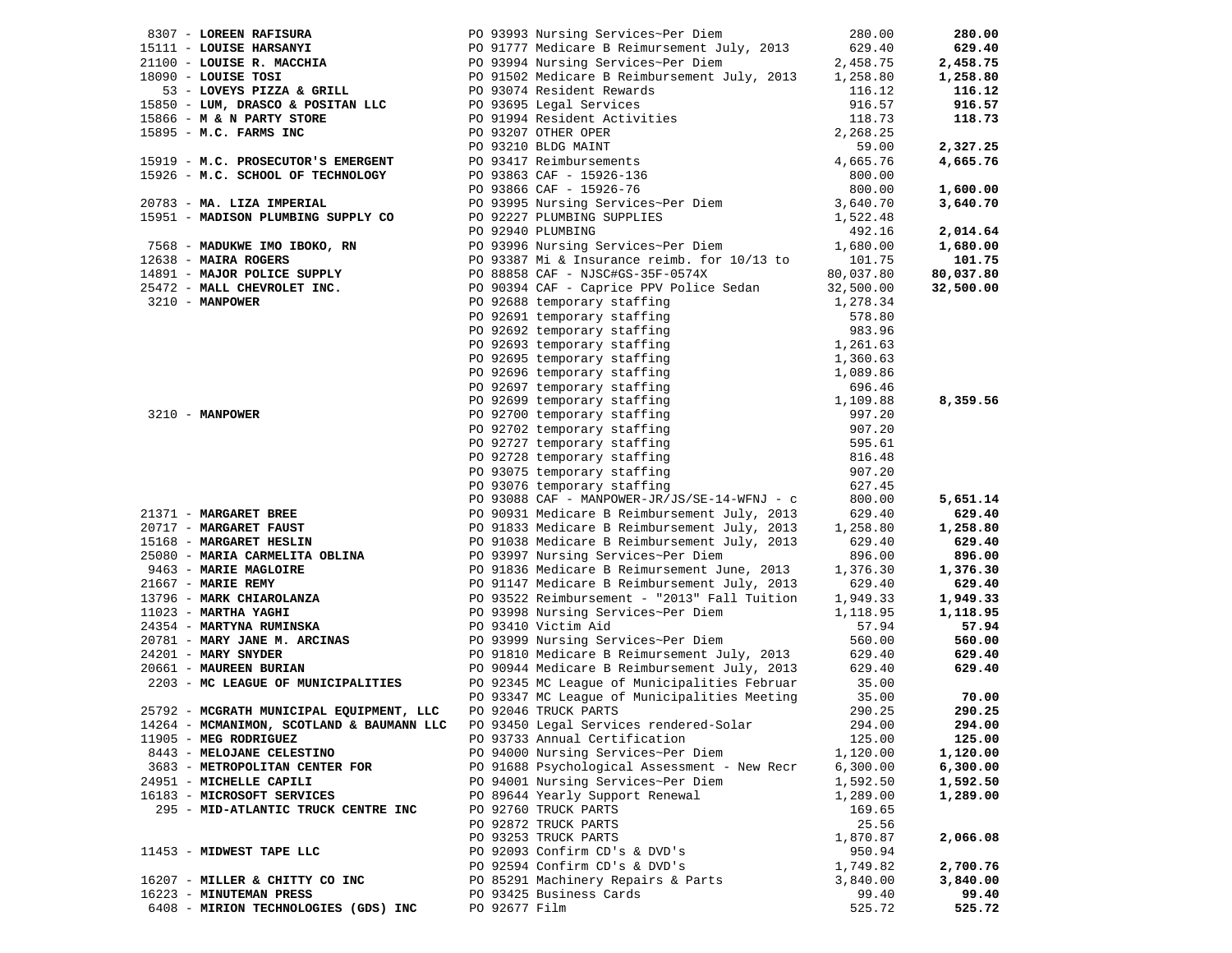|                 |                                                                              | 25418 - MOREMS ESTRIBUTORS INC.<br>26248 - MOREMS ENTERT DESTRIBUTORS INC.<br>274115 - MONICA A JOINTE<br>274115 - MONICA A JOINTE<br>274115 - MONICA A JOINTE<br>274115 - MONICA A JOINTE<br>27610 - MONICAN MARNEMS 2023 BUDLOVE REÍND                                                                |           |           |
|-----------------|------------------------------------------------------------------------------|---------------------------------------------------------------------------------------------------------------------------------------------------------------------------------------------------------------------------------------------------------------------------------------------------------|-----------|-----------|
|                 |                                                                              |                                                                                                                                                                                                                                                                                                         |           |           |
|                 |                                                                              |                                                                                                                                                                                                                                                                                                         |           |           |
|                 |                                                                              |                                                                                                                                                                                                                                                                                                         |           |           |
|                 |                                                                              |                                                                                                                                                                                                                                                                                                         |           |           |
|                 |                                                                              |                                                                                                                                                                                                                                                                                                         |           |           |
|                 |                                                                              |                                                                                                                                                                                                                                                                                                         |           |           |
|                 |                                                                              |                                                                                                                                                                                                                                                                                                         |           |           |
|                 |                                                                              |                                                                                                                                                                                                                                                                                                         |           |           |
|                 |                                                                              |                                                                                                                                                                                                                                                                                                         |           |           |
|                 |                                                                              |                                                                                                                                                                                                                                                                                                         |           |           |
|                 |                                                                              |                                                                                                                                                                                                                                                                                                         |           |           |
|                 |                                                                              |                                                                                                                                                                                                                                                                                                         |           |           |
|                 |                                                                              |                                                                                                                                                                                                                                                                                                         |           |           |
|                 |                                                                              |                                                                                                                                                                                                                                                                                                         |           |           |
|                 |                                                                              |                                                                                                                                                                                                                                                                                                         |           |           |
|                 |                                                                              |                                                                                                                                                                                                                                                                                                         |           |           |
|                 |                                                                              |                                                                                                                                                                                                                                                                                                         |           |           |
|                 |                                                                              |                                                                                                                                                                                                                                                                                                         |           |           |
|                 |                                                                              |                                                                                                                                                                                                                                                                                                         |           |           |
|                 |                                                                              |                                                                                                                                                                                                                                                                                                         |           |           |
|                 |                                                                              |                                                                                                                                                                                                                                                                                                         |           |           |
|                 |                                                                              |                                                                                                                                                                                                                                                                                                         |           |           |
|                 |                                                                              |                                                                                                                                                                                                                                                                                                         |           |           |
|                 |                                                                              |                                                                                                                                                                                                                                                                                                         |           |           |
|                 | 16323 - MORRISTOWN MEMORIAL HOSPITAL<br>6637 - MORRISTOWN MEMORIAL/PATHOLOGY | PO 93977 MORRIS COUNTY SAFE COMMUNITY GRANT 24,082.74                                                                                                                                                                                                                                                   |           | 24,082.74 |
|                 |                                                                              |                                                                                                                                                                                                                                                                                                         |           |           |
|                 |                                                                              |                                                                                                                                                                                                                                                                                                         |           |           |
|                 |                                                                              |                                                                                                                                                                                                                                                                                                         |           |           |
|                 |                                                                              |                                                                                                                                                                                                                                                                                                         |           |           |
|                 |                                                                              |                                                                                                                                                                                                                                                                                                         |           |           |
|                 |                                                                              |                                                                                                                                                                                                                                                                                                         |           |           |
|                 |                                                                              |                                                                                                                                                                                                                                                                                                         |           |           |
|                 |                                                                              |                                                                                                                                                                                                                                                                                                         |           |           |
|                 |                                                                              |                                                                                                                                                                                                                                                                                                         |           |           |
|                 |                                                                              |                                                                                                                                                                                                                                                                                                         |           |           |
|                 |                                                                              |                                                                                                                                                                                                                                                                                                         |           |           |
|                 |                                                                              |                                                                                                                                                                                                                                                                                                         |           |           |
|                 |                                                                              |                                                                                                                                                                                                                                                                                                         |           |           |
|                 |                                                                              |                                                                                                                                                                                                                                                                                                         |           |           |
|                 |                                                                              |                                                                                                                                                                                                                                                                                                         |           |           |
|                 |                                                                              |                                                                                                                                                                                                                                                                                                         |           |           |
|                 |                                                                              |                                                                                                                                                                                                                                                                                                         |           |           |
|                 |                                                                              |                                                                                                                                                                                                                                                                                                         |           |           |
|                 |                                                                              | 21858 - MUNICIPAL CAPITAL CORP PO 93566 Leasing Charges for ricoh MP C4502A                                                                                                                                                                                                                             |           | 1,016.21  |
|                 |                                                                              |                                                                                                                                                                                                                                                                                                         |           | 1,697.67  |
|                 |                                                                              |                                                                                                                                                                                                                                                                                                         |           | 9,816.15  |
|                 |                                                                              |                                                                                                                                                                                                                                                                                                         |           | 1,627.78  |
|                 |                                                                              |                                                                                                                                                                                                                                                                                                         |           | 7,793.96  |
|                 |                                                                              |                                                                                                                                                                                                                                                                                                         |           | 1,029.09  |
|                 |                                                                              |                                                                                                                                                                                                                                                                                                         |           | 2,093.40  |
|                 |                                                                              |                                                                                                                                                                                                                                                                                                         |           | 1,223.96  |
|                 |                                                                              | 21858 - MUNICIPAL CAPITAL CORP<br>21858 - MUNICIPAL CAPITAL CORP<br>21858 - MUNICIPAL CAPITAL CORP<br>21858 - MUNICIPAL CAPITAL CORP<br>21858 - MUNICIPAL CAPITAL CORP<br>21858 - MUNICIPAL CAPITAL CORP<br>21858 - MUNICIPAL CAPITAL CORP<br>PO 91774 Medicare B Reimursement July, 2013 629.40 629.40 |           |           |
|                 | 19523 - N.J. NATURAL GAS COMPANY                                             | PO 93957 NATURAL GAS - MONTVILLE                                                                                                                                                                                                                                                                        | 1,748.94  |           |
|                 |                                                                              | PO 93965 NATURAL GAS - WHARTON BRIDGE GEN                                                                                                                                                                                                                                                               | 51.85     |           |
|                 |                                                                              | PO 93966 NATURAL GAS - DOVER PROBATION                                                                                                                                                                                                                                                                  | 532.49    |           |
|                 |                                                                              | PO 93967 NATURAL GAS - WHARTON ROADS                                                                                                                                                                                                                                                                    | 947.48    |           |
|                 |                                                                              | PO 93968 NATURAL GAS - WHARTON OFF -                                                                                                                                                                                                                                                                    | 285.68    |           |
|                 |                                                                              | PO 93969 NATURAL GAS - WHARTON BRIDGES                                                                                                                                                                                                                                                                  | 2,526.47  |           |
|                 |                                                                              | PO 94045 NATURAL GAS - MONTVILLE                                                                                                                                                                                                                                                                        | 1,291.57  | 7,384.48  |
| $16438 - NASCO$ |                                                                              | PO 93895 Resident Activities                                                                                                                                                                                                                                                                            | 110.78    | 110.78    |
|                 |                                                                              |                                                                                                                                                                                                                                                                                                         |           |           |
|                 | 21122 - NATIONAL FUEL OIL INC.                                               | PO 94209 FUEL CHARGES 1/14                                                                                                                                                                                                                                                                              | 69,221.21 |           |
|                 |                                                                              | PO 94209 FUEL CHARGES 1/14                                                                                                                                                                                                                                                                              | 10,556.12 | 79,777.33 |
|                 | 16480 - NATIONAL INDUSTRIES                                                  | PO 92010 Machinery Repairs & Parts                                                                                                                                                                                                                                                                      | 1,003.12  | 1,003.12  |
|                 | 4206 - NATIONAL OFFICE FURNITURE                                             | PO 88836 ORGANIZER AS PER QUOTE#0000224966                                                                                                                                                                                                                                                              | 385.60    |           |
|                 |                                                                              | PO 88836 ORGANIZER AS PER QUOTE#0000224966                                                                                                                                                                                                                                                              | 370.40    | 756.00    |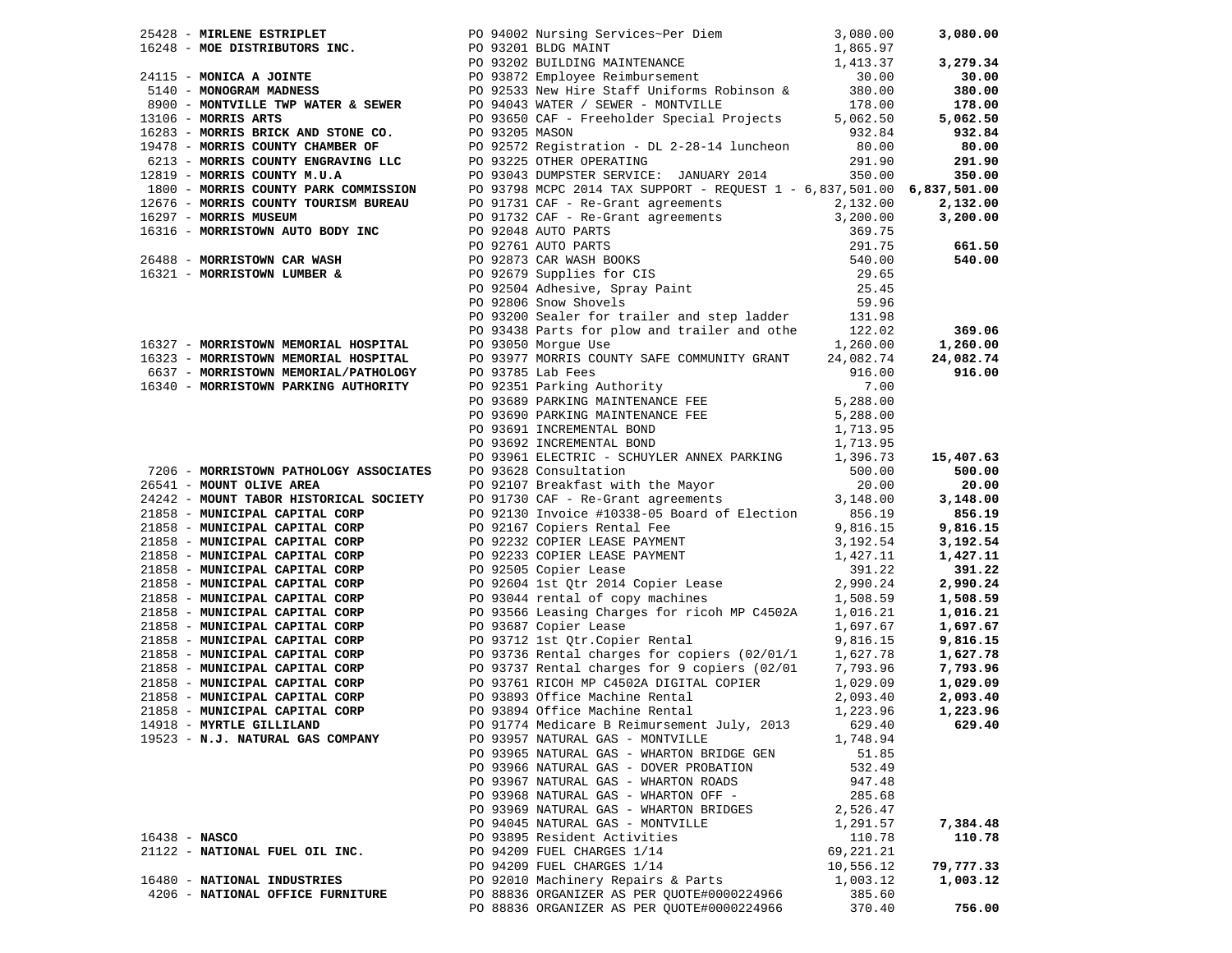| 3016 - NET ACCESS CORP 6092960 web hosting-special www.morriselect                                                                                                                                                               |                  |                                                                                                                                                                                                                                                                             | 150.00           | 150.00    |
|----------------------------------------------------------------------------------------------------------------------------------------------------------------------------------------------------------------------------------|------------------|-----------------------------------------------------------------------------------------------------------------------------------------------------------------------------------------------------------------------------------------------------------------------------|------------------|-----------|
|                                                                                                                                                                                                                                  |                  | 16533 - NEW HOPE FOUNDATION INC.<br>PO 92885 CAF - Chapter 51 Funding CH51 1304 21,195.00<br>PO 92886 CAF - Chapter 51 Funding ch51 1322 1,224.00                                                                                                                           |                  |           |
|                                                                                                                                                                                                                                  |                  |                                                                                                                                                                                                                                                                             |                  | 22,419.00 |
| 14560 - NEW JERSEY AIDS SERVICES                                                                                                                                                                                                 |                  | PO 92860 CAF - Grant in Aid Funding 2013 GIA                                                                                                                                                                                                                                | 3,070.00         | 3,070.00  |
|                                                                                                                                                                                                                                  |                  | 26554 - NEW JERSEY MOSQUITO CONTROL ASSO. PO 92804 Registration for Annual Meeting 201                                                                                                                                                                                      | 1,200.00         | 1,200.00  |
| 16552 - NEWBRIDGE SERVICES INC                                                                                                                                                                                                   | PO 93046 No CAF# |                                                                                                                                                                                                                                                                             | 560.00           |           |
|                                                                                                                                                                                                                                  |                  | PO 93153 CAF - NEWSER-14M-WIA                                                                                                                                                                                                                                               | 1,770.00         |           |
|                                                                                                                                                                                                                                  |                  |                                                                                                                                                                                                                                                                             | 1,270.00         | 3,600.00  |
|                                                                                                                                                                                                                                  |                  | 23981 - NIELSEN DODGE - C-J-R<br>23981 - NIELSEN DODGE - C-J-R<br>23981 - NIELSEN DODGE - C-J-R<br>23981 - NIELSEN DODGE - C-J-R<br>23981 - NIELSEN DODGE - C-J-R<br>23981 - NIELSEN DODGE - C-J-R<br>23981 - NIELSEN DODGE - C-J-R<br>23981                                | 621.48           | 621.48    |
|                                                                                                                                                                                                                                  |                  |                                                                                                                                                                                                                                                                             | 92.80            | 92.80     |
|                                                                                                                                                                                                                                  |                  |                                                                                                                                                                                                                                                                             | 763.96           | 763.96    |
|                                                                                                                                                                                                                                  |                  |                                                                                                                                                                                                                                                                             |                  |           |
|                                                                                                                                                                                                                                  |                  |                                                                                                                                                                                                                                                                             | 254.40           | 254.40    |
|                                                                                                                                                                                                                                  |                  |                                                                                                                                                                                                                                                                             | 315.00           | 315.00    |
|                                                                                                                                                                                                                                  |                  |                                                                                                                                                                                                                                                                             | 35.00            | 35.00     |
|                                                                                                                                                                                                                                  |                  |                                                                                                                                                                                                                                                                             | 60.00            |           |
|                                                                                                                                                                                                                                  |                  | PO 94207 County Adjuster's Meeting 3/4/2014<br>PO 81773 Confirm - Practitioners Guide to NJ                                                                                                                                                                                 | 40.00            | 100.00    |
| $12317 - NJICLE$                                                                                                                                                                                                                 |                  |                                                                                                                                                                                                                                                                             | 306.20           |           |
|                                                                                                                                                                                                                                  |                  | PO 91976 Training                                                                                                                                                                                                                                                           | 325.00           |           |
|                                                                                                                                                                                                                                  |                  | PO 93389 2014 Land Use Seminar (WRB)                                                                                                                                                                                                                                        | 172.00           | 803.20    |
| $10662$ - NMS LABS                                                                                                                                                                                                               |                  | PO 93629 CAF - Toxicological Testing Service                                                                                                                                                                                                                                | 2,569.00         |           |
|                                                                                                                                                                                                                                  |                  | PO 93630 CAF - Toxicological Testing Service                                                                                                                                                                                                                                | 2,065.00         | 4,634.00  |
| 26357 - NORTHEAST COMMUNICATIONS, INC.<br>26357 - NORTHEAST COMMUNICATIONS, INC.                                                                                                                                                 |                  | PO 92257 EQUIPMENT INSTALLATION - NEW VEHICL                                                                                                                                                                                                                                | 2,001.00         | 2,001.00  |
|                                                                                                                                                                                                                                  |                  | PO 92357 Radio Repairs                                                                                                                                                                                                                                                      | 600.00           | 600.00    |
| 16738 - NORTHEASTERN HARDWARE CO INC                                                                                                                                                                                             |                  | PO 92507 Street Brooms, Handles, Shovels, Roll                                                                                                                                                                                                                              | 362.17           |           |
|                                                                                                                                                                                                                                  |                  | PO 92515 Handles                                                                                                                                                                                                                                                            | 77.88            | 440.05    |
| 16742 - NORTHERN SAFETY CO. INC.                                                                                                                                                                                                 |                  | PO 92939 BLDG SPPLY/ UNIFORMS                                                                                                                                                                                                                                               | 318.76           | 318.76    |
|                                                                                                                                                                                                                                  |                  |                                                                                                                                                                                                                                                                             | 771.00           | 771.00    |
|                                                                                                                                                                                                                                  |                  |                                                                                                                                                                                                                                                                             | 3,581.70         | 3,581.70  |
|                                                                                                                                                                                                                                  |                  | PO 92946 No Caf #<br>PO 92094 On-Line Service<br>PO 93874 Employee Reimbursement                                                                                                                                                                                            | 30.00            | 30.00     |
|                                                                                                                                                                                                                                  |                  | PO 92061 Temporary Employee - Kimberly Johns                                                                                                                                                                                                                                | 506.52           | 506.52    |
|                                                                                                                                                                                                                                  |                  | PO 91222 Medicare B Reimbursement July, 2013                                                                                                                                                                                                                                | 629.40           | 629.40    |
|                                                                                                                                                                                                                                  |                  | PO 93443 Schooley's Mountain Road Safety Stu 1,495.00                                                                                                                                                                                                                       |                  |           |
| 16742 - NORTHERN SAFETY CO. INC.<br>16752 - NORWESCAP INC<br>21565 - OCLC ONLINE COMPUTER<br>24214 - ODINE DEBROSSE F<br>4654 - OFFICE TEAM F<br>9375 - OLGA VISCO<br>2207 - OMLAND ENGINEERING<br>2207 - OM TIME TRANSPORT INC. |                  |                                                                                                                                                                                                                                                                             |                  | 1,495.00  |
|                                                                                                                                                                                                                                  |                  | 8687 - <b>ON TIME TRANSPORT INC.</b><br>2,354.00<br>25021 - <b>ONE SOURCE OF NEW JERSEY LLC</b><br>2,354.00<br>2,354.00<br>2,354.00<br>2,354.00<br>2,354.00<br>2,354.00<br>2,354.00<br>2,354.00<br>2,354.00<br>2,354.00<br>2,354.00<br>2,354.00<br>2,354.00<br>2,354.00<br> |                  | 2,354.00  |
|                                                                                                                                                                                                                                  |                  |                                                                                                                                                                                                                                                                             |                  | 626.77    |
|                                                                                                                                                                                                                                  |                  |                                                                                                                                                                                                                                                                             |                  | 66.60     |
|                                                                                                                                                                                                                                  |                  |                                                                                                                                                                                                                                                                             |                  | 4,300.00  |
|                                                                                                                                                                                                                                  |                  |                                                                                                                                                                                                                                                                             |                  | 395.00    |
|                                                                                                                                                                                                                                  |                  |                                                                                                                                                                                                                                                                             |                  | 100.00    |
| 10287 - PANCIELLO CONSTRUCTION LLC                                                                                                                                                                                               |                  | PO 93223 CAF - Labor Rates Concrete Replacem 4,720.00                                                                                                                                                                                                                       |                  | 4,720.00  |
| 16887 - PAPER MART INC                                                                                                                                                                                                           |                  |                                                                                                                                                                                                                                                                             | 586.62           |           |
|                                                                                                                                                                                                                                  |                  |                                                                                                                                                                                                                                                                             | 264.80           |           |
|                                                                                                                                                                                                                                  |                  |                                                                                                                                                                                                                                                                             | 2,468.00         |           |
|                                                                                                                                                                                                                                  |                  |                                                                                                                                                                                                                                                                             | 158.88<br>839.50 |           |
|                                                                                                                                                                                                                                  |                  |                                                                                                                                                                                                                                                                             |                  |           |
|                                                                                                                                                                                                                                  |                  | PO 89984 Office Supplies<br>PO 92686 Paper - Legal Dept<br>PO 92168 Copy Paper<br>PO 92794 Planning Board envelopes<br>PO 93402 paper for elections<br>PO 93680 PAPERLINE MULTI (R) WHITE<br>PO 94206 County Corturate Contracts                                            | 364.30           |           |
|                                                                                                                                                                                                                                  |                  | PO 94206 County Contract for 2013 Envelope 0 245.00                                                                                                                                                                                                                         |                  |           |
|                                                                                                                                                                                                                                  |                  | PO 94206 County Contract for 2013 Envelope 0 10,167.64                                                                                                                                                                                                                      |                  | 15,094.74 |
| 25411 - PATRICIA W. GIBBONS<br>PO 93631 NUTRITION SUPPORT SERVICES<br>PO 93631 NUTRITION SUPPORT SERVICES                                                                                                                        |                  |                                                                                                                                                                                                                                                                             | 385.78           | 385.78    |
| 18592 - PATRICIA ZAKRZESKI                                                                                                                                                                                                       |                  | PO 93622 EXPENSE VOUCHER                                                                                                                                                                                                                                                    | 43.97            | 43.97     |
| 18102 - PEQUANNOCK TOWNSHIP                                                                                                                                                                                                      |                  | PO 92649 CAF - Salting, Sanding and/or Plowi 4,100.00 4,100.00                                                                                                                                                                                                              |                  |           |
| 12426 - PETROCHOICE                                                                                                                                                                                                              |                  | PO 91279 Grease for grease gun                                                                                                                                                                                                                                              | 92.00            |           |
|                                                                                                                                                                                                                                  |                  | PO 92055 OIL AND LUBRICANTS                                                                                                                                                                                                                                                 | 3,315.61         | 3,407.61  |
| 26546 - PEZZO PIZZA II                                                                                                                                                                                                           | PO 92512 Meals   |                                                                                                                                                                                                                                                                             | 230.00           | 230.00    |
| 17005 - PHARMA CARE INC                                                                                                                                                                                                          |                  | PO 93897 CAF - Pharmaceutical Consulting Ser                                                                                                                                                                                                                                | 4,067.80         | 4,067.80  |
| 17019 - PHILLIPSBURG SCHOOL BASED                                                                                                                                                                                                |                  | PO 93139 CAF - PHILS-14Y-WIA                                                                                                                                                                                                                                                | 661.00           |           |
|                                                                                                                                                                                                                                  |                  | PO 93140 CAF - PHILS-14Y-WIA                                                                                                                                                                                                                                                | 2,667.00         |           |
|                                                                                                                                                                                                                                  |                  | PO 93141 CAF - PHILS-14Y-WIA                                                                                                                                                                                                                                                | 422.00           |           |
|                                                                                                                                                                                                                                  |                  | PO 93143 CAF - PHILS-14Y-WIA                                                                                                                                                                                                                                                | 2,667.00         |           |
|                                                                                                                                                                                                                                  |                  | PO 93144 CAF - PHILS-14Y-WIA                                                                                                                                                                                                                                                | 2,667.00         |           |
|                                                                                                                                                                                                                                  |                  | PO 93145 CAF - PHILS-14Y-WIA                                                                                                                                                                                                                                                | 2,667.00         |           |
|                                                                                                                                                                                                                                  |                  | PO 93146 CAF - PHILS-14Y-WIA                                                                                                                                                                                                                                                | 2,667.00         |           |
|                                                                                                                                                                                                                                  |                  |                                                                                                                                                                                                                                                                             |                  | 17,507.00 |
| 17019 - PHILLIPSBURG SCHOOL BASED                                                                                                                                                                                                |                  | PO 93147 CAF - PHILS-14Y-WIA<br>PO 93166 CAF - PHILS-14Y-WIA                                                                                                                                                                                                                | 3,089.00         | 450.00    |
|                                                                                                                                                                                                                                  |                  |                                                                                                                                                                                                                                                                             | 450.00           |           |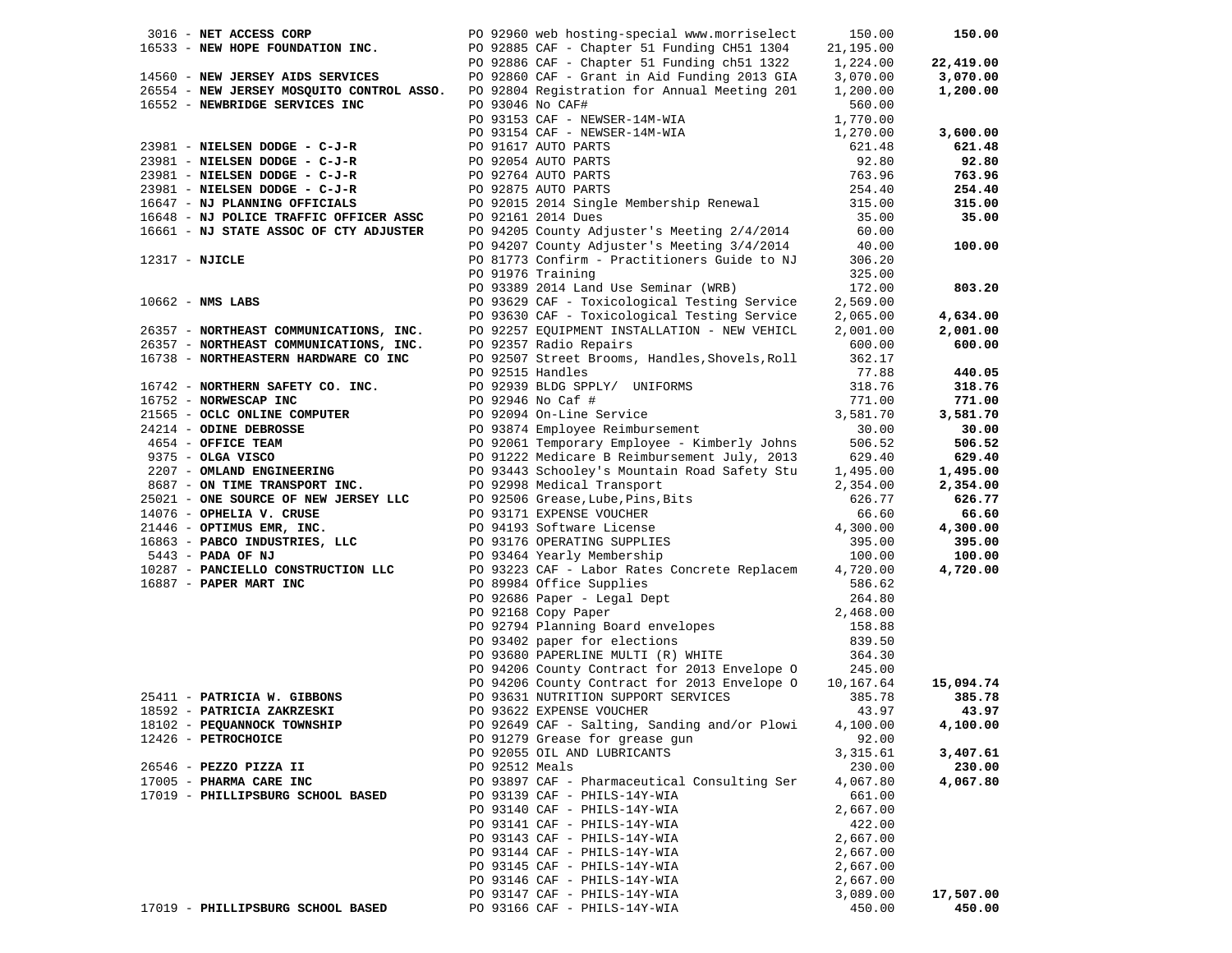| 17066 - PLAINSMAN AUTO SUPPLY 60 PO 92056 AUTO PARTS |                |                                                                                                                                                                                                                                   | 522.36   |          |
|------------------------------------------------------|----------------|-----------------------------------------------------------------------------------------------------------------------------------------------------------------------------------------------------------------------------------|----------|----------|
|                                                      |                |                                                                                                                                                                                                                                   |          |          |
|                                                      |                |                                                                                                                                                                                                                                   |          |          |
|                                                      |                |                                                                                                                                                                                                                                   |          |          |
|                                                      |                |                                                                                                                                                                                                                                   |          |          |
|                                                      |                |                                                                                                                                                                                                                                   |          |          |
|                                                      |                |                                                                                                                                                                                                                                   |          |          |
|                                                      |                |                                                                                                                                                                                                                                   |          |          |
|                                                      |                |                                                                                                                                                                                                                                   |          |          |
|                                                      |                |                                                                                                                                                                                                                                   |          |          |
|                                                      |                |                                                                                                                                                                                                                                   |          |          |
|                                                      |                |                                                                                                                                                                                                                                   |          |          |
|                                                      |                |                                                                                                                                                                                                                                   |          |          |
|                                                      |                |                                                                                                                                                                                                                                   |          |          |
|                                                      |                |                                                                                                                                                                                                                                   |          |          |
|                                                      |                |                                                                                                                                                                                                                                   |          |          |
|                                                      |                |                                                                                                                                                                                                                                   |          |          |
|                                                      |                |                                                                                                                                                                                                                                   |          |          |
|                                                      |                |                                                                                                                                                                                                                                   |          |          |
|                                                      |                |                                                                                                                                                                                                                                   |          |          |
|                                                      |                |                                                                                                                                                                                                                                   |          |          |
|                                                      |                |                                                                                                                                                                                                                                   |          |          |
|                                                      |                |                                                                                                                                                                                                                                   |          |          |
|                                                      |                |                                                                                                                                                                                                                                   |          |          |
|                                                      |                |                                                                                                                                                                                                                                   |          |          |
|                                                      |                |                                                                                                                                                                                                                                   |          |          |
|                                                      |                |                                                                                                                                                                                                                                   |          |          |
|                                                      |                |                                                                                                                                                                                                                                   |          |          |
|                                                      |                |                                                                                                                                                                                                                                   |          |          |
|                                                      |                |                                                                                                                                                                                                                                   |          |          |
|                                                      |                |                                                                                                                                                                                                                                   |          |          |
|                                                      |                |                                                                                                                                                                                                                                   |          |          |
|                                                      |                |                                                                                                                                                                                                                                   |          |          |
|                                                      |                |                                                                                                                                                                                                                                   |          |          |
|                                                      |                |                                                                                                                                                                                                                                   |          |          |
|                                                      |                |                                                                                                                                                                                                                                   |          |          |
|                                                      |                |                                                                                                                                                                                                                                   |          |          |
|                                                      |                |                                                                                                                                                                                                                                   |          |          |
|                                                      |                |                                                                                                                                                                                                                                   |          |          |
|                                                      |                |                                                                                                                                                                                                                                   |          |          |
|                                                      |                |                                                                                                                                                                                                                                   |          |          |
|                                                      |                |                                                                                                                                                                                                                                   |          |          |
|                                                      |                |                                                                                                                                                                                                                                   |          |          |
|                                                      |                |                                                                                                                                                                                                                                   |          |          |
|                                                      |                |                                                                                                                                                                                                                                   |          |          |
|                                                      |                |                                                                                                                                                                                                                                   |          |          |
|                                                      |                |                                                                                                                                                                                                                                   |          |          |
|                                                      |                | 17936 - PLACHEMON AUTO RUPA (2019) 20136 - 2014-1031 - 2014-104<br>17936 - PLACHEMON AUTO RUPA (2019) 2015 - 2014-2013 - 2014-2014 - 2014-2014 - 2014-2014 - 2014-2014 - 2014-2014<br>17936 - PLACHEMON AUTO RUPA (2019) 2015 - 2 |          |          |
|                                                      |                |                                                                                                                                                                                                                                   |          |          |
|                                                      |                |                                                                                                                                                                                                                                   |          |          |
|                                                      |                |                                                                                                                                                                                                                                   |          |          |
| 12034 - RICCIARDI BROTHERS OF                        | PO 93221 PAINT |                                                                                                                                                                                                                                   | 981.29   | 981.29   |
| 25419 - RICHARD SKWIERARALSKI                        |                | PO 91182 Medicare B Reimbursement July, 2013                                                                                                                                                                                      | 1,258.80 | 1,258.80 |
| 7952 - RIOS' ENGRAVING                               |                | PO 92102 Name Plates                                                                                                                                                                                                              | 36.00    | 36.00    |
| 2355 - RITCHIES MUSIC CENTER                         |                | PO 92942 ELECTRICAL                                                                                                                                                                                                               | 9.99     | 9.99     |
|                                                      |                |                                                                                                                                                                                                                                   |          |          |
| 10917 - ROBERT BECKMANN                              |                | PO 93606 EXPENSE VOUCHER                                                                                                                                                                                                          | 258.17   | 258.17   |
| 26588 - ROBERT SMITH                                 |                | PO 93693 Refund of Easement Purchase Applica                                                                                                                                                                                      | 1,000.00 | 1,000.00 |
| 20142 - ROBOTECH CAD SOLUTIONS                       |                | PO 93638 CAF - 20142-1003                                                                                                                                                                                                         | 1,672.70 | 1,672.70 |
| 17369 - ROCKAWAY BOROUGH                             |                | PO 92884 CAF - 2013 Municipal Alliance Funds                                                                                                                                                                                      | 600.00   | 600.00   |
| 5906 - ROSALIE DELLI SANTI                           |                | PO 90974 Medicare B Reimbursement July, 2013                                                                                                                                                                                      | 629.40   | 629.40   |
| 25500 - ROSALIE LAMONTE                              |                | PO 93974 REIMBURSEMENT FOR TRAVEL                                                                                                                                                                                                 | 25.11    | 25.11    |
| 7805 - ROSE DUMAPIT                                  |                | PO 94003 Nursing Services~Per Diem                                                                                                                                                                                                | 1,400.00 | 1,400.00 |
| 25124 - ROSELIND A. CUDJOE                           |                | PO 90967 Medicare B Reimbursement July, 2013                                                                                                                                                                                      | 629.40   | 629.40   |
| 24397 - ROSEMARY BATANE COBCOBO                      |                | PO 94004 Nursing Services~Per Diem                                                                                                                                                                                                | 1,120.00 | 1,120.00 |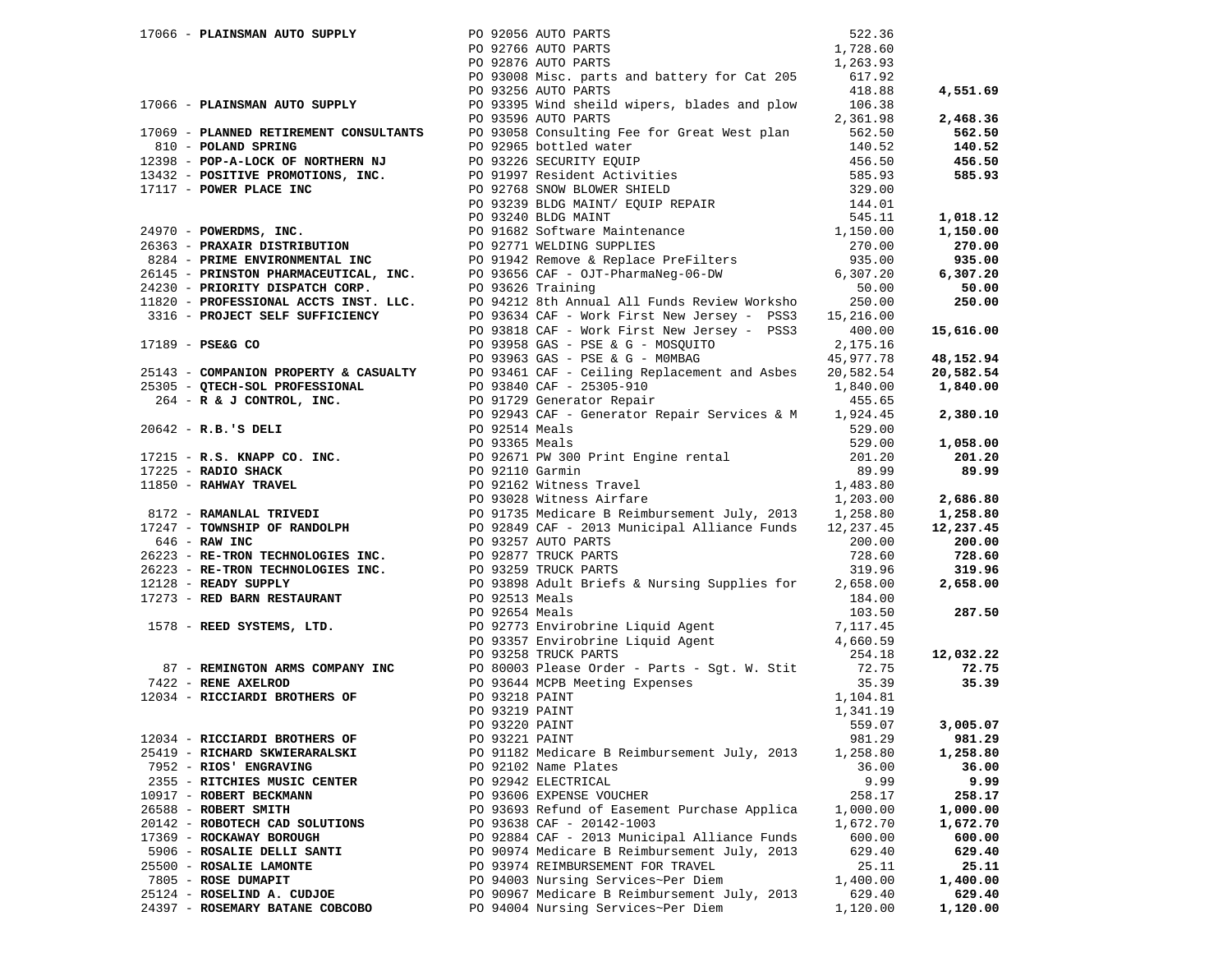|                                   |                                                                                                                                                                                                                                        |        | 188.22    |
|-----------------------------------|----------------------------------------------------------------------------------------------------------------------------------------------------------------------------------------------------------------------------------------|--------|-----------|
|                                   |                                                                                                                                                                                                                                        |        |           |
|                                   |                                                                                                                                                                                                                                        |        | 1,800.88  |
|                                   |                                                                                                                                                                                                                                        |        |           |
|                                   |                                                                                                                                                                                                                                        |        | 3,194.00  |
|                                   |                                                                                                                                                                                                                                        |        | 2,040.00  |
|                                   |                                                                                                                                                                                                                                        |        | 19,974.19 |
|                                   |                                                                                                                                                                                                                                        |        | 350.00    |
|                                   |                                                                                                                                                                                                                                        |        | 629.40    |
|                                   |                                                                                                                                                                                                                                        |        |           |
|                                   |                                                                                                                                                                                                                                        |        | 863.14    |
|                                   |                                                                                                                                                                                                                                        |        | 343.30    |
|                                   |                                                                                                                                                                                                                                        |        | 72.00     |
|                                   |                                                                                                                                                                                                                                        |        | 5,746.40  |
|                                   |                                                                                                                                                                                                                                        |        | 150.75    |
|                                   |                                                                                                                                                                                                                                        |        | 102.80    |
|                                   |                                                                                                                                                                                                                                        |        | 12.24     |
|                                   |                                                                                                                                                                                                                                        |        | 1,166.00  |
|                                   |                                                                                                                                                                                                                                        |        | 246.44    |
|                                   |                                                                                                                                                                                                                                        |        |           |
|                                   |                                                                                                                                                                                                                                        |        |           |
|                                   |                                                                                                                                                                                                                                        |        | 395.97    |
|                                   |                                                                                                                                                                                                                                        |        | 6,650.26  |
|                                   |                                                                                                                                                                                                                                        |        | 8,358.38  |
|                                   |                                                                                                                                                                                                                                        |        | 36.50     |
|                                   |                                                                                                                                                                                                                                        |        | 110.40    |
|                                   |                                                                                                                                                                                                                                        |        |           |
|                                   |                                                                                                                                                                                                                                        |        | 900.00    |
|                                   |                                                                                                                                                                                                                                        |        | 629.40    |
|                                   |                                                                                                                                                                                                                                        |        | 129.08    |
|                                   |                                                                                                                                                                                                                                        |        | 11,350.50 |
|                                   |                                                                                                                                                                                                                                        |        | 721.98    |
|                                   |                                                                                                                                                                                                                                        |        | 3,125.82  |
|                                   |                                                                                                                                                                                                                                        |        | 569.81    |
|                                   |                                                                                                                                                                                                                                        |        | 32.74     |
|                                   |                                                                                                                                                                                                                                        |        |           |
|                                   | 37651 - ROUTE 23 AUTORALL LLC<br>37845 - ROUTE 23 AUTORALL LLCC<br>37845 - ROUTE 23 AUTORALL LLCC<br>37845 - ROUTE 23 AUTORALL LLCC<br>37845 - RUTERS GENTER FOR CONTINUING PO 37857 AUTO PARTS<br>37845 - RUTERS CHEN CONTINUES PRODU |        | 565.70    |
|                                   |                                                                                                                                                                                                                                        |        | 419.60    |
|                                   |                                                                                                                                                                                                                                        |        | 14,100.00 |
|                                   | 17804 - STANDARD & POOR'S FINANCIAL PO 82308 Annual Renewal S&P NetAdvantage Web 8,346.00<br>4611 - STAPLES BUSINESS ADVANTAGE PO 91247 Supplies 307.57                                                                                |        | 8,346.00  |
|                                   |                                                                                                                                                                                                                                        |        |           |
|                                   |                                                                                                                                                                                                                                        |        |           |
|                                   |                                                                                                                                                                                                                                        |        |           |
|                                   |                                                                                                                                                                                                                                        |        |           |
|                                   |                                                                                                                                                                                                                                        |        |           |
|                                   |                                                                                                                                                                                                                                        |        |           |
|                                   |                                                                                                                                                                                                                                        |        |           |
|                                   |                                                                                                                                                                                                                                        |        |           |
|                                   |                                                                                                                                                                                                                                        |        |           |
|                                   |                                                                                                                                                                                                                                        |        |           |
|                                   |                                                                                                                                                                                                                                        |        |           |
|                                   |                                                                                                                                                                                                                                        |        |           |
|                                   |                                                                                                                                                                                                                                        |        |           |
| 4611 - STAPLES BUSINESS ADVANTAGE | PO 92636 OFFICE SUPPLIES                                                                                                                                                                                                               | 428.36 | 428.36    |
| 4611 - STAPLES BUSINESS ADVANTAGE | PO 92644 1-23-14 office supplies                                                                                                                                                                                                       | 107.90 | 107.90    |
| 4611 - STAPLES BUSINESS ADVANTAGE | PO 92665 Office Supplies                                                                                                                                                                                                               | 175.37 | 175.37    |
| 4611 - STAPLES BUSINESS ADVANTAGE | PO 92674 Office Supplies                                                                                                                                                                                                               | 224.92 | 224.92    |
| 4611 - STAPLES BUSINESS ADVANTAGE | PO 92675 Office Supplies - D. Blank                                                                                                                                                                                                    | 41.85  | 41.85     |
| 4611 - STAPLES BUSINESS ADVANTAGE | PO 92676 Office Supplies - K. Rogers (CIS)                                                                                                                                                                                             | 364.14 | 364.14    |
| 4611 - STAPLES BUSINESS ADVANTAGE | PO 92742 Office Supplies                                                                                                                                                                                                               | 142.24 | 142.24    |
| 4611 - STAPLES BUSINESS ADVANTAGE | PO 92964 Misc. Office Supplies and Toilet Ti                                                                                                                                                                                           | 571.50 | 571.50    |
| 4611 - STAPLES BUSINESS ADVANTAGE | PO 93018 Misc. Office Supplies                                                                                                                                                                                                         | 95.42  | 95.42     |
| 4611 - STAPLES BUSINESS ADVANTAGE | PO 93080 Total Erase Board w/Grid                                                                                                                                                                                                      | 113.99 | 113.99    |
| 4611 - STAPLES BUSINESS ADVANTAGE | PO 93125 STAPLES INV.3219561876 Jan 2014                                                                                                                                                                                               | 405.03 | 405.03    |
| 4611 - STAPLES BUSINESS ADVANTAGE | PO 93127 STAPLES INV.3222194673 Jan. 2014                                                                                                                                                                                              | 72.18  | 72.18     |
| 4611 - STAPLES BUSINESS ADVANTAGE | PO 93164 Office Supplies                                                                                                                                                                                                               | 465.04 | 465.04    |
|                                   |                                                                                                                                                                                                                                        |        |           |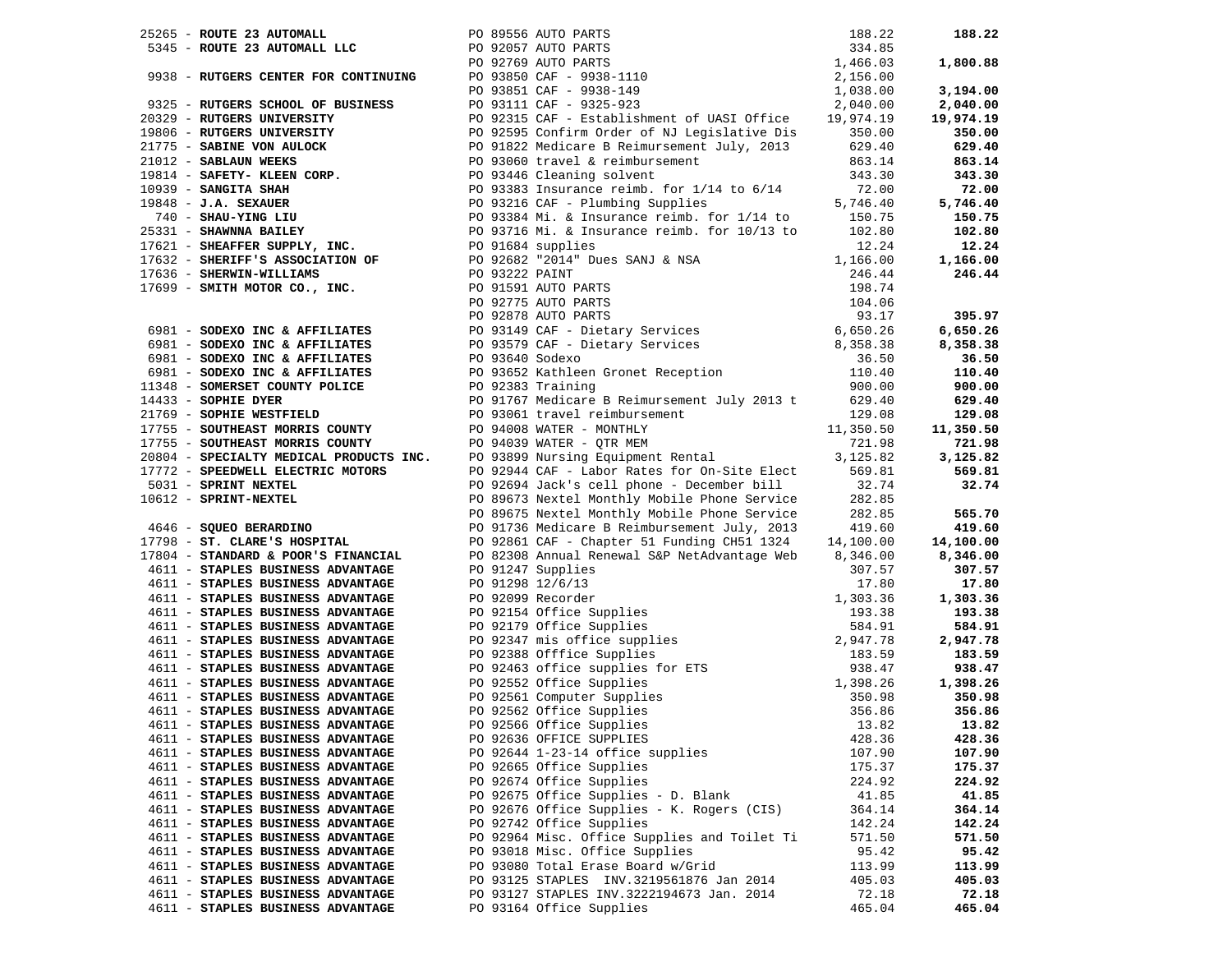|                                                                    |               |                                                                                                                                                                                                                                                                                                                                                                  |                            | 92.70     |
|--------------------------------------------------------------------|---------------|------------------------------------------------------------------------------------------------------------------------------------------------------------------------------------------------------------------------------------------------------------------------------------------------------------------------------------------------------------------|----------------------------|-----------|
|                                                                    |               |                                                                                                                                                                                                                                                                                                                                                                  |                            | 387.99    |
|                                                                    |               |                                                                                                                                                                                                                                                                                                                                                                  |                            | 238.41    |
|                                                                    |               |                                                                                                                                                                                                                                                                                                                                                                  |                            | 129.20    |
|                                                                    |               |                                                                                                                                                                                                                                                                                                                                                                  |                            | 395.56    |
|                                                                    |               | 4611 - STAPLES BUSINESS ADVANTAGE<br>4611 - STAPLES BUSINESS ADVANTAGE<br>4611 - STAPLES BUSINESS ADVANTAGE<br>4611 - STAPLES BUSINESS ADVANTAGE<br>4611 - STAPLES BUSINESS ADVANTAGE<br>4611 - STAPLES BUSINESS ADVANTAGE<br>4611 - STAPL                                                                                                                       | 38.01                      | 38.01     |
|                                                                    |               |                                                                                                                                                                                                                                                                                                                                                                  |                            | 168.62    |
|                                                                    |               |                                                                                                                                                                                                                                                                                                                                                                  |                            | 518.13    |
|                                                                    |               |                                                                                                                                                                                                                                                                                                                                                                  | 168.62<br>518.13<br>236.74 | 236.74    |
|                                                                    |               |                                                                                                                                                                                                                                                                                                                                                                  | 769.44                     | 769.44    |
|                                                                    |               |                                                                                                                                                                                                                                                                                                                                                                  | 1,047.54                   | 1,047.54  |
|                                                                    |               |                                                                                                                                                                                                                                                                                                                                                                  | 270.00                     | 270.00    |
|                                                                    |               |                                                                                                                                                                                                                                                                                                                                                                  |                            |           |
| 17837 - STATE OF NJ                                                | PO 92005 Food | PO 93084 CAF - Agreement #STATSHUT-14M-JARC                                                                                                                                                                                                                                                                                                                      | 8,276.82                   | 8,276.82  |
| 5021 - STATE SHUTTLE INC                                           |               |                                                                                                                                                                                                                                                                                                                                                                  | 3,686.94                   |           |
|                                                                    |               | PO 93087 CAF - Agreement #STATSHUT-14M-JARC<br>PO 93109 CAF - Agreement #STATSHUT-14M-JARC                                                                                                                                                                                                                                                                       | 2,949.55                   |           |
|                                                                    |               |                                                                                                                                                                                                                                                                                                                                                                  | 3,686.94                   |           |
|                                                                    |               | PO 93839 CAF - Agreement #STATSHUT-14M-JARC<br>PO 93841 CAF - Agreement #STATSHUT-14M-JARC                                                                                                                                                                                                                                                                       | 3,686.94                   |           |
|                                                                    |               |                                                                                                                                                                                                                                                                                                                                                                  | 2,415.97                   | 16,426.34 |
| 16675 - STATE TOXICOLOGY LABORATORY                                |               | PO 92169 Drug Tests                                                                                                                                                                                                                                                                                                                                              | 360.00                     | 360.00    |
| 15640 - STEPHEN KRALL                                              |               |                                                                                                                                                                                                                                                                                                                                                                  |                            | 629.40    |
| 21595 - STEPHEN NEBESNI                                            |               |                                                                                                                                                                                                                                                                                                                                                                  |                            | 32.95     |
| 14685 - STORAGE SYSTEMS USA                                        |               |                                                                                                                                                                                                                                                                                                                                                                  |                            | 2,500.00  |
| 24132 - STS TIRE & AUTO CENTERS<br>24132 - STS TIRE & AUTO CENTERS |               |                                                                                                                                                                                                                                                                                                                                                                  |                            | 1,258.60  |
|                                                                    |               |                                                                                                                                                                                                                                                                                                                                                                  |                            | 103.01    |
| 25400 - SUZIE COLLIN                                               |               |                                                                                                                                                                                                                                                                                                                                                                  |                            | 3,115.00  |
| 25387 - SYLVIA CHARLES                                             |               |                                                                                                                                                                                                                                                                                                                                                                  |                            | 629.40    |
| 6265 - T & M ASSOCIATES                                            |               | 260.00<br>PO 91064 Medicare B Reimbursement July, 2013<br>PO 93646 Reimbursement for breakfast CASS M<br>PO 92596 Annual Extended Warranty Agreement<br>2,500.00<br>PO 94005 NEES<br>PO 92879 TIRES<br>PO 92879 TIRES<br>PO 90953 Medicare B R                                                                                                                   |                            | 664.30    |
| 16110 - T. Y. LIN INTERNATIONAL                                    |               |                                                                                                                                                                                                                                                                                                                                                                  |                            | 16,941.04 |
| 26586 - TAMOR P BELL                                               |               | PO 93871 Employee Reimbursement<br>PO 93871 Employee Reimbursement<br>PO 92994 CAF - Environmental Control and HVA 2,679.17<br>1 423 06                                                                                                                                                                                                                          |                            | 30.00     |
| 5611 - TBS CONTROLS LLC                                            |               |                                                                                                                                                                                                                                                                                                                                                                  |                            | 2,679.17  |
| 17990 - TELESEARCH INC                                             |               |                                                                                                                                                                                                                                                                                                                                                                  |                            |           |
|                                                                    |               |                                                                                                                                                                                                                                                                                                                                                                  |                            |           |
|                                                                    |               |                                                                                                                                                                                                                                                                                                                                                                  |                            |           |
|                                                                    |               |                                                                                                                                                                                                                                                                                                                                                                  |                            |           |
|                                                                    |               |                                                                                                                                                                                                                                                                                                                                                                  |                            |           |
|                                                                    |               |                                                                                                                                                                                                                                                                                                                                                                  |                            |           |
|                                                                    |               |                                                                                                                                                                                                                                                                                                                                                                  |                            |           |
|                                                                    |               |                                                                                                                                                                                                                                                                                                                                                                  |                            | 13,353.81 |
|                                                                    |               | 17990 - TELESEARCH INC<br>17990 - TELESEARCH INC<br>2,6300<br>2,150.23<br>2,150.23<br>2,150.23<br>2,150.23<br>2,150.23<br>2,150.23<br>2,150.23<br>2,150.23<br>2,150.23<br>2,150.23<br>2,150.23<br>2,150.23<br>2,150.23<br>2,150.23<br>2,150.23<br>2,150.23<br>2,150                                                                                              |                            |           |
|                                                                    |               |                                                                                                                                                                                                                                                                                                                                                                  |                            |           |
|                                                                    |               |                                                                                                                                                                                                                                                                                                                                                                  |                            |           |
|                                                                    |               |                                                                                                                                                                                                                                                                                                                                                                  |                            |           |
|                                                                    |               |                                                                                                                                                                                                                                                                                                                                                                  |                            | 11,330.39 |
| 21294 - TETRA TECH INC.                                            |               | PO 93081 temporary staffing 1,981.50<br>PO 92847 CAF - UASI Emergency Management and 8,408.93                                                                                                                                                                                                                                                                    |                            | 8,408.93  |
|                                                                    |               |                                                                                                                                                                                                                                                                                                                                                                  |                            | 2,489.00  |
|                                                                    |               | 13081 - THE ARC/MORRIS CHAPTER<br>14476 - THE EDUCATIONAL CENTER<br>14476 - THE EDUCATIONAL CENTER<br>1,560.00<br>PO 92947 CAF - PEER GLOG -- 1<br>PO 92853 TEC -13-JJC<br>PO 92888 CAF - JJ-1301<br>PO 92580 New Hire Evaluation Dumay<br>PO 92580 New Hire Evaluation Dumay<br>PO 92580 New Hire Evaluation Dumay<br>925.00<br>PO 93031 Psychological Exam<br> |                            |           |
|                                                                    |               |                                                                                                                                                                                                                                                                                                                                                                  |                            | 12,429.00 |
| 4859 - THE INSTITUTE FOR FORENSIC                                  |               |                                                                                                                                                                                                                                                                                                                                                                  |                            |           |
|                                                                    |               |                                                                                                                                                                                                                                                                                                                                                                  |                            | 750.00    |
| 8688 - THE ORTHOPEDIC GROUP                                        |               | PO 92006 Resident Medical Treatment                                                                                                                                                                                                                                                                                                                              | 127.80                     | 127.80    |
| 19739 - THE RBA GROUP INC.                                         |               | PO 92012 Professional Engineering Services                                                                                                                                                                                                                                                                                                                       | 3,954.07                   |           |
|                                                                    |               | PO 93642 old Ref# CF09001500000                                                                                                                                                                                                                                                                                                                                  | 4,527.33                   | 8,481.40  |
| 7638 - THE SENIORS RESOURCE GUIDE                                  |               | PO 92013 Admissions Advertising                                                                                                                                                                                                                                                                                                                                  | 1,350.00                   | 1,350.00  |
| 9016 - THE STAR LEDGER                                             |               | PO 88925 Subscription for Administrator's Of                                                                                                                                                                                                                                                                                                                     | 361.40                     | 361.40    |
| 24831 - THERESA JACKSON                                            |               | PO 91042 Medicare B Reimbursement July, 2013                                                                                                                                                                                                                                                                                                                     | 629.40                     | 629.40    |
| 18003 - THERESE TERRERI                                            |               | PO 91816 Medicare B Reimursement July, 2013                                                                                                                                                                                                                                                                                                                      | 629.40                     | 629.40    |
| 8778 - THOMAS JANKE                                                |               | PO 91044 Medicare B Reimbursement July, 2013                                                                                                                                                                                                                                                                                                                     |                            | 629.40    |
|                                                                    |               |                                                                                                                                                                                                                                                                                                                                                                  | 629.40                     |           |
| 9177 - THOR GUARD INC                                              |               | PO 91946 Yearly Warranty Agreement                                                                                                                                                                                                                                                                                                                               | 425.00                     | 425.00    |
| 122 - TILCON NEW YORK INC.                                         |               | PO 90682 Bituminous Concrete                                                                                                                                                                                                                                                                                                                                     | 751.22                     |           |
|                                                                    |               | PO 90686 Bituminous Concrete                                                                                                                                                                                                                                                                                                                                     | 1,394.69                   |           |
|                                                                    |               | PO 92657 Bituminous Concrete                                                                                                                                                                                                                                                                                                                                     | 8,824.92                   |           |
|                                                                    |               | PO 92777 Quarry Process                                                                                                                                                                                                                                                                                                                                          | 43.68                      | 11,014.51 |
| 281 - TOMAR INDUSTRIES INC                                         |               | PO 92880 JANITORIAL SUPPLY                                                                                                                                                                                                                                                                                                                                       | 253.20                     | 253.20    |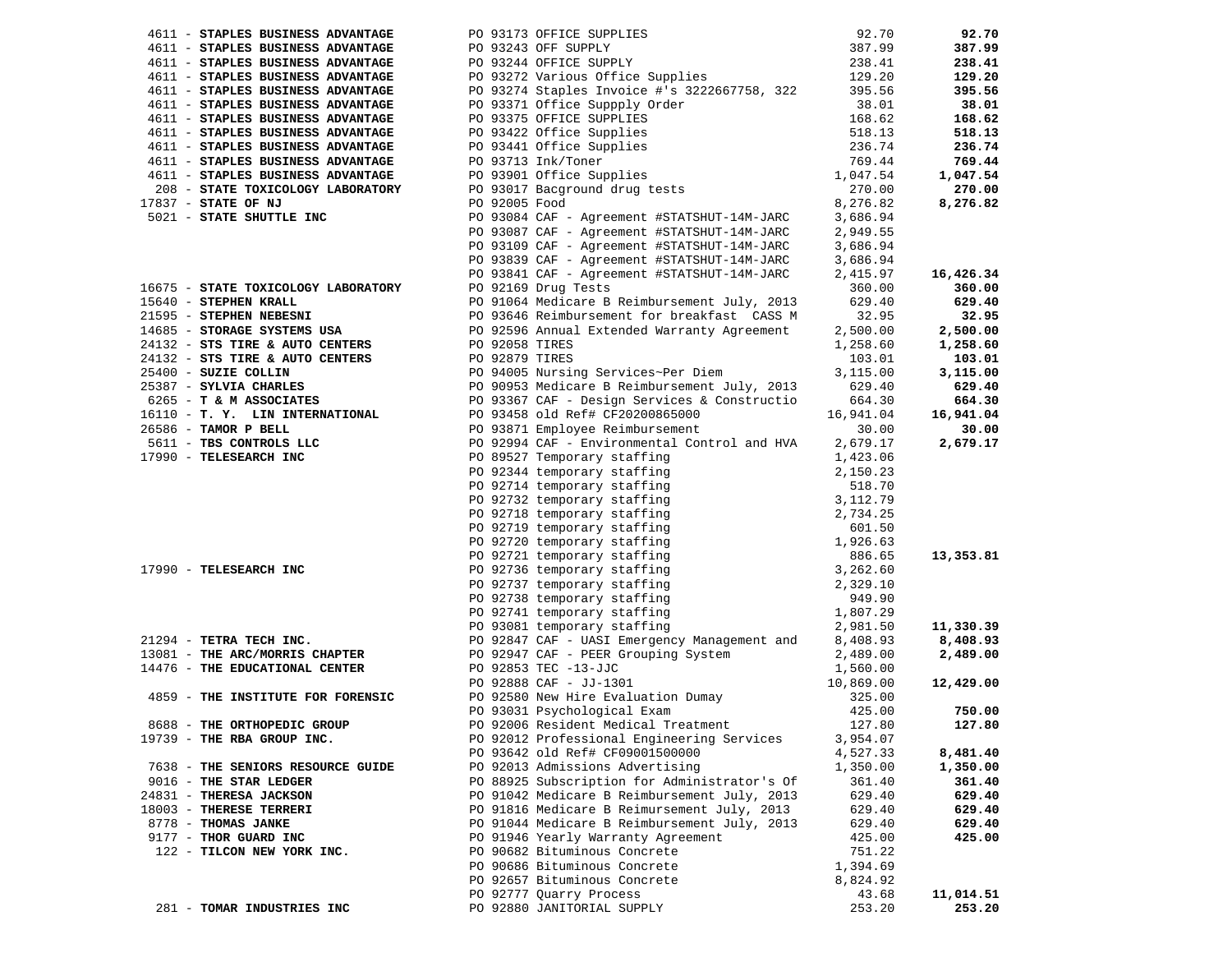|                                                                                                             | 19736 - IOWNSHIP OF MORRIS<br>19736 - TOWNSHIP OF RANDOLPH<br>1905 - TOWNSHIP OF ROCKAWAY<br>18398 - TOWNSHIP OF WASHINGTON<br>18398 - TOWNSHIP OF WASHINGTON<br>18105 - TOWNSQUARE DINER RESTAURANT<br>18144 - TREE KING INC<br>18144 - TRE                                                                                                                     | 6,952.61         | 6,952.61  |
|-------------------------------------------------------------------------------------------------------------|------------------------------------------------------------------------------------------------------------------------------------------------------------------------------------------------------------------------------------------------------------------------------------------------------------------------------------------------------------------|------------------|-----------|
|                                                                                                             |                                                                                                                                                                                                                                                                                                                                                                  | 86,241.73        | 86,241.73 |
|                                                                                                             |                                                                                                                                                                                                                                                                                                                                                                  | 1,232.00         | 1,232.00  |
|                                                                                                             |                                                                                                                                                                                                                                                                                                                                                                  | 2,000.00         |           |
|                                                                                                             |                                                                                                                                                                                                                                                                                                                                                                  | 5,344.86         | 7,344.86  |
|                                                                                                             |                                                                                                                                                                                                                                                                                                                                                                  | 5,671.28         | 5,671.28  |
|                                                                                                             |                                                                                                                                                                                                                                                                                                                                                                  | 333.50           | 333.50    |
|                                                                                                             |                                                                                                                                                                                                                                                                                                                                                                  | 99,705.00        | 99,705.00 |
| 20005 - TRICO EQUIPMENT SERVICES LLC                                                                        | PO 90828 TRUCK PARTS                                                                                                                                                                                                                                                                                                                                             | 308.65           | 308.65    |
| 20005 - TRICO EQUIPMENT SERVICES LLC<br>8758 - TRICO EQUIPMENT SERVICES LLC<br>------- ^----- EOUIPMENT INC | PO 92113 Nuts and bolts for new decking on t                                                                                                                                                                                                                                                                                                                     | 508.00           | 508.00    |
| 24804 - TRITEC OFFICE EQUIPMENT INC                                                                         | PO 92238 COLOR COPIES                                                                                                                                                                                                                                                                                                                                            | 740.95           | 740.95    |
| 24804 - TRITEC OFFICE EQUIPMENT INC<br>24804 - TRITEC OFFICE EQUIPMENT INC                                  | PO 92379 Color Copies                                                                                                                                                                                                                                                                                                                                            | 2,499.07         | 2,499.07  |
|                                                                                                             | PO 92959 copies for ID#6114&ID#6115                                                                                                                                                                                                                                                                                                                              | 513.73           | 513.73    |
| 1739 - TURTLE & HUGHES, INC                                                                                 | PO 92242 ELECTRICAL SUPPLIES                                                                                                                                                                                                                                                                                                                                     | 2,702.72         |           |
|                                                                                                             | PO 92995 Plant Operations ~ Batteries                                                                                                                                                                                                                                                                                                                            | 254.45           | 2,957.17  |
| 12739 - TURTLE & HUGHES, INC.                                                                               | PO 92931 CAF - Electrical Supplies/Equipment                                                                                                                                                                                                                                                                                                                     | 2,131.44         |           |
|                                                                                                             | PO 92932 CAF - Electrical Supplies/Equipment                                                                                                                                                                                                                                                                                                                     | 1,541.86         | 3,673.30  |
| 12739 - TURTLE & HUGHES, INC.                                                                               | PO 92933 CAF - Electrical Supplies/Equipment<br>PO 93199 BULBS                                                                                                                                                                                                                                                                                                   | 881.67           | 881.67    |
| 12739 - TURTLE & HUGHES, INC.                                                                               |                                                                                                                                                                                                                                                                                                                                                                  | 4,944.39         |           |
|                                                                                                             | PO 92930 CAF - Electrical Supplies/Equipment                                                                                                                                                                                                                                                                                                                     | 1,105.42         | 6,049.81  |
| PO 92930 CAF - Elect<br>217 - US LIFE INSURANCE COMPANY<br>2005 - V.A. ATALLETIC LIGHT - 2008               |                                                                                                                                                                                                                                                                                                                                                                  | 277.14           | 277.14    |
|                                                                                                             | 9285 - U.S. SECURITY ASSOCIATES, INC. PO 93386 Security Officer - $(1/17/14 - 1/23/$                                                                                                                                                                                                                                                                             | 525.60           |           |
|                                                                                                             | PO 93535 Security Officer - (01/24/14-01/30/                                                                                                                                                                                                                                                                                                                     | 1,164.35         |           |
|                                                                                                             | PO 93741 Security Officer                                                                                                                                                                                                                                                                                                                                        | 248.20           | 1,938.15  |
| 446 - UNITRONIX DATA SYSTEMS INC                                                                            | PO 92975 CAF - Proprietary Computer Software                                                                                                                                                                                                                                                                                                                     | 5,412.00         | 5,412.00  |
| 15732 - UNIVERSAL UNIFORM SALES CO INC                                                                      | PO 92165 Badge Hold                                                                                                                                                                                                                                                                                                                                              | 43.90            | 43.90     |
| $20260$ - UPSTART                                                                                           | 10 90152 Confirm Program Supplies<br>PO 90152 Confirm Program Supplies                                                                                                                                                                                                                                                                                           | 313.74           | 313.74    |
| 24207 - VALENCIA COLLEGE                                                                                    | PO 84452 Training                                                                                                                                                                                                                                                                                                                                                | 441.00           | 441.00    |
|                                                                                                             | PO 91670 Schools & Training                                                                                                                                                                                                                                                                                                                                      | 784.00           | 784.00    |
|                                                                                                             | 24207 - <b>VALENCIA COLLEGE</b><br>24207 - <b>VALENCIA COLLEGE</b><br>24207 - <b>VALENCIA COLLEGE</b><br>286 - <b>VERIZON</b><br>286 - <b>VERIZON</b><br>286 - <b>VERIZON</b><br>286 - <b>VERIZON</b><br>286 - <b>VERIZON</b><br>286 - <b>VERIZON</b><br>286 - <b>VERIZON</b><br>286 - <b>VERIZON</b><br>2<br>PO 92521 Board of Elections Fax Acct 973-984 28.22 |                  | 28.22     |
|                                                                                                             |                                                                                                                                                                                                                                                                                                                                                                  | 411.09           | 411.09    |
|                                                                                                             |                                                                                                                                                                                                                                                                                                                                                                  | 289.18           | 289.18    |
|                                                                                                             |                                                                                                                                                                                                                                                                                                                                                                  | 916.13           | 916.13    |
|                                                                                                             |                                                                                                                                                                                                                                                                                                                                                                  | 813.56           | 813.56    |
|                                                                                                             |                                                                                                                                                                                                                                                                                                                                                                  | 265.11           | 265.11    |
|                                                                                                             |                                                                                                                                                                                                                                                                                                                                                                  | 30.10            | 30.10     |
|                                                                                                             |                                                                                                                                                                                                                                                                                                                                                                  | 1,637.06         | 1,637.06  |
|                                                                                                             |                                                                                                                                                                                                                                                                                                                                                                  | 1,697.49         | 1,697.49  |
|                                                                                                             |                                                                                                                                                                                                                                                                                                                                                                  | 65.82            | 65.82     |
|                                                                                                             |                                                                                                                                                                                                                                                                                                                                                                  | 28.17            | 28.17     |
|                                                                                                             |                                                                                                                                                                                                                                                                                                                                                                  | 277.49           |           |
|                                                                                                             |                                                                                                                                                                                                                                                                                                                                                                  | 90.39            |           |
|                                                                                                             | PO 91581 Statement -                                                                                                                                                                                                                                                                                                                                             | 1,394.53         |           |
|                                                                                                             | PO 91640 Statement -                                                                                                                                                                                                                                                                                                                                             | 1,415.79         |           |
|                                                                                                             | PO 92678 Statement -                                                                                                                                                                                                                                                                                                                                             | 1,394.67         | 4,572.87  |
| 8233 - VERIZON WIRELESS                                                                                     | PO 91977 Cell Phones<br>PO 92104 Cell phones<br>PO 92389 Cell phones<br>PO 93423 Air Cards                                                                                                                                                                                                                                                                       | 59.39            |           |
|                                                                                                             |                                                                                                                                                                                                                                                                                                                                                                  | 951.46           |           |
|                                                                                                             |                                                                                                                                                                                                                                                                                                                                                                  | 941.54           |           |
|                                                                                                             | PO 93423 Air Cards                                                                                                                                                                                                                                                                                                                                               | 59.39            | 2,011.78  |
| 20154 - VERNA FRASER                                                                                        | PO 91002 Medicare B Reimbursement July, 2013 629.40                                                                                                                                                                                                                                                                                                              |                  | 629.40    |
| 10311 - VERNAY MOVING INC                                                                                   | PO 93234 CARTAGE                                                                                                                                                                                                                                                                                                                                                 | 1,775.00         | 1,775.00  |
| 2117 - VIATECH PUBLISHING SOLUTIONS                                                                         | PO 91940 Fire Division Binders                                                                                                                                                                                                                                                                                                                                   | 1,591.93         | 1,591.93  |
| 14766 - VIRGINIA FORTE                                                                                      | PO 90999 Medicare B Reimbursement July, 2013                                                                                                                                                                                                                                                                                                                     | 629.40           | 629.40    |
| 6146 - W.B. MASON COMPANY INC                                                                               | PO 92234 OFFICE SUPPLIES                                                                                                                                                                                                                                                                                                                                         | 1,398.80         |           |
|                                                                                                             | PO 92311 Office Supplies                                                                                                                                                                                                                                                                                                                                         | 241.40           |           |
|                                                                                                             | PO 92638 OFFICE SUPPLIES<br>PO 92638 OFFICE SUPPLIES                                                                                                                                                                                                                                                                                                             | 673.32           |           |
|                                                                                                             |                                                                                                                                                                                                                                                                                                                                                                  | 320.24           |           |
|                                                                                                             | PO 93349 mis toner and labels for office                                                                                                                                                                                                                                                                                                                         | 2,231.68         |           |
|                                                                                                             | PO 93426 Office Supplies<br>PO 93643 Paper Order - 8 /12 x 11                                                                                                                                                                                                                                                                                                    | 201.73<br>269.68 | 5,336.85  |
| 10107 - WAL-MART STORE                                                                                      | PO 93157 Closing Date 3/1/14                                                                                                                                                                                                                                                                                                                                     | 402.91           | 402.91    |
| 18388 - WARREN COUNTY COMMUNITY COLL.                                                                       | PO 93124 CAF - 18388-515                                                                                                                                                                                                                                                                                                                                         | 612.00           |           |
|                                                                                                             | PO 93855 CAF - 18388-990                                                                                                                                                                                                                                                                                                                                         | 391.95           |           |
|                                                                                                             |                                                                                                                                                                                                                                                                                                                                                                  |                  |           |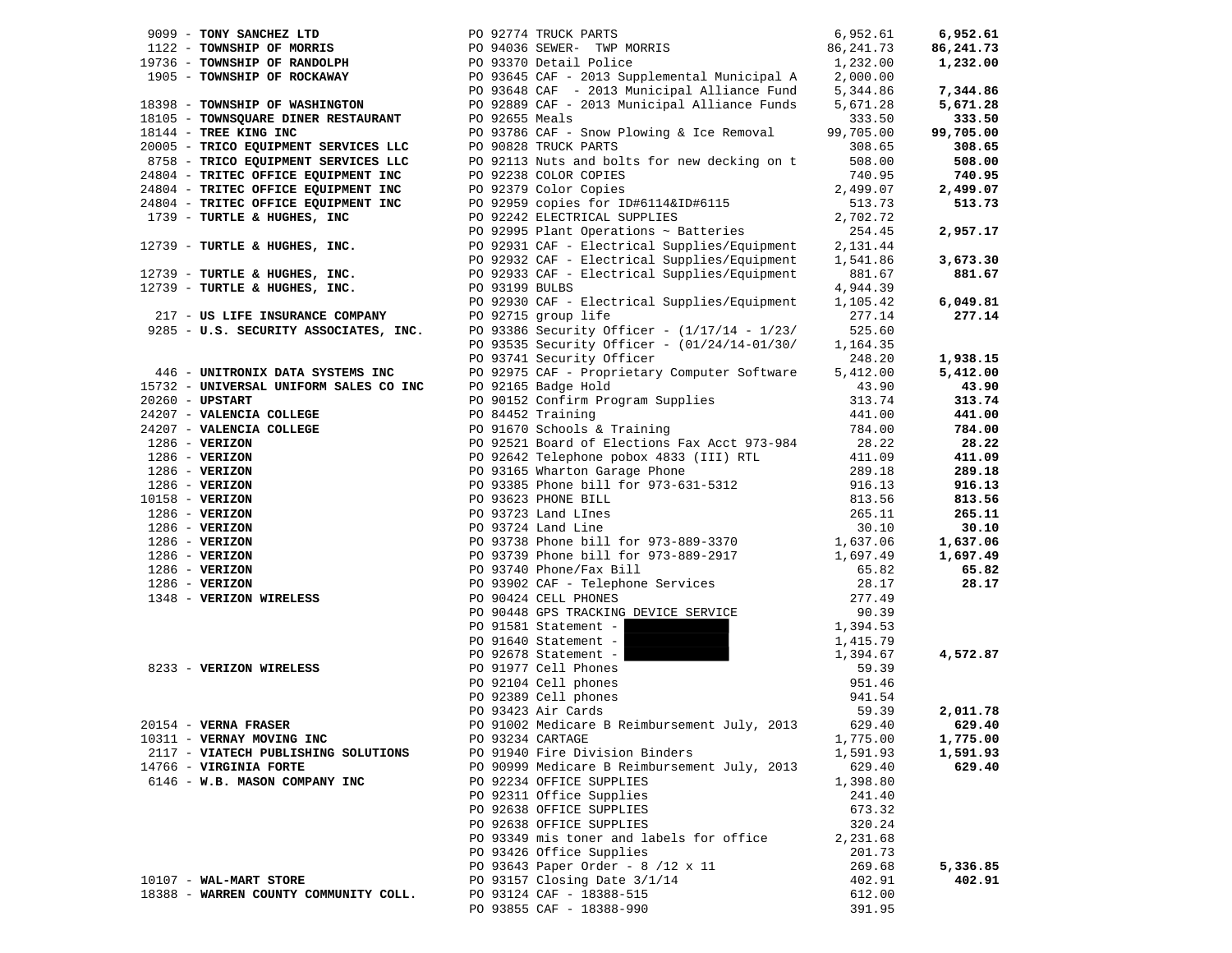|                                                           | PO 93865 CAF - 18388-992                                                                       | 405.40   | 1,409.35     |
|-----------------------------------------------------------|------------------------------------------------------------------------------------------------|----------|--------------|
| 8380 - WARREN COUNTY REGIONAL                             | PO 92703 annual dues                                                                           | 270.00   | 270.00       |
| 20080 - WASHINGTON TOWNSHIP M.U.A.                        | PO 87742 WATER & SEWER - LONG VALLEY                                                           | 335.44   |              |
|                                                           | PO 94042 WATER & SEWER - LONG VALLEY 340.88                                                    |          | 676.32       |
| 18400 - WASTE MANAGEMENT OF NEW JERSEY                    | PO 93903 CAF - Refuse Collection and Removal 7,484.44                                          |          |              |
|                                                           | PO 93904 CAF - Refuse Collection and Removal                                                   | 1,434.94 | 8,919.38     |
| 24231 - WATERS, MCPHERSON, MCNEILL, P.C.                  | PO 93431 Sussex Turnpike Improvement Proj. 1                                                   | 8,766.90 | 8,766.90     |
| 24231 - WATERS, MCPHERSON, MCNEILL, P.C.                  | PO 93432 Ridgedale Avenue Bridge Project-leg                                                   | 645.75   | 645.75       |
| 24231 - WATERS, MCPHERSON, MCNEILL, P.C.                  | PO 93433 Flanders-Drakestown Rd. Bridge Proj 92.84                                             |          | 92.84        |
|                                                           | 24231 - WATERS, MCPHERSON, MCNEILL, P.C. PO 93434 Canal Street Bridge Project-legal s 1,007.47 |          | 1,007.47     |
| 24231 - WATERS, MCPHERSON, MCNEILL, P.C.                  | PO 93435 Montville Intersection Improvement 868.91                                             |          | 868.91       |
| 18435 - WEST CHESTER MACHINERY AND                        | PO 92781 TRUCK PARTS                                                                           | 19.93    | 19.93        |
| 10812 - WEST PAYMENT CENTER                               | PO 92017 nj practice series v41 127.50                                                         |          | 127.50       |
|                                                           | 1,321.60 1,321.60 DO 92100 Dec.2013 Online Chgs. 1,321.60                                      |          | 1,321.60     |
|                                                           | 10812 - WEST PAYMENT CENTER PO 92152 Online Westlaw Charges 1,330.40                           |          | 1,330.40     |
| 10812 - WEST PAYMENT CENTER PO 92384 Westlaw              |                                                                                                | 1,280.40 | 1,280.40     |
|                                                           | 5455 - WEST PAYMENT CENTER THE RESOLUTION OF PO 92598 Comfirm Monthly Billing December 05      | 58.80    | 58.80        |
| 18453 - WHARTON WATER DEPARTMENT PO 93960 WATER - WHARTON |                                                                                                | 249.00   | 249.00       |
|                                                           | 10826 - WHITES HEALTHCARE THE RESERVE PO 92072 Resident Medication December 2013               | 260.11   | 260.11       |
|                                                           | 13246 - WILLIAM F. BARNISH PO 93684 CAF - Use of Property located at 91 7,087.72               |          |              |
|                                                           | PO 93685 CAF - Use of Property located at 91 7,087.72                                          |          | 14,175.44    |
| 8335 - WILLIAM PATERSON UNIVERSITY                        | PO 93852 CAF - 8335-1013                                                                       | 676.91   |              |
|                                                           | PO 93856 CAF - 8335-970                                                                        | 2,506.04 | 3,182.95     |
| 10991 - WINSTON YAW                                       | PO 91828 Medicare B Reimursement July, 2013                                                    | 629.40   | 629.40       |
| $18564 - XEROX CORP$                                      | PO 93345 base charge and meter usage on wide                                                   | 185.19   | 185.19       |
| $20820 - Y - PERS INC$                                    | PO 92881 SHOP SUPPLIES                                                                         | 486.45   | 486.45       |
| 18568 - YBP LIBRARY SERVICE                               | PO 85254 Confirm Pharmaceutical Marketers Di                                                   | 381.15   | 381.15       |
| 20132 - ZEE MEDICAL INC.                                  | PO 92171 First Aid Kit Supplies                                                                | 266.40   |              |
|                                                           | PO 92508 Safety Supplies                                                                       | 75.73    | 342.13       |
|                                                           |                                                                                                |          | ------------ |

TOTAL **11,928,910.79** 

|  |  |  | Total to be paid from Fund 01 Current Fund    | 10,204,118.84 |
|--|--|--|-----------------------------------------------|---------------|
|  |  |  | Total to be paid from Fund 02 Grant Fund      | 529,960.31    |
|  |  |  | Total to be paid from Fund 04 County Capital  | 966,299.55    |
|  |  |  | Total to be paid from Fund 13 Dedicated Trust | 228,532.09    |
|  |  |  |                                               |               |
|  |  |  |                                               | 11,928,910.79 |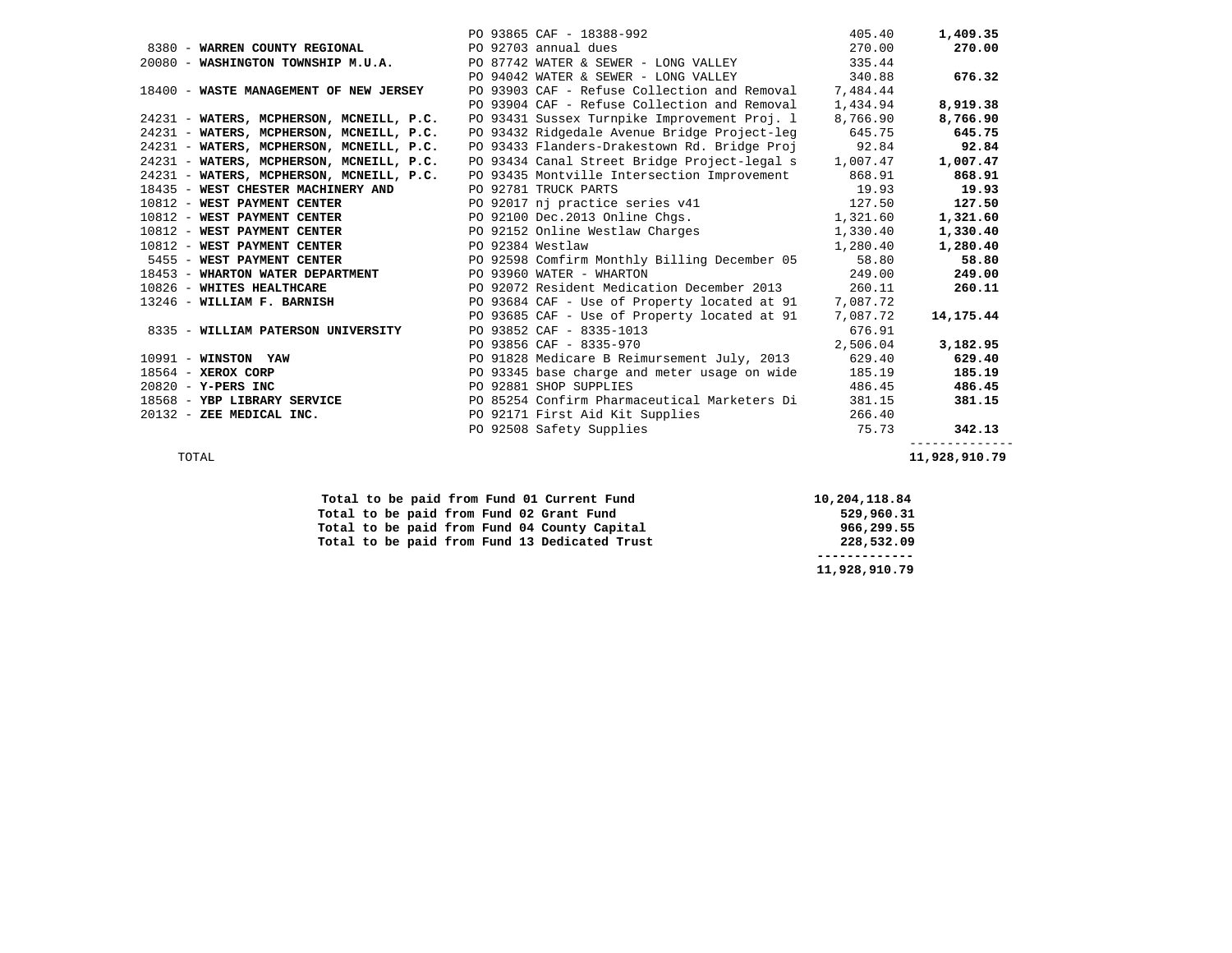### **List of Bills (Department/Account Detail) - CENTRALIZED DISBURSEMENT ACCOUNT**

| Account                                                    | P0 #                                             | Vendor                                                                                                   | Description |                                                                                                                                  | Payment               | Account Total             |  |
|------------------------------------------------------------|--------------------------------------------------|----------------------------------------------------------------------------------------------------------|-------------|----------------------------------------------------------------------------------------------------------------------------------|-----------------------|---------------------------|--|
|                                                            |                                                  |                                                                                                          |             | <b>Current Fund</b>                                                                                                              |                       |                           |  |
| <b>County Administrator</b><br>01-201-20-100100-068        | 94110 COUNTY OF MORRIS                           | Postage & Metered Mail                                                                                   |             | 2ND HALF FEBRUARY 2014 METERED MAIL<br>TOTAL FOR ACCOUNT                                                                         | 42.38                 | 42.38                     |  |
| 01-201-20-100100-079                                       |                                                  | 93652 SODEXO INC & AFFILIATES<br>Special Projects                                                        |             | 2/10/14 Kathleen Gronet Reception<br>TOTAL FOR ACCOUNT                                                                           | 110.40                | 110.40                    |  |
| 01-201-20-100100-084 Other Outside Services                |                                                  | 93264 CRT COMPUTER SERVICES                                                                              |             | Internet Website Hosting for Office of P<br>TOTAL FOR ACCOUNT                                                                    | 3,995.00              | 3,995.00                  |  |
| 01-201-20-100100-164                                       | 93273 CABLEVISION                                | Office Machines - Rental                                                                                 |             | 07876-628307-01-8 Cable services for th<br>TOTAL FOR ACCOUNT                                                                     | 719.40                | 719.40                    |  |
|                                                            | 88925 THE STAR LEDGER                            | $01-203-20-100100-070$ (2013) Publication & Subscriptions                                                |             | 10100-0004662094 Subscription from 1/2/<br>TOTAL FOR ACCOUNT                                                                     | 361.40                | 361.40                    |  |
| 01-203-20-100100-258                                       | (2013) Equipment                                 | 89693 B & H PHOTO-VIDEO INC.                                                                             |             | 1 GENARAY 3 LIGHT INTERVIEW KIT/REG 758.<br>TOTAL FOR ACCOUNT                                                                    | 4,452.03              | 4,452.03                  |  |
|                                                            |                                                  | TOTAL for County Administrator                                                                           |             |                                                                                                                                  |                       | ============<br>9,680.61  |  |
| <b>Personnel</b>                                           |                                                  |                                                                                                          |             |                                                                                                                                  |                       |                           |  |
| 01-201-20-105100-068                                       | 94110 COUNTY OF MORRIS                           | Postage & Metered Mail                                                                                   |             | 2ND HALF FEBRUARY 2014 METERED MAIL<br>TOTAL FOR ACCOUNT                                                                         | 156.40                | 156.40                    |  |
| 01-203-20-105100-058                                       | 94206 PAPER MART INC                             | (2013) Office Supplies & Stationery                                                                      | Personnel   | TOTAL FOR ACCOUNT                                                                                                                | 196.75                | 196.75                    |  |
|                                                            |                                                  | 92351 MORRISTOWN PARKING AUTHORITY<br>01-203-20-105100-077 (2013) Social Service Costs                   |             | lost scan card replacement<br>TOTAL FOR ACCOUNT                                                                                  | 7.00                  | 7.00                      |  |
|                                                            | TOTAL for Personnel                              |                                                                                                          |             |                                                                                                                                  |                       | ============<br>360.15    |  |
| DEPARTMENT 105115                                          |                                                  | 94120 FASTER URGENT CARE<br>94119 FASTER URGENT CARE<br>94119 FASTER URGENT CARE                         |             | Diagnostic Tests - February 2014 (see at<br>Medical Services/Fees - February 2014 (s<br>Diagnostic Tests - February 2014 (see at | 1,138.00<br>21,381.59 |                           |  |
| 01-201-20-105115-084                                       |                                                  | Other Outside Services                                                                                   |             | TOTAL FOR ACCOUNT                                                                                                                | 290.00                | 22,809.59                 |  |
|                                                            | TOTAL for DEPARTMENT 105115                      |                                                                                                          |             |                                                                                                                                  |                       | ============<br>22,809.59 |  |
| <b>Board of Chosen Freeholders</b><br>01-201-20-110100-058 |                                                  | 92855 ENVELOPES & PRINTED PROD. INC.<br>93272 STAPLES BUSINESS ADVANTAGE<br>Office Supplies & Stationery | Copy paper  | Natural White Peel & Seal Envelopes 2,50<br>TOTAL FOR ACCOUNT                                                                    | 495.00<br>129.20      | 624.20                    |  |
|                                                            | 94110 COUNTY OF MORRIS<br>94110 COUNTY OF MORRIS |                                                                                                          |             | 2ND HALF FEBRUARY 2014 METERED MAIL<br>2ND HALF FEBRUARY 2014 METERED MAIL                                                       | 82.80<br>609.04       |                           |  |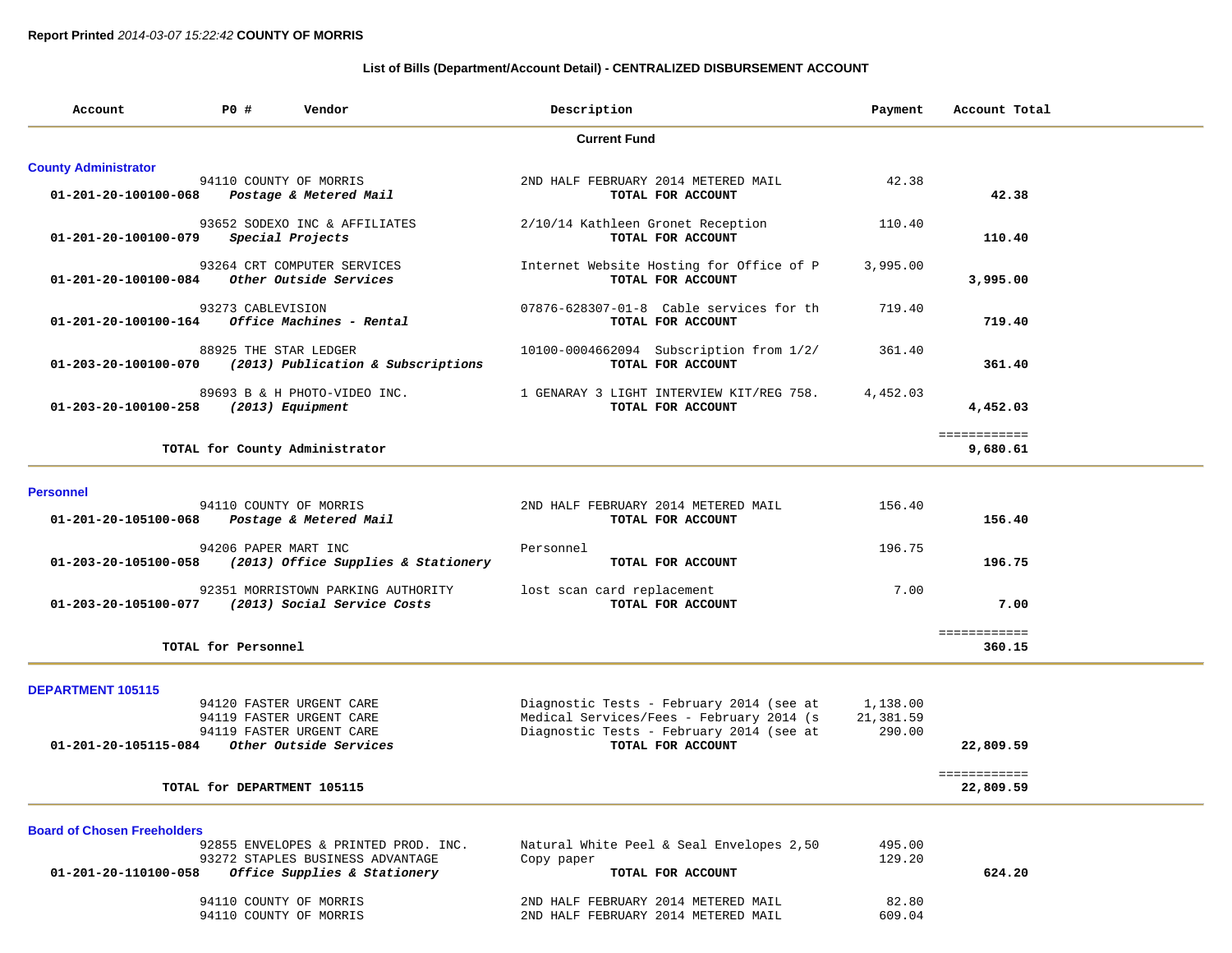| 01-201-20-110100-068      | Postage & Metered Mail                                                                                                                                       | TOTAL FOR ACCOUNT                                                                                                                                                                                                               |                                                     | 691.84                         |  |
|---------------------------|--------------------------------------------------------------------------------------------------------------------------------------------------------------|---------------------------------------------------------------------------------------------------------------------------------------------------------------------------------------------------------------------------------|-----------------------------------------------------|--------------------------------|--|
|                           | 92107 MOUNT OLIVE AREA<br>93906 ANTHONY'S PIZZA<br>93650 MORRIS ARTS                                                                                         | Reservation for Freeholder Dave Scapicch<br>Refreshments for the Freeholder Meeting<br>Art Services to Morris View 1st qtr 2014                                                                                                 | 20.00<br>101.00<br>5,062.50                         |                                |  |
| 01-201-20-110100-079      | Special Projects                                                                                                                                             | TOTAL FOR ACCOUNT                                                                                                                                                                                                               |                                                     | 5,183.50                       |  |
|                           | 93566 MUNICIPAL CAPITAL CORP<br>$01 - 201 - 20 - 110100 - 164$ Office Machines - Rental                                                                      | Leasing Charges for the ricoh C4502A<br>TOTAL FOR ACCOUNT                                                                                                                                                                       | 1,016.21                                            | 1,016.21                       |  |
|                           | 94206 PAPER MART INC<br>01-203-20-110100-058 (2013) Office Supplies & Stationery                                                                             | Board of Chosen Freeholders<br>TOTAL FOR ACCOUNT                                                                                                                                                                                | 49.00                                               | 49.00                          |  |
|                           | TOTAL for Board of Chosen Freeholders                                                                                                                        |                                                                                                                                                                                                                                 |                                                     | <b>EEEEEEEEEEE</b><br>7,564.75 |  |
| <b>Clerk of the Board</b> |                                                                                                                                                              |                                                                                                                                                                                                                                 |                                                     |                                |  |
|                           | 93373 DAILY RECORD<br>93660 DAILY RECORD<br>93660 DAILY RECORD<br>93661 DAILY RECORD<br>93661 DAILY RECORD<br>93661 DAILY RECORD                             | DOVER RENOVATION 2/07/14<br>Capital Improvement \$75,000 Public Works<br>\$4,250,000 CCM Bond Ord. (adopt) p/d 2/1<br>Suburban Consulting (p/d 2/18)<br>Select Rehab $(p/d \ 2/18)$<br>Various Architectural, Civil, Mechanical | 150.44<br>59.96<br>64.90<br>52.94<br>54.50<br>99.48 |                                |  |
| 01-201-20-110105-022      | Advertising                                                                                                                                                  | TOTAL FOR ACCOUNT                                                                                                                                                                                                               |                                                     | 482.22                         |  |
|                           | TOTAL for Clerk of the Board                                                                                                                                 |                                                                                                                                                                                                                                 |                                                     | ============<br>482.22         |  |
| <b>County Clerk</b>       |                                                                                                                                                              |                                                                                                                                                                                                                                 |                                                     |                                |  |
| 01-201-20-120100-028      | 93348 I D CHECKING GUIDE<br><i>Books &amp; Periodicals</i>                                                                                                   | 2014 I.D. checking Guide<br>TOTAL FOR ACCOUNT                                                                                                                                                                                   | 29.95                                               | 29.95                          |  |
| 01-201-20-120100-044      | 92347 STAPLES BUSINESS ADVANTAGE<br>Equipment Service Agreements                                                                                             | hp c9152A maintenance kits for the 9000<br>TOTAL FOR ACCOUNT                                                                                                                                                                    | 1,455.20                                            | 1,455.20                       |  |
| 01-201-20-120100-058      | 93349 W.B. MASON COMPANY INC<br>93349 W.B. MASON COMPANY INC<br>92347 STAPLES BUSINESS ADVANTAGE<br>Office Supplies & Stationery                             | folders & mis office supplies<br>credit memo<br>2 hp mono laserjet printers and new pho<br>TOTAL FOR ACCOUNT                                                                                                                    | 354.92<br>$-48.18$<br>1,492.58                      | 1,799.32                       |  |
| 01-201-20-120100-068      | 94110 COUNTY OF MORRIS<br>Postage & Metered Mail                                                                                                             | 2ND HALF FEBRUARY 2014 METERED MAIL<br>TOTAL FOR ACCOUNT                                                                                                                                                                        | 1,485.44                                            | 1,485.44                       |  |
| 01-201-20-120100-069      | 93349 W.B. MASON COMPANY INC<br>92348 GILL ASSOCIATES IDENTIFICATION<br>Printing                                                                             | labels, toner, ink cartridges and othe<br>item sub ribbon p3-0100-1 ymckt and item<br>TOTAL FOR ACCOUNT                                                                                                                         | 1,924.94<br>1,396.75                                | 3,321.69                       |  |
| 01-201-20-120100-185      | 92345 MC LEAGUE OF MUNICIPALITIES<br>93347 MC LEAGUE OF MUNICIPALITIES<br>Food                                                                               | MC League of Municipalities meetiing 2/1<br>MC League of Municipalities Meeting 2/19<br>TOTAL FOR ACCOUNT                                                                                                                       | 35.00<br>35.00                                      | 70.00                          |  |
| 01-203-20-120100-028      | 92017 WEST PAYMENT CENTER<br>(2013) Books & Periodicals                                                                                                      | nj pracitice ser.v41 construction law 20<br>TOTAL FOR ACCOUNT                                                                                                                                                                   | 127.50                                              | 127.50                         |  |
| 01-203-20-120100-044      | 93345 XEROX CORP<br>92959 TRITEC OFFICE EQUIPMENT INC<br>92959 TRITEC OFFICE EQUIPMENT INC<br>92346 KODAK ALARIS INC.<br>(2013) Equipment Service Agreements | base charge and meter usage on the wide<br>copy charges for color copy machine in p<br>copy charges for color copier in Registr<br>pms spec tune up on scanner ser.#4638393<br>TOTAL FOR ACCOUNT                                | 185.19<br>165.76<br>347.97<br>488.00                | 1,186.92                       |  |
|                           | 92965 POLAND SPRING                                                                                                                                          | 0429033129<br>11/15/13-12/14/13                                                                                                                                                                                                 | 56.79                                               |                                |  |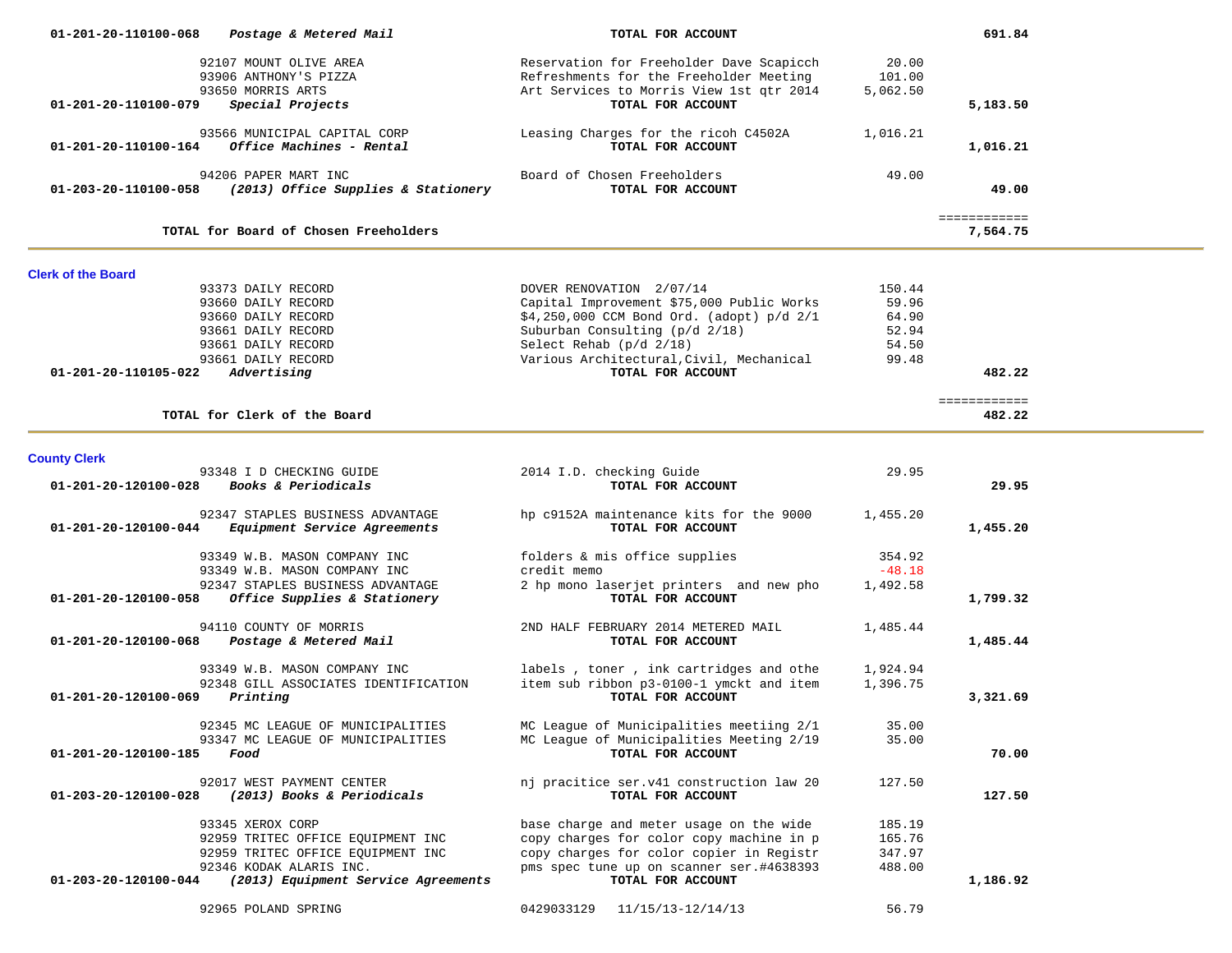|                               | TOTAL FOR ACCOUNT                                                                                                                                                                                                                                                                                                                                                                                                     |          | 140.52   |                              |
|-------------------------------|-----------------------------------------------------------------------------------------------------------------------------------------------------------------------------------------------------------------------------------------------------------------------------------------------------------------------------------------------------------------------------------------------------------------------|----------|----------|------------------------------|
|                               |                                                                                                                                                                                                                                                                                                                                                                                                                       |          | 9,616.54 |                              |
|                               |                                                                                                                                                                                                                                                                                                                                                                                                                       |          |          |                              |
|                               | Item #01-1121 Election Official Self-Adh                                                                                                                                                                                                                                                                                                                                                                              | 174.75   |          |                              |
|                               | Item #01-1103 "I Voted Stickers"                                                                                                                                                                                                                                                                                                                                                                                      | 3,275.00 |          |                              |
|                               | Shipping Charge                                                                                                                                                                                                                                                                                                                                                                                                       | 187.71   |          |                              |
|                               | TOTAL FOR ACCOUNT                                                                                                                                                                                                                                                                                                                                                                                                     |          | 3,637.46 |                              |
|                               | Verizon Account #973-984-8412 477 35Y -<br>TOTAL FOR ACCOUNT                                                                                                                                                                                                                                                                                                                                                          | 28.22    | 28.22    |                              |
| Postage & Metered Mail        | 2ND HALF FEBRUARY 2014 METERED MAIL<br>TOTAL FOR ACCOUNT                                                                                                                                                                                                                                                                                                                                                              | 6.33     | 6.33     |                              |
|                               | Ricoh Digital Copier Payment for Februar<br>TOTAL FOR ACCOUNT                                                                                                                                                                                                                                                                                                                                                         | 856.19   | 856.19   |                              |
| (2013) Other General Expenses | 0435067756 12/15/13-01/14/14 Board of E<br>TOTAL FOR ACCOUNT                                                                                                                                                                                                                                                                                                                                                          | 6.17     | 6.17     |                              |
|                               |                                                                                                                                                                                                                                                                                                                                                                                                                       |          | 4,534.37 |                              |
|                               | (2013) Other Administrative Supplies<br>TOTAL for County Clerk<br>92076 INTAB INC<br>92076 INTAB INC<br>92076 INTAB INC<br>01-201-20-121100-058 Office Supplies & Stationery<br>92521 VERIZON<br>$01-201-20-121100-059$ Other General Expenses<br>94110 COUNTY OF MORRIS<br>92130 MUNICIPAL CAPITAL CORP<br>$01-201-20-121100-164$ Office Machines - Rental<br>92129 DEER PARK<br>TOTAL for County Board of Elections |          |          | ============<br>============ |

92965 POLAND SPRING 0429033129 12/15/13-01/14/14 83.73

# **Superintendent of Elections**<br>93799 BRIAN HAMILTON

| 93799 BRIAN HAMILTON<br>01-201-20-121105-057 National Voter Registration                 | 2/19/14 State Voter Registration System<br>TOTAL FOR ACCOUNT  | 51.34    | 51.34    |
|------------------------------------------------------------------------------------------|---------------------------------------------------------------|----------|----------|
| 93274 STAPLES BUSINESS ADVANTAGE                                                         | Item #135848 Staples 8.5 x11 Copy Paper                       | 323.00   |          |
| 93274 STAPLES BUSINESS ADVANTAGE                                                         | Item #163840 Staples Pad Perf Ltr Can                         | 3.89     |          |
| 93274 STAPLES BUSINESS ADVANTAGE                                                         | Item #333563 Pen Style Grip Hiliter YLW 10.04                 |          |          |
| 93274 STAPLES BUSINESS ADVANTAGE                                                         | Item #650964 Economy Jumbo Paper Clips                        | 13.80    |          |
| 93274 STAPLES BUSINESS ADVANTAGE                                                         | Item #578474 Liqid Paper 2-N-1 Correctio                      | 11.76    |          |
| 93274 STAPLES BUSINESS ADVANTAGE                                                         | Item #105791 Stickies 1.5x2 REC YLW 12 P                      | 3.76     |          |
| 93274 STAPLES BUSINESS ADVANTAGE                                                         | Item #515336 14 AAG Yearly Vert 24x36                         | 22.77    |          |
| 93274 STAPLES BUSINESS ADVANTAGE<br>Office Supplies & Stationery<br>01-201-20-121105-058 | Item #167002 2014 MO. DeskPad Virgin Pap<br>TOTAL FOR ACCOUNT | 6.54     | 395.56   |
| 94110 COUNTY OF MORRIS                                                                   | 2ND HALF FEBRUARY 2014 METERED MAIL                           | 3,351.61 |          |
| $01 - 201 - 20 - 121105 - 068$ Postage & Metered Mail                                    | TOTAL FOR ACCOUNT                                             |          | 3,351.61 |
| 93436 DAILY RECORD                                                                       | Long Hill Township, Special School Elect 61.88                |          |          |
| 93436 DAILY RECORD                                                                       | Affidavit of Publication Charge                               | 35.00    |          |
| $01-201-20-121105-076$ School Board Elections                                            | TOTAL FOR ACCOUNT                                             |          | 96.88    |
| 91935 DOMINION VOTING SYSTEMS INC                                                        | 11 Control Panel Assy md D-Repair 2 hour                      | 350.00   |          |
| 91935 DOMINION VOTING SYSTEMS INC                                                        | Shipping                                                      | 7.23     |          |
| 01-201-20-121105-104 Electronic Voting Machine                                           | TOTAL FOR ACCOUNT                                             |          | 357.23   |
| 94206 PAPER MART INC                                                                     | Board of Elections                                            | 1,890.13 |          |
| 01-203-20-121105-057 (2013) National Voter Registration                                  | TOTAL FOR ACCOUNT                                             |          | 1,890.13 |
| 89166 DOMINION VOTING SYSTEMS INC                                                        | Dominion Voting - Guide/Power Supply Cor                      | 21.60    |          |
| 89166 DOMINION VOTING SYSTEMS INC                                                        | Freight                                                       | 6.60     |          |
| 89274 EASTERN DATA PAPER                                                                 | $TPI1248-4.40$ "x82 x 7/16" IDThermal Recor                   | 3,992.50 |          |
| 01-203-20-121105-104 (2013) Electronic Voting Machine                                    | TOTAL FOR ACCOUNT                                             |          | 4,020.70 |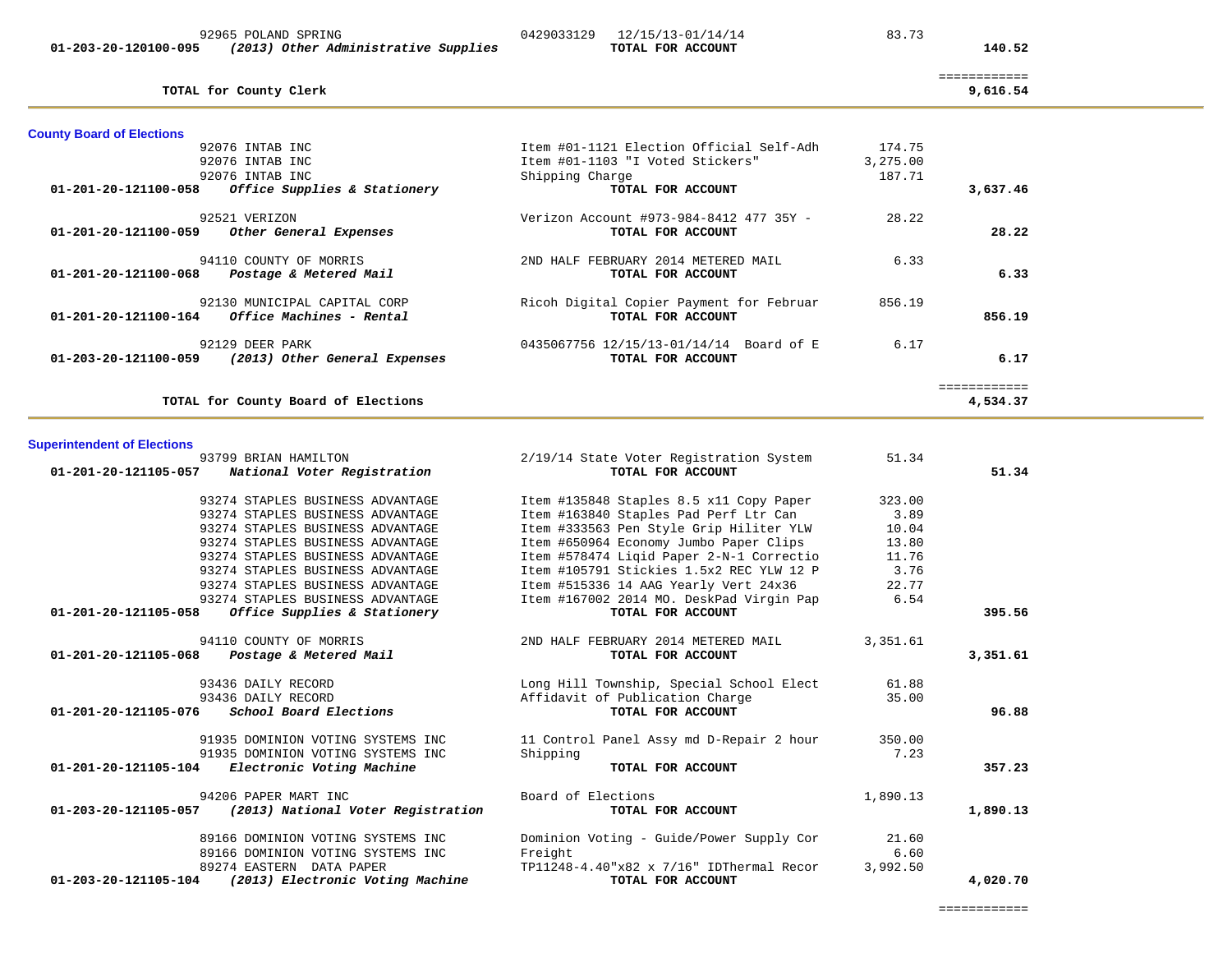| <b>County Elections (Cty Clerk)</b>                                                         |                                                               |                  |                          |  |
|---------------------------------------------------------------------------------------------|---------------------------------------------------------------|------------------|--------------------------|--|
| 94110 COUNTY OF MORRIS<br>Postage & Metered Mail<br>01-201-20-121110-068                    | 2ND HALF FEBRUARY 2014 METERED MAIL<br>TOTAL FOR ACCOUNT      | 21.23            | 21.23                    |  |
| 93402 PAPER MART INC<br>01-201-20-121110-069<br>Printing                                    | mis paper for elections white pink and b<br>TOTAL FOR ACCOUNT | 839.50           | 839.50                   |  |
| 92960 NET ACCESS CORP<br>01-201-20-121110-084 Other Outside Services                        | web hosting for -special www.morriselect<br>TOTAL FOR ACCOUNT | 150.00           | 150.00                   |  |
| TOTAL for County Elections (Cty Clerk)                                                      |                                                               |                  | ============<br>1,010.73 |  |
| <b>County Treasurer</b>                                                                     |                                                               |                  |                          |  |
| 94212 PROFESSIONAL ACCTS INST. LLC.<br>$01-201-20-130100-039$ Education Schools & Training  | 8th Annual All Funds Review Workshop Sta<br>TOTAL FOR ACCOUNT | 250.00           | 250.00                   |  |
| 94110 COUNTY OF MORRIS<br>01-201-20-130100-068  Postage & Metered Mail                      | 2ND HALF FEBRUARY 2014 METERED MAIL<br>TOTAL FOR ACCOUNT      | 311.11           | 311.11                   |  |
| 94206 PAPER MART INC<br>01-203-20-130100-058 (2013) Office Supplies & Stationery            | Treasurer<br>TOTAL FOR ACCOUNT                                | 269.37           | 269.37                   |  |
| TOTAL for County Treasurer                                                                  |                                                               |                  | eessessesses<br>830.48   |  |
| <b>Purchasing Division</b>                                                                  |                                                               |                  |                          |  |
| 93680 PAPER MART INC<br>$01-201-20-130105-058$ Office Supplies & Stationery                 | 85926 COPY PAPER<br>TOTAL FOR ACCOUNT                         | 364.30           | 364.30                   |  |
| 94110 COUNTY OF MORRIS<br>01-201-20-130105-068 Postage & Metered Mail                       | 2ND HALF FEBRUARY 2014 METERED MAIL<br>TOTAL FOR ACCOUNT      | 256.64           | 256.64                   |  |
| 93682 DEER PARK<br>01-201-20-130105-095 Other Administrative Supplies                       | $0434495552$ $01/15/14 - 02/14/14$<br>TOTAL FOR ACCOUNT       | 24.91            | 24.91                    |  |
| 93374 ATLANTIC TOMORROWS OFFICE<br>01-203-20-130105-044 (2013) Equipment Service Agreements | 9076 CLICKS USED FROM 9/30/2013 THROUGH<br>TOTAL FOR ACCOUNT  | 311.44           | 311.44                   |  |
| 94206 PAPER MART INC<br>01-203-20-130105-095 (2013) Other Administrative Supplies           | Purchasing<br>TOTAL FOR ACCOUNT                               | 226.00           | 226.00                   |  |
| 88836 NATIONAL OFFICE FURNITURE                                                             | SPLIT ACCOUNT                                                 | 183.40<br>202.20 |                          |  |
| 88836 NATIONAL OFFICE FURNITURE<br>01-203-20-130105-162 (2013) Furniture & Fixtures         | NAC5819TBR - ACCESSORIES, 58 1/8WX19 1/2<br>TOTAL FOR ACCOUNT |                  | 385.60                   |  |

#### **TOTAL for Purchasing Division 2,597.98**

============<br>2,597.98

#### **Office Services**

| ------------------ |                 |                                    |       |
|--------------------|-----------------|------------------------------------|-------|
|                    | 93752 DEER PARK | 5 GALLON BOTTLES OF DRINKING WATER | 17.94 |
|                    | 93752 DEER PARK | WATER COOLER RENTAL                | 0.99  |
|                    | 93752 DEER PARK | 5 GALLON BOTTLES OF DRINKING WATER | 20.93 |
|                    | 93752 DEER PARK | WATER COOLER RENTAL                | 0.99  |
|                    |                 |                                    |       |

============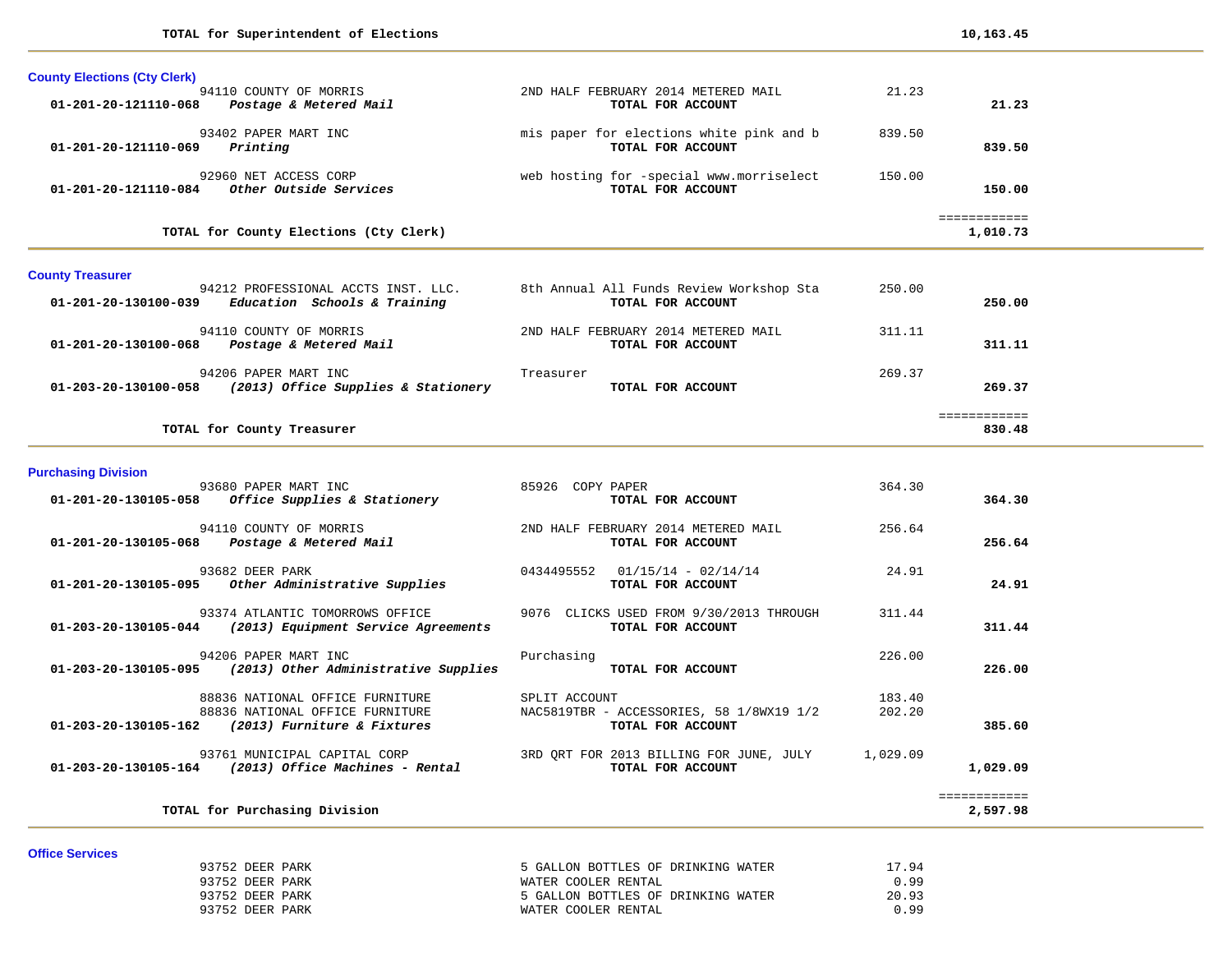| <b>Information Technology Div</b> |                                      |                                        |          |                        |  |
|-----------------------------------|--------------------------------------|----------------------------------------|----------|------------------------|--|
|                                   | 94110 COUNTY OF MORRIS               | 2ND HALF FEBRUARY 2014 METERED MAIL    | 10.55    |                        |  |
| 01-201-20-140100-068              | Postage & Metered Mail               | TOTAL FOR ACCOUNT                      |          | 10.55                  |  |
|                                   |                                      |                                        |          |                        |  |
|                                   | 92561 STAPLES BUSINESS ADVANTAGE     | Computer Supplies                      | 84.00    |                        |  |
|                                   | 92561 STAPLES BUSINESS ADVANTAGE     | Computer Supplies                      | 266.98   |                        |  |
| 01-201-20-140100-098              | Other Operating&Repair Supply        | TOTAL FOR ACCOUNT                      |          | 350.98                 |  |
|                                   | 92552 STAPLES BUSINESS ADVANTAGE     | Office Supplies                        | 460.20   |                        |  |
|                                   | 92552 STAPLES BUSINESS ADVANTAGE     | Office Supplies                        | 20.48    |                        |  |
|                                   | 92552 STAPLES BUSINESS ADVANTAGE     | Office Supplies                        | 371.10   |                        |  |
|                                   | 92552 STAPLES BUSINESS ADVANTAGE     | Office Supplies                        | 77.94    |                        |  |
|                                   | 92552 STAPLES BUSINESS ADVANTAGE     | Office Supplies                        | 96.21    |                        |  |
|                                   | 92552 STAPLES BUSINESS ADVANTAGE     | Office Supplies                        | 137.77   |                        |  |
|                                   | 92552 STAPLES BUSINESS ADVANTAGE     | Office Supplies                        | 36.68    |                        |  |
|                                   | 92552 STAPLES BUSINESS ADVANTAGE     | Office Supplies                        | 60.15    |                        |  |
|                                   | 92552 STAPLES BUSINESS ADVANTAGE     | Office Supplies                        | 137.73   |                        |  |
| 01-203-20-140100-058              | (2013) Office Supplies & Stationery  | TOTAL FOR ACCOUNT                      |          | 1,398.26               |  |
|                                   |                                      |                                        |          |                        |  |
|                                   | 89644 MICROSOFT SERVICES             | MS Pro Support for IT Professional     | 1,289.00 |                        |  |
| 01-203-20-140100-084              | (2013) Other Outside Services        | TOTAL FOR ACCOUNT                      |          | 1,289.00               |  |
|                                   |                                      |                                        |          |                        |  |
|                                   | 89723 HEWLETT-PACKARD COMPANY        | HP ElitePad 900 as per quote           | 4,440.00 |                        |  |
|                                   | 89723 HEWLETT-PACKARD COMPANY        |                                        | 7,098.00 |                        |  |
| 01-203-20-140100-098              | (2013) Other Operating&Repair Supply | TOTAL FOR ACCOUNT                      |          | 11,538.00              |  |
|                                   |                                      |                                        |          |                        |  |
|                                   |                                      |                                        |          | ============           |  |
|                                   | TOTAL for Information Technology Div |                                        |          | 14,586.79              |  |
|                                   |                                      |                                        |          |                        |  |
| <b>O.L.I.S.</b>                   |                                      |                                        |          |                        |  |
|                                   | 92566 STAPLES BUSINESS ADVANTAGE     | Office Supplies                        | 13.82    |                        |  |
| 01-201-20-140105-058              | Office Supplies & Stationery         | TOTAL FOR ACCOUNT                      |          | 13.82                  |  |
|                                   |                                      |                                        |          |                        |  |
|                                   | 92562 STAPLES BUSINESS ADVANTAGE     | Office Supplies                        | 202.49   |                        |  |
|                                   | 92562 STAPLES BUSINESS ADVANTAGE     | Office Supplies                        | 98.58    |                        |  |
|                                   | 92562 STAPLES BUSINESS ADVANTAGE     | Office Supplies                        | 55.79    |                        |  |
| 01-203-20-140105-058              | (2013) Office Supplies & Stationery  | TOTAL FOR ACCOUNT                      |          | 356.86                 |  |
|                                   |                                      |                                        |          |                        |  |
|                                   | 92565 CHARLES J. SELLINGER           | Milage to and from Municiple Libraries | 80.32    |                        |  |
| 01-203-20-140105-082              | (2013) Travel Expense                | TOTAL FOR ACCOUNT                      |          | 80.32                  |  |
|                                   |                                      |                                        |          |                        |  |
|                                   | TOTAL for O.L.I.S.                   |                                        |          | ============<br>451.00 |  |
|                                   |                                      |                                        |          |                        |  |
|                                   |                                      |                                        |          |                        |  |
| <b>County Board of Taxation</b>   |                                      |                                        |          |                        |  |
|                                   | 94110 COUNTY OF MORRIS               | 2ND HALF FEBRUARY 2014 METERED MAIL    | 133.94   |                        |  |
| 01-201-20-150100-068              | Postage & Metered Mail               | TOTAL FOR ACCOUNT                      |          | 133.94                 |  |
|                                   |                                      |                                        |          |                        |  |
|                                   | 94206 PAPER MART INC                 | Board of Taxation                      | 438.13   |                        |  |
| 01-203-20-150100-058              | (2013) Office Supplies & Stationery  | TOTAL FOR ACCOUNT                      |          | 438.13                 |  |
|                                   |                                      |                                        |          |                        |  |
|                                   |                                      |                                        |          | ============           |  |
|                                   | TOTAL for County Board of Taxation   |                                        |          | 572.07                 |  |

**TOTAL for Office Services 40.85**

============

40.85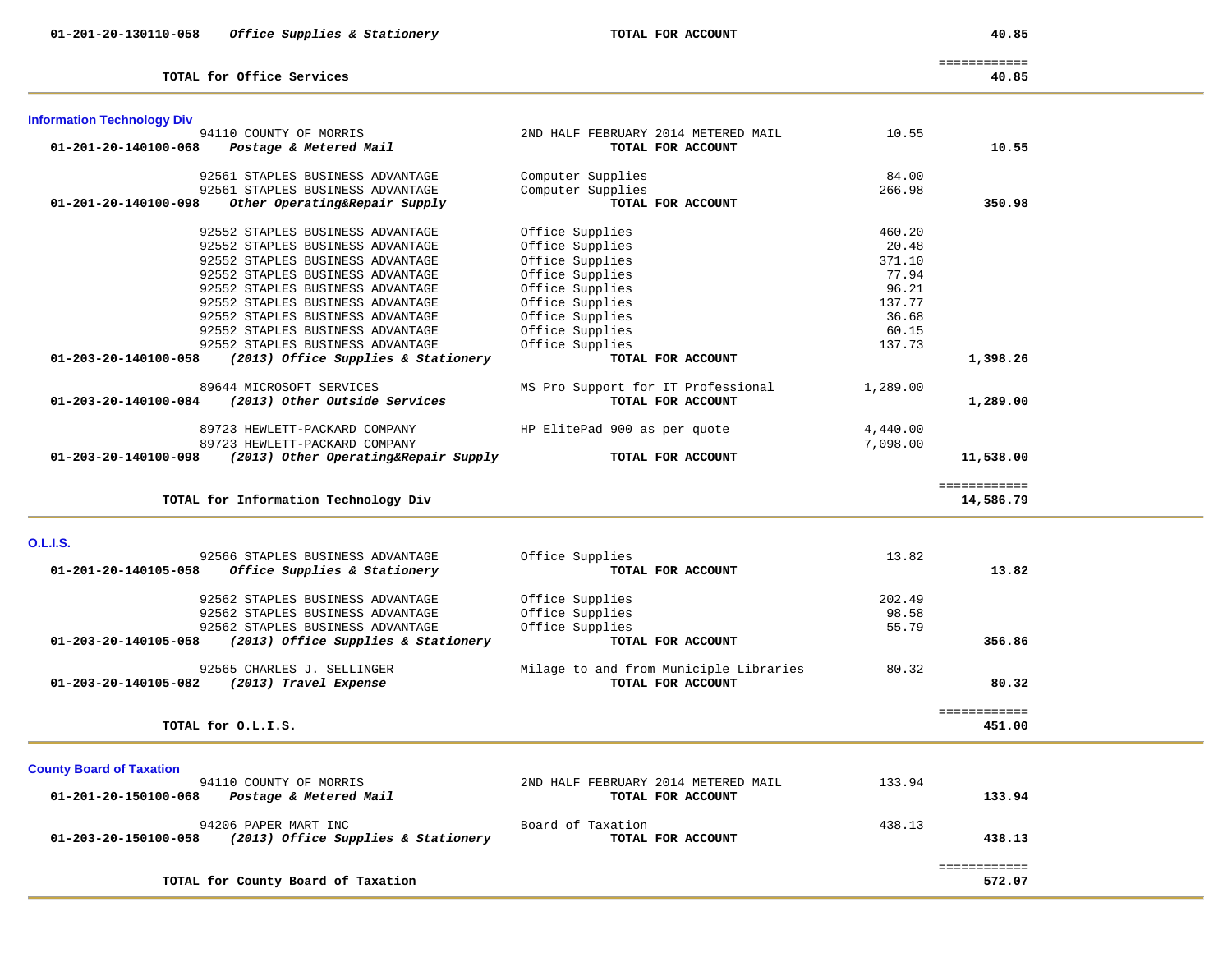| <b>County Counsel</b>                                                              |                                          |                  |              |  |
|------------------------------------------------------------------------------------|------------------------------------------|------------------|--------------|--|
| 93389 NJICLE                                                                       | 2014 Land Use Seminar (WRB)              | 172.00           |              |  |
| 01-201-20-155100-039<br>Education Schools & Training                               | TOTAL FOR ACCOUNT                        |                  | 172.00       |  |
|                                                                                    |                                          |                  |              |  |
| 93449 BEVAN, MOSCA, GIUDITTA &                                                     | Legal services                           | 5,968.00         |              |  |
| 93430 CARMAGNOLA & RITARDI LLC                                                     | legal services                           | 360.00           |              |  |
| 93430 CARMAGNOLA & RITARDI LLC                                                     | OPRA-V. Conte                            | 3,212.00         |              |  |
| 93813 ALOIA LAW FIRM, LLC                                                          | EEOC Complaint                           | 372.00           |              |  |
| 93428 CLEARY GIACOBBE ALFIERI &                                                    | legal services                           | 264.00<br>108.30 |              |  |
| 93427 DECOTIIS, FITZPATRICK &                                                      | legal services                           |                  |              |  |
| 93450 MCMANIMON, SCOTLAND & BAUMANN LLC<br>93450 MCMANIMON, SCOTLAND & BAUMANN LLC | Solar I RFP                              | 231.00<br>63.00  |              |  |
| 01-201-20-155100-051<br>Legal                                                      | Solar Due Diligence<br>TOTAL FOR ACCOUNT |                  | 10,578.30    |  |
|                                                                                    |                                          |                  |              |  |
| 94110 COUNTY OF MORRIS                                                             | 2ND HALF FEBRUARY 2014 METERED MAIL      | 23.68            |              |  |
| Postage & Metered Mail<br>01-201-20-155100-068                                     | TOTAL FOR ACCOUNT                        |                  | 23.68        |  |
|                                                                                    |                                          |                  |              |  |
| 93429 CLEARY GIACOBBE ALFIERI &                                                    | Various                                  | 240.00           |              |  |
| 01-203-20-155100-051<br>(2013) Legal                                               | TOTAL FOR ACCOUNT                        |                  | 240.00       |  |
|                                                                                    |                                          |                  |              |  |
| 94206 PAPER MART INC                                                               | County Counsel                           | 285.88           |              |  |
| 01-203-20-155100-069<br>(2013) Printing                                            | TOTAL FOR ACCOUNT                        |                  | 285.88       |  |
|                                                                                    |                                          |                  | ============ |  |
| TOTAL for County Counsel                                                           |                                          |                  | 11,299.86    |  |
|                                                                                    |                                          |                  |              |  |
|                                                                                    |                                          |                  |              |  |
| <b>County Surrogate</b>                                                            |                                          |                  |              |  |
| 94110 COUNTY OF MORRIS                                                             | 2ND HALF FEBRUARY 2014 METERED MAIL      | 372.39           |              |  |
| Postage & Metered Mail<br>01-201-20-160100-068                                     | TOTAL FOR ACCOUNT                        |                  | 372.39       |  |
| 94206 PAPER MART INC                                                               | Surrogate                                | 418.35           |              |  |
| 01-203-20-160100-095<br>(2013) Other Administrative Supplies                       | TOTAL FOR ACCOUNT                        |                  | 418.35       |  |
|                                                                                    |                                          |                  |              |  |
|                                                                                    |                                          |                  | ============ |  |
| TOTAL for County Surrogate                                                         |                                          |                  | 790.74       |  |
|                                                                                    |                                          |                  |              |  |
| <b>Engineering</b>                                                                 |                                          |                  |              |  |
| 94110 COUNTY OF MORRIS                                                             | 2ND HALF FEBRUARY 2014 METERED MAIL      | 4.80             |              |  |
| 94110 COUNTY OF MORRIS                                                             | 2ND HALF FEBRUARY 2014 METERED MAIL      | 22.87            |              |  |
| 01-201-20-165100-068<br>Postage & Metered Mail                                     | TOTAL FOR ACCOUNT                        |                  | 27.67        |  |
|                                                                                    |                                          |                  |              |  |
| 93044 MUNICIPAL CAPITAL CORP                                                       | (1) Ricoh MPC3002/ (1) MP4002SPC Copiers | 1,508.59         |              |  |
| 92671 R.S. KNAPP CO. INC.                                                          | PW 300 Print EngineMonthly base Chg Napp | 201.20           |              |  |
| Office Machines - Rental<br>01-201-20-165100-164                                   | TOTAL FOR ACCOUNT                        |                  | 1,709.79     |  |
|                                                                                    |                                          |                  |              |  |
| 90374 DEER PARK                                                                    | 0434495495 11/15/13-12/14/13 Water & Cup | 35.47            |              |  |
| (2013) Office Supplies & Stationery<br>01-203-20-165100-058                        | TOTAL FOR ACCOUNT                        |                  | 35.47        |  |
| 91931 AT&T MOBILITY                                                                | Sim Card for Survey Equipment. Bill Cycl | 36.44            |              |  |
| 01-203-20-165100-258<br>(2013) Equipment                                           | TOTAL FOR ACCOUNT                        |                  | 36.44        |  |
|                                                                                    |                                          |                  |              |  |
|                                                                                    |                                          |                  | ============ |  |
| TOTAL for Engineering                                                              |                                          |                  | 1,809.37     |  |
|                                                                                    |                                          |                  |              |  |
|                                                                                    |                                          |                  |              |  |
| <b>Heritage Commission</b><br>94110 COUNTY OF MORRIS                               | 2ND HALF FEBRUARY 2014 METERED MAIL      | 6.48             |              |  |

 89933 LAKE SHORE INDUSTRIES, INC. STANDARD M.C. DOUBLE FACE CAST ALUMINUM 1,261.80 89933 LAKE SHORE INDUSTRIES, INC. ROUND GALVANIZED STEEL POST 132.50

 **01-201-20-175100-068** *Postage & Metered Mail* **TOTAL FOR ACCOUNT 6.48**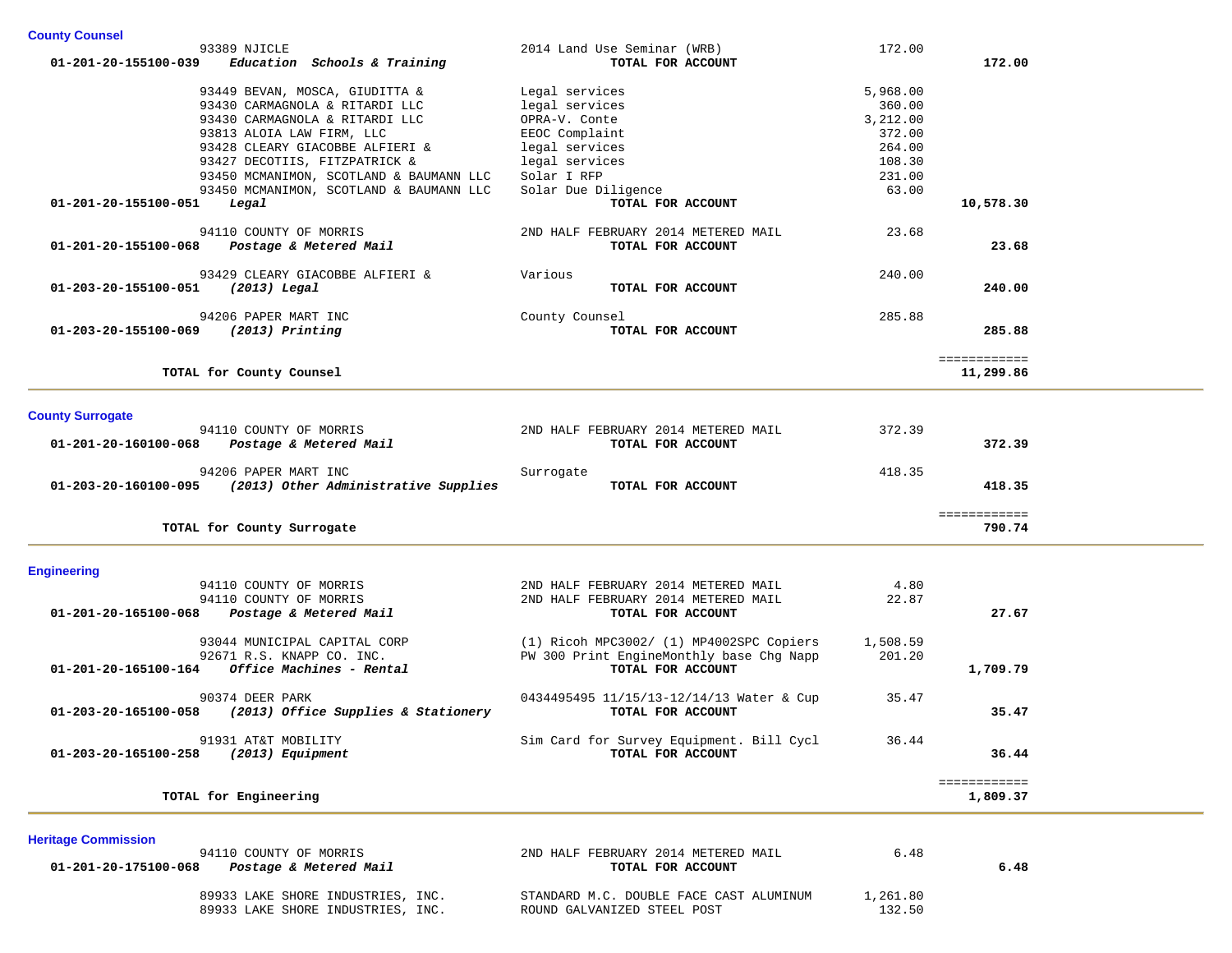**01-203-20-175100-079** *(2013) Special Projects* **TOTAL FOR ACCOUNT 1,529.30**

89933 LAKE SHORE INDUSTRIES, INC. PROJECTED SHIPPING AND HANDLING 135.00

**TOTAL for Heritage Commission 1,535.78**

#### **Planning Board**

| <b>Planning Board</b>                                                                        |                                                               |        |              |
|----------------------------------------------------------------------------------------------|---------------------------------------------------------------|--------|--------------|
| 92015 NJ PLANNING OFFICIALS                                                                  | Renewal of 2014 Membership Dues - Class                       | 315.00 |              |
| 92793 ASSOCIATION OF STATE<br>$01 - 201 - 20 - 180100 - 023$<br>Associations and Memberships | New individual membership for Jennifer M<br>TOTAL FOR ACCOUNT | 120.00 | 435.00       |
|                                                                                              |                                                               |        |              |
| 92572 MORRIS COUNTY CHAMBER OF                                                               | Registration for Deena Leary, Director -                      | 80.00  |              |
| 01-201-20-180100-039<br>Education Schools & Training                                         | TOTAL FOR ACCOUNT                                             |        | 80.00        |
| 93371 STAPLES BUSINESS ADVANTAGE                                                             | Office Supplies (folders) - Invoice Date                      | 38.01  |              |
| 01-201-20-180100-058<br>Office Supplies & Stationery                                         | TOTAL FOR ACCOUNT                                             |        | 38.01        |
| 93644 RENE AXELROD                                                                           | Morris County Planning Board 1/16/14 mee                      | 35.39  |              |
| 92794 PAPER MART INC                                                                         | Planning Board #10 envelopes without win                      | 74.50  |              |
| 92794 PAPER MART INC                                                                         | Planning Board #10 envelopes with window                      | 84.38  |              |
| 01-201-20-180100-059<br>Other General Expenses                                               | TOTAL FOR ACCOUNT                                             |        | 194.27       |
| 94110 COUNTY OF MORRIS                                                                       | 2ND HALF FEBRUARY 2014 METERED MAIL                           | 102.36 |              |
| 01-201-20-180100-068<br>Postage & Metered Mail                                               | TOTAL FOR ACCOUNT                                             |        | 102.36       |
| 93271 DAILY RECORD                                                                           | Legal Notice for 2014/15 Meeting dates:                       | 114.04 |              |
| 93647 DAILY RECORD                                                                           | Legal Notice - MC Agriculture Developmen                      | 43.06  |              |
| 01-201-20-180100-070<br>Publication & Subscriptions                                          | TOTAL FOR ACCOUNT                                             |        | 157.10       |
| 93643 W.B. MASON COMPANY INC                                                                 | Office Paper Order - Customer #C1033751                       | 269.68 |              |
| Other Administrative Supplies<br>01-201-20-180100-095                                        | TOTAL FOR ACCOUNT                                             |        | 269.68       |
|                                                                                              |                                                               |        | ============ |
| TOTAL for Planning Board                                                                     |                                                               |        | 1,276.42     |

# **County Weights & Measures**

| 94110 COUNTY OF MORRIS                                                                                        | 2ND HALF FEBRUARY 2014 METERED MAIL                    | 10.85    |          |
|---------------------------------------------------------------------------------------------------------------|--------------------------------------------------------|----------|----------|
| Postage & Metered Mail<br>01-201-22-201100-068                                                                | TOTAL FOR ACCOUNT                                      |          | 10.85    |
| 93797 DEER PARK                                                                                               | $01/15/14 - 02/14/14$                                  | 19.92    |          |
| 93051 EMPLOYMENT HORIZONS, INC.                                                                               | JANUARY 2014                                           | 842.00   |          |
| 93043 MORRIS COUNTY M.U.A                                                                                     | CUSTOMER # WEIGHTSM                                    | 350.00   |          |
| $01-201-22-201100-084$ Other Outside Services                                                                 | TOTAL FOR ACCOUNT                                      |          | 1,211.92 |
| 93961 MORRISTOWN PARKING AUTHORITY THE JCP & L/ SCHUYLER ANNEX PARKING<br>01-201-22-201100-137<br>Electricity | TOTAL FOR ACCOUNT                                      | 1,396.73 | 1,396.73 |
| 94209 NATIONAL FUEL OIL INC.<br>01-201-22-201100-140<br>Gas Purchases                                         | FUEL CHARGES 1/14<br>TOTAL FOR ACCOUNT                 | 1,093.54 | 1,093.54 |
| 93963 PSE&G CO<br>$01 - 201 - 22 - 201100 - 141$<br>Natural Gas                                               | REF # MOMBAG/ 65-513-961-00 W & M<br>TOTAL FOR ACCOUNT | 875.00   | 875.00   |
| 93454 FIRE FIGHTERS EQUIPMENT CO INC                                                                          | ALVIENE, GOLD TONE BADGE                               | 72.00    |          |
| 93454 FIRE FIGHTERS EQUIPMENT CO INC                                                                          | BLAFER, GOLD TONE BADGE                                | 78.00    |          |
| 93454 FIRE FIGHTERS EOUIPMENT CO INC                                                                          | BADGE HOLDER                                           | 24.50    |          |
| 92257 NORTHEAST COMMUNICATIONS, INC.                                                                          | MOU-540 RRA22H3BBRGN                                   | 20.00    |          |
| 92257 NORTHEAST COMMUNICATIONS, INC.                                                                          | WHE ALPHA 12R                                          | 455.00   |          |
| 92257 NORTHEAST COMMUNICATIONS, INC. MISC PARTS TO INSTALL SIREN                                              |                                                        | 10.00    |          |
| 92257 NORTHEAST COMMUNICATIONS, INC.                                                                          | CIRCUIT BREAKER                                        | 53.00    |          |
| 92257 NORTHEAST COMMUNICATIONS, INC.                                                                          | LABOR / INSTALL NEW EQUIPMENT                          | 600.00   |          |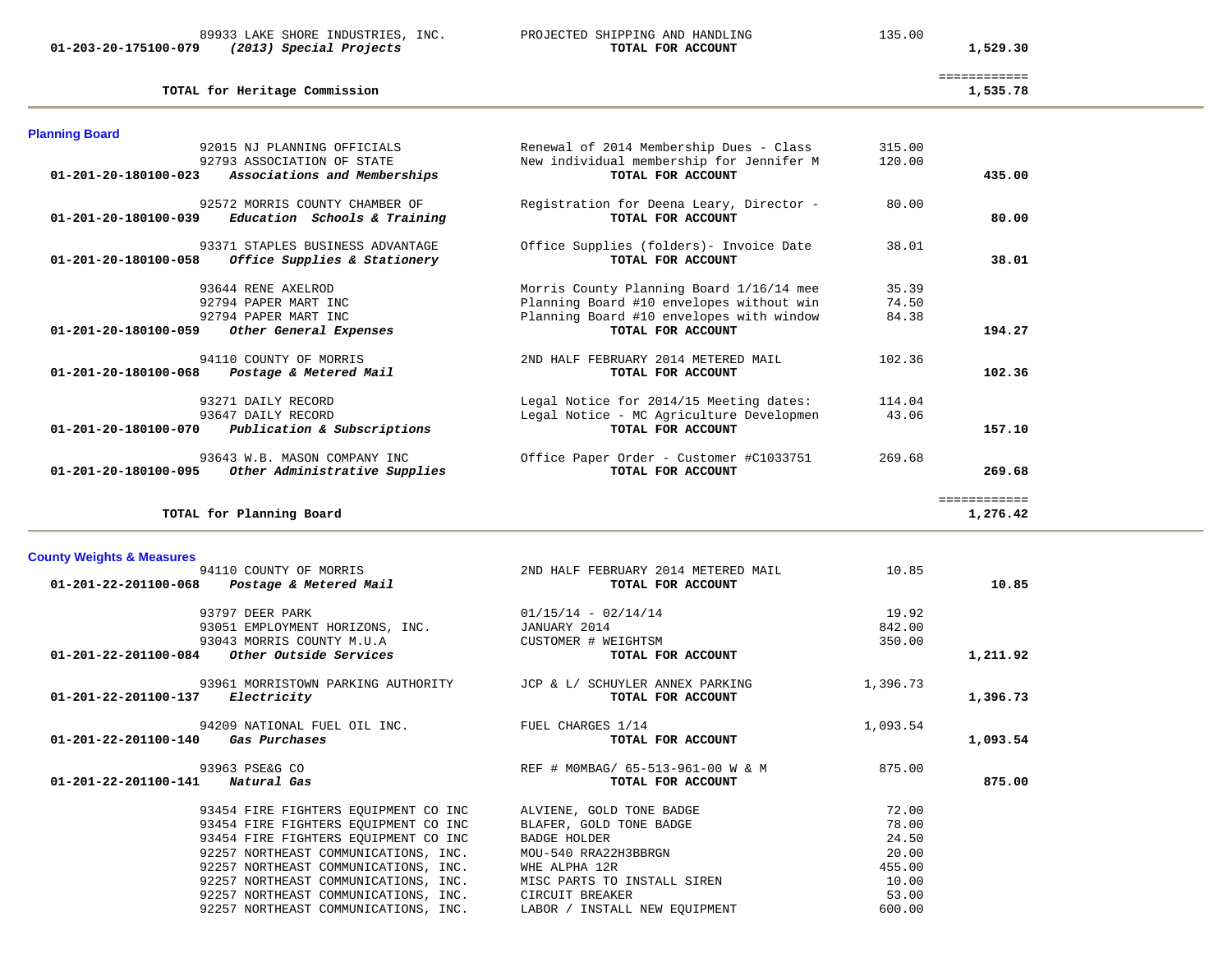| 92257 NORTHEAST COMMUNICATIONS, INC.                               | LABOR / REMOVAL OF OLD EQUIPMENT                                                   | 180.00             |                          |  |
|--------------------------------------------------------------------|------------------------------------------------------------------------------------|--------------------|--------------------------|--|
| 92257 NORTHEAST COMMUNICATIONS, INC.                               | MOU-540 RRA22H3BBRGN                                                               | 20.00              |                          |  |
| 92257 NORTHEAST COMMUNICATIONS, INC.                               | RELAY                                                                              | 10.00              |                          |  |
| 92257 NORTHEAST COMMUNICATIONS, INC.                               | CIRCUIT BREAKER                                                                    | 53.00              |                          |  |
| 92257 NORTHEAST COMMUNICATIONS, INC.                               | LABOR / INSTALLATION                                                               | 600.00             |                          |  |
| 01-201-22-201100-258<br>Equipment                                  | TOTAL FOR ACCOUNT                                                                  |                    | 2,175.50                 |  |
|                                                                    |                                                                                    |                    |                          |  |
| TOTAL for County Weights & Measures                                |                                                                                    |                    | ============<br>6,763.54 |  |
|                                                                    |                                                                                    |                    |                          |  |
|                                                                    |                                                                                    |                    |                          |  |
| <b>Employee Group Insurance</b><br>93460 BROWN & BROWN METRO, INC. | January 2014 Health Benefits Consulting                                            | 6, 250.00          |                          |  |
| 91259 HORIZON BLUE CROSS BLUE SHIELD                               | January 2014 Mosquito Medical #046815141                                           | 22,308.27          |                          |  |
| 91260 HORIZON BLUE CROSS BLUE SHIELD                               | January 2014 Horizon Medical Main Co and 1,030,479.73                              |                    |                          |  |
| 91261 HORIZON BLUE CROSS BLUE SHIELD                               | January 2014 PBA Medical #046815836                                                | 205,900.28         |                          |  |
| 91248 HORIZON BLUE CROSS BLUE SHIELD                               | January 2014 Mosquito Dental #046841265                                            | 640.40             |                          |  |
| 91249 HORIZON BLUE CROSS BLUE SHIELD                               | January 2014 Main County and Morris View                                           | 37,353.09          |                          |  |
| 92359 HORIZON BLUE CROSS BLUE SHIELD                               | Mosquito February 2014 Dental#861046776                                            | 640.40             |                          |  |
| 01-201-23-220100-090<br>Employee Group Insurance Expenditures      | TOTAL FOR ACCOUNT                                                                  |                    | 1,303,572.17             |  |
|                                                                    |                                                                                    |                    |                          |  |
| 91828 WINSTON YAW                                                  | Medicare Part B Reimbursement July, 2013                                           | 629.40             |                          |  |
| 90944 MAUREEN BURIAN                                               | Medicare B July, 2013 to December, 2013                                            | 629.40             |                          |  |
| 90953 SYLVIA CHARLES                                               | Medicare B July, 2013 to December, 2013                                            | 629.40             |                          |  |
| 91756 CHRISTINE BRAUN                                              | Medicare Part B Reimbursement July, 2013                                           | 629.40             |                          |  |
| 91049 LESTER JOSEPH                                                | Medicare B July, 2013 to December, 2013                                            | 629.40             |                          |  |
| 91774 MYRTLE GILLILAND                                             | Medicare Part B Reimbursement July, 2013                                           | 629.40             |                          |  |
| 91073 ALFRED LAVERTY                                               | Medicare B July, 2013 to December, 2013                                            | 629.40             |                          |  |
| 91489 GAETANO SPINELLA                                             | Medicare B July, 2013 to December, 2013                                            | 1,258.80           |                          |  |
| 91182 RICHARD SKWIERARALSKI                                        | Medicare B July, 2013 to December, 2013                                            | 1,258.80           |                          |  |
| 91836 MARIE MAGLOIRE                                               | Medicare Part B Reimbursement June, 2013                                           | 734.30             |                          |  |
| 91836 MARIE MAGLOIRE                                               | Medicare Part B Reimbursement Jan, 2013                                            | 642.00             |                          |  |
| 91740 GERALDINE KITZEROW                                           | Medicare B July, 2013 to December, 2013                                            | 208.00             |                          |  |
| 91029 ELLEN HALLEY                                                 | Medicare B July, 2013 to December, 2013                                            | 629.40             |                          |  |
| 91147 MARIE REMY                                                   | Medicare B July, 2013 to December, 2013                                            | 629.40             |                          |  |
| 92788 ARLENE WILLIAMS                                              | Medicare B July, 2013 to December, 2013                                            | 629.40             |                          |  |
| 91002 VERNA FRASER                                                 | Medicare B July, 2013 to December, 2013                                            | 629.40             |                          |  |
| 91496 GLORIA STEWART                                               | Medicare B July, 2013 to December, 2013                                            | 1,258.80           |                          |  |
| 91222 OLGA VISCO                                                   | Medicare B July, 2013 to December, 2013                                            | 629.40             |                          |  |
| 91824 ELTON WALLACE                                                | Medicare Part B Reimbursement July, 2013                                           | 629.40             |                          |  |
| 91802 JOSEPH RICCARDI                                              | Medicare Part B Reimbursement July, 2013                                           | 629.40             |                          |  |
| 90909 ELIZABETH BARRADALE                                          | Medicare B July, 2013 to December, 2013                                            | 629.40             |                          |  |
| 90931 MARGARET BREE                                                | Medicare B July, 2013 to December, 2013                                            | 629.40             |                          |  |
| 91810 MARY SNYDER                                                  | Medicare Part B Reimbursement July, 2013                                           | 629.40             |                          |  |
| 91164 J.C. SAFFOLD                                                 | Medicare B July, 2013 to December, 2013<br>Medicare B July, 2013 to December, 2013 | 629.40             |                          |  |
| 91502 LOUISE TOSI                                                  | Medicare Part B Reimbursement July, 2013                                           | 1,258.80<br>629.40 |                          |  |
| 91777 LOUISE HARSANYI<br>91753 JOAN BARRY                          | Medicare Part B Reimbursement July, 2013                                           | 629.40             |                          |  |
| 91184 DOROTHY SMARG                                                | Medicare B July, 2013 to December, 2013                                            | 629.40             |                          |  |
| 91735 RAMANLAL TRIVEDI                                             | Medicare B July, 2013 to December, 2013                                            | 1,258.80           |                          |  |
| 91788 JOYCE MCADAMS                                                | Medicare Part B Reimbursement July, 2013                                           | 629.40             |                          |  |
| 90999 VIRGINIA FORTE                                               | Medicare B July, 2013 to December, 2013                                            | 629.40             |                          |  |
| 91080 BETTY LISOVSKY                                               | Medicare B July, 2013 to December, 2013                                            | 629.40             |                          |  |
| 90974 ROSALIE DELLI SANTI                                          | Medicare B July, 2013 to December, 2013                                            | 629.40             |                          |  |
| 91143 JANEITA RANDALL                                              | Medicare B July, 2013 to December, 2013                                            | 629.40             |                          |  |
| 91800 JANE RAE                                                     | Medicare Part B Reimbursement July, 2013                                           | 629.40             |                          |  |
| 91038 MARGARET HESLIN                                              | Medicare B July, 2013 to December, 2013                                            | 629.40             |                          |  |
| 91816 THERESE TERRERI                                              | Medicare Part B Reimbursement July, 2013                                           | 629.40             |                          |  |
| 92632 CYNTHIA MILLER                                               | Medicare B Reimbursement July 2013 to De                                           | 629.40             |                          |  |
| 91791 JOAN MOSCHELLA                                               | Medicare Part B Reimbursement July, 2013                                           | 629.40             |                          |  |
| 91200 BARBARA TEMPLE                                               | Medicare B July, 2013 to December, 2013                                            | 629.40             |                          |  |
| 91044 THOMAS JANKE                                                 | Medicare B July, 2013 to December, 2013                                            | 629.40             |                          |  |
| 90967 ROSELIND A. CUDJOE                                           | Medicare B July, 2013 to December, 2013                                            | 629.40             |                          |  |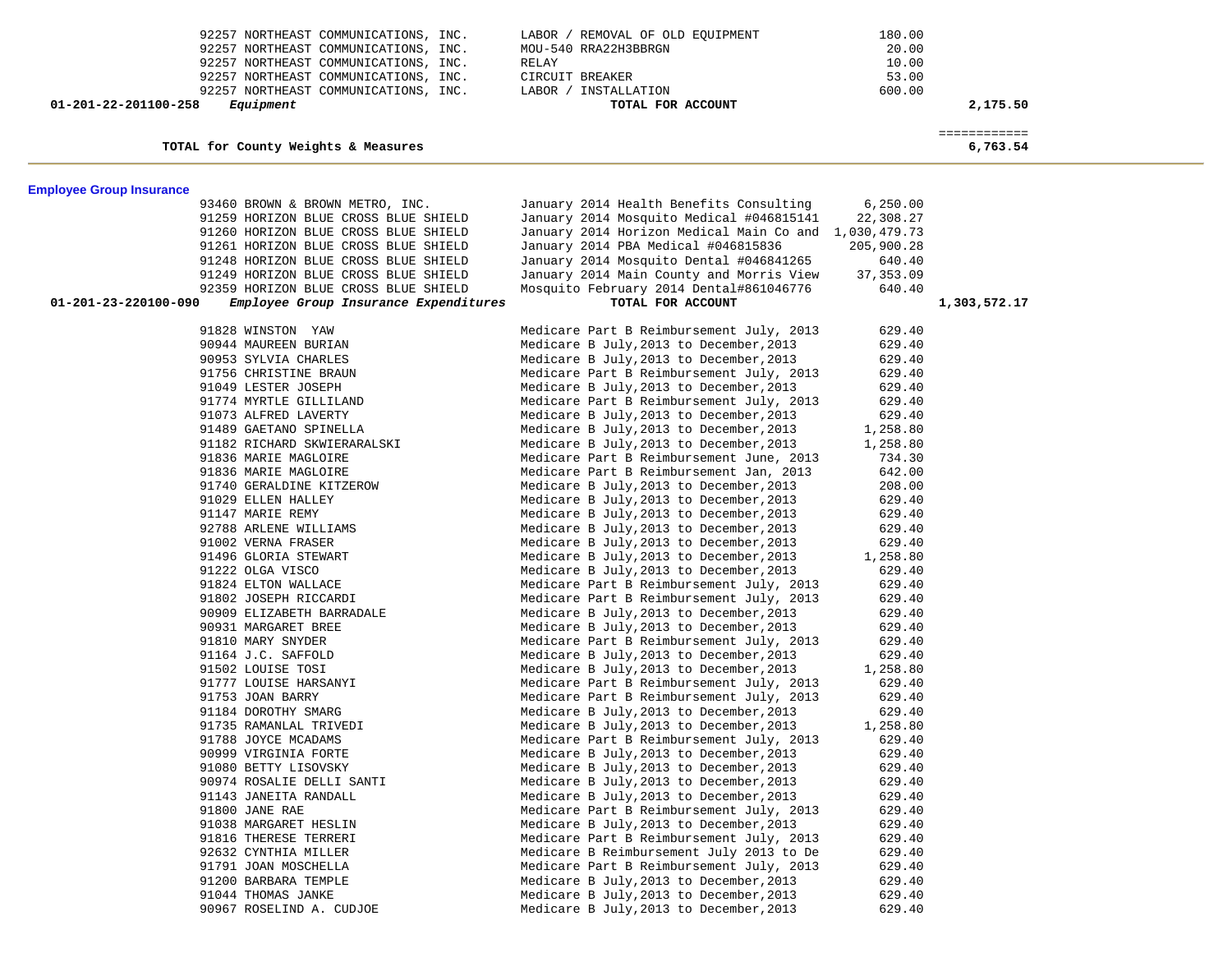| 90948 CAROL CAREY<br>91113 JOSE MOJICA<br>91042 THERESA JACKSON<br>91833 MARGARET FAUST<br>91771 JEAN FRANCIS<br>91064 STEPHEN KRALL<br>91767 SOPHIE DYER<br>91065 CHARLIE KRANZ<br>91004 JACQUELINE FULMORE<br>90913 ELIZABETH BAUERLE<br>91807 JANET SEEBOHM<br>91822 SABINE VON AULOCK<br>91442 HELEN NELSON<br>91736 SQUEO BERARDINO<br>01-203-23-220100-090<br>(2013) Employee Group Insurance Expendit | Medicare B July, 2013 to December, 2013<br>Medicare B July, 2013 to December, 2013<br>Medicare B July, 2013 to December, 2013<br>Medicare B July, 2013 to December, 2013<br>Medicare Part B Reimbursement July, 2013<br>Medicare B July, 2013 to December, 2013<br>Medicare Part B Reimbursement July, 2013<br>Medicare B July, 2013 to December, 2013<br>Medicare B July, 2013 to December, 2013<br>Medicare B July, 2013 to December, 2013<br>Medicare Part B Reimbursement July, 2013<br>Medicare Part B Reimbursement July, 2013<br>Medicare B July, 2013 to December, 2013<br>Medicare B July, 2013 to December, 2013<br>TOTAL FOR ACCOUNT | 629.40<br>629.40<br>629.40<br>1,258.80<br>629.40<br>629.40<br>629.40<br>629.40<br>629.40<br>629.40<br>1,258.80<br>629.40<br>1,258.80<br>419.60 | 39,767.90                    |  |
|--------------------------------------------------------------------------------------------------------------------------------------------------------------------------------------------------------------------------------------------------------------------------------------------------------------------------------------------------------------------------------------------------------------|-------------------------------------------------------------------------------------------------------------------------------------------------------------------------------------------------------------------------------------------------------------------------------------------------------------------------------------------------------------------------------------------------------------------------------------------------------------------------------------------------------------------------------------------------------------------------------------------------------------------------------------------------|------------------------------------------------------------------------------------------------------------------------------------------------|------------------------------|--|
| TOTAL for Employee Group Insurance                                                                                                                                                                                                                                                                                                                                                                           |                                                                                                                                                                                                                                                                                                                                                                                                                                                                                                                                                                                                                                                 |                                                                                                                                                | ============<br>1,343,340.07 |  |
| <b>Office of Emergency Management</b><br>93732 AT&T MOBILITY                                                                                                                                                                                                                                                                                                                                                 | AC#996867302                                                                                                                                                                                                                                                                                                                                                                                                                                                                                                                                                                                                                                    | 23.21                                                                                                                                          |                              |  |
| 01-201-25-252100-031<br>Cellular Phones/Pagers                                                                                                                                                                                                                                                                                                                                                               | TOTAL FOR ACCOUNT                                                                                                                                                                                                                                                                                                                                                                                                                                                                                                                                                                                                                               |                                                                                                                                                | 23.21                        |  |
| 93688 DEER PARK<br>Office Supplies & Stationery<br>01-201-25-252100-058                                                                                                                                                                                                                                                                                                                                      | AC#0434613212, Bill Date 2/18/14<br>TOTAL FOR ACCOUNT                                                                                                                                                                                                                                                                                                                                                                                                                                                                                                                                                                                           | 0.99                                                                                                                                           | 0.99                         |  |
| 91729 R & J CONTROL, INC.<br>93313 ATLANTIC AMBULANCE CORP.<br>01-201-25-252100-059<br>Other General Expenses                                                                                                                                                                                                                                                                                                | Service for OEM Trailer-mounted generato<br>Tactical Medical Support supplies per in<br>TOTAL FOR ACCOUNT                                                                                                                                                                                                                                                                                                                                                                                                                                                                                                                                       | 455.65<br>102.65                                                                                                                               | 558.30                       |  |
| 94110 COUNTY OF MORRIS<br>01-201-25-252100-068<br>Postage & Metered Mail                                                                                                                                                                                                                                                                                                                                     | 2ND HALF FEBRUARY 2014 METERED MAIL<br>TOTAL FOR ACCOUNT                                                                                                                                                                                                                                                                                                                                                                                                                                                                                                                                                                                        | 0.96                                                                                                                                           | 0.96                         |  |
| 92357 NORTHEAST COMMUNICATIONS, INC.<br>92357 NORTHEAST COMMUNICATIONS, INC.<br>01-201-25-252100-072<br>Radio Repairs                                                                                                                                                                                                                                                                                        | Fire Coordinator Vehicle - equipment rem<br>Installation of equipment in 2010 Ford E<br>TOTAL FOR ACCOUNT                                                                                                                                                                                                                                                                                                                                                                                                                                                                                                                                       | 175.00<br>425.00                                                                                                                               | 600.00                       |  |
| 93687 MUNICIPAL CAPITAL CORP<br>93687 MUNICIPAL CAPITAL CORP<br>Office Machines - Rental<br>01-201-25-252100-164                                                                                                                                                                                                                                                                                             | 1st Qtr 2014 L&PS<br>1st Qtr 2014 OEM<br>TOTAL FOR ACCOUNT                                                                                                                                                                                                                                                                                                                                                                                                                                                                                                                                                                                      | 681.46<br>1,016.21                                                                                                                             | 1,697.67                     |  |
| 92356 GRAYBAR ELECTRIC COMPANY<br>01-201-25-252100-258<br>Equipment                                                                                                                                                                                                                                                                                                                                          | Plantronics Connector Cable<br>TOTAL FOR ACCOUNT                                                                                                                                                                                                                                                                                                                                                                                                                                                                                                                                                                                                | 358.75                                                                                                                                         | 358.75                       |  |
| 89984 PAPER MART INC<br>89984 PAPER MART INC<br>(2013) Office Supplies & Stationery<br>01-203-25-252100-058                                                                                                                                                                                                                                                                                                  | Order #152660 12/3/13<br>Order #153266 12/6/13<br>TOTAL FOR ACCOUNT                                                                                                                                                                                                                                                                                                                                                                                                                                                                                                                                                                             | 364.30<br>222.32                                                                                                                               | 586.62                       |  |
| 92772 GENSERVE INC.<br>92772 GENSERVE INC.<br>78999 FIRST PRIORITY VEHICLE INC.<br>01-203-25-252100-059<br>(2013) Other General Expenses                                                                                                                                                                                                                                                                     | Trailer-mounted emergency generator repa<br>Trailer-mounted emergency generator repa<br>Emergency Lights / Communications Equipm<br>TOTAL FOR ACCOUNT                                                                                                                                                                                                                                                                                                                                                                                                                                                                                           | 1,300.00<br>665.00<br>2,187.00                                                                                                                 | 4,152.00                     |  |
| TOTAL for Office of Emergency Management                                                                                                                                                                                                                                                                                                                                                                     |                                                                                                                                                                                                                                                                                                                                                                                                                                                                                                                                                                                                                                                 |                                                                                                                                                | ============<br>7,978.50     |  |

**Communications Center** 

91670 VALENCIA COLLEGE 100 TDD 9-1-1 operator training 784.00<br>93626 PRIORITY DISPATCH CORP. 1nv date 1/29/14, EMD recertification fo 50.00 93626 PRIORITY DISPATCH CORP.  $inv$  date  $1/29/14$ , EMD recertification fo 93620 LIFESAVERS INC<br> **93620 LIFESAVERS INC** inv date  $2/4/14$ , BLS for Healthcare Prov 85.00<br> **Education Schools & Training TOTAL FOR ACCOUNT 01-201-25-252105-039** *Education Schools & Training* **TOTAL FOR ACCOUNT 919.00**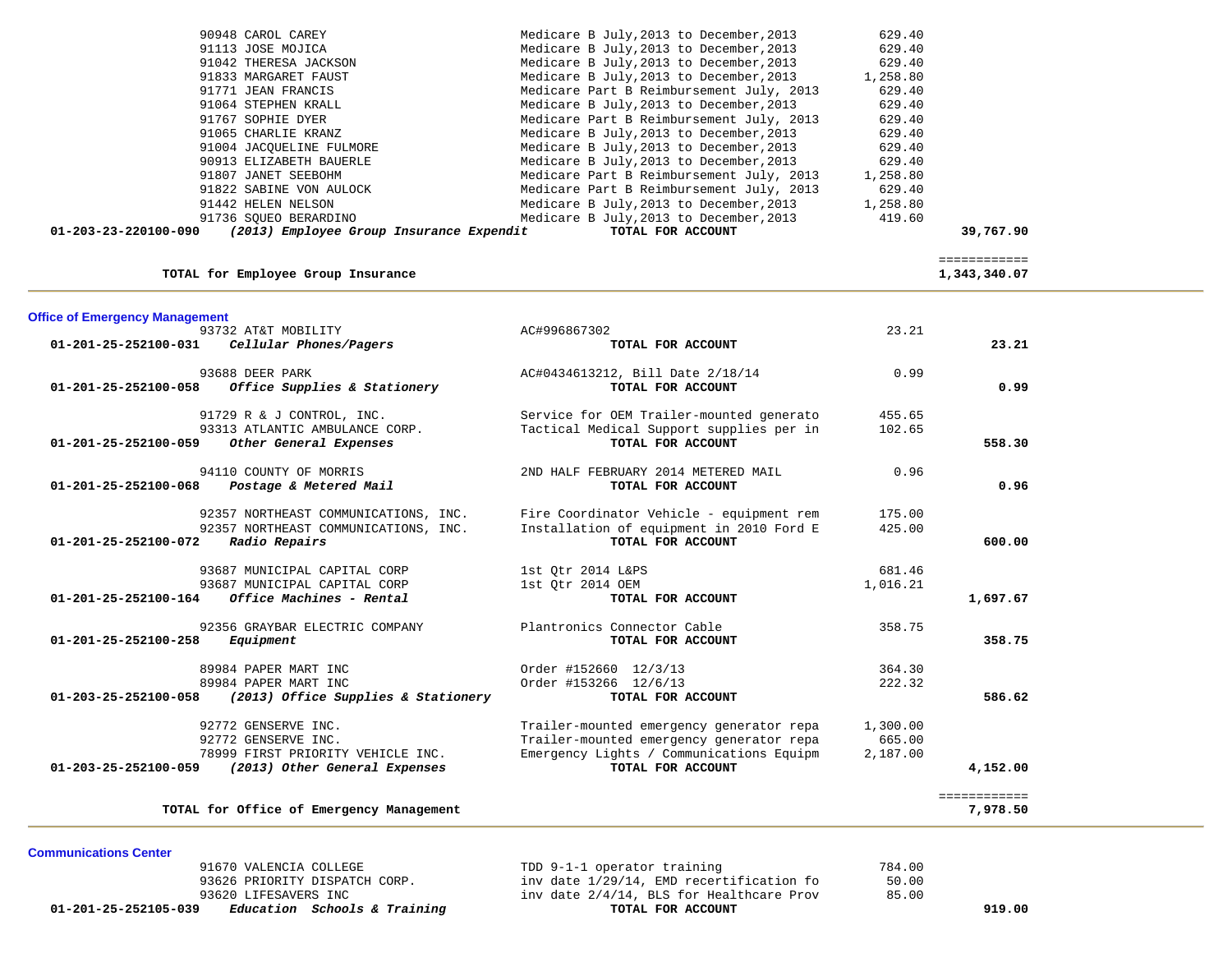| 01-201-25-252105-058                  | 92742 STAPLES BUSINESS ADVANTAGE<br>93621 CY DRAKE LOCKSMITHS, INC.<br>Office Supplies & Stationery | 3 in binders for training section<br>inv date 2/14, 3 keys<br>TOTAL FOR ACCOUNT | 142.24<br>9.60     | 151.84       |
|---------------------------------------|-----------------------------------------------------------------------------------------------------|---------------------------------------------------------------------------------|--------------------|--------------|
|                                       |                                                                                                     |                                                                                 | 9.88               |              |
| 01-201-25-252105-068                  | 94110 COUNTY OF MORRIS<br>Postage & Metered Mail                                                    | 2ND HALF FEBRUARY 2014 METERED MAIL<br>TOTAL FOR ACCOUNT                        |                    | 9.88         |
| 01-201-25-252105-078                  | 91682 POWERDMS, INC.<br>Software Maintenance                                                        | PowerDMS Standards Assessment License -<br>TOTAL FOR ACCOUNT                    | 1,150.00           | 1,150.00     |
|                                       | 93608 JERSEY CENTRAL POWER & LIGHT                                                                  | 100 078 772 421, 2/13 Hickory Tavern Rd                                         | 211.87             |              |
|                                       | 93608 JERSEY CENTRAL POWER & LIGHT                                                                  | 100 078 772 546, 1/29/14 Weldon Rd Oak                                          | 286.41             |              |
|                                       | 93608 JERSEY CENTRAL POWER & LIGHT                                                                  | 100 082 995 745, 1/29/14 Conklin Rd Flan                                        | 3.43               |              |
| 01-201-25-252105-137                  | Electricity                                                                                         | TOTAL FOR ACCOUNT                                                               |                    | 501.71       |
|                                       | 84452 VALENCIA COLLEGE                                                                              | 9-1-1 TDD operator training                                                     | 441.00             |              |
| 01-203-25-252105-039                  | (2013) Education Schools & Training                                                                 | TOTAL FOR ACCOUNT                                                               |                    | 441.00       |
|                                       | 89680 GRAYBAR ELECTRIC COMPANY                                                                      | PLANTRONICS 83544-01 720                                                        | 1,698.20           |              |
|                                       | 89680 GRAYBAR ELECTRIC COMPANY                                                                      | PLANTRONICS 83543-11 W730                                                       | 402.41             |              |
| 01-203-25-252105-161                  | (2013) Communications Equipment                                                                     | TOTAL FOR ACCOUNT                                                               |                    | 2,100.61     |
|                                       | 92263 BAYWAY LUMBER                                                                                 | Ceiling tiles                                                                   | 1,837.25           |              |
| 01-203-25-252105-162                  | (2013) Furniture & Fixtures                                                                         | TOTAL FOR ACCOUNT                                                               |                    | 1,837.25     |
|                                       |                                                                                                     |                                                                                 |                    |              |
|                                       | 92262 LASHEN ELECTRONICS INC                                                                        | CAT6 plug w/load, CAT6 550MHz, CAT6 keys                                        | 902.50             |              |
|                                       | 92262 LASHEN ELECTRONICS INC                                                                        | 7.5" Black Ty xLb 1K                                                            | 46.66              |              |
|                                       | 92146 CDW GOVERNMENT INC.                                                                           | Logitech S-120 speaker set                                                      | 219.75             |              |
|                                       | 92146 CDW GOVERNMENT INC.                                                                           | Startech 15 ft CPU power CO                                                     | 82.50              |              |
|                                       | 92146 CDW GOVERNMENT INC.                                                                           | Freight                                                                         | 34.22              |              |
|                                       | 92146 CDW GOVERNMENT INC.                                                                           | Startech 15 ft CPU power co                                                     | 148.50             |              |
|                                       | 92146 CDW GOVERNMENT INC.                                                                           | C2G Displayport to DVI VID                                                      | 121.94             |              |
|                                       | 92146 CDW GOVERNMENT INC.                                                                           | freight                                                                         | 68.37              |              |
|                                       | 92146 CDW GOVERNMENT INC.                                                                           | Kensington 4-port USB Char                                                      | 87.56              |              |
|                                       | 92146 CDW GOVERNMENT INC.                                                                           | Logitech S-120 speaker set                                                      | 96.69              |              |
| 01-203-25-252105-258                  | 92146 CDW GOVERNMENT INC.                                                                           | Kensington 4-port USB Char<br>TOTAL FOR ACCOUNT                                 | 700.48             | 2,509.17     |
|                                       | (2013) Equipment                                                                                    |                                                                                 |                    |              |
|                                       |                                                                                                     |                                                                                 |                    | ============ |
|                                       | TOTAL for Communications Center                                                                     |                                                                                 |                    | 9,620.46     |
|                                       |                                                                                                     |                                                                                 |                    |              |
| <b>County Medical Examiner Office</b> |                                                                                                     |                                                                                 |                    |              |
|                                       | 93628 MORRISTOWN PATHOLOGY ASSOCIATES                                                               | Case 14-14-0027, 2/14/14                                                        | 500.00             |              |
|                                       | 01-201-25-254100-035 Consultation Fee                                                               | TOTAL FOR ACCOUNT                                                               |                    | 500.00       |
|                                       | 93688 DEER PARK                                                                                     | AC#0434597878, Bill Date 2/18/14                                                | 22.52              |              |
|                                       | 92665 STAPLES BUSINESS ADVANTAGE                                                                    | NYC1054187, AC1032178, 1/31/14                                                  | 175.37             |              |
| 01-201-25-254100-058                  | Office Supplies & Stationery                                                                        | TOTAL FOR ACCOUNT                                                               |                    | 197.89       |
|                                       | 94110 COUNTY OF MORRIS                                                                              | 2ND HALF FEBRUARY 2014 METERED MAIL                                             | 26.32              |              |
| 01-201-25-254100-068                  | Postage & Metered Mail                                                                              | TOTAL FOR ACCOUNT                                                               |                    | 26.32        |
|                                       | 93630 NMS LABS                                                                                      |                                                                                 |                    |              |
|                                       | 93630 NMS LABS                                                                                      | Morris Toxicology 1/14<br>Sussex Toxicology 1/14                                | 1,550.00<br>295.00 |              |
|                                       | 93630 NMS LABS                                                                                      | Warren Toxicology 1/14                                                          | 220.00             |              |
|                                       |                                                                                                     |                                                                                 |                    |              |

|                                                                                                                                                        | 01-201-25-254100-084 | Other Outside Services | TOTAL FOR ACCOUNT | 2,065,00 |
|--------------------------------------------------------------------------------------------------------------------------------------------------------|----------------------|------------------------|-------------------|----------|
| 916.00<br>January 2014 - Case 14140061<br>93785 MORRISTOWN MEMORIAL/PATHOLOGY<br>X-Ray & Medical Supplies<br>01-201-25-254100-203<br>TOTAL FOR ACCOUNT |                      |                        |                   | 916.00   |

93050 MORRISTOWN MEMORIAL HOSPITAL 4th Qtr 2013, Morgue Use 1,260.00

 $\sim$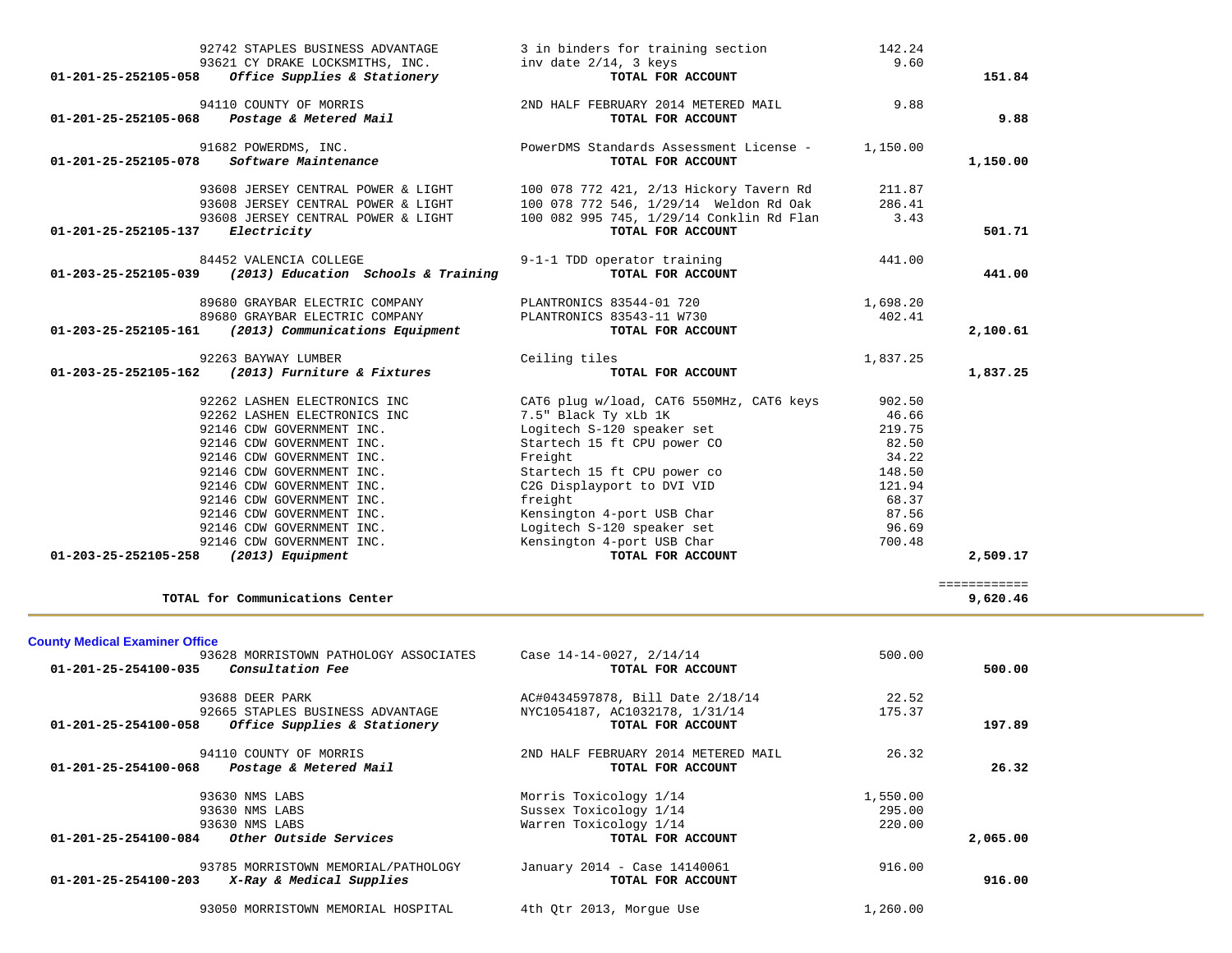| 01-203-25-254100-055                                       | (2013) Morgue Fees                                                                                                                                                                        | TOTAL FOR ACCOUNT                                                                                                                                     |                                               | 1,260.00                 |
|------------------------------------------------------------|-------------------------------------------------------------------------------------------------------------------------------------------------------------------------------------------|-------------------------------------------------------------------------------------------------------------------------------------------------------|-----------------------------------------------|--------------------------|
| 01-203-25-254100-058                                       | 93688 DEER PARK<br>93688 DEER PARK<br>91247 STAPLES BUSINESS ADVANTAGE<br>(2013) Office Supplies & Stationery                                                                             | AC#0434597878, Bill Date 12/17/13<br>AC#0434597878, Bill Date 1/16/14<br>NYC1054187, 12/27/13, AC#1032179<br>TOTAL FOR ACCOUNT                        | 0.99<br>6.97<br>307.57                        | 315.53                   |
|                                                            | 94206 PAPER MART INC                                                                                                                                                                      | Medical Examiner                                                                                                                                      | 197.50                                        |                          |
|                                                            | 01-203-25-254100-059 (2013) Other General Expenses                                                                                                                                        | TOTAL FOR ACCOUNT                                                                                                                                     |                                               | 197.50                   |
|                                                            | 93629 NMS LABS<br>93629 NMS LABS<br>93629 NMS LABS<br>01-203-25-254100-084 (2013) Other Outside Services                                                                                  | Morris Toxicology 1/14 for December 2013<br>Sussex Toxicology 1/14 for December 2013<br>Warren Toxicology 1/14 for December 2013<br>TOTAL FOR ACCOUNT | 1,204.00<br>740.00<br>625.00                  | 2,569.00                 |
|                                                            | TOTAL for County Medical Examiner Office                                                                                                                                                  |                                                                                                                                                       |                                               | ============<br>8,047.24 |
|                                                            |                                                                                                                                                                                           |                                                                                                                                                       |                                               |                          |
| <b>County Sheriff's Department</b><br>01-201-25-270100-023 | 92682 SHERIFF'S ASSOCIATION OF<br>91646 FBI NATIONAL ACADEMY<br>91646 FBI NATIONAL ACADEMY<br>Associations and Memberships                                                                | Sheriff Edward V. Rochford/Undersheriff/<br>Sheriff E. Rochford - Member ID# 13637 -<br>Undersheriff R. Wall - Member ID#32933 -<br>TOTAL FOR ACCOUNT | 1,166.00<br>90.00<br>90.00                    | 1,346.00                 |
|                                                            | 92683 GILL ASSOCIATES IDENTIFICATION<br>92683 GILL ASSOCIATES IDENTIFICATION<br>92689 GILL ASSOCIATES IDENTIFICATION<br>92689 GILL ASSOCIATES IDENTIFICATION<br>92679 MORRISTOWN LUMBER & | Polaroid 3-4500-1 YMCKT K P3500/P5500 Se<br>FREIGHT<br>ISO Prox Cards, Inv dtd 1/21/14<br>Freight<br>$(1)$ .22cal yel loads bx100 Item#7042278 &      | 169.00<br>10.75<br>1,380.00<br>19.75<br>29.65 |                          |
| 01-201-25-270100-047                                       | Identification Equip&Supplies                                                                                                                                                             | TOTAL FOR ACCOUNT                                                                                                                                     |                                               | 1,609.15                 |
| 01-201-25-270100-068                                       | 94110 COUNTY OF MORRIS<br>Postage & Metered Mail                                                                                                                                          | 2ND HALF FEBRUARY 2014 METERED MAIL<br>TOTAL FOR ACCOUNT                                                                                              | 428.48                                        | 428.48                   |
| 01-201-25-270100-095                                       | 92686 PAPER MART INC<br>92684 ACE COM<br>Other Administrative Supplies                                                                                                                    | Boxes - White paper 8 1/2 x 11, Inv dtd<br>Reinstall computer mount & docking stati<br>TOTAL FOR ACCOUNT                                              | 264.80<br>95.00                               | 359.80                   |
| 01-201-25-270100-262                                       | 92681 COMMUNICATIONS SERVICE<br>Machinery Repairs & Parts                                                                                                                                 | Prisoner Transportation Van/M. Reilly -<br>TOTAL FOR ACCOUNT                                                                                          | 125.00                                        | 125.00                   |
| 01-203-25-270100-039                                       | 93523 BRIAN STANTON<br>93522 MARK CHIAROLANZA<br>(2013) Education Schools & Training                                                                                                      | Reimbursement Centenary College Fall Tui<br>Kean University "2013" Fall Tuition reim<br>TOTAL FOR ACCOUNT                                             | 2,943.00<br>1,949.33                          | 4,892.33                 |
| 01-203-25-270100-058                                       | 92675 STAPLES BUSINESS ADVANTAGE<br>(2013) Office Supplies & Stationery                                                                                                                   | "2014" Deskpad 22x17, Inv dtd 12/14/13<br>TOTAL FOR ACCOUNT                                                                                           | 41.85                                         | 41.85                    |
| 01-203-25-270100-059                                       | 92676 STAPLES BUSINESS ADVANTAGE<br>91601 DEER PARK<br>(2013) Other General Expenses                                                                                                      | Office Supplies for CIS, Inv dtd 12/10/1 364.14<br>Water Delivery - Acct#0434561387,11/15/1<br>TOTAL FOR ACCOUNT                                      | 226.90                                        | 591.04                   |
| 01-203-25-270100-064                                       | 92674 STAPLES BUSINESS ADVANTAGE<br>92674 STAPLES BUSINESS ADVANTAGE<br>92674 STAPLES BUSINESS ADVANTAGE<br>(2013) Photographic Suppies                                                   | Canon Powershot A2500, Item#163204, Inv<br>Modern 11.75" round vouge, Item#949609,<br>6' DVI dual-link repl cable, Item#320893<br>TOTAL FOR ACCOUNT   | 109.99<br>12.99<br>101.94                     | 224.92                   |
| 01-203-25-270100-116                                       | 80003 REMINGTON ARMS COMPANY INC<br>80003 REMINGTON ARMS COMPANY INC<br>$(2013)$ Firearms                                                                                                 | Trigger Guard Assem S/A MATTE A/C, Item#<br>Shipping & Handling<br>TOTAL FOR ACCOUNT                                                                  | 63.75<br>9.00                                 | 72.75                    |
|                                                            | 91581 VERIZON WIRELESS                                                                                                                                                                    | Month $(11/2/13 - 12/1/13)$ , Inv dtd $12/1/$                                                                                                         | 1,394.53                                      |                          |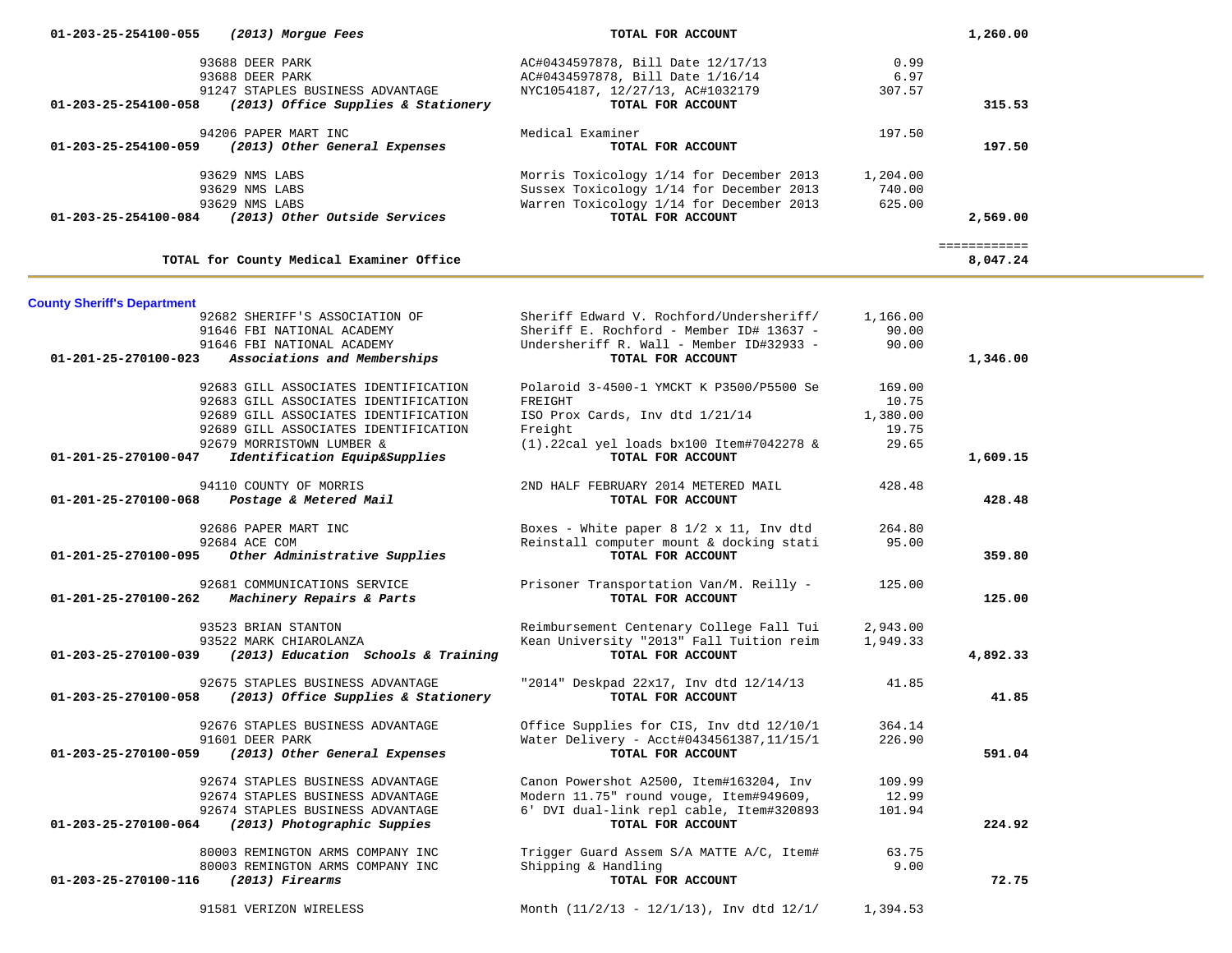| 91640 VERIZON WIRELESS                                  | Month - 11/24/13-12/23/13, Inv dtd 12/23   | 1,415.79  |              |
|---------------------------------------------------------|--------------------------------------------|-----------|--------------|
| 92678 VERIZON WIRELESS                                  | Month 12/2/13-1/1/14, Inv dtd 1/1/14       | 1,394.67  |              |
| (2013) Communications Equipment<br>01-203-25-270100-161 | TOTAL FOR ACCOUNT                          |           | 4,204.99     |
| 89492 BFI                                               | It#AE722NNBG1 Aeron Stool High -Ht Tlt L   | 3,546.72  |              |
| 89492 BFI                                               | It#AE112AWB Aeron Desk Chair Std-Ht Pneu   | 753.84    |              |
| 01-203-25-270100-162 (2013) Furniture & Fixtures        | TOTAL FOR ACCOUNT                          |           | 4,300.56     |
| 90394 MALL CHEVROLET INC.                               | 2013 CAPRICE PPV POLICE SEDAN EOUIPPED P   | 26,500.00 |              |
| 90394 MALL CHEVROLET INC.                               | LIGHT PACKAGE                              | 6.000.00  |              |
| 01-203-25-270100-167<br>(2013) Transportation Vehicles  | TOTAL FOR ACCOUNT                          |           | 32,500.00    |
| 91580 FAUNA FOODS CORP.                                 | PFB Euk PP 30/20 441b, Item#IMS30119, In   | 1,348.00  |              |
| 91580 FAUNA FOODS CORP.                                 | RedBarn Roll Large Beef 41b/8, Inv dtd R   | 37.98     |              |
| (2013) Food<br>01-203-25-270100-185                     | TOTAL FOR ACCOUNT                          |           | 1,385.98     |
| 91688 METROPOLITAN CENTER FOR                           | Psychological Assessment for the mont of   | 6,300.00  |              |
| (2013) Psychiatric Services<br>01-203-25-270100-198     | TOTAL FOR ACCOUNT                          |           | 6,300.00     |
| 92677 MIRION TECHNOLOGIES (GDS) INC                     | Film, Inv dtd 12/31/13, Acct#11512S        | 525.72    |              |
| 01-203-25-270100-203<br>(2013) X-Ray & Medical Supplies | TOTAL FOR ACCOUNT                          |           | 525.72       |
| 91600 CERTIFIED SPEEDOMETER SERV INC                    | $(1)$ 6-62 car calibrated/12-9-13, Inv dtd | 45.00     |              |
| 01-203-25-270100-291<br>(2013) Vehicle Repairs          | TOTAL FOR ACCOUNT                          |           | 45.00        |
|                                                         |                                            |           | ============ |
| TOTAL for County Sheriff's Department                   |                                            |           | 58,953.57    |
|                                                         |                                            |           |              |

## **County Prosecutor's Office**

| 93021 BETTY ANN DERCO<br><i>Outside Salaries &amp; Wages</i><br>$01 - 201 - 25 - 275100 - 016$ | Supplemental Reg.On Call Pay- January 20<br>TOTAL FOR ACCOUNT | 20.25    | 20.25    |
|------------------------------------------------------------------------------------------------|---------------------------------------------------------------|----------|----------|
|                                                                                                |                                                               |          |          |
| 92155 CHIEFS OF CTY DETECTIVES                                                                 | 2014 Annual Dues for Chief John Speirs.                       | 200.00   |          |
| 92156 FBI/LEEDA                                                                                | 2014 Dues FBI LEEDA- Lt. Stephen Wilson.                      | 50.00    |          |
| 92161 NJ POLICE TRAFFIC OFFICER ASSC                                                           | Agent Gary Gouck- Annual Dues- 2014.                          | 35.00    |          |
| 93733 MEG RODRIGUEZ                                                                            | Annual2014 Criminal Trial Certification                       | 125.00   |          |
| 93034 JOHN MCNAMARA                                                                            | Annual Certified Attorney Fee-2014 ** As                      | 125.00   |          |
| 01-201-25-275100-023<br>Associations and Memberships                                           | TOTAL FOR ACCOUNT                                             |          | 535.00   |
| 91977 VERIZON WIRELESS                                                                         | Account #882249917-00001 (Dec.10-Jan.9,                       | 59.39    |          |
| 93423 VERIZON WIRELESS                                                                         | Account #882249917-0001 (Jan.10-Feb.9, 2                      | 59.39    |          |
| 01-201-25-275100-031<br>Cellular Phones/Pagers                                                 | TOTAL FOR ACCOUNT                                             |          | 118.78   |
| 93713 STAPLES BUSINESS ADVANTAGE                                                               | Account #NYC 1054187 Ink & Toner                              | 769.44   |          |
| 93019 GRAPHIC TECHNOLOGY SERVICES, INC.                                                        | HP 4300 Maintenance Kit                                       | 245.00   |          |
| 93019 GRAPHIC TECHNOLOGY SERVICES, INC.                                                        | HP 4350 Maintenance Kits                                      | 675.00   |          |
| 93019 GRAPHIC TECHNOLOGY SERVICES, INC.                                                        | Freight                                                       | 12.50    |          |
| Data Processing Supplies<br>01-201-25-275100-037                                               | TOTAL FOR ACCOUNT                                             |          | 1,701.94 |
| 92390 LIFELINE TRAINING -                                                                      | Stree Survival Seminar (Atlantic City Feb                     | 199.00   |          |
| 93759 ALISON SCHRODER                                                                          | LA HIDTA-Facebook for Law Enforcement Tr                      | 40.00    |          |
| 92105 FEDERAL LAW ENFORCEMENT                                                                  | Recovery of Evidence from CCTV-** Detect                      | 4,145.00 |          |
| 93011 HOLTZ LEARNING CENTERS LTD                                                               | Juvenile Law, Procedures & School Search                      | 110.00   |          |
| 91976 NJICLE                                                                                   | NJICLE New Attorney MCLE Day                                  | 325.00   |          |
| Education Schools & Training<br>01-201-25-275100-039                                           | TOTAL FOR ACCOUNT                                             |          | 4,819.00 |
| 93018 STAPLES BUSINESS ADVANTAGE                                                               | Account #NYC 1054187- Misc. office suppl                      | 95.42    |          |
| 93041 ALPHA GRAPHICS MORRISTOWN                                                                | 11x14 Certificate*Groninger & Rappa                           | 35.00    |          |
| 92168 PAPER MART INC                                                                           | 8 1/2x11 Copy Paper                                           | 1,234.00 |          |
| 93425 MINUTEMAN PRESS                                                                          | Business Cards-Prosecutor Knapp (Job #38                      | 99.40    |          |
| 92154 STAPLES BUSINESS ADVANTAGE                                                               | Account #NYC1054187 - tape dispenser, fla                     | 193.38   |          |
| 92388 STAPLES BUSINESS ADVANTAGE                                                               | 2-Sony I CD-PX333 & 2 boxes of Truvia Sw                      | 128.96   |          |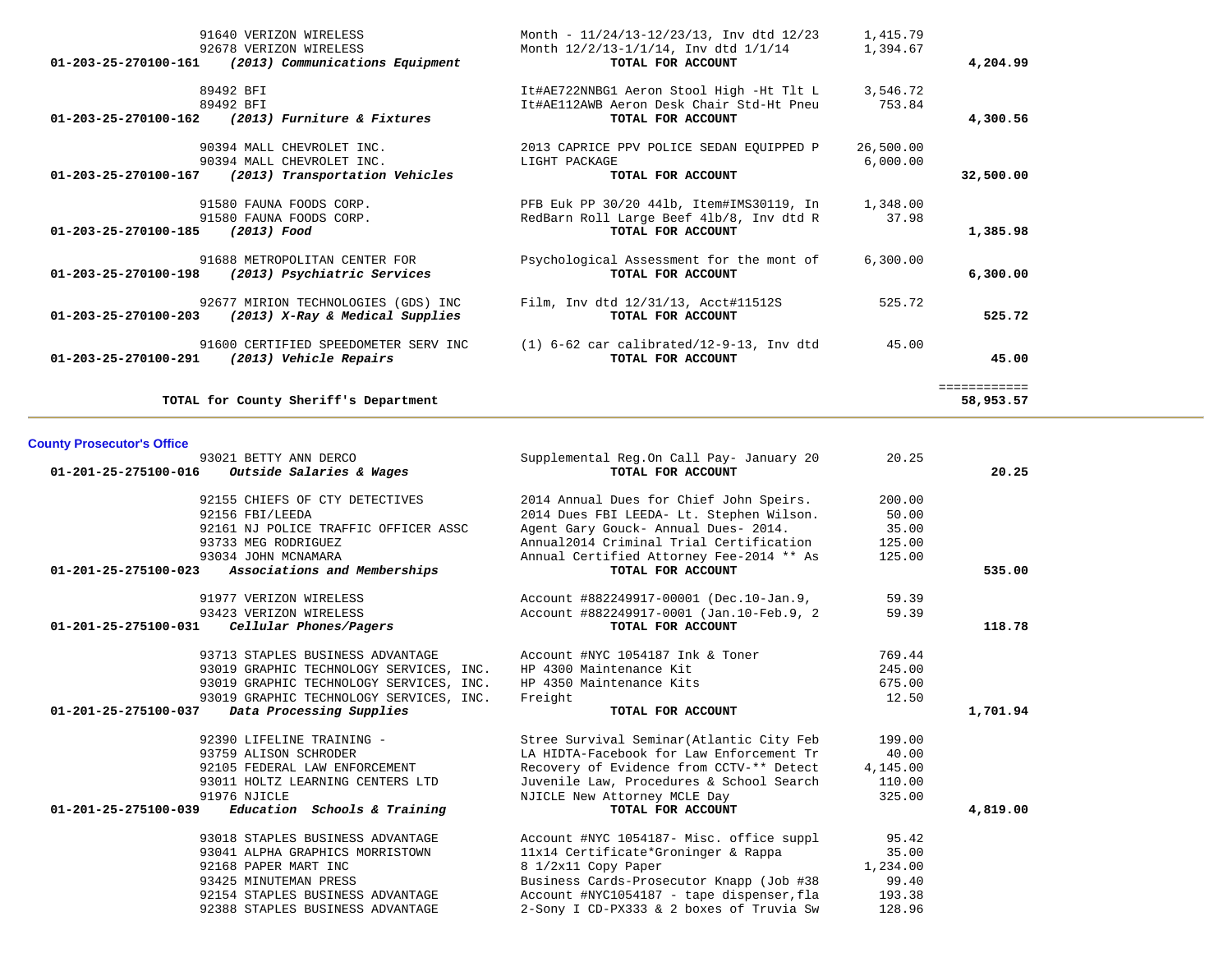|                      | 92388 STAPLES BUSINESS ADVANTAGE<br>93426 W.B. MASON COMPANY INC<br>93426 W.B. MASON COMPANY INC         | Chairmat and 2 prong fastner.<br>Account #C1033751 - Misc. Office Suplies<br>Account#C1033751-Pink Legal Paper.   | 54.63<br>172.03<br>29.70 |          |
|----------------------|----------------------------------------------------------------------------------------------------------|-------------------------------------------------------------------------------------------------------------------|--------------------------|----------|
|                      | 93422 STAPLES BUSINESS ADVANTAGE<br>93422 STAPLES BUSINESS ADVANTAGE<br>93422 STAPLES BUSINESS ADVANTAGE | Account #NYC1054187-Misc.Office Supplies<br>Account#NYC1054187-Markers<br>Account#NYC1054187-Misc.Office Supplies | 87.22<br>9.60<br>289.22  |          |
| 01-201-25-275100-058 | 93422 STAPLES BUSINESS ADVANTAGE<br>Office Supplies & Stationery                                         | Account#NYC1054187-Expanding Wallets<br>TOTAL FOR ACCOUNT                                                         | 132.09                   | 2,560.65 |
|                      | 94110 COUNTY OF MORRIS                                                                                   | 2ND HALF FEBRUARY 2014 METERED MAIL                                                                               | 1,191.32                 |          |
|                      | 93025 FEDEX                                                                                              | Account #105105762 (1/17-1/24/2014)                                                                               | 197.58                   |          |
|                      | 93424 FEDEX                                                                                              | Account # 105105762-January 31, 2014                                                                              | 261.92                   |          |
|                      | 93013 FEDEX                                                                                              | Account #105105762 (1/17/14)                                                                                      | 35.81                    |          |
| 01-201-25-275100-068 | 92385 FEDEX<br>Postage & Metered Mail                                                                    | Account #1051-0576-2 DTD JAN 20, 2014 (<br>TOTAL FOR ACCOUNT                                                      | 174.48                   | 1,861.11 |
|                      |                                                                                                          |                                                                                                                   |                          |          |
| 01-201-25-275100-079 | 93417 M.C. PROSECUTOR'S EMERGENT<br>Special Projects                                                     | Reimbursement for the Prosecutor's Confi<br>TOTAL FOR ACCOUNT                                                     | 4,665.76                 | 4,665.76 |
| 01-201-25-275100-081 | 93024 ACCURATE TRANSCRIPTIONS, LLC<br>Transcripts                                                        | State v Dwayne Wright & John McAllister*<br>TOTAL FOR ACCOUNT                                                     | 375.48                   | 375.48   |
|                      |                                                                                                          |                                                                                                                   |                          |          |
| 01-201-25-275100-082 | 93758 CATHERINE LAQUAGLIA<br>Travel Expense                                                              | Travel to Trenton 2/11/14-Appellate Team<br>TOTAL FOR ACCOUNT                                                     | 48.18                    | 48.18    |
|                      | 93723 VERIZON                                                                                            | accoumt #9732854392166950Y (2/14-3/13/14                                                                          | 265.11                   |          |
|                      | 91322 COFFEE LOVERS COFFEE SERVICE                                                                       | Coffee/Tea                                                                                                        | 58.13                    |          |
|                      | 92380 CABLEVISION                                                                                        | Account #07876-616338-01-7 (2/01-02/28/1                                                                          | 179.90                   |          |
|                      | 92380 CABLEVISION                                                                                        | Account#07876-625785-01-9 (2/01-02/28/14                                                                          | 229.85                   |          |
|                      | 91318 CABLEVISION                                                                                        | Account $\#07876 - 629289 - 01 - 7 (1/8 - 2/7/14)$                                                                | 92.49                    |          |
|                      | 91318 CABLEVISION<br>93420 COFFEE LOVERS COFFEE SERVICE                                                  | Account #07876-629490-01-0 (1/8-2/7/14)<br>Coffee-Hazelnut                                                        | 140.32<br>34.88          |          |
|                      | 93724 VERIZON                                                                                            | 973 285-5371 820 57Y 2/14/14                                                                                      | 30.10                    |          |
|                      | 92386 ARAMSCO                                                                                            | MSA 10046570 Carbon Canister for Milleni                                                                          | 3,472.00                 |          |
| 01-201-25-275100-118 | Investigation Expense                                                                                    | TOTAL FOR ACCOUNT                                                                                                 |                          | 4,502.78 |
|                      | 93028 RAHWAY TRAVEL                                                                                      | State v Anthony Novellino- ** Witness Lo                                                                          | 558.00                   |          |
|                      | 93028 RAHWAY TRAVEL                                                                                      | State v Hassan Callender-Det./Sup.Rossi                                                                           | 645.00                   |          |
| 01-201-25-275100-121 | Witness Fees And Mileage                                                                                 | TOTAL FOR ACCOUNT                                                                                                 |                          | 1,203.00 |
|                      | 93734 BRIAN WALSH                                                                                        | State v Case #12-1485 (Extradition from                                                                           | 42.50                    |          |
|                      | 93410 MARTYNA RUMINSKA                                                                                   | State v Daniel Llijic 12001746 (Clothing                                                                          | 57.94                    |          |
|                      | 93418 GREGORY ROSSI                                                                                      | State v Hassan K. Callender/11-1197.Extr                                                                          | 297.79                   |          |
| 01-201-25-275100-126 | Court Expenses-Extradition                                                                               | TOTAL FOR ACCOUNT                                                                                                 |                          | 398.23   |
|                      | 93727 DEER PARK                                                                                          | Account #0434996856                                                                                               | 333.36                   |          |
| 01-201-25-275100-147 | Water                                                                                                    | TOTAL FOR ACCOUNT                                                                                                 |                          | 333.36   |
|                      | 93712 MUNICIPAL CAPITAL CORP                                                                             | 1st Quarter- (Jan., Feb. and March 2014)                                                                          | 9,816.15                 |          |
| 01-201-25-275100-164 | Office Machines - Rental                                                                                 | TOTAL FOR ACCOUNT                                                                                                 |                          | 9,816.15 |
|                      | 93040 INSTITUTE-FORENSIC PSYCHOLOGY                                                                      | Psychological Evaluation - for new detec                                                                          | 425.00                   |          |
|                      | 93031 THE INSTITUTE FOR FORENSIC                                                                         | Psychological Evaluation -Detective cand                                                                          | 425.00                   |          |
| 01-201-25-275100-189 | Medical                                                                                                  | TOTAL FOR ACCOUNT                                                                                                 |                          | 850.00   |
|                      | 92394 FLEMINGTON DEPARTMENT STORE                                                                        | Equipment for Detectives Bost, Castillo                                                                           | 1,470.09                 |          |
|                      | 92394 FLEMINGTON DEPARTMENT STORE                                                                        | Smith & Wesson, Model 100, Chain Linked                                                                           | 419.25                   |          |
|                      | 92394 FLEMINGTON DEPARTMENT STORE                                                                        | Wrap Around Safety Glasses                                                                                        | 94.90                    |          |
| 01-201-25-275100-202 | 92394 FLEMINGTON DEPARTMENT STORE<br>Uniform And Accessories                                             | Smith and Wesson Ear Protection<br>TOTAL FOR ACCOUNT                                                              | 169.90                   | 2,154.14 |
|                      |                                                                                                          |                                                                                                                   |                          |          |
|                      | 93021 BETTY ANN DERCO<br>93021 BETTY ANN DERCO                                                           | Supplemental Reg.On Call Pay-Novermber 2<br>Supplemental Reg.On Call Hours.-December                              | 8.85<br>26.70            |          |
|                      |                                                                                                          |                                                                                                                   |                          |          |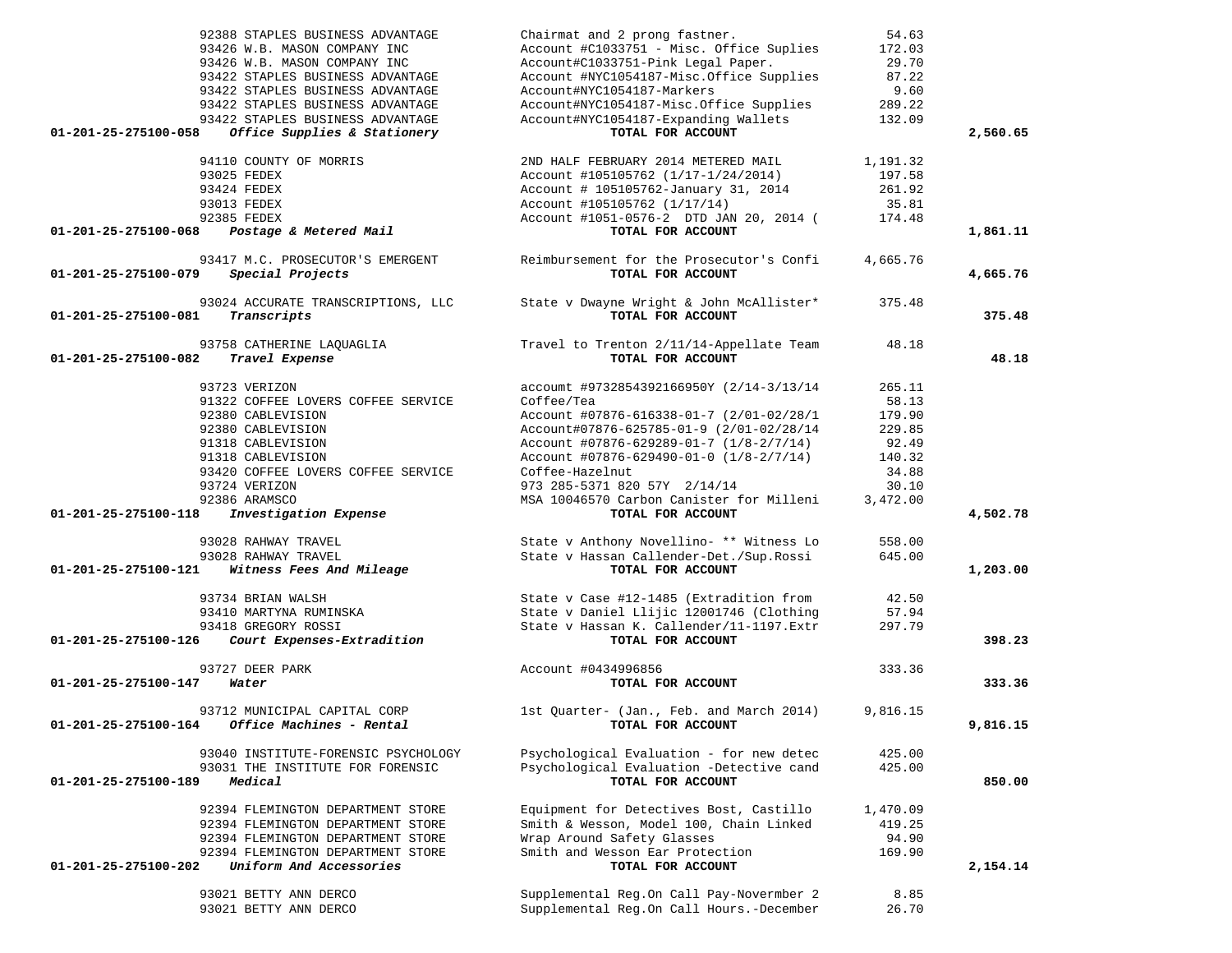| 01-203-25-275100-016<br>(2013) Outside Salaries & Wages                             | TOTAL FOR ACCOUNT                                                                    |                  | 35.55    |
|-------------------------------------------------------------------------------------|--------------------------------------------------------------------------------------|------------------|----------|
| 92104 VERIZON WIRELESS<br>92389 VERIZON WIRELESS                                    | Account #982471570-00001 (Nov.13-Dec.12,<br>Account #982471570-00001 (12/13/13-1/12/ | 951.46<br>941.54 |          |
| 01-203-25-275100-031<br>(2013) Cellular Phones/Pagers                               | TOTAL FOR ACCOUNT                                                                    |                  | 1,893.00 |
| 92379 TRITEC OFFICE EQUIPMENT INC                                                   | Excess Color copies $(10/1-12/31/13)$                                                | 2,499.07         |          |
| (2013) Data Processing Supplies<br>01-203-25-275100-037                             | TOTAL FOR ACCOUNT                                                                    |                  | 2,499.07 |
| 92383 SOMERSET COUNTY POLICE                                                        | Statement Analysis-12/10/13:Det.Kutepow,                                             | 900.00           |          |
| 92101 DIVISION OF CRIMINAL JUSTICE                                                  | Basic Course for Investigators (8/5-12/1                                             | 3,900.00         |          |
| (2013) Education Schools & Training<br>01-203-25-275100-039                         | TOTAL FOR ACCOUNT                                                                    |                  | 4,800.00 |
| 92100 WEST PAYMENT CENTER                                                           | Account #1000176025 - December 2013 We                                               | 1,321.60         |          |
| 92152 WEST PAYMENT CENTER                                                           | 1003917278 Nov. 2013 Appellate Team Onl                                              | 1,330.40         |          |
| 92384 WEST PAYMENT CENTER                                                           | 1003917278 December 2013 Appellate Team                                              | 1,280.40         |          |
| 01-203-25-275100-050<br>$(2013)$ Law Books                                          | TOTAL FOR ACCOUNT                                                                    |                  | 3,932.40 |
| 92099 STAPLES BUSINESS ADVANTAGE                                                    | Customer #NYC 1054187                                                                | 119.98           |          |
| 92099 STAPLES BUSINESS ADVANTAGE                                                    | Staples Econ.Stor.Box                                                                | 138.60           |          |
| 92099 STAPLES BUSINESS ADVANTAGE                                                    | Sony ICD- PX333                                                                      | 59.99            |          |
| 92099 STAPLES BUSINESS ADVANTAGE                                                    | DRAFT PreInked Stamp/ Accu Stamp Shutter                                             | 16.37            |          |
| 92099 STAPLES BUSINESS ADVANTAGE                                                    | Elec.Typewriter                                                                      | 119.79           |          |
| 92099 STAPLES BUSINESS ADVANTAGE                                                    | Yellow 8x11, Man. Ltr. Folders, Black Flairs                                         | 313.21           |          |
| 92099 STAPLES BUSINESS ADVANTAGE                                                    | Bk Sharpies                                                                          | 0.80             |          |
| 92099 STAPLES BUSINESS ADVANTAGE                                                    | Lql. Manila Folders                                                                  | 16.78            |          |
| 92099 STAPLES BUSINESS ADVANTAGE                                                    | Lgl. Mainila Folders                                                                 | 50.34            |          |
| 92099 STAPLES BUSINESS ADVANTAGE                                                    | Hgltrs-yellow, Steno books, red flairs, whi                                          | 207.51           |          |
| 92099 STAPLES BUSINESS ADVANTAGE                                                    | DVD's spindles                                                                       | 160.00           |          |
| 92168 PAPER MART INC                                                                | 8 1/2x 11 Copy Paper                                                                 | 1,234.00         |          |
| 92102 RIOS' ENGRAVING                                                               | Name Plates: Sgt. S. Brylinski, Sgt. Dorn a                                          | 36.00            |          |
| 94206 PAPER MART INC<br>(2013) Office Supplies & Stationery<br>01-203-25-275100-058 | Prosecutor<br>TOTAL FOR ACCOUNT                                                      | 680.30           | 3,153.67 |
|                                                                                     |                                                                                      |                  |          |
| 93014 KING TRANSCRIPTION                                                            | State v Raymond Whitlock Jr. 12/16/13 **                                             | 92.43            |          |
| 92098 A.R.T. AGENCY, INC                                                            | Original Grand Jury Transcripts                                                      | 820.38           |          |
| (2013) Transcripts<br>01-203-25-275100-081                                          | TOTAL FOR ACCOUNT                                                                    |                  | 912.81   |
| 92099 STAPLES BUSINESS ADVANTAGE                                                    | Sony 1CD-PX333                                                                       | 99.99            |          |
| 93029 GEN-EL SAFETY & INDUSTRIAL                                                    | Vest, 5-Point Break Away, FR, Radio Pock                                             | 1,050.25         |          |
| 92376 COMPLETE SECURITY SYSTEMS, INC.                                               | 8/8/13 Service Call-Prosecutor's Office                                              | 135.00           |          |
| 92376 COMPLETE SECURITY SYSTEMS, INC.                                               | 8/8/13 Service Call- SEU                                                             | 304.00           |          |
| 92376 COMPLETE SECURITY SYSTEMS, INC.                                               | 8/13/13 Installation Services-Replacemen 1,450.00                                    |                  |          |
| 92376 COMPLETE SECURITY SYSTEMS, INC.                                               | $9/24/13$ - Service Call - SEU                                                       | 140.00           |          |
| 92376 COMPLETE SECURITY SYSTEMS, INC.                                               | 12/3/13-Service Call- SEU                                                            | 196.00           |          |
| 92166 COFFEE LOVERS COFFEE SERVICE                                                  | Office Tea & Coffee                                                                  | 58.13            |          |
| 92110 RADIO SHACK<br>(2013) Investigation Expense<br>01-203-25-275100-118           | Garmin Nuvi 50LM (RE: Chief Speirs)<br>TOTAL FOR ACCOUNT                             | 89.99            | 3,523.36 |
|                                                                                     |                                                                                      |                  |          |
| 92162 RAHWAY TRAVEL                                                                 | State v Aiello (10-06-0716-I) Airfare f                                              | 1,483.80         |          |
| (2013) Witness Fees And Mileage<br>01-203-25-275100-121                             | TOTAL FOR ACCOUNT                                                                    |                  | 1,483.80 |
| 92112 DEER PARK                                                                     | Account #0434996856 (11/15-12/14/13) Wat                                             | 286.96           |          |
| 92112 DEER PARK                                                                     | Account#0434996856 (12/15/13-01/14/14)                                               | 272.01           |          |
| $(2013)$ Water<br>01-203-25-275100-147                                              | TOTAL FOR ACCOUNT                                                                    |                  | 558.97   |
| 92167 MUNICIPAL CAPITAL CORP                                                        | (8) Digital Copiers- 4th Qtr. Rental Fee (                                           | 9,816.15         |          |
| (2013) Office Machines - Rental<br>01-203-25-275100-164                             | TOTAL FOR ACCOUNT                                                                    |                  | 9,816.15 |
|                                                                                     |                                                                                      |                  |          |
| 92169 STATE TOXICOLOGY LABORATORY                                                   | Background Drug Tests (Nov. 2013)                                                    | 135.00           |          |
| 92169 STATE TOXICOLOGY LABORATORY                                                   | Bacground Drug Tests (December 2013)                                                 | 225.00           |          |
| 92171 ZEE MEDICAL INC.                                                              | 025192 First Aid Supplies                                                            | 266.40           |          |
| 92170 INSTITUTE-FORENSIC PSYCHOLOGY                                                 | Psychological Evaluation- Det. Sasha Goul                                            | 425.00           |          |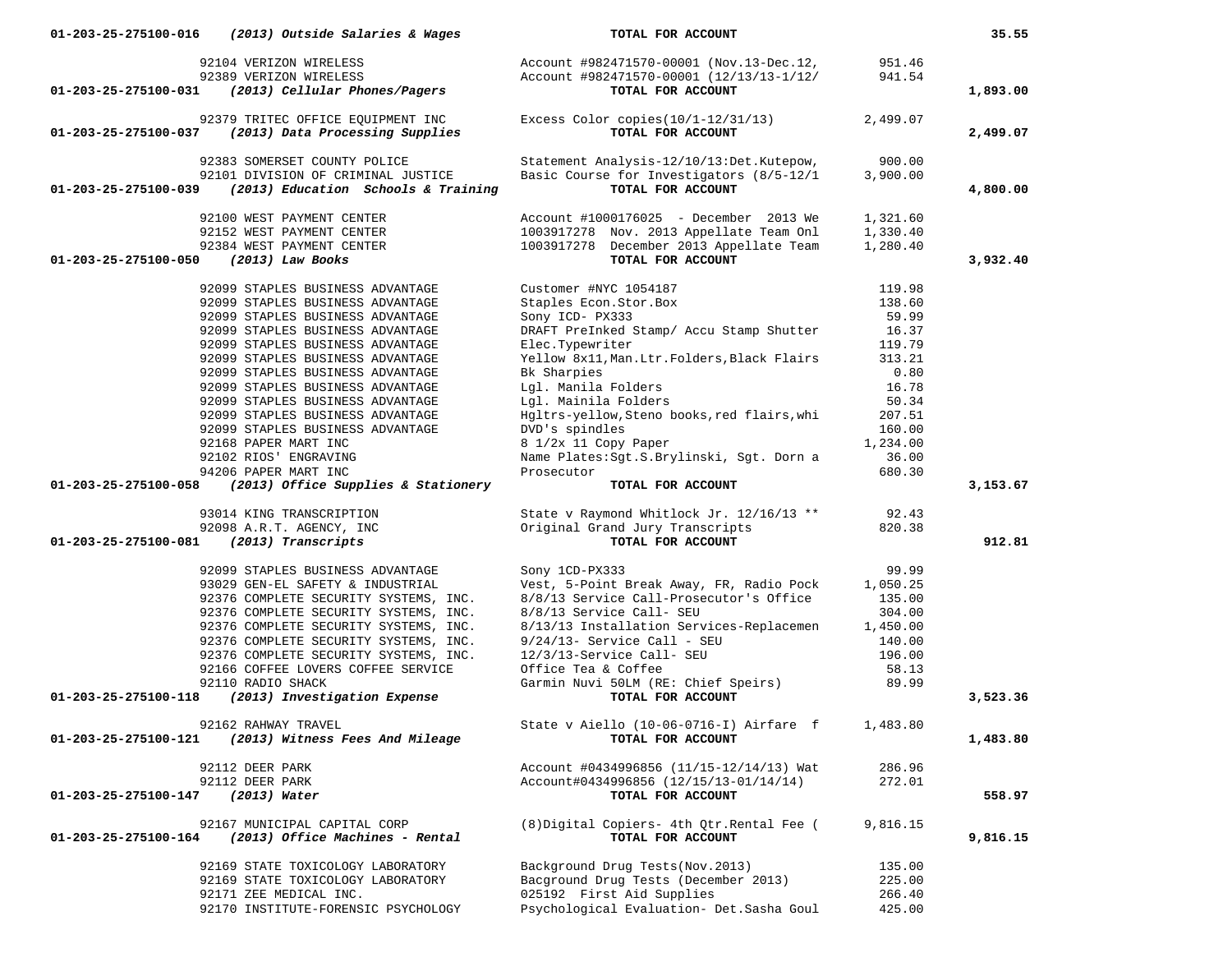| 93017 STATE TOXICOLOGY LABORATORY<br>(2013) Medical<br>01-203-25-275100-189                                                                                               | Backgroud drug tests-new hires<br>TOTAL FOR ACCOUNT                                                                                                                                               | 270.00                                 | 1,321.40                  |  |
|---------------------------------------------------------------------------------------------------------------------------------------------------------------------------|---------------------------------------------------------------------------------------------------------------------------------------------------------------------------------------------------|----------------------------------------|---------------------------|--|
| $01-203-25-275100-202$ (2013) Uniform And Accessories                                                                                                                     | 92165 UNIVERSAL UNIFORM SALES CO INC Leather Badge Holder<br>92165 UNIVERSAL UNIFORM SALES CO INC Leather Badge Holder with Chain.<br>TOTAL FOR ACCOUNT                                           | 19.95<br>23.95                         | 43.90                     |  |
| TOTAL for County Prosecutor's Office                                                                                                                                      |                                                                                                                                                                                                   |                                        | ============<br>69,937.89 |  |
| <b>County Jail</b>                                                                                                                                                        |                                                                                                                                                                                                   |                                        |                           |  |
| 92234 W.B. MASON COMPANY INC<br>01-201-25-280100-058<br>Office Supplies & Stationery                                                                                      | OFFICE SUPPLIES DATED 1.7.14<br>TOTAL FOR ACCOUNT                                                                                                                                                 | 1,398.80                               | 1,398.80                  |  |
| 94110 COUNTY OF MORRIS<br>01-201-25-280100-068  Postage & Metered Mail                                                                                                    | 2ND HALF FEBRUARY 2014 METERED MAIL<br>TOTAL FOR ACCOUNT                                                                                                                                          | 65.00                                  | 65.00                     |  |
| 92235 GJ CLONINGER AND CO                                                                                                                                                 | CUSTOM PICTURE FRAMING DATED 1.8.14 1,701.03<br>TOTAL FOR ACCOUNT                                                                                                                                 |                                        | 1,701.03                  |  |
| 92215 CY DRAKE LOCKSMITHS, INC.<br>$01-201-25-280100-128$ Security Equipment                                                                                              | KEYS DATED 1.8.14<br>TOTAL FOR ACCOUNT                                                                                                                                                            | 39.40                                  | 39.40                     |  |
| 92233 MUNICIPAL CAPITAL CORP<br><i>Office Machines - Rental</i><br>01-201-25-280100-164                                                                                   | LEASE PAYMENT FOR COPIER IN ADMIN FOR DE<br>TOTAL FOR ACCOUNT                                                                                                                                     | 1,427.11                               | 1,427.11                  |  |
| 92227 MADISON PLUMBING SUPPLY CO<br>01-201-25-280100-249 Bldg Maintenance Supplies                                                                                        | PLUMBING SUPPLIES DATED 1.10.14<br>TOTAL FOR ACCOUNT                                                                                                                                              | 1,522.48                               | 1,522.48                  |  |
| 92223 JERSEY PAPER PLUS INC<br>92223 JERSEY PAPER PLUS INC<br>92223 JERSEY PAPER PLUS INC<br>Janitorial Supplies<br>01-201-25-280100-252                                  | 353170 FACILITY PAPER PRODUCTS DATED 1.<br>JANITORIAL SUPPLIES DATED 1.16.14<br>JANITORIAL SUPPLIES DATED 1.16.14<br>TOTAL FOR ACCOUNT                                                            | 2,192.50<br>1,211.92<br>2,444.50       | 5,848.92                  |  |
| 90424 VERIZON WIRELESS<br>01-203-25-280100-031 (2013) Cellular Phones/Pagers                                                                                              | 885699058-00001 CELL PHONES DATED 11.26<br>TOTAL FOR ACCOUNT                                                                                                                                      | 277.49                                 | 277.49                    |  |
| 92238 TRITEC OFFICE EQUIPMENT INC<br>92238 TRITEC OFFICE EQUIPMENT INC<br>92238 TRITEC OFFICE EQUIPMENT INC<br>$01-203-25-280100-058$ (2013) Office Supplies & Stationery | COLOR COPIES FOR ADMIN COPIER FROM 10.1.<br>COLOR COPIES FOR INTAKE COPIER FROM 10.1<br>COLOR COPIES FOR IA COPIER FROM 10.1.13<br>TOTAL FOR ACCOUNT                                              | 370.16<br>300.72<br>70.07              | 740.95                    |  |
| 90448 VERIZON WIRELESS<br>01-203-25-280100-059 (2013) Other General Expenses                                                                                              | 742028358-00001 NOV 24 - DEC 23, 2013 G<br>TOTAL FOR ACCOUNT                                                                                                                                      | 90.39                                  | 90.39                     |  |
| 88993 BFI<br>01-203-25-280100-162 (2013) Furniture & Fixtures                                                                                                             | OFFICE CHAIRS. QUOTE # 0000224841. NJ ST<br>TOTAL FOR ACCOUNT                                                                                                                                     | 10,010.52                              | 10,010.52                 |  |
| 92232 MUNICIPAL CAPITAL CORP<br>$01-203-25-280100-164$ (2013) Office Machines - Rental                                                                                    | LEASE PAYMENT FOR COPIERS IN QUARTERMAST 3,192.54<br>TOTAL FOR ACCOUNT                                                                                                                            |                                        | 3,192.54                  |  |
| 92224 ARAMARK CORRECTIONAL SERVICES<br>01-203-25-280100-185 (2013) Food                                                                                                   | STAFF AND INMATE MEALS DATED 1.2.14. MEA<br>TOTAL FOR ACCOUNT                                                                                                                                     | 15,373.77                              | 15,373.77                 |  |
| 92218 BIO-REFERENCE LABORATORIES, INC<br>92216 CONTRACT PHARMACY SERVICES INC<br>92797 DONNA GRUBLE<br>92797 DONNA GRUBLE<br>01-203-25-280100-189 (2013) Medical          | INMATE LAB WORK FOR DEC.2013 DATED 1.1.1<br>INMATE MEDICATION FOR DEC.2013 DATED 12.<br>REIMBURSEMENT FOR MEDICAL SUPPLIES DATED<br>REIMBURSEMENT FOR MEDICAL INFORMATION SE<br>TOTAL FOR ACCOUNT | 1,750.14<br>17,934.47<br>4.80<br>95.09 | 19,784.50                 |  |
| 92242 TURTLE & HUGHES, INC<br>92242 TURTLE & HUGHES, INC                                                                                                                  | ELECTRICAL SUPPLIES DATED 12.20.13<br>ELECTRICAL SUPPLIES DATED 12.26.13                                                                                                                          | 2,659.71<br>43.01                      |                           |  |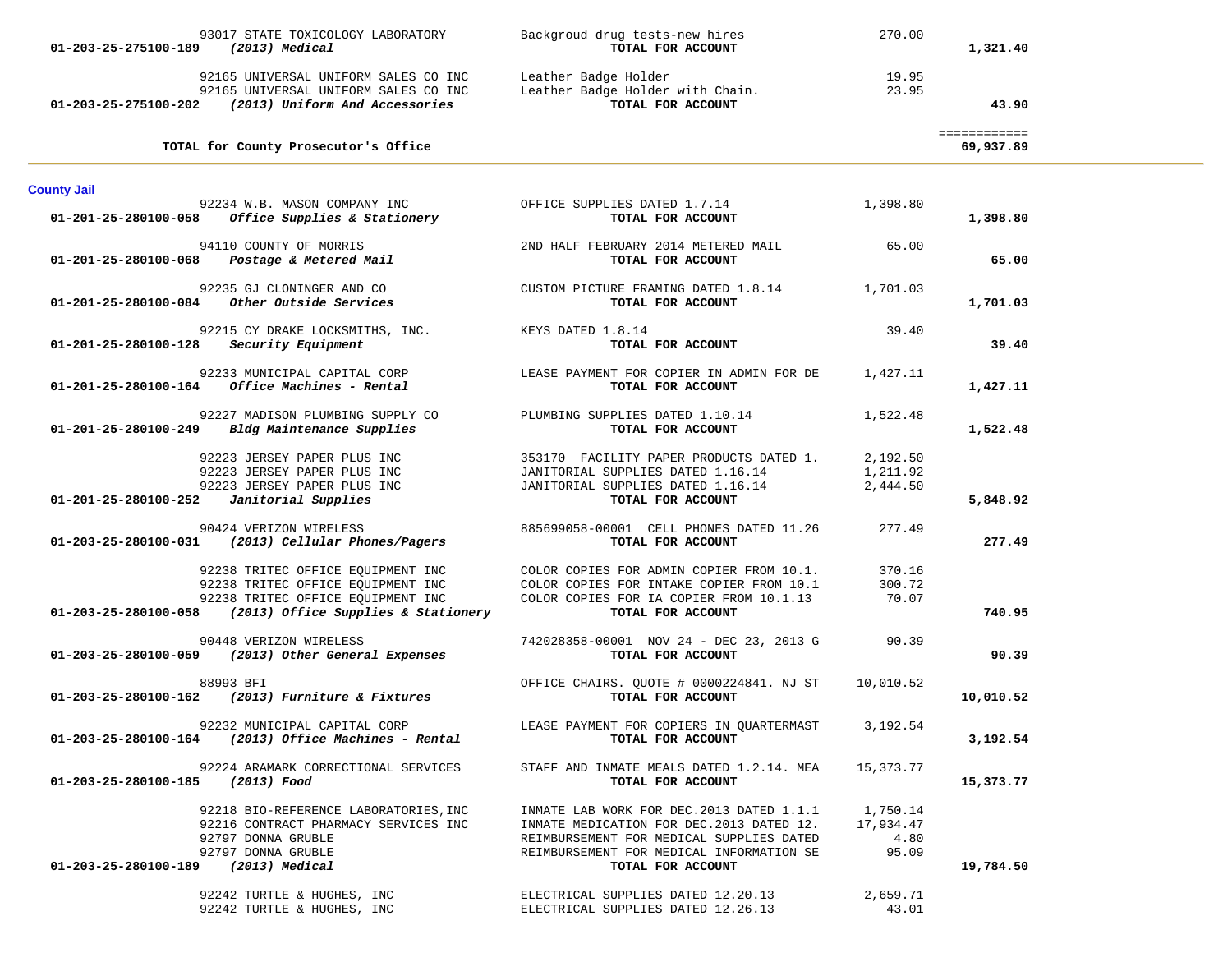============

| TOTAL for County Jail | 64,175.62 |
|-----------------------|-----------|
|                       | .         |

| <b>County Youth Detention Facilit</b> | 92581 DAILY RECORD                                        | 1 year Daily Record newspaper subscripti | 264.45    |                           |
|---------------------------------------|-----------------------------------------------------------|------------------------------------------|-----------|---------------------------|
| 01-201-25-281100-028                  | <i>Books &amp; Periodicals</i>                            | TOTAL FOR ACCOUNT                        |           | 264.45                    |
|                                       | 93164 STAPLES BUSINESS ADVANTAGE                          | HP Toners                                | 421.76    |                           |
| 01-201-25-281100-039                  | Education Schools & Training                              | TOTAL FOR ACCOUNT                        |           | 421.76                    |
|                                       | 93164 STAPLES BUSINESS ADVANTAGE                          | Record Books                             | 43.28     |                           |
|                                       | 93441 STAPLES BUSINESS ADVANTAGE                          | pencils, stirrers, post-its, tape, pads, | 187.68    |                           |
|                                       | 93441 STAPLES BUSINESS ADVANTAGE                          | HP 45 ink jet                            | 49.06     |                           |
| 01-201-25-281100-058                  | Office Supplies & Stationery                              | TOTAL FOR ACCOUNT                        |           | 280.02                    |
|                                       | 91278 BOB BARKER COMPANY, INC.                            | soap, toothbrush, toothpaste, shampoo, d | 739.93    |                           |
|                                       | 91278 BOB BARKER COMPANY, INC.                            | freight                                  | 91.14     |                           |
| 01-201-25-281100-059                  | Other General Expenses                                    | TOTAL FOR ACCOUNT                        |           | 831.07                    |
|                                       | 94110 COUNTY OF MORRIS                                    | 2ND HALF FEBRUARY 2014 METERED MAIL      | 94.14     |                           |
| 01-201-25-281100-068                  | Postage & Metered Mail                                    | TOTAL FOR ACCOUNT                        |           | 94.14                     |
|                                       | 93579 SODEXO INC & AFFILIATES                             | Contractural Charges Services for 1/4/14 | 2,215.20  |                           |
|                                       | 93579 SODEXO INC & AFFILIATES                             | Meals                                    | 4,121.84  |                           |
|                                       | 93579 SODEXO INC & AFFILIATES                             | Snacks and Groceries                     | 2,021.34  |                           |
| 01-201-25-281100-185                  | Food                                                      | TOTAL FOR ACCOUNT                        |           | 8,358.38                  |
|                                       | 92179 STAPLES BUSINESS ADVANTAGE                          | Classification Folders, Ink jet, stapler | 513.69    |                           |
| 01-201-25-281100-189                  | Medical                                                   | TOTAL FOR ACCOUNT                        |           | 513.69                    |
|                                       | 92179 STAPLES BUSINESS ADVANTAGE                          | Aluminum Foil                            | 71.22     |                           |
| 01-201-25-281100-252                  | Janitorial Supplies                                       | TOTAL FOR ACCOUNT                        |           | 71.22                     |
|                                       | 94206 PAPER MART INC                                      | Juvenile Detention Center                | 129.20    |                           |
| 01-203-25-281100-058                  | (2013) Office Supplies & Stationery                       | TOTAL FOR ACCOUNT                        |           | 129.20                    |
|                                       | 89496 JERSEY PAPER PLUS INC                               | paper and plastic products               | 1,904.24  |                           |
|                                       | 89496 JERSEY PAPER PLUS INC                               | credit                                   | $-175.98$ |                           |
|                                       | $01 - 203 - 25 - 281100 - 252$ (2013) Janitorial Supplies | TOTAL FOR ACCOUNT                        |           | 1,728.26                  |
|                                       | TOTAL for County Youth Detention Facilit                  |                                          |           | ============<br>12,692.19 |

| 92505 MUNICIPAL CAPITAL CORP<br>01-201-26-290100-058<br>Office Supplies & Stationery | Jan.-Feb 2014 Savin C9120 Ricoh C2051<br>TOTAL FOR ACCOUNT  | 391.22        | 391.22   |
|--------------------------------------------------------------------------------------|-------------------------------------------------------------|---------------|----------|
| 94110 COUNTY OF MORRIS<br>01-201-26-290100-068<br>Postage & Metered Mail             | 2ND HALF FEBRUARY 2014 METERED MAIL<br>TOTAL FOR ACCOUNT    | 2.92          | 2.92     |
| 94209 NATIONAL FUEL OIL INC.<br>$01 - 201 - 26 - 290100 - 140$<br>Gas Purchases      | FUEL CHARGES 1/14<br>TOTAL FOR ACCOUNT                      | 4,829.63      | 4,829.63 |
| 93165 VERIZON<br>01-201-26-290100-146<br>Telephone                                   | 973 361-2726 132 16Y billing 2/01/2014<br>TOTAL FOR ACCOUNT | 289.18        | 289.18   |
| 92510 BROOKSIDE DINER & RESTAURANT<br>92510 BROOKSIDE DINER & RESTAURANT             | meals $1/7 - 1/11/2014$<br>15% gratuity                     | 50.00<br>7.50 |          |

| 92510 BROOKSIDE DINER & RESTAURANT | meals 1/7-1/11/2014  | 50.00 |
|------------------------------------|----------------------|-------|
| 92510 BROOKSIDE DINER & RESTAURANT | 15% gratuity         | 7.50  |
| 92654 RED BARN RESTAURANT          | meals 1/27-1/30/2014 | 90.00 |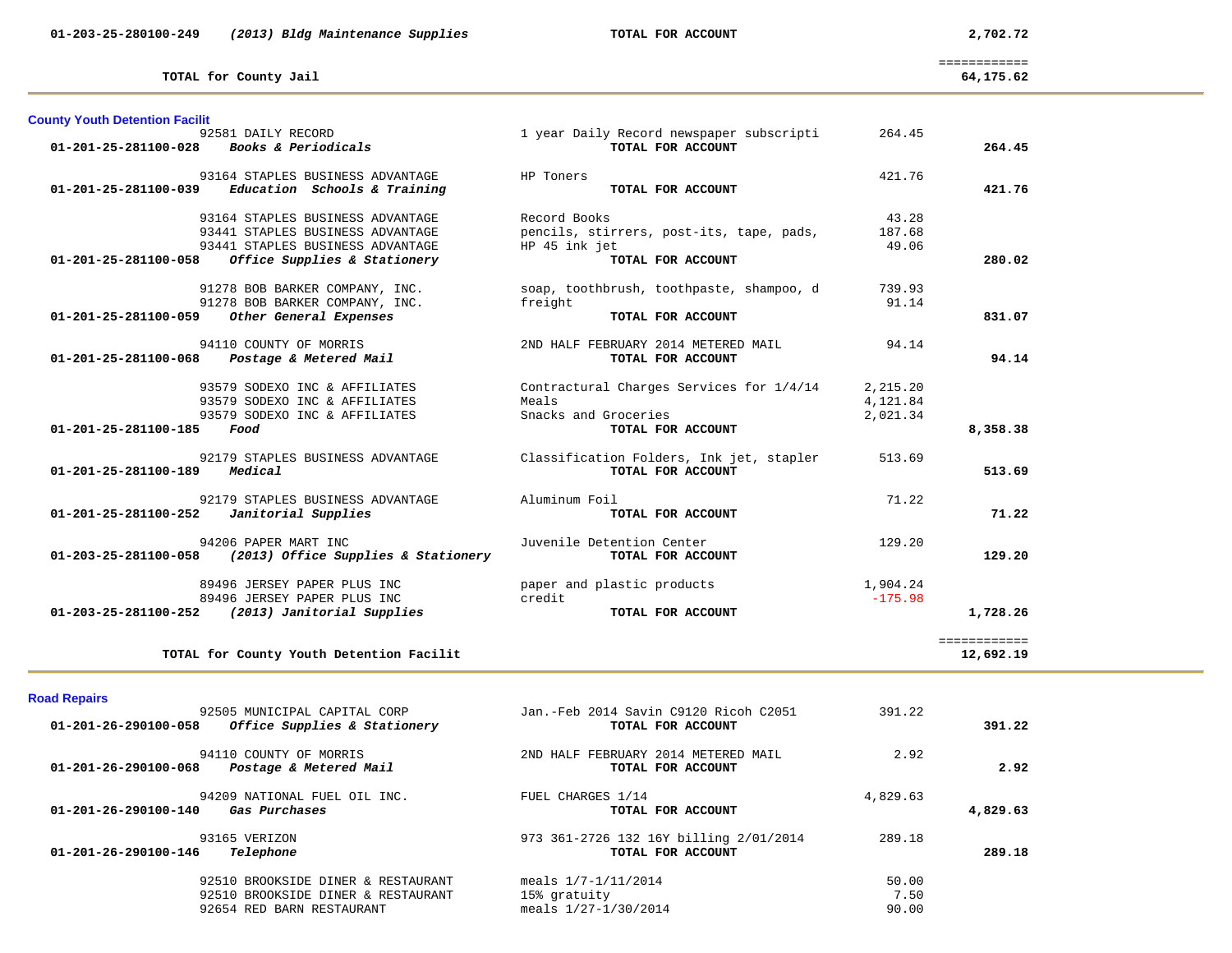| 92654 RED BARN RESTAURANT                          | 15% Gratuity                                        | 13.50     |            |
|----------------------------------------------------|-----------------------------------------------------|-----------|------------|
| 92513 RED BARN RESTAURANT                          | Meals 1/9-1/24/2014                                 | 160.00    |            |
| 92513 RED BARN RESTAURANT                          | 15% gratuity                                        | 24.00     |            |
| 92653 KORNER STORE INC                             | meals 1/2-1/27/2014                                 | 210.00    |            |
| 92653 KORNER STORE INC                             | 15% Gratuity                                        | 31.50     |            |
| 92512 PEZZO PIZZA II                               | meals 1/2-1/17/2014                                 | 200.00    |            |
| 92512 PEZZO PIZZA II                               | 15% Gratuity                                        | 30.00     |            |
| 92514 R.B.'S DELI                                  | Meals 1/1-1/14/2014                                 | 240.00    |            |
| 92514 R.B.'S DELI                                  | 15% gratuity                                        | 36.00     |            |
| 92511 HUNAN WOK                                    | meals 1/3-1/11/2014                                 | 160.00    |            |
| 92511 HUNAN WOK                                    | 15% gratuity                                        | 24.00     |            |
| 93004 KINGS KID DELI                               | meals 1/5-2/5/2014                                  | 320.00    |            |
| 93004 KINGS KID DELI                               |                                                     | 48.00     |            |
| 93365 R.B.'S DELI                                  | 15% Gratuity<br>meals 1/12-2/7/2014<br>15% Gratuity | 460.00    |            |
| 93365 R.B.'S DELI                                  |                                                     | 69.00     |            |
| 92655 TOWNSQUARE DINER RESTAURANT                  | meals 1/5-1/30/2014                                 | 280.00    |            |
| 92655 TOWNSQUARE DINER RESTAURANT                  | 15% Gratuity                                        | 42.00     |            |
|                                                    | meal 1/2/2014                                       | 10.00     |            |
| 92655 TOWNSQUARE DINER RESTAURANT                  |                                                     |           |            |
| 92655 TOWNSQUARE DINER RESTAURANT                  | 15% ratuity                                         | 1.50      |            |
| 01-201-26-290100-188<br>Meals                      | TOTAL FOR ACCOUNT                                   |           | 2,507.00   |
| 93439 KEVIN BEAGLE                                 | boots                                               | 89.95     |            |
| 01-201-26-290100-207 Uniform & Clothing Allowance  | TOTAL FOR ACCOUNT                                   |           | 89.95      |
|                                                    |                                                     |           |            |
| 92657 TILCON NEW YORK INC.                         | $I - 5$                                             | 197.88    |            |
| 92657 TILCON NEW YORK INC.                         | qpr winter mix                                      | 2,705.13  |            |
| 92657 TILCON NEW YORK INC.                         | $I-5$ , $I-6$                                       | 3,454.63  |            |
| 92657 TILCON NEW YORK INC.                         | qpr winter mix                                      | 2,467.28  |            |
| Bituminous Concrete<br>01-201-26-290100-222        | TOTAL FOR ACCOUNT                                   |           | 8,824.92   |
| 93786 TREE KING INC                                | Storm #8 1/18/2014 Sections 10, 17, 22, 23,         | 10,837.50 |            |
| 93786 TREE KING INC                                | Storm #9 1/21-22/2014                               | 75,140.00 |            |
| 93786 TREE KING INC                                | Storm #10 1/25/2014                                 | 13,727.50 |            |
| 92649 PEQUANNOCK TOWNSHIP                          | snow removal 1/10-1/15/2014                         | 600.00    |            |
| 92649 PEQUANNOCK TOWNSHIP                          | snow removal $1/22/2014$                            | 3,500.00  |            |
| 93358 FRANK BRODEEN OLC                            | storm 2/3/2014 Sections 24, 28, 31                  | 21,500.00 |            |
| 94213 ANDY MATT INC                                | Storm 12 Sections 1, 14, 16, 20, 21, 23             | 15,468.75 |            |
| Contracted Snow/Ice Removal                        |                                                     |           |            |
| 01-201-26-290100-228                               | TOTAL FOR ACCOUNT                                   |           | 140,773.75 |
| 92773 REED SYSTEMS, LTD.                           | Wharton Garage Envirobrine Liquid Agent             | 4,657.65  |            |
| 92773 REED SYSTEMS, LTD.                           | Hanover Garage Envirobrine Liquid Agent             | 2,459.80  |            |
| 93357 REED SYSTEMS, LTD.                           | Envirobrine Liquid Agent Montville Garag            | 4,660.59  |            |
| Snow Removal & Ice Control<br>01-201-26-290100-242 | TOTAL FOR ACCOUNT                                   |           | 11,778.04  |
|                                                    |                                                     |           |            |
| 92777 TILCON NEW YORK INC.                         | quarry process                                      | 43.68     |            |
| 01-201-26-290100-244<br>Stone                      | TOTAL FOR ACCOUNT                                   |           | 43.68      |
| 92504 MORRISTOWN LUMBER &                          | adhesive                                            | 5.49      |            |
| 92504 MORRISTOWN LUMBER &                          | black spray paint                                   | 19.96     |            |
| 92515 NORTHEASTERN HARDWARE CO INC                 | handles                                             | 77.88     |            |
| 92507 NORTHEASTERN HARDWARE CO INC                 | street brooms, wood handles, shovels                | 222.22    |            |
| 92507 NORTHEASTERN HARDWARE CO INC                 | roller                                              | 139.95    |            |
| 92502 HOFFMANS SUPPLY INC                          | pistol cushion nozzle, hose                         | 49.98     |            |
| Construction Materials<br>01-201-26-290100-260     | TOTAL FOR ACCOUNT                                   |           | 515.48     |
|                                                    |                                                     |           |            |
| 92336 CABLEVISION                                  | 07876-512349-01-9 01/01/14-01/31/14                 | 93.60     |            |
| 92336 CABLEVISION                                  | 07876-512349-01-9 02/03-02/28/2014                  | 93.60     |            |
| Safety Items<br>01-201-26-290100-266               | TOTAL FOR ACCOUNT                                   |           | 187.20     |
| 92510 BROOKSIDE DINER & RESTAURANT                 | meals $4/15 - 12/23/2013$                           | 520.00    |            |
| 92510 BROOKSIDE DINER & RESTAURANT                 | 15% gratuity                                        | 78.00     |            |
| 92653 KORNER STORE INC                             | meals $11/12 - 12/31/2013$                          | 170.00    |            |
|                                                    |                                                     |           |            |

92653 KORNER STORE INC 15% Gratuity 25.50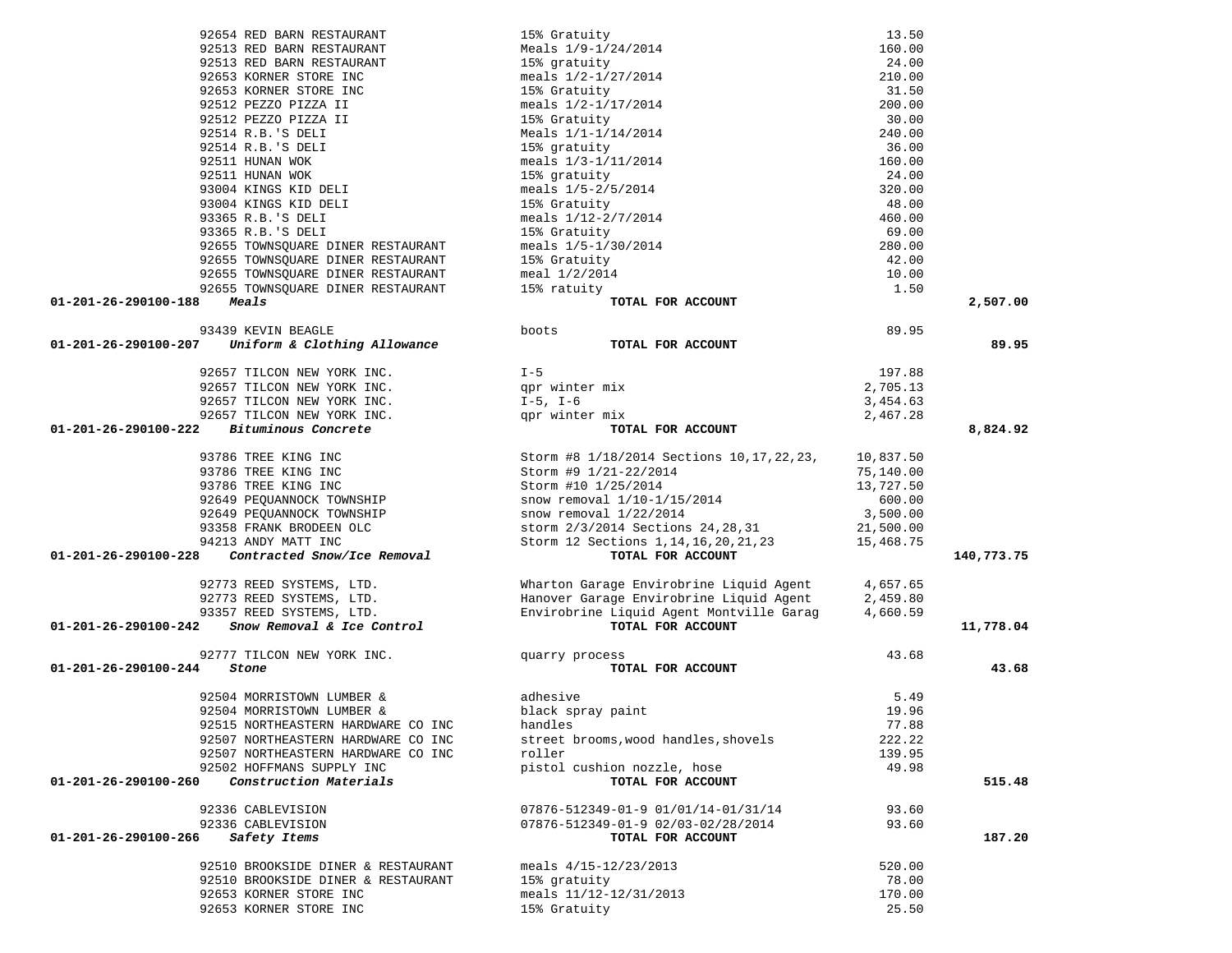| 33.00<br>420.00 | 15% gratuity                             | 92514 R.B.'S DELI                  |
|-----------------|------------------------------------------|------------------------------------|
|                 |                                          |                                    |
|                 | meals 7/26-12/31/2013                    | 92511 HUNAN WOK                    |
| 63.00           | 15% gratuity                             | 92511 HUNAN WOK                    |
| 110.00          | meals $12/12 - 12/31/2013$               | 93004 KINGS KID DELI               |
| 16.50           | 15% Gratuity                             | 93004 KINGS KID DELI               |
|                 | TOTAL FOR ACCOUNT                        | (2013) Meals                       |
| 283.22          | 9.5M64                                   | 90682 TILCON NEW YORK INC.         |
| 468.00          | qpr winter mix                           | 90682 TILCON NEW YORK INC.         |
| 259.79          | $I - 5$                                  | 90686 TILCON NEW YORK INC.         |
| 1,134.90        | winter mix                               | 90686 TILCON NEW YORK INC.         |
|                 | TOTAL FOR ACCOUNT                        | (2013) Bituminous Concrete         |
| 19,687.50       | Storms 12/10, 12/14/2013 Sections 27, 19 | 93159 JJS SERVICES, INC.           |
|                 | TOTAL FOR ACCOUNT                        | (2013) Contracted Snow/Ice Removal |
| 26.99           | acetylene                                | 91672 COUNTY WELDING SUPPLY CO     |
| 8.85            | acetylene                                | 91672 COUNTY WELDING SUPPLY CO     |
|                 | TOTAL FOR ACCOUNT                        | $(2013)$ Signage                   |
| 44.44           | 0434540159 11/15-12/14/2013              | 90163 DEER PARK                    |
|                 | TOTAL FOR ACCOUNT                        | (2013) Safety Items                |
| ============    |                                          |                                    |

### **Bridges and Culverts**

| 91684 SHEAFFER SUPPLY, INC.                                 | MAS3KALHKeyed Alike, 2" ShackleKey # 200   | 2.79   |              |
|-------------------------------------------------------------|--------------------------------------------|--------|--------------|
| 91684 SHEAFFER SUPPLY, INC.                                 | 3/8x3 Carr Bolts, 3/8 Fenderwasher 3/8 USS | 9.45   |              |
| 92088 BEAUTIFUL RAGS                                        | Grey Scrub Cloth (25)                      | 105.89 |              |
| 92783 KENVIL POWER EQUIPMENT, INC.                          | #4 Black Rope                              | 8.30   |              |
| Small Tools<br>01-201-26-292100-239                         | TOTAL FOR ACCOUNT                          |        | 126.43       |
| 91566 COUNTY WELDING SUPPLY CO                              | UN1072 Oxygen Compressed 2.2C.W.S. 251cf   | 77.81  |              |
| 92089 COUNTY WELDING SUPPLY CO                              | UN1001 Acetylene, Dissolved 2.1, CWS Med   | 95.80  |              |
| Welding-Oxygen-Acetylene Etc<br>01-201-26-292100-248        | TOTAL FOR ACCOUNT                          |        | 173.61       |
| 91564 KENVIL POWER EOUIPMENT, INC.                          | Hex Head Screw, 2.6 oz Red Armor Synth,    | 27.13  |              |
| 91564 KENVIL POWER EQUIPMENT, INC.                          | Repair of 66.7CC 14" Cutquik, Model: TS40  | 342.28 |              |
| $(2013)$ Tools - Others<br>01-203-26-292100-246             | TOTAL FOR ACCOUNT                          |        | 369.41       |
| 91681 COUNTY WELDING SUPPLY CO                              | CWS 125 CF ARGON                           | 2.95   |              |
| 91681 COUNTY WELDING SUPPLY CO                              | CWS 125 AR/CO2 75/25                       | 2.95   |              |
| 91681 COUNTY WELDING SUPPLY CO                              | CWS Medium Acetylene                       | 11.80  |              |
| 91681 COUNTY WELDING SUPPLY CO                              | CWS 125 CF Oxygen                          | 2.95   |              |
| 91681 COUNTY WELDING SUPPLY CO                              | CWS 251 CF Oxygen                          | 14.75  |              |
| 01-203-26-292100-248<br>(2013) Welding-Oxygen-Acetylene Etc | TOTAL FOR ACCOUNT                          |        | 35.40        |
|                                                             |                                            |        | ============ |
| TOTAL for Bridges and Culverts                              |                                            |        | 704.85       |

**Shade Tree Commission**  92506 ONE SOURCE OF NEW JERSEY LLC grease,snapper pinsdrill bits 626.77 92503 KENVIL POWER EQUIPMENT, INC.<br> **92503 KENVIL POWER EQUIPMENT, INC.** sprocket, oil **TOTAL FOR ACCOUNT** 81.89  **01-201-26-300100-239** *Small Tools* **TOTAL FOR ACCOUNT 708.66** 92503 KENVIL POWER EQUIPMENT, INC. hearing protection helmet, screw gate 120.95 92508 ZEE MEDICAL INC.<br>
5 **Safety Items** (1994) 1952391 towelettes, wound seal, clean wipes (1958) 92508 2565  **01-201-26-300100-266** *Safety Items* **TOTAL FOR ACCOUNT 196.68**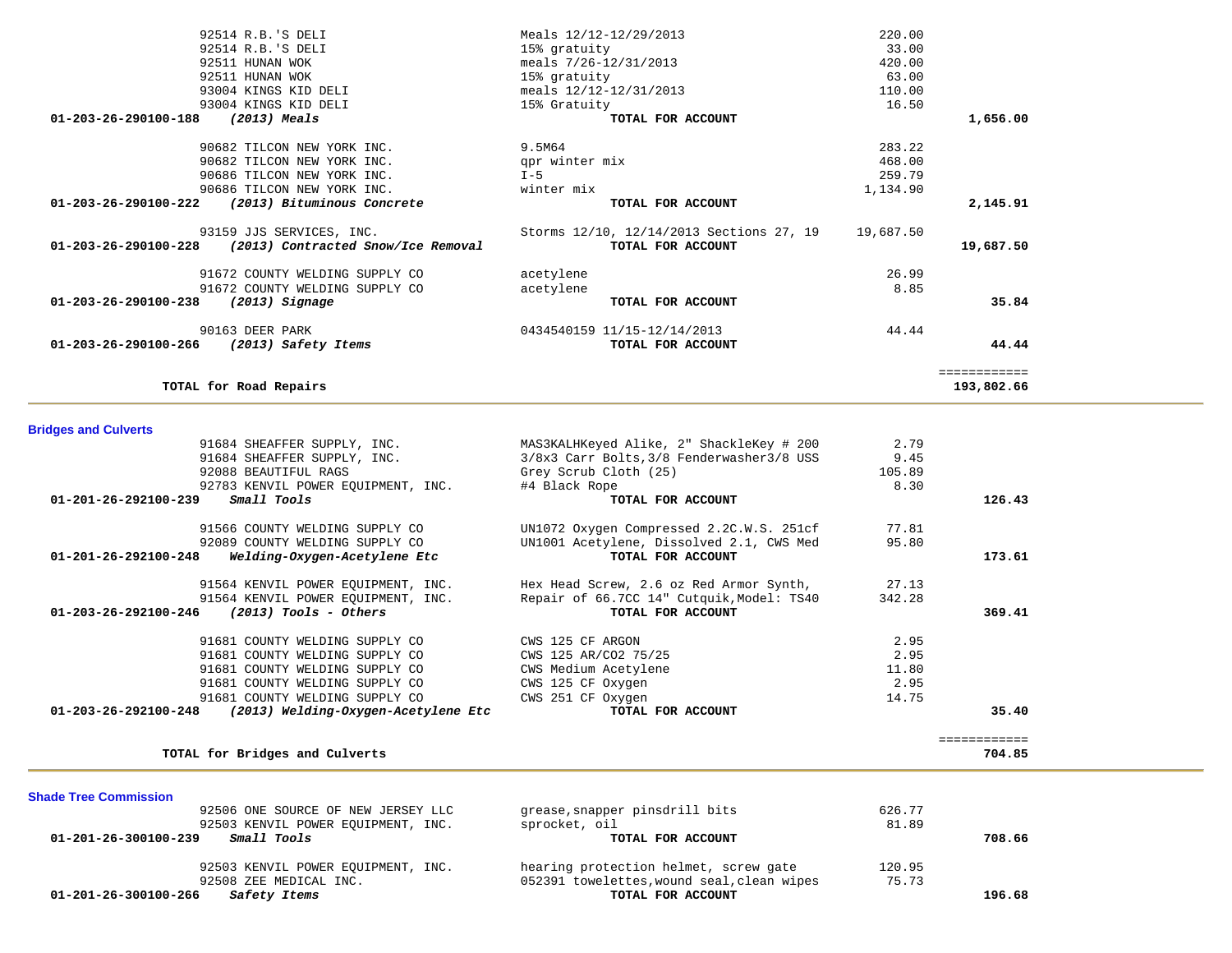| TOTAL for Shade Tree Commission                              |                                                                                              | ============<br>925.77 |
|--------------------------------------------------------------|----------------------------------------------------------------------------------------------|------------------------|
| <b>Buildings &amp; Grounds</b>                               |                                                                                              |                        |
| 93684 WILLIAM F. BARNISH                                     | RENT FOR DOVER PROBATION/ MARCH 2014<br>7,087.72                                             |                        |
| 93685 WILLIAM F. BARNISH                                     | RENT FOR DOVER PROBATION/ APRIL 2014<br>7,087.72                                             |                        |
| Building Rental<br>01-201-26-310100-029                      | TOTAL FOR ACCOUNT                                                                            | 14,175.44              |
| 93234 VERNAY MOVING INC                                      | WO71240/ RE: B & G/ 01-06-14<br>1,125.00                                                     |                        |
| 01-201-26-310100-030<br>Cartage                              | TOTAL FOR ACCOUNT                                                                            | 1,125.00               |
| 93244 STAPLES BUSINESS ADVANTAGE                             | RE: OFFICE SUPPLIES/ 01-16-14<br>100.86                                                      |                        |
| 93244 STAPLES BUSINESS ADVANTAGE                             | RE: OFFICE SUPPLIES/ 01-16-14<br>137.55                                                      |                        |
| 01-201-26-310100-058<br>Office Supplies & Stationery         | TOTAL FOR ACCOUNT                                                                            | 238.41                 |
| 93690 MORRISTOWN PARKING AUTHORITY                           | PARKING MAINTENANCE FEE / FEBRUARY 2014<br>5,288.00                                          |                        |
| 93689 MORRISTOWN PARKING AUTHORITY                           | PARKING MAINTENANCE FEE / JANUARY 2014<br>5,288.00                                           |                        |
| 01-201-26-310100-062<br>Parking Lot Rental                   | TOTAL FOR ACCOUNT                                                                            | 10,576.00              |
| 93204 KORNER STORE INC                                       | MEAL RECEIPTS/ 01-05-14 THRU 01-22-14<br>300.00                                              |                        |
| $01-201-26-310100-084$ Other Outside Services                | TOTAL FOR ACCOUNT                                                                            | 300.00                 |
| 93215 DEER PARK                                              | 0434507703/ 12-15-13 THRU 01-14-14<br>99.14                                                  |                        |
| 92824 FASTENAL COMPANY                                       | WO71293/ RE: B & G/ DATED 01-17-14<br>62.38                                                  |                        |
| 01-201-26-310100-095 Other Administrative Supplies           | TOTAL FOR ACCOUNT                                                                            | 161.52                 |
| 93225 MORRIS COUNTY ENGRAVING LLC                            | WO70651/ RE: VARIOUS SIGNS/ 01-10-14<br>291.90                                               |                        |
| Other Operating&Repair Supply<br>01-201-26-310100-098        | TOTAL FOR ACCOUNT                                                                            | 291.90                 |
| 93237 COUNTY CONCRETE CORP.                                  | RE: MASON - SHERIFF/ 01-22-14<br>127.70                                                      |                        |
| 93237 COUNTY CONCRETE CORP.                                  | RE: MASON - SHERIFF/ 01-23-14<br>86.90                                                       |                        |
| 93237 COUNTY CONCRETE CORP.                                  | RE: MASON - SHERIFF/ 01-24-14<br>211.10                                                      |                        |
| 93237 COUNTY CONCRETE CORP.                                  | RE: MASON - SHERIFF/ 01-27-14<br>79.00                                                       |                        |
| 93237 COUNTY CONCRETE CORP.                                  | RE: MASON - SHERIFF/ 01-29-14<br>148.50                                                      |                        |
| 93237 COUNTY CONCRETE CORP.                                  | RE: MASON - SHERIFF/ 01-31-14<br>93.00                                                       |                        |
| 93237 COUNTY CONCRETE CORP.                                  | RE: MASON - SHERIFF/ 02-04-14<br>94.90                                                       |                        |
| 01-201-26-310100-223<br>Building Repairs                     | TOTAL FOR ACCOUNT                                                                            | 841.10                 |
| 93222 SHERWIN-WILLIAMS                                       | WO71447/ RE: SHADE TREE 01-28-14<br>246.44                                                   |                        |
| 93221 RICCIARDI BROTHERS OF                                  | WO71264/ RE: CH/ 01-13-14<br>77.34                                                           |                        |
| 93221 RICCIARDI BROTHERS OF                                  | WO71340/ RE: SCHUYLER/ 01-14-14<br>118.34                                                    |                        |
| 93221 RICCIARDI BROTHERS OF                                  | WO70573/ RE: A & R/ 01-22-14<br>331.09                                                       |                        |
| 93221 RICCIARDI BROTHERS OF                                  | WO70573/ RE: A & R/ 01-27-14<br>225.27                                                       |                        |
| 93221 RICCIARDI BROTHERS OF<br>Paint<br>01-201-26-310100-234 | WO70573/ RE: A & R/ 01-22304<br>229.25<br>TOTAL FOR ACCOUNT                                  | 1,227.73               |
|                                                              |                                                                                              |                        |
| 92824 FASTENAL COMPANY                                       | WO71407/RE: SNOW REMOVAL/DATED 01-22-1<br>578.10<br>RE: COURTHOUSE - SNOW PLOWING & ICE/ REM |                        |
| 93456 JJS SERVICES, INC.<br>93456 JJS SERVICES, INC.         | 4,152.50<br>9,240.00<br>RE: HILL - SNOW PLOWING & ICE/ REMOVAL 0                             |                        |
| 93456 JJS SERVICES, INC.                                     | RE: SNOW REMOVAL 01-03-14 THRU 01-22-14/<br>6,330.00                                         |                        |
| Snow Removal & Ice Control<br>01-201-26-310100-242           | TOTAL FOR ACCOUNT                                                                            | 20,300.60              |
| 93208 ACCREDITED LOCK SUPPLY CO                              | WO71239/ RE: STOCK/ 01-13-14<br>16.35                                                        |                        |
| 93208 ACCREDITED LOCK SUPPLY CO                              | 846.00<br>WO71239/ RE: STOCK/ 01-16-14                                                       |                        |
| 93210 M.C. FARMS INC                                         | WO71479/ RE: B & G / 01-30-14<br>59.00                                                       |                        |
| 93202 MOE DISTRIBUTORS INC.                                  | WO71239/ RE: B & G/ 01-06-14<br>84.19                                                        |                        |
| 93202 MOE DISTRIBUTORS INC.                                  | WO71188/ RE: STOCK/ 01-13-14<br>995.10                                                       |                        |
| 93202 MOE DISTRIBUTORS INC.                                  | WO71144/ RE: JDC/ 01-13-14<br>147.09                                                         |                        |
| 93202 MOE DISTRIBUTORS INC.                                  | 130.97<br>WO71162/ RE: YOUTH/ 01-13-14                                                       |                        |

90681 DEER PARK 20.43 20.43 0434593380 11/15-12/14/2013 20.43  **01-203-26-300100-098** *(2013) Other Operating&Repair Supply* **TOTAL FOR ACCOUNT 20.43**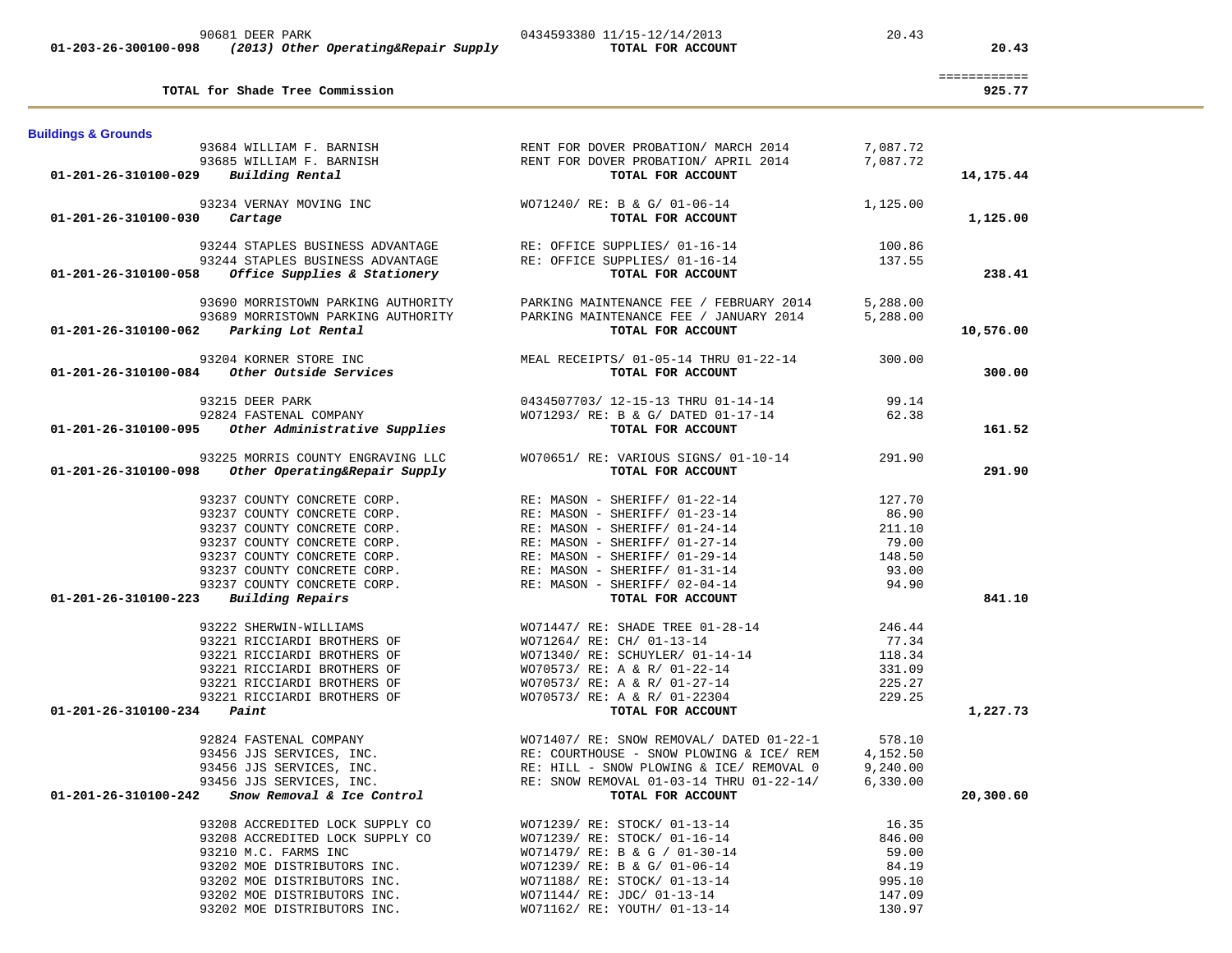|                                     |                                                             | 93202 MOE DISTRIBUTORS INC.<br>93202 MOE DISTRIBUTORS INC.<br>93240 POWER PLACE INC<br>93240 POWER PLACE INC<br>93240 POWER PLACE INC<br>93240 POWER PLACE INC<br>93240 POWER PLACE INC<br>93240 POWER PLACE INC<br>93240 POWER PLACE INC<br>93                                                                        |                  | 2,625.79 |
|-------------------------------------|-------------------------------------------------------------|------------------------------------------------------------------------------------------------------------------------------------------------------------------------------------------------------------------------------------------------------------------------------------------------------------------------|------------------|----------|
|                                     |                                                             |                                                                                                                                                                                                                                                                                                                        |                  |          |
|                                     |                                                             |                                                                                                                                                                                                                                                                                                                        |                  | 498.96   |
|                                     |                                                             | 93240 POWER PLACE INC<br>93240 POWER PLACE INC<br>93240 POWER PLACE INC<br>93240 POWER PLACE INC<br>93240 POWER PLACE INC<br>93240 POWER PLACE INC<br>93240 POWER PLACE INC<br>93240 POWER PLACE INC<br>952.76<br>TOTAL FOR ACCOUNT                                                                                    |                  |          |
|                                     |                                                             |                                                                                                                                                                                                                                                                                                                        |                  |          |
|                                     |                                                             |                                                                                                                                                                                                                                                                                                                        |                  | 254.04   |
|                                     |                                                             |                                                                                                                                                                                                                                                                                                                        |                  |          |
|                                     |                                                             |                                                                                                                                                                                                                                                                                                                        |                  |          |
| 01-201-26-310100-264 Heat & A/C     |                                                             | 93211 JOHNSTONE SUPPLY<br>93211 JOHNSTONE SUPPLY<br>93211 JOHNSTONE SUPPLY<br>93211 JOHNSTONE SUPPLY<br>93211 JOHNSTONE SUPPLY<br>93211 JOHNSTONE SUPPLY<br>93211 JOHNSTONE SUPPLY<br>93211 JOHNSTONE SUPPLY<br>93211 JOHNSTONE SUPPLY<br>93211                                                                        |                  | 182.55   |
|                                     |                                                             |                                                                                                                                                                                                                                                                                                                        |                  |          |
|                                     |                                                             | 93692 MORRISTOWN PARKING AUTHORITY<br>93692 MORRISTOWN PARKING AUTHORITY 1 INCREMENTAL BOND / JANUARY 2014 1,713.95<br>- 2010 1,713.95                                                                                                                                                                                 |                  |          |
|                                     | 01-201-26-310100-267 Incremental Bond Costs                 | TOTAL FOR ACCOUNT                                                                                                                                                                                                                                                                                                      |                  | 3,427.90 |
|                                     |                                                             |                                                                                                                                                                                                                                                                                                                        |                  |          |
| 01-203-26-310100-030 (2013) Cartage |                                                             | 93234 VERNAY MOVING INC<br>0 (2013) Cartage $(2013)$ Cartage $(2013)$ Cartage $(2013)$                                                                                                                                                                                                                                 |                  | 650.00   |
|                                     |                                                             |                                                                                                                                                                                                                                                                                                                        |                  |          |
|                                     |                                                             | 94206 PAPER MART INC<br>93243 STAPLES BUSINESS ADVANTAGE<br>93243 STAPLES BUSINESS ADVANTAGE<br>93243 STAPLES BUSINESS ADVANTAGE<br>93243 STAPLES BUSINESS ADVANTAGE<br>93243 STAPLES BUSINESS ADVANTAGE<br>93243 STAPLES BUSINESS ADVANT                                                                              | 197.50<br>162.57 |          |
|                                     |                                                             |                                                                                                                                                                                                                                                                                                                        |                  |          |
|                                     |                                                             |                                                                                                                                                                                                                                                                                                                        |                  |          |
|                                     |                                                             |                                                                                                                                                                                                                                                                                                                        |                  | 585.49   |
|                                     | 93207 M.C. FARMS INC                                        |                                                                                                                                                                                                                                                                                                                        |                  |          |
|                                     | 93207 M.C. FARMS INC                                        |                                                                                                                                                                                                                                                                                                                        |                  |          |
|                                     | 93207 M.C. FARMS INC                                        |                                                                                                                                                                                                                                                                                                                        |                  |          |
|                                     | $01-203-26-310100-098$ (2013) Other Operating&Repair Supply | WO70912/ RE: HOLIDAY DEC/ 12-02-13<br>WO70912/ RE: HOLIDAY DEC/ 12-02-13<br>WO70912/ RE: HOLIDAY DEC/ 12-02-13<br><b>TOTAL FOR ACCOUNT</b><br>TOTAL FOR ACCOUNT                                                                                                                                                        |                  | 2,268.25 |
|                                     |                                                             |                                                                                                                                                                                                                                                                                                                        |                  |          |
|                                     |                                                             |                                                                                                                                                                                                                                                                                                                        |                  |          |
|                                     |                                                             | 93226 POP-A-LOCK OF NORTHERN NJ<br>93226 POP-A-LOCK OF NORTHERN NJ<br><b>01-203-26-310100-128</b> (2013) Security Equipment<br><b>127.50</b><br><b>127.50</b><br><b>127.50</b><br><b>127.50</b><br><b>127.50</b><br><b>127.50</b><br><b>127.50</b><br><b>127.50</b><br><b>127.50</b><br><b>127.50</b><br><b>127.50</b> |                  | 456.50   |
|                                     |                                                             |                                                                                                                                                                                                                                                                                                                        |                  |          |
|                                     |                                                             | 92939 NORTHERN SAFETY CO. INC.<br><b>01-203-26-310100-207</b> (2013) Uniform & Clothing Allowance TOTAL FOR ACCOUNT                                                                                                                                                                                                    |                  | 282.10   |
|                                     |                                                             |                                                                                                                                                                                                                                                                                                                        |                  |          |
|                                     |                                                             |                                                                                                                                                                                                                                                                                                                        |                  |          |
|                                     |                                                             |                                                                                                                                                                                                                                                                                                                        |                  |          |
|                                     |                                                             |                                                                                                                                                                                                                                                                                                                        |                  |          |
|                                     |                                                             |                                                                                                                                                                                                                                                                                                                        |                  |          |
|                                     |                                                             |                                                                                                                                                                                                                                                                                                                        |                  |          |
|                                     |                                                             |                                                                                                                                                                                                                                                                                                                        |                  |          |
|                                     |                                                             |                                                                                                                                                                                                                                                                                                                        |                  |          |
|                                     |                                                             |                                                                                                                                                                                                                                                                                                                        |                  |          |
| 01-203-26-310100-223                | (2013) Building Repairs                                     | TOTAL FOR ACCOUNT                                                                                                                                                                                                                                                                                                      |                  | 1,632.42 |
|                                     |                                                             |                                                                                                                                                                                                                                                                                                                        |                  |          |
|                                     | 93220 RICCIARDI BROTHERS OF<br>93220 RICCIARDI BROTHERS OF  | WO71057/ RE: A & R/ 12-13-13<br>WO71057/ RE: A & R/ 12-16-13                                                                                                                                                                                                                                                           | 79.45<br>72.52   |          |
|                                     | 93220 RICCIARDI BROTHERS OF                                 | WO71057/ RE: A & R/ 12-17-13                                                                                                                                                                                                                                                                                           | 90.30            |          |
|                                     | 93220 RICCIARDI BROTHERS OF                                 | WO71057/ RE: A & R/ 12-18-13                                                                                                                                                                                                                                                                                           | 93.87            |          |
|                                     | 93220 RICCIARDI BROTHERS OF                                 | WO70963/ RE: POLE BARN/ 12-27-13                                                                                                                                                                                                                                                                                       | 222.93           |          |
|                                     | 93219 RICCIARDI BROTHERS OF                                 | RE: CH/ 12-02-13                                                                                                                                                                                                                                                                                                       | 2.00             |          |
|                                     | 93219 RICCIARDI BROTHERS OF                                 | $WO70998/ RE: A & R/ 12-04-13$                                                                                                                                                                                                                                                                                         | 484.05           |          |
|                                     | 93219 RICCIARDI BROTHERS OF                                 | WO70963/ RE: POLE BARN/ 12-05-13                                                                                                                                                                                                                                                                                       | 146.35           |          |
|                                     | 93219 RICCIARDI BROTHERS OF                                 | WO70968/ RE: A & R/ 12-06-13                                                                                                                                                                                                                                                                                           | 9.90             |          |
|                                     | 93219 RICCIARDI BROTHERS OF                                 | WO71057/ RE: A & R/ 12-11-13<br>WO71057/ RE: A & R/ 12-12-13                                                                                                                                                                                                                                                           | 503.50<br>195.39 |          |
|                                     | 93219 RICCIARDI BROTHERS OF<br>93218 RICCIARDI BROTHERS OF  | WO70572/ RE: A & R/ 11-01-13                                                                                                                                                                                                                                                                                           | 63.36            |          |
|                                     |                                                             |                                                                                                                                                                                                                                                                                                                        |                  |          |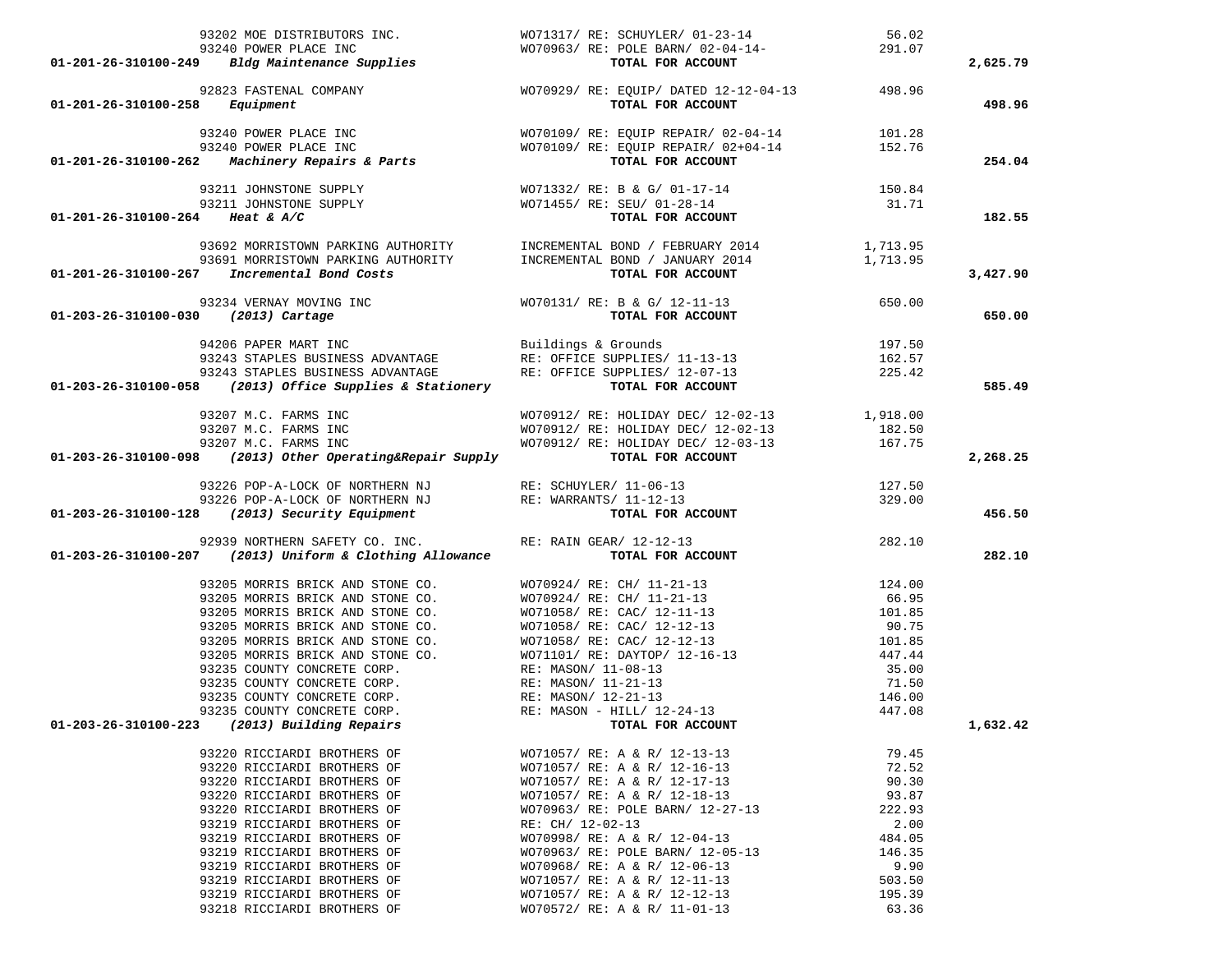| 01-203-26-310100-234 (2013) Paint                                                                                                                                                                                                                                                                                                                                                                                                                                                               | 93218 RICCIARDI BROTHERS OF WOTO572/ RE: B & G/ 11-06-13 77.86<br>93218 RICCIARDI BROTHERS OF WOTO794/ RE: CH/ 11-06-13 217.88<br>93218 RICCIARDI BROTHERS OF WOTO794/ RE: CH/ 11-12-13 235.96<br>93218 RICCIARDI BROTHERS OF WOTO7 |          | 3,005.07  |
|-------------------------------------------------------------------------------------------------------------------------------------------------------------------------------------------------------------------------------------------------------------------------------------------------------------------------------------------------------------------------------------------------------------------------------------------------------------------------------------------------|-------------------------------------------------------------------------------------------------------------------------------------------------------------------------------------------------------------------------------------|----------|-----------|
|                                                                                                                                                                                                                                                                                                                                                                                                                                                                                                 |                                                                                                                                                                                                                                     |          |           |
|                                                                                                                                                                                                                                                                                                                                                                                                                                                                                                 |                                                                                                                                                                                                                                     |          |           |
|                                                                                                                                                                                                                                                                                                                                                                                                                                                                                                 |                                                                                                                                                                                                                                     |          |           |
|                                                                                                                                                                                                                                                                                                                                                                                                                                                                                                 |                                                                                                                                                                                                                                     |          |           |
|                                                                                                                                                                                                                                                                                                                                                                                                                                                                                                 |                                                                                                                                                                                                                                     |          |           |
|                                                                                                                                                                                                                                                                                                                                                                                                                                                                                                 |                                                                                                                                                                                                                                     |          |           |
|                                                                                                                                                                                                                                                                                                                                                                                                                                                                                                 |                                                                                                                                                                                                                                     |          |           |
|                                                                                                                                                                                                                                                                                                                                                                                                                                                                                                 |                                                                                                                                                                                                                                     |          |           |
|                                                                                                                                                                                                                                                                                                                                                                                                                                                                                                 |                                                                                                                                                                                                                                     |          |           |
|                                                                                                                                                                                                                                                                                                                                                                                                                                                                                                 |                                                                                                                                                                                                                                     |          |           |
|                                                                                                                                                                                                                                                                                                                                                                                                                                                                                                 |                                                                                                                                                                                                                                     |          |           |
|                                                                                                                                                                                                                                                                                                                                                                                                                                                                                                 |                                                                                                                                                                                                                                     |          |           |
|                                                                                                                                                                                                                                                                                                                                                                                                                                                                                                 |                                                                                                                                                                                                                                     |          | 6,083.17  |
|                                                                                                                                                                                                                                                                                                                                                                                                                                                                                                 |                                                                                                                                                                                                                                     |          |           |
|                                                                                                                                                                                                                                                                                                                                                                                                                                                                                                 |                                                                                                                                                                                                                                     |          | 140.00    |
|                                                                                                                                                                                                                                                                                                                                                                                                                                                                                                 |                                                                                                                                                                                                                                     |          |           |
|                                                                                                                                                                                                                                                                                                                                                                                                                                                                                                 |                                                                                                                                                                                                                                     |          |           |
|                                                                                                                                                                                                                                                                                                                                                                                                                                                                                                 |                                                                                                                                                                                                                                     |          |           |
|                                                                                                                                                                                                                                                                                                                                                                                                                                                                                                 |                                                                                                                                                                                                                                     |          |           |
|                                                                                                                                                                                                                                                                                                                                                                                                                                                                                                 |                                                                                                                                                                                                                                     |          |           |
| 3216 J.A. SEXAUER<br>93216 J.A. SEXAUER<br>93216 J.A. SEXAUER<br>93216 J.A. SEXAUER<br>93216 J.A. SEXAUER<br>93216 J.A. SEXAUER<br>93216 J.A. SEXAUER<br>93216 J.A. SEXAUER<br>93216 J.A. SEXAUER<br>93216 J.A. SEXAUER<br>93216 J.A. SEXAUER<br>932<br>01-203-26-310100-242 GALINER (MCTANING HEART - SHOW FLOWING & ICE/ REMOVA 15,000.00<br>92455 JJS SERVICES, INC.<br>92239 MORTHERN SAPETY CO. INC.<br>92239 MORTHERN SAPETY CO. INC.<br>92239 MORTHERN SAPETY CO. INC.<br>92221 NATENLIL |                                                                                                                                                                                                                                     |          | 16,776.43 |
|                                                                                                                                                                                                                                                                                                                                                                                                                                                                                                 |                                                                                                                                                                                                                                     |          |           |
|                                                                                                                                                                                                                                                                                                                                                                                                                                                                                                 |                                                                                                                                                                                                                                     |          |           |
|                                                                                                                                                                                                                                                                                                                                                                                                                                                                                                 |                                                                                                                                                                                                                                     |          |           |
|                                                                                                                                                                                                                                                                                                                                                                                                                                                                                                 |                                                                                                                                                                                                                                     |          |           |
|                                                                                                                                                                                                                                                                                                                                                                                                                                                                                                 |                                                                                                                                                                                                                                     |          |           |
|                                                                                                                                                                                                                                                                                                                                                                                                                                                                                                 |                                                                                                                                                                                                                                     |          |           |
|                                                                                                                                                                                                                                                                                                                                                                                                                                                                                                 |                                                                                                                                                                                                                                     |          |           |
|                                                                                                                                                                                                                                                                                                                                                                                                                                                                                                 |                                                                                                                                                                                                                                     |          |           |
|                                                                                                                                                                                                                                                                                                                                                                                                                                                                                                 |                                                                                                                                                                                                                                     |          |           |
|                                                                                                                                                                                                                                                                                                                                                                                                                                                                                                 |                                                                                                                                                                                                                                     |          |           |
|                                                                                                                                                                                                                                                                                                                                                                                                                                                                                                 |                                                                                                                                                                                                                                     |          |           |
|                                                                                                                                                                                                                                                                                                                                                                                                                                                                                                 |                                                                                                                                                                                                                                     |          |           |
|                                                                                                                                                                                                                                                                                                                                                                                                                                                                                                 |                                                                                                                                                                                                                                     |          |           |
|                                                                                                                                                                                                                                                                                                                                                                                                                                                                                                 |                                                                                                                                                                                                                                     |          |           |
|                                                                                                                                                                                                                                                                                                                                                                                                                                                                                                 |                                                                                                                                                                                                                                     |          |           |
|                                                                                                                                                                                                                                                                                                                                                                                                                                                                                                 |                                                                                                                                                                                                                                     |          |           |
|                                                                                                                                                                                                                                                                                                                                                                                                                                                                                                 |                                                                                                                                                                                                                                     |          |           |
|                                                                                                                                                                                                                                                                                                                                                                                                                                                                                                 |                                                                                                                                                                                                                                     |          |           |
|                                                                                                                                                                                                                                                                                                                                                                                                                                                                                                 |                                                                                                                                                                                                                                     |          |           |
|                                                                                                                                                                                                                                                                                                                                                                                                                                                                                                 |                                                                                                                                                                                                                                     |          |           |
|                                                                                                                                                                                                                                                                                                                                                                                                                                                                                                 |                                                                                                                                                                                                                                     |          |           |
|                                                                                                                                                                                                                                                                                                                                                                                                                                                                                                 |                                                                                                                                                                                                                                     |          |           |
|                                                                                                                                                                                                                                                                                                                                                                                                                                                                                                 |                                                                                                                                                                                                                                     |          | 2,791.86  |
|                                                                                                                                                                                                                                                                                                                                                                                                                                                                                                 |                                                                                                                                                                                                                                     |          |           |
|                                                                                                                                                                                                                                                                                                                                                                                                                                                                                                 | 93217 DUBLIN MAINTENANCE CONTRACTORS INC. WO70985/RE: JANITORIAL SUPPLY/ 12-05-13                                                                                                                                                   | 858.00   |           |
| 92084 JERSEY PAPER PLUS INC                                                                                                                                                                                                                                                                                                                                                                                                                                                                     | WO70905/ RE: JANITORIAL SUPPLIES/ 11-27-                                                                                                                                                                                            | 3,039.90 |           |
| 92084 JERSEY PAPER PLUS INC                                                                                                                                                                                                                                                                                                                                                                                                                                                                     | WO70905/RE: JANITORIAL SUPPLIES/ 12-02-                                                                                                                                                                                             | 1,320.00 |           |
|                                                                                                                                                                                                                                                                                                                                                                                                                                                                                                 |                                                                                                                                                                                                                                     |          |           |
| 92084 JERSEY PAPER PLUS INC<br>(2013) Janitorial Supplies<br>01-203-26-310100-252                                                                                                                                                                                                                                                                                                                                                                                                               | WO70905/ RE: JANITORIAL SUPPLIES/ 12-12-<br>TOTAL FOR ACCOUNT                                                                                                                                                                       | 236.70   | 5,454.60  |
|                                                                                                                                                                                                                                                                                                                                                                                                                                                                                                 |                                                                                                                                                                                                                                     |          |           |
| 93242 GRAY SUPPLY CORP                                                                                                                                                                                                                                                                                                                                                                                                                                                                          | WO70813/ RE: MONTVILLE GRG/ 11-18-13                                                                                                                                                                                                | 315.00   |           |
| 93242 GRAY SUPPLY CORP                                                                                                                                                                                                                                                                                                                                                                                                                                                                          | WO70989/ RE: B & G/ 12-04-13                                                                                                                                                                                                        | 775.00   |           |
| 93242 GRAY SUPPLY CORP                                                                                                                                                                                                                                                                                                                                                                                                                                                                          | WO71058/ RE: CAC/ 12-12-13                                                                                                                                                                                                          | 164.00   |           |
| 01-203-26-310100-258 (2013) Equipment                                                                                                                                                                                                                                                                                                                                                                                                                                                           |                                                                                                                                                                                                                                     |          |           |
|                                                                                                                                                                                                                                                                                                                                                                                                                                                                                                 | TOTAL FOR ACCOUNT                                                                                                                                                                                                                   |          | 1,254.00  |
| 92944 SPEEDWELL ELECTRIC MOTORS                                                                                                                                                                                                                                                                                                                                                                                                                                                                 | WO70856/ RE: A & R/ 11-21-13                                                                                                                                                                                                        | 110.81   |           |
|                                                                                                                                                                                                                                                                                                                                                                                                                                                                                                 |                                                                                                                                                                                                                                     |          |           |
| 92944 SPEEDWELL ELECTRIC MOTORS                                                                                                                                                                                                                                                                                                                                                                                                                                                                 | WO71147/ RE: WARRANTS/ 12-26-13                                                                                                                                                                                                     | 459.00   |           |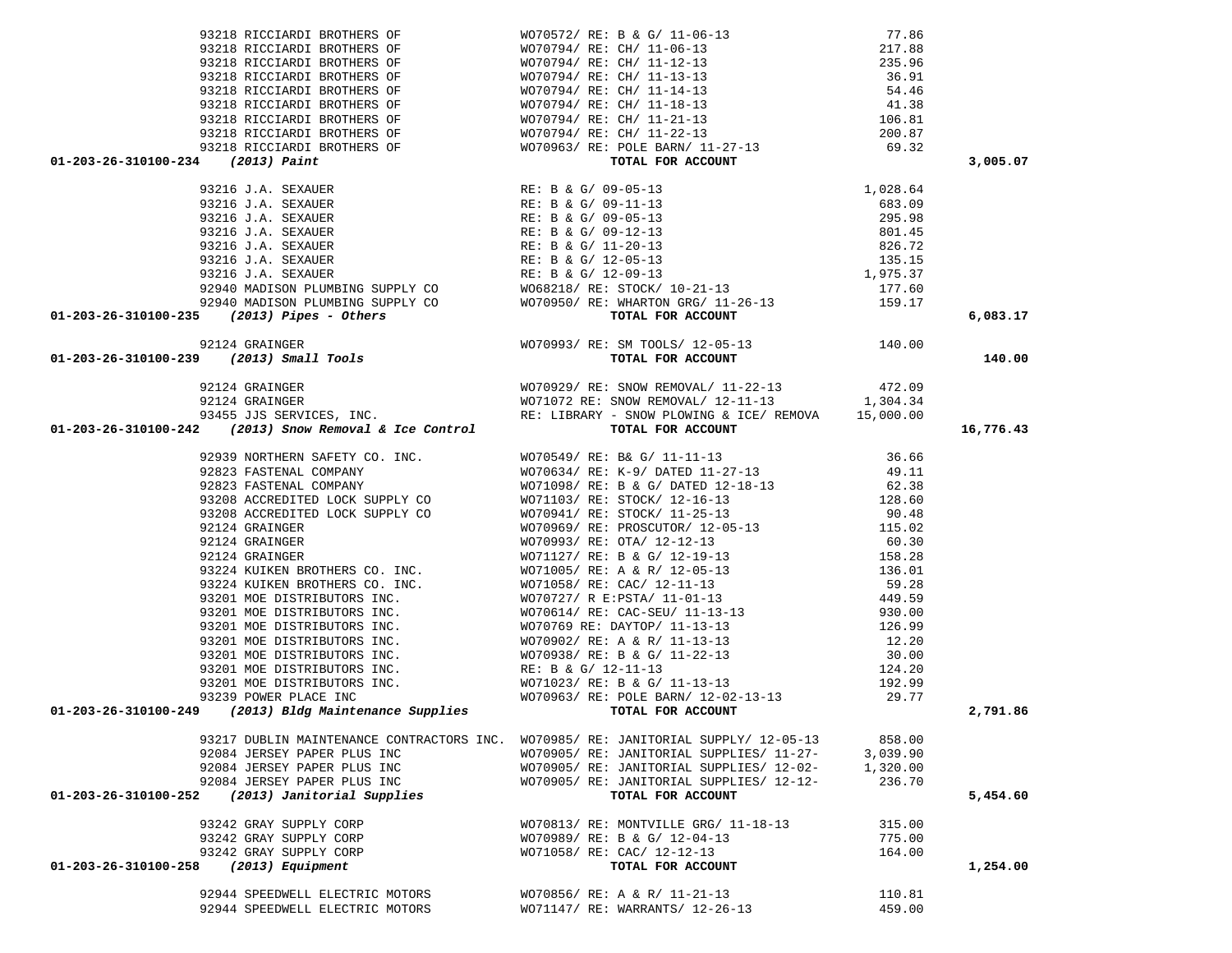| 92943 R & J CONTROL, INC.<br>92943 R & J CONTROL, INC.<br>92943 R & J CONTROL, INC.<br>92943 R & J CONTROL, INC.<br>92943 R & J CONTROL, INC.<br>92943 R & J CONTROL, INC.<br>92943 R & J CONTROL, INC.<br>92943 R & J CONTROL, INC.<br>92943 |  | 2,608.50  |
|-----------------------------------------------------------------------------------------------------------------------------------------------------------------------------------------------------------------------------------------------|--|-----------|
|                                                                                                                                                                                                                                               |  |           |
|                                                                                                                                                                                                                                               |  |           |
|                                                                                                                                                                                                                                               |  |           |
| 10.2013-26-10103-22 a control inc. First (17265) your sensor and the sensor inc. 172, 2013<br>10.2013-26-10103-26 and the sensor and the sensor and the sensor and the sensor of the sensor and the sensor and the sensor and t               |  | 3,057.84  |
|                                                                                                                                                                                                                                               |  |           |
|                                                                                                                                                                                                                                               |  |           |
|                                                                                                                                                                                                                                               |  |           |
|                                                                                                                                                                                                                                               |  |           |
|                                                                                                                                                                                                                                               |  |           |
|                                                                                                                                                                                                                                               |  |           |
|                                                                                                                                                                                                                                               |  |           |
|                                                                                                                                                                                                                                               |  |           |
|                                                                                                                                                                                                                                               |  |           |
|                                                                                                                                                                                                                                               |  |           |
|                                                                                                                                                                                                                                               |  |           |
|                                                                                                                                                                                                                                               |  |           |
|                                                                                                                                                                                                                                               |  |           |
|                                                                                                                                                                                                                                               |  |           |
|                                                                                                                                                                                                                                               |  |           |
|                                                                                                                                                                                                                                               |  |           |
|                                                                                                                                                                                                                                               |  |           |
|                                                                                                                                                                                                                                               |  |           |
|                                                                                                                                                                                                                                               |  |           |
|                                                                                                                                                                                                                                               |  |           |
|                                                                                                                                                                                                                                               |  |           |
|                                                                                                                                                                                                                                               |  |           |
|                                                                                                                                                                                                                                               |  |           |
|                                                                                                                                                                                                                                               |  |           |
|                                                                                                                                                                                                                                               |  |           |
|                                                                                                                                                                                                                                               |  |           |
|                                                                                                                                                                                                                                               |  |           |
|                                                                                                                                                                                                                                               |  |           |
|                                                                                                                                                                                                                                               |  |           |
|                                                                                                                                                                                                                                               |  |           |
|                                                                                                                                                                                                                                               |  |           |
|                                                                                                                                                                                                                                               |  |           |
|                                                                                                                                                                                                                                               |  |           |
|                                                                                                                                                                                                                                               |  |           |
|                                                                                                                                                                                                                                               |  |           |
|                                                                                                                                                                                                                                               |  |           |
|                                                                                                                                                                                                                                               |  |           |
|                                                                                                                                                                                                                                               |  |           |
|                                                                                                                                                                                                                                               |  |           |
|                                                                                                                                                                                                                                               |  |           |
|                                                                                                                                                                                                                                               |  | 10,614.77 |
|                                                                                                                                                                                                                                               |  |           |

 93239 POWER PLACE INC WO71097/ RE: EQUIP REPAIR/ 12-13-13 114.24 92943 R & J CONTROL, INC.<br>92943 R & J CONTROL, INC.  $002839/$  A & R BLDG – ONAN  $174.95$ 

92943 R & J CONTROL, INC.<br>92943 R & J CONTROL, INC.  $003113 /$  CAC BLDG 92943 R & J CONTROL, INC. 003113/ CAC BLDG 174.95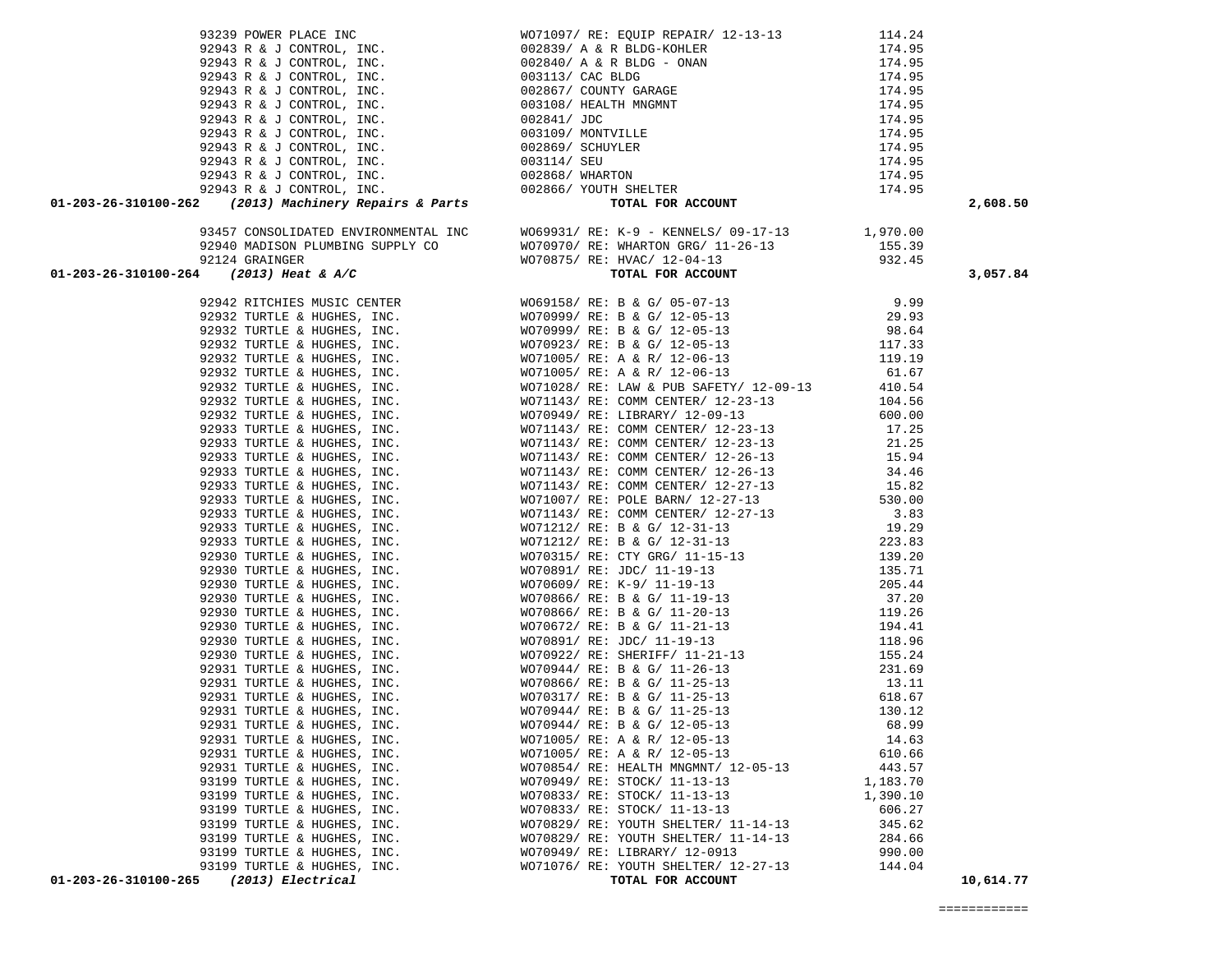**Motor Services Center** 

|                      | 92866 BOONTON AUTO PARTS                                                                                                                                                                   | SPREADER                                                                   | 64.80     |          |
|----------------------|--------------------------------------------------------------------------------------------------------------------------------------------------------------------------------------------|----------------------------------------------------------------------------|-----------|----------|
|                      | 93232 D&B AUTO SUPPLY                                                                                                                                                                      | FILTER, ROTOR, PADS, STEP DOWN, BELT, ALTERN                               | 680.39    |          |
|                      |                                                                                                                                                                                            |                                                                            | $-71.47$  |          |
|                      |                                                                                                                                                                                            |                                                                            | 540.00    |          |
|                      |                                                                                                                                                                                            |                                                                            | 36.56     |          |
|                      |                                                                                                                                                                                            |                                                                            | 365.60    |          |
|                      |                                                                                                                                                                                            |                                                                            | 329.00    |          |
|                      |                                                                                                                                                                                            |                                                                            | 486.45    |          |
|                      |                                                                                                                                                                                            |                                                                            | 240.00    |          |
|                      |                                                                                                                                                                                            |                                                                            | 12.64     |          |
|                      |                                                                                                                                                                                            |                                                                            | 5.53      |          |
|                      |                                                                                                                                                                                            |                                                                            |           | 2,689.50 |
|                      |                                                                                                                                                                                            |                                                                            | 54.97     |          |
|                      |                                                                                                                                                                                            |                                                                            | 202.75    |          |
|                      |                                                                                                                                                                                            |                                                                            | 258.74    |          |
|                      | 93378 JOHN CRAIGHEAD WORK BOOTS PER CONTRACT<br>93228 AMERICAN WEAR INC.<br>93228 AMERICAN WEAR INC. UNIFORMS & MATS<br>01-201-26-315100-207 Uniform & Clothing Allowance TOTAL FOR ACCOUN | TOTAL FOR ACCOUNT                                                          |           | 516.46   |
|                      | 93238 J & D SALES & SERVICE LLC SANITIZER                                                                                                                                                  |                                                                            | 265.00    |          |
|                      | $01-201-26-315100-225$ Chemicals & Sprays                                                                                                                                                  | TOTAL FOR ACCOUNT                                                          |           | 265.00   |
|                      |                                                                                                                                                                                            |                                                                            | 3,315.61  |          |
|                      | 92055 PETROCHOICE<br>01-201-26-315100-232 Lubricants & Anti Freeze<br>15W40 OIL                                                                                                            | TOTAL FOR ACCOUNT                                                          |           | 3,315.61 |
|                      |                                                                                                                                                                                            | 92028 CLIFFSIDE BODY CORP RACE, BEARING, SEAL, BUSHING ROOM PLOWING 291.01 |           |          |
|                      | 01-201-26-315100-241 Snow Plowing Parts                                                                                                                                                    |                                                                            |           | 291.01   |
|                      |                                                                                                                                                                                            |                                                                            | 470.80    |          |
|                      | 92040 GOODYEAR AUTO SERVICE<br>92870 GOODYEAR AUTO SERVICE                                                                                                                                 | TIRES<br>TIRES                                                             | 391.60    |          |
|                      | 93197 GOODYEAR AUTO SERVICE                                                                                                                                                                | TIRES                                                                      | 91.10     |          |
|                      | 93251 INTER CITY TIRE                                                                                                                                                                      | TIRES                                                                      | 2,054.20  |          |
|                      | 93251 INTER CITY TIRE                                                                                                                                                                      | TIRES                                                                      | 1,290.95  |          |
|                      | 92058 STS TIRE & AUTO CENTERS                                                                                                                                                              | TIRES<br>TIRES                                                             | 863.84    |          |
|                      |                                                                                                                                                                                            |                                                                            | 394.76    |          |
|                      |                                                                                                                                                                                            |                                                                            | 149.65    |          |
|                      | 92058 STS TIRE & AUTO CENTERS<br>90828 TRICO EQUIPMENT SERVICES LLC<br>92879 STS TIRE & AUTO CENTERS TIRES<br>72879 STS TIRE & AUTO CENTERS TIRES                                          |                                                                            | 103.01    |          |
| 01-201-26-315100-245 | Tires                                                                                                                                                                                      | TOTAL FOR ACCOUNT                                                          |           | 5,809.91 |
|                      |                                                                                                                                                                                            |                                                                            | 270.00    |          |
|                      | 92771 PRAXAIR DISTRIBUTION CYLINDER RENTAL 01-201-26-315100-248 <i>Welding-Oxygen-Acetylene Etc</i> $T$                                                                                    | TOTAL FOR ACCOUNT                                                          |           | 270.00   |
|                      | 92880 TOMAR INDUSTRIES INC                                                                                                                                                                 | GLOVE, SOAP, CLEANER, SOAP, BAG, TOWEL 253.20                              |           |          |
|                      | $01-201-26-315100-252$ Janitorial Supplies                                                                                                                                                 | TOTAL FOR ACCOUNT                                                          |           | 253.20   |
|                      | 92753 DELUXE INTERNATIONAL VEHICLE REPAIR (13-7)                                                                                                                                           |                                                                            | 339.13    |          |
|                      | 92753 DELUXE INTERNATIONAL                                                                                                                                                                 | VEHICLE REPAIR                                                             | 131.59    |          |
|                      | 92756 HOOVER TRUCK CENTERS INC                                                                                                                                                             | AIR DRIER                                                                  | 494.25    |          |
|                      | 92756 HOOVER TRUCK CENTERS INC                                                                                                                                                             | COMPRESSOR                                                                 | 1,216.17  |          |
|                      | 92756 HOOVER TRUCK CENTERS INC                                                                                                                                                             | AUTOSLACK                                                                  | 309.74    |          |
|                      | 92756 HOOVER TRUCK CENTERS INC                                                                                                                                                             | MOUNTING, GASKET, HOSE, TUBE, ELBOW                                        | 181.89    |          |
|                      | 92756 HOOVER TRUCK CENTERS INC                                                                                                                                                             | 7X 16IN OE                                                                 | 28.54     |          |
|                      | 92756 HOOVER TRUCK CENTERS INC                                                                                                                                                             | CENTER BEARING                                                             | 152.72    |          |
|                      | 92756 HOOVER TRUCK CENTERS INC                                                                                                                                                             | CREDIT                                                                     | $-495.00$ |          |
|                      | 92042 HOOVER TRUCK CENTERS INC                                                                                                                                                             | $CONN-PTC$                                                                 | 13.60     |          |
|                      | 92759 JESCO INC.                                                                                                                                                                           | COOLANT HEATER                                                             | 123.39    |          |
|                      | 92044 JOHNSON & TOWERS, INC.                                                                                                                                                               | OIL TEMP PROBE                                                             | 356.25    |          |
|                      | 92044 JOHNSON & TOWERS, INC.                                                                                                                                                               | CABLE                                                                      | 307.10    |          |
|                      | 92863 AIR BRAKE & EQUIPMENT                                                                                                                                                                | WIPER BLADE                                                                | 173.60    |          |
|                      | 92863 AIR BRAKE & EQUIPMENT                                                                                                                                                                | WIPER BLADE                                                                | 173.75    |          |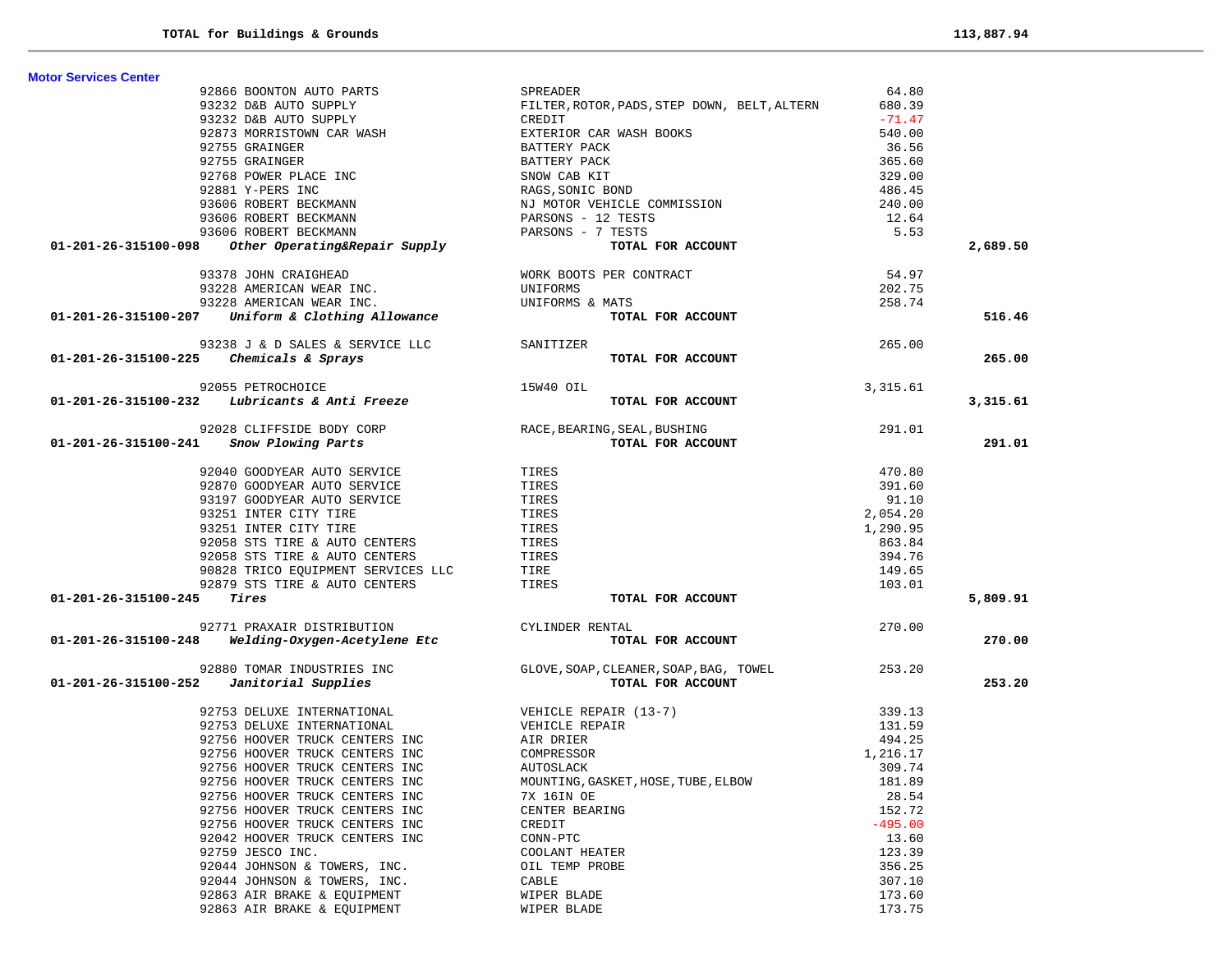|       | 22/00 MID-RIDANIIC IRUCR CENIRE I                              |
|-------|----------------------------------------------------------------|
|       | 93249 BUNKY'S TOWING & AUTO REPAI                              |
|       | 92871 KENVIL POWER EQUIPMENT, INC                              |
| L     | Spare Parts for Equipment                                      |
|       |                                                                |
| 91591 | SMITH MOTOR CO.,<br>INC.                                       |
| 92048 | BODY INC<br>MORRISTOWN AUTO                                    |
| 92048 | BODY<br>MORRISTOWN AUTO<br>INC                                 |
| 92761 | MORRISTOWN AUTO<br>BODY<br>INC                                 |
| 92761 | BODY INC<br>MORRISTOWN AUTO                                    |
| 92764 | NIELSEN<br>DODGE<br>$C-J-R$<br>$-$                             |
| 92764 | $\overline{\phantom{0}}$<br>NIELSEN<br><b>DODGE</b><br>$C-J-R$ |
| 92764 | NIELSEN<br>DODGE<br>C-J-R<br>-                                 |
| 92764 | DODGE<br>$C-J-R$<br>NIELSEN<br>-                               |
| 92054 | NIELSEN<br><b>DODGE</b><br>$C-J-R$<br>-                        |
| 91617 | NIELSEN<br>DODGE<br>$C-J-R$<br>-                               |
| 91617 | ÷<br>$C-J-R$<br>NIELSEN<br>DODGE                               |
| 91617 | $C-J-R$<br>NIELSEN<br>DODGE<br>-                               |
| 91617 | NIELSEN<br>$C-J-R$<br>DODGE                                    |
| 91617 | NIELSEN<br><b>DODGE</b><br>$C-J-R$<br>-                        |
| 91617 | NIELSEN<br>DODGE<br>$- C-J-R$                                  |
| 91617 | NIELSEN<br>DODGE<br>$C-J-R$<br>$\overline{\phantom{0}}$        |
| 91617 | NIELSEN<br>DODGE<br>$ \,$<br>$C-J-R$                           |
| 92869 | D&B AUTO<br>SUPPLY                                             |
| 92869 | D&B AUTO<br>SUPPLY                                             |
| 92869 | D&B AUTO SUPPLY                                                |
| 92035 | FLEMINGTON BUICK<br>CHEVROLET                                  |
| 92035 | FLEMINGTON<br>CHEVROLET<br>BUICK                               |
| 92035 | FLEMINGTON<br>BUICK<br>CHEVROLET                               |
| 92035 | FLEMINGTON<br>BUICK<br>CHEVROLET                               |
| 92035 | FLEMINGTON<br>BUICK<br>CHEVROLET                               |
| 92035 | FLEMINGTON<br>BUICK<br>CHEVROLET                               |
| 92754 | FLEMINGTON<br>BUICK<br>CHEVROLET                               |
| 92754 | FLEMINGTON<br>BUICK<br>CHEVROLET                               |
| 92754 | FLEMINGTON<br>BUICK<br>CHEVROLET                               |
| 92754 | FLEMINGTON<br>BUICK<br>CHEVROLET                               |
| 92754 | FLEMINGTON<br>BUICK<br><b>CHEVROLET</b>                        |
| 92754 | FLEMINGTON<br>BUICK<br>CHEVROLET                               |
| 92754 | FLEMINGTON<br><b>CHEVROLET</b><br>BUICK                        |
| 92041 | GRAINGER                                                       |
| 92041 | GRAINGER                                                       |
| 92766 | PLAINSMAN<br>AUTO<br>SUPPLY                                    |
| 92766 | PLAINSMAN<br>AUTO<br>SUPPLY                                    |
| 92766 | PLAINSMAN<br>AUTO<br>SUPPLY                                    |
| 92766 | PLAINSMAN<br>AUTO<br>SUPPLY                                    |
| 92766 | PLAINSMAN<br>AUTO<br>SUPPLY                                    |
| 92766 | PLAINSMAN<br>AUTO<br>SUPPLY                                    |

| 90828 TRICO EQUIPMENT SERVICES LLC<br>92828 TRICO EQUIPMENT SERVICES LLC<br>93258 REED SYSTEMS, LTD.<br>93258 REED SYSTEMS, LTD.<br>93278 RE-TRON TECHNOLOGIES INC.<br>93278 RE-TRON TECHNOLOGIES INC.<br>92781 WEST CHESTER MACHINERY AND | 31.471 Space Pacific Rominson, Rev. 2011, 2011, 2012, 2013<br>31.472 Space Pacific Of Syddems (2011, 2012, 2012, 2012, 2012, 2012, 2012, 2013, 2013, 2013, 2013, 2013, 2014, 2014, 2014, 2014, 2014, 2014, 2014, 2014, 2014, 20 | 15,722.72 |
|--------------------------------------------------------------------------------------------------------------------------------------------------------------------------------------------------------------------------------------------|---------------------------------------------------------------------------------------------------------------------------------------------------------------------------------------------------------------------------------|-----------|
|                                                                                                                                                                                                                                            |                                                                                                                                                                                                                                 |           |
|                                                                                                                                                                                                                                            |                                                                                                                                                                                                                                 |           |
|                                                                                                                                                                                                                                            |                                                                                                                                                                                                                                 |           |
|                                                                                                                                                                                                                                            |                                                                                                                                                                                                                                 |           |
|                                                                                                                                                                                                                                            |                                                                                                                                                                                                                                 |           |
|                                                                                                                                                                                                                                            |                                                                                                                                                                                                                                 |           |
|                                                                                                                                                                                                                                            |                                                                                                                                                                                                                                 |           |
|                                                                                                                                                                                                                                            |                                                                                                                                                                                                                                 |           |
|                                                                                                                                                                                                                                            |                                                                                                                                                                                                                                 |           |
|                                                                                                                                                                                                                                            |                                                                                                                                                                                                                                 |           |
|                                                                                                                                                                                                                                            |                                                                                                                                                                                                                                 |           |
|                                                                                                                                                                                                                                            |                                                                                                                                                                                                                                 |           |
|                                                                                                                                                                                                                                            |                                                                                                                                                                                                                                 |           |
|                                                                                                                                                                                                                                            |                                                                                                                                                                                                                                 |           |
|                                                                                                                                                                                                                                            |                                                                                                                                                                                                                                 |           |
|                                                                                                                                                                                                                                            |                                                                                                                                                                                                                                 |           |
|                                                                                                                                                                                                                                            |                                                                                                                                                                                                                                 |           |
|                                                                                                                                                                                                                                            |                                                                                                                                                                                                                                 |           |
|                                                                                                                                                                                                                                            |                                                                                                                                                                                                                                 |           |
|                                                                                                                                                                                                                                            |                                                                                                                                                                                                                                 |           |
|                                                                                                                                                                                                                                            |                                                                                                                                                                                                                                 |           |
|                                                                                                                                                                                                                                            |                                                                                                                                                                                                                                 |           |
|                                                                                                                                                                                                                                            |                                                                                                                                                                                                                                 |           |
|                                                                                                                                                                                                                                            |                                                                                                                                                                                                                                 |           |
|                                                                                                                                                                                                                                            |                                                                                                                                                                                                                                 |           |
|                                                                                                                                                                                                                                            |                                                                                                                                                                                                                                 |           |
|                                                                                                                                                                                                                                            |                                                                                                                                                                                                                                 |           |
|                                                                                                                                                                                                                                            |                                                                                                                                                                                                                                 |           |
|                                                                                                                                                                                                                                            |                                                                                                                                                                                                                                 |           |
|                                                                                                                                                                                                                                            |                                                                                                                                                                                                                                 |           |
|                                                                                                                                                                                                                                            |                                                                                                                                                                                                                                 |           |
|                                                                                                                                                                                                                                            |                                                                                                                                                                                                                                 |           |
|                                                                                                                                                                                                                                            |                                                                                                                                                                                                                                 |           |
|                                                                                                                                                                                                                                            |                                                                                                                                                                                                                                 |           |
|                                                                                                                                                                                                                                            |                                                                                                                                                                                                                                 |           |
|                                                                                                                                                                                                                                            |                                                                                                                                                                                                                                 |           |
|                                                                                                                                                                                                                                            |                                                                                                                                                                                                                                 |           |
|                                                                                                                                                                                                                                            |                                                                                                                                                                                                                                 |           |
|                                                                                                                                                                                                                                            |                                                                                                                                                                                                                                 |           |
|                                                                                                                                                                                                                                            |                                                                                                                                                                                                                                 |           |
|                                                                                                                                                                                                                                            |                                                                                                                                                                                                                                 |           |
|                                                                                                                                                                                                                                            |                                                                                                                                                                                                                                 |           |
|                                                                                                                                                                                                                                            |                                                                                                                                                                                                                                 |           |

 92867 CHERRY VALLEY TRACTOR FILTER 87.50 1.784.49 93253 MID-ATLANTIC TRUCK CENTRE INC VALVE, OKT ECU 93253 MID-ATLANTIC TRUCK CENTRE INC BRACKET 86.38 92872 MID-ATLANTIC TRUCK CENTRE INC CLAMP 25.56 92747 AMERICAN HOSE & HYDRAULICS CYLINDER REPAIR 267.15 92747 AMERICAN HOSE & HYDRAULICS CYLINDER REPAIR 390.00 92750 CLIFFSIDE BODY CORP MOTOR CHROME COVER 195.00 92034 DRIVE LINE SERVICES OF NJ INC DRIVE SHAFT ASY 269.66 92774 TONY SANCHEZ LTD CHAIN BLOCK FOR LIFT,CHAIN BLOCK 237.41 92774 TONY SANCHEZ LTD CHOPS, BUSHING, AGNLE, EXTENSION, MOUNT PLA 2,854.40 92774 TONY SANCHEZ LTD CHAIN BLOCK,PLOW HITCH 3,860.80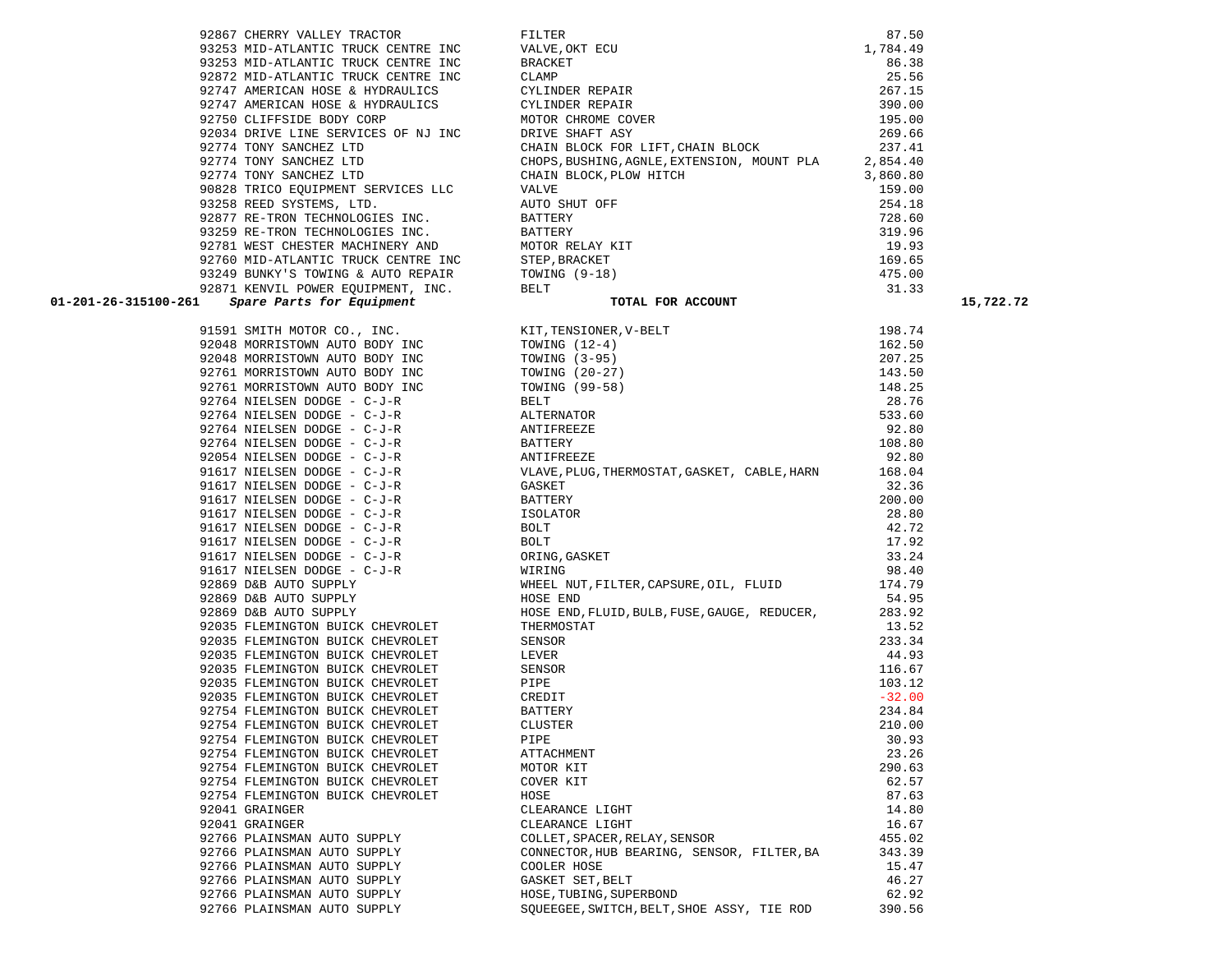| TOTAL for Motor Services Center                                                                 |                                                |            | 48,522.11              |
|-------------------------------------------------------------------------------------------------|------------------------------------------------|------------|------------------------|
| 01-203-26-315100-291 (2013) Vehicle Repairs                                                     | TOTAL FOR ACCOUNT                              |            | 188.22<br>============ |
| 89556 ROUTE 23 AUTOMALL                                                                         | EXTENSION                                      | 20.89      |                        |
| 89556 ROUTE 23 AUTOMALL                                                                         | FENDER                                         | 167.33     |                        |
|                                                                                                 |                                                |            |                        |
| 92046 MCGRATH MUNICIPAL EQUIPMENT, LLC<br>01-203-26-315100-261 (2013) Spare Parts for Equipment | CONTROLLER<br>TOTAL FOR ACCOUNT                | 290.25     | 290.25                 |
| $01-203-26-315100-246$ (2013) Tools - Others                                                    | TOTAL FOR ACCOUNT                              |            | 4,213.62               |
| 89291 DELL MARKETING L.P.                                                                       | LATITUDE E6240 XFR LAPTOP                      | 4, 213, 62 |                        |
| 01-201-26-315100-291    Vehicle Repairs                                                         | TOTAL FOR ACCOUNT                              |            | 14,696.61              |
| 93257 RAW INC                                                                                   | TAILGATE                                       | 200.00     |                        |
| 93256 PLAINSMAN AUTO SUPPLY                                                                     | 725-2580                                       | 10.56      |                        |
| 93256 PLAINSMAN AUTO SUPPLY                                                                     | HOSE END                                       | 126.80     |                        |
| 93256 PLAINSMAN AUTO SUPPLY                                                                     | CLAMP                                          | 9.25       |                        |
| 93256 PLAINSMAN AUTO SUPPLY                                                                     | ROTOR, SEAL, BEARING SET, FILTER               | 272.27     |                        |
| 92769 ROUTE 23 AUTOMALL LLC                                                                     | PAD                                            | 115.12     |                        |
| 92769 ROUTE 23 AUTOMALL LLC                                                                     | SHAFT                                          | 288.21     |                        |
| 92769 ROUTE 23 AUTOMALL LLC                                                                     | KIT, ANTIFREEZE                                | 111.88     |                        |
| 92769 ROUTE 23 AUTOMALL LLC                                                                     | VALVE, HOSE                                    | 44.74      |                        |
| 92769 ROUTE 23 AUTOMALL LLC                                                                     | SHAFT, CABLE, LEVER, SENSOR, CABLE             | 180.25     |                        |
| 92769 ROUTE 23 AUTOMALL LLC                                                                     | LINK, BOLT, NUT                                | 336.91     |                        |
|                                                                                                 | LATCH, CABLE                                   |            |                        |
| 92769 ROUTE 23 AUTOMALL LLC                                                                     |                                                | 64.25      |                        |
| 92769 ROUTE 23 AUTOMALL LLC                                                                     | WHEEL ASSY                                     | 205.96     |                        |
| 92769 ROUTE 23 AUTOMALL LLC                                                                     | KIT                                            | 7.05       |                        |
| 92769 ROUTE 23 AUTOMALL LLC                                                                     | KIT, FILTER                                    | 111.66     |                        |
| 92057 ROUTE 23 AUTOMALL LLC                                                                     | BUMPER, COVER, PAD                             | 334.85     |                        |
| 92876 PLAINSMAN AUTO SUPPLY                                                                     | WASHER PUMP, SLEEVE, BATERY HOLDOWN KIT, G     | 293.29     |                        |
| 92876 PLAINSMAN AUTO SUPPLY                                                                     | RESISTOR, TEMP HEAD, CAPLUSE, CONNECTOR, SO    | 226.41     |                        |
| 92876 PLAINSMAN AUTO SUPPLY                                                                     | LINK, MIDLINK, INSULATOR, BOLT KIT, GASKET,    | 744.23     |                        |
| 93596 PLAINSMAN AUTO SUPPLY                                                                     | FILTER KIT, END, SLEEVE, BALL JOINT, PADS, P   | 339.52     |                        |
| 93596 PLAINSMAN AUTO SUPPLY                                                                     | ALTERNATOR, LAMP, SHOE, END, SWITCH, CONE, SEA | 1,868.57   |                        |
| 93596 PLAINSMAN AUTO SUPPLY                                                                     | LAMP, HEADLAMP                                 | 153.89     |                        |
| 92875 NIELSEN DODGE - C-J-R                                                                     | FILTER                                         | 76.80      |                        |
| 92875 NIELSEN DODGE - C-J-R                                                                     | BLADE-WIPER                                    | 177.60     |                        |
| 92748 AYERS CHEVROLET OLDS                                                                      | VEHICLE REPAIR (5-77)                          | 1,637.50   |                        |
| 92865 BEYER FORD                                                                                | CIRCUIT BR                                     | 7.80       |                        |
| 92878 SMITH MOTOR CO., INC.                                                                     | MIRROR                                         | 93.17      |                        |
| 92775 SMITH MOTOR CO., INC.                                                                     | CIRCUIT BREAKER                                | 31.90      |                        |
| 92775 SMITH MOTOR CO., INC.                                                                     | WIRE ASY                                       | 58.95      |                        |
| 92775 SMITH MOTOR CO., INC.                                                                     | PLUG                                           | 13.21      |                        |
| 92056 PLAINSMAN AUTO SUPPLY                                                                     | REPL NDL, SENSOR, COIL, GAS CAP, FUSE PACK     | 99.91      |                        |
| 92056 PLAINSMAN AUTO SUPPLY                                                                     | CREDIT                                         | $-2.75$    |                        |
| 92056 PLAINSMAN AUTO SUPPLY                                                                     | CALIPER, HINGE PIN BUSHING KIT                 | 148.35     |                        |
| 92056 PLAINSMAN AUTO SUPPLY                                                                     | FLUID, LAMP, SENSOR, UJOINT, HARDWARE, CYLIN   | 276.85     |                        |
| 92766 PLAINSMAN AUTO SUPPLY                                                                     | LAMP, STEPWELL, PROBE, CLIP, PLUG, HOSE, ROTO  | 375.77     |                        |

|                      | 92804 NEW JERSEY MOSOUITO CONTROL ASSO. | Registration Fee for Kris McMorland   | 200.00 |        |
|----------------------|-----------------------------------------|---------------------------------------|--------|--------|
|                      | 92804 NEW JERSEY MOSOUITO CONTROL ASSO. | Registration Fee for Marc Slaff       | 200.00 |        |
|                      | 92804 NEW JERSEY MOSOUITO CONTROL ASSO. | Registration Fee for Henry Sawoski    | 200.00 |        |
| 01-201-26-320100-021 | Administrative Services                 | TOTAL FOR ACCOUNT                     |        | 600.00 |
|                      | 92804 NEW JERSEY MOSOUITO CONTROL ASSO. | Registration Fee for Teresa Duckworth | 200.00 |        |
|                      | 92804 NEW JERSEY MOSOUITO CONTROL ASSO. | Registration Fee for William Karlak   | 200.00 |        |
|                      | 92804 NEW JERSEY MOSOUITO CONTROL ASSO. | Registration Fee for Mark Vlazny      | 200.00 |        |
| 01-201-26-320100-039 | Education Schools & Training            | TOTAL FOR ACCOUNT                     |        | 600.00 |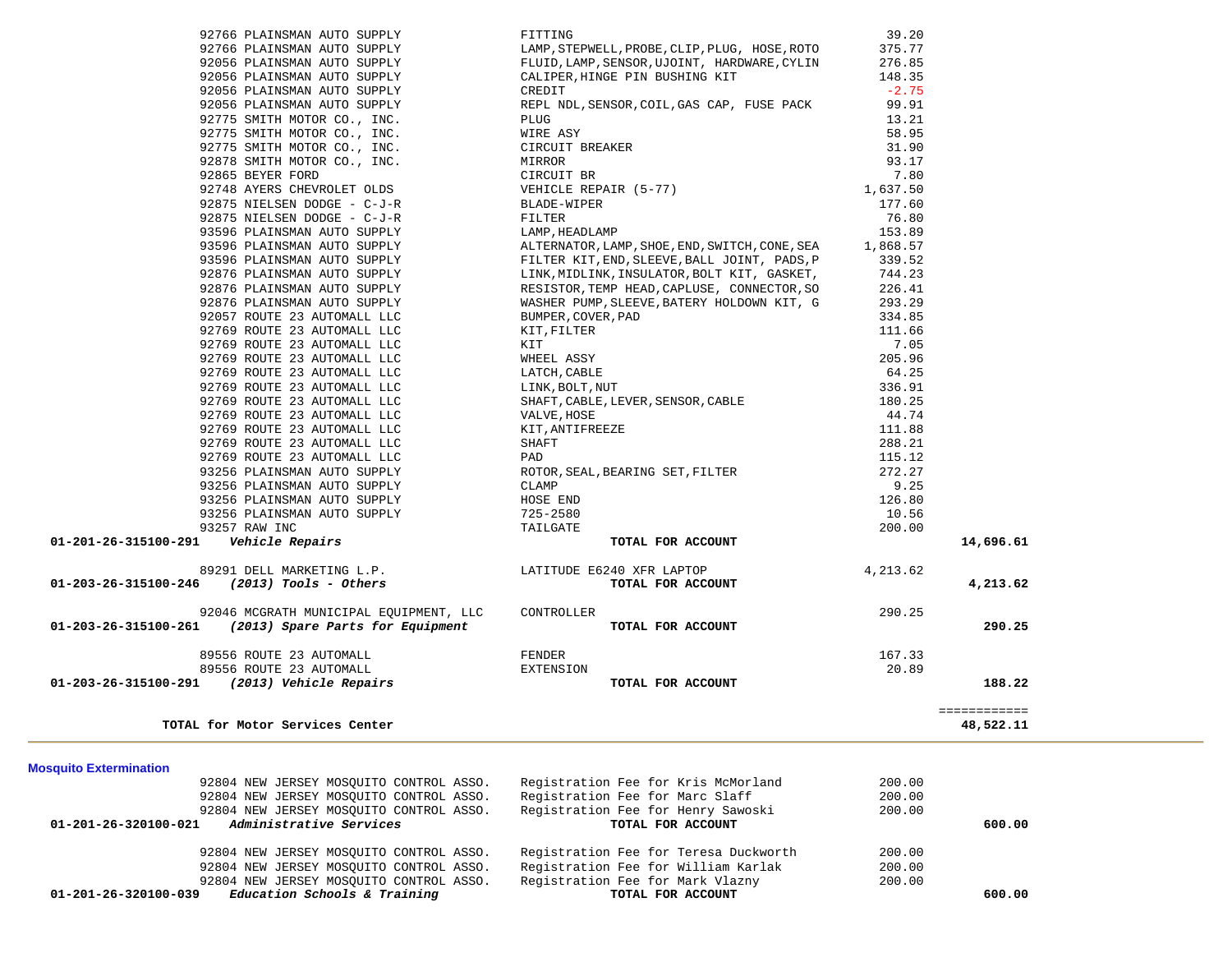| 93393 DEER PARK                                                                                                 | 8450007060  01/01/14 - 01/31/14                                                                                                                                                                                                                    | 176.72       |          |
|-----------------------------------------------------------------------------------------------------------------|----------------------------------------------------------------------------------------------------------------------------------------------------------------------------------------------------------------------------------------------------|--------------|----------|
| 93393 DEER PARK                                                                                                 |                                                                                                                                                                                                                                                    |              |          |
| 92964 STAPLES BUSINESS ADVANTAGE                                                                                |                                                                                                                                                                                                                                                    |              |          |
| 92964 STAPLES BUSINESS ADVANTAGE                                                                                |                                                                                                                                                                                                                                                    |              |          |
| 92964 STAPLES BUSINESS ADVANTAGE                                                                                |                                                                                                                                                                                                                                                    |              |          |
| 92964 STAPLES BUSINESS ADVANTAGE                                                                                |                                                                                                                                                                                                                                                    |              |          |
| 92964 STAPLES BUSINESS ADVANTAGE                                                                                | Peduct oil and fuel surcharge<br>Misc. Office Supplies<br>Misc. Office Supplies<br>Misc. Office Supplies<br>Misc. Office Supplies<br>Misc. Office Supplies<br>Misc. Office Supplies<br>Misc. Office Supplies<br>Misc. Office Supplies<br>10.37<br> |              |          |
| Office Supplies & Stationery<br>01-201-26-320100-058                                                            | TOTAL FOR ACCOUNT                                                                                                                                                                                                                                  |              | 690.67   |
|                                                                                                                 |                                                                                                                                                                                                                                                    |              |          |
|                                                                                                                 |                                                                                                                                                                                                                                                    |              |          |
| 92071 AMERICAN WEAR INC.                                                                                        | Clean Uniforms Processes                                                                                                                                                                                                                           | 42.67        |          |
|                                                                                                                 |                                                                                                                                                                                                                                                    |              |          |
|                                                                                                                 |                                                                                                                                                                                                                                                    |              |          |
|                                                                                                                 |                                                                                                                                                                                                                                                    |              |          |
|                                                                                                                 |                                                                                                                                                                                                                                                    |              |          |
|                                                                                                                 |                                                                                                                                                                                                                                                    |              |          |
| 01-201-26-320100-084                                                                                            |                                                                                                                                                                                                                                                    |              | 487.26   |
|                                                                                                                 | 92071 AMERICAN WEAR INC.<br>92071 AMERICAN WEAR INC.<br>92071 AMERICAN WEAR INC.<br>93008 PLAINSMAN AUTO SUPPLY<br>93008 PLAINSMAN AUTO SUPPLY<br>93008 PLAINSMAN AUTO SUPPLY<br>93008 PLAINSMAN AUTO SUPPLY<br>93008 PLAINSMAN AUTO SUPPLY<br>    |              |          |
| 91281 GEN-EL SAFETY & INDUSTRIAL                                                                                | Rag, Flannel 50#<br>21806 voc wd protector 6gal 8196792 92.99<br>Rag, Flannel 50#                                                                                                                                                                  |              |          |
| 93200 MORRISTOWN LUMBER &                                                                                       |                                                                                                                                                                                                                                                    |              |          |
| 93008 PLAINSMAN AUTO SUPPLY                                                                                     |                                                                                                                                                                                                                                                    | 9.87         |          |
| 93008 PLAINSMAN AUTO SUPPLY                                                                                     | Oil Filter Pro Select # 21372<br>Spark Plug # 7131<br>Battery #7549<br>Core Deposit # 7549<br>Core Deposit Credit # 7549                                                                                                                           | 9.96         |          |
| 93008 PLAINSMAN AUTO SUPPLY                                                                                     |                                                                                                                                                                                                                                                    | 268.00       |          |
| 93008 PLAINSMAN AUTO SUPPLY                                                                                     |                                                                                                                                                                                                                                                    | 30.00        |          |
| 93008 PLAINSMAN AUTO SUPPLY                                                                                     |                                                                                                                                                                                                                                                    | $-30.00$     |          |
| 91279 PETROCHOICE                                                                                               | Cam 2 Multipurpose EP2 Line 27 Ref # 9.3                                                                                                                                                                                                           | 92.00        |          |
|                                                                                                                 |                                                                                                                                                                                                                                                    | 336.00       |          |
| 92113 TRICO EQUIPMENT SERVICES LLC<br>92113 TRICO EQUIPMENT SERVICES LLC<br>92113 TRICO EOUIPMENT SERVICES LLC  | Deck Washer GEN2054869<br>Bolt GEN2059133                                                                                                                                                                                                          | 100.00       |          |
| 92113 TRICO EQUIPMENT SERVICES LLC                                                                              | Nut GEN2059134                                                                                                                                                                                                                                     | 72.00        |          |
| Other Operating & Repair Supply<br>01-201-26-320100-098                                                         | TOTAL FOR ACCOUNT                                                                                                                                                                                                                                  |              | 1,055.82 |
|                                                                                                                 |                                                                                                                                                                                                                                                    |              |          |
| 92964 STAPLES BUSINESS ADVANTAGE                                                                                | SEB Bath Tissue 80/Pk                                                                                                                                                                                                                              | 32.29        |          |
| 92964 STAPLES BUSINESS ADVANTAGE                                                                                | Towel CFold 2400/Ct                                                                                                                                                                                                                                | 22.14        |          |
|                                                                                                                 |                                                                                                                                                                                                                                                    |              |          |
|                                                                                                                 |                                                                                                                                                                                                                                                    |              |          |
| 92806 MORRISTOWN LUMBER &                                                                                       | Poly Snow Shovel 18 In Ergo # 1196302                                                                                                                                                                                                              | 37.98        |          |
| 92806 MORRISTOWN LUMBER &                                                                                       | 3098274                                                                                                                                                                                                                                            | 21.98        |          |
| 01-201-26-320100-249                                                                                            | TOTAL FOR ACCOUNT                                                                                                                                                                                                                                  |              | 114.39   |
|                                                                                                                 |                                                                                                                                                                                                                                                    |              |          |
| Bldg Maintenance Supplies<br>92332 BEN MEADOWS                                                                  | Spotlight Sirius 9W Rchrg # 172648                                                                                                                                                                                                                 | 71.90        |          |
| 92332 BEN MEADOWS                                                                                               | Fld Guide to Insects # 262550                                                                                                                                                                                                                      | 21.50        |          |
| 92332 BEN MEADOWS                                                                                               | Tweezer Kit - 9 PC #184298                                                                                                                                                                                                                         | 25.95        |          |
| 92332 BEN MEADOWS                                                                                               | 1L PP Mason Jar 6 PK #85187                                                                                                                                                                                                                        | 61.30        |          |
| 92332 BEN MEADOWS                                                                                               | GLV Mechanix CA LRG Synt Lthr #124757L                                                                                                                                                                                                             | 26.95        |          |
| 92332 BEN MEADOWS                                                                                               | Eywr Mossy Oak Camo Frame S MI                                                                                                                                                                                                                     | 12.00        |          |
| 92332 BEN MEADOWS                                                                                               | Afterbite Outdoor #163844                                                                                                                                                                                                                          | 8.30         |          |
|                                                                                                                 | Shipping                                                                                                                                                                                                                                           | 18.68        |          |
|                                                                                                                 |                                                                                                                                                                                                                                                    | 4.15         |          |
|                                                                                                                 |                                                                                                                                                                                                                                                    |              | 250.73   |
| 92332 BEN MEADOWS<br>92332 BEN MEADOWS<br>92332 BEN MEADOWS<br>01-201-26-320100-251 Ground Maintenance Supplies | Shipping<br>Afterbite Outdoor #163844<br><b>TOTAL FOR ACCOUNT</b>                                                                                                                                                                                  |              |          |
|                                                                                                                 |                                                                                                                                                                                                                                                    | 300.00       |          |
| 92314 BLACHER CANVAS PRODUCTS, INC.<br>92314 BLACHER CANVAS PRODUCTS, INC.                                      | Sprayer Cover 58"Wide X37 Hight X 34" De<br>Sprayer Covers 16.5" Wide X 10" Deep X 2                                                                                                                                                               | 360.00       |          |
|                                                                                                                 |                                                                                                                                                                                                                                                    | 42.67        |          |
| 92071 AMERICAN WEAR INC.                                                                                        | Clean Uniforms 1/2/14                                                                                                                                                                                                                              |              |          |
| 92071 AMERICAN WEAR INC.                                                                                        | Clean Uniforms 1/9/14                                                                                                                                                                                                                              | 36.67        |          |
| 92071 AMERICAN WEAR INC.                                                                                        | Clean Uniforms 1/16/14                                                                                                                                                                                                                             | 36.67        |          |
| 92071 AMERICAN WEAR INC.                                                                                        | Clean Uniforms 1/16/14                                                                                                                                                                                                                             | 8.98         |          |
| 92071 AMERICAN WEAR INC.                                                                                        | Clean Uniforms 1/23/14                                                                                                                                                                                                                             | 41.16        |          |
| 92071 AMERICAN WEAR INC.                                                                                        | New Uniforms 1/23/14                                                                                                                                                                                                                               | 42.00        |          |
| 92071 AMERICAN WEAR INC.                                                                                        | New Uniforms 1/30/14                                                                                                                                                                                                                               | 82.32        |          |
| 93200 MORRISTOWN LUMBER &                                                                                       | 150B 2ft Alum step stool type 1 6739866                                                                                                                                                                                                            | 38.99        |          |
| 93438 MORRISTOWN LUMBER &                                                                                       | 4XK 4" roller speed kit #6506585                                                                                                                                                                                                                   | 4.45         |          |
| 93438 MORRISTOWN LUMBER &                                                                                       | GML170 Lacquer thinner gal #8886020                                                                                                                                                                                                                | 19.99        |          |
| 93438 MORRISTOWN LUMBER &                                                                                       | AC-18 Qt Acetone Solvent #8976995                                                                                                                                                                                                                  | 7.99         |          |
| 93438 MORRISTOWN LUMBER &                                                                                       | 4" Syn Cover 3/8 NAP/PHEN Core #6506615                                                                                                                                                                                                            | 3.98         |          |
| 93438 MORRISTOWN LUMBER &<br>93438 MORRISTOWN LUMBER &                                                          | Ty-B06 3IN Chip Bristle Brush #3456506<br>2" Chip Bristle Brush #3252001                                                                                                                                                                           | 3.98<br>5.16 |          |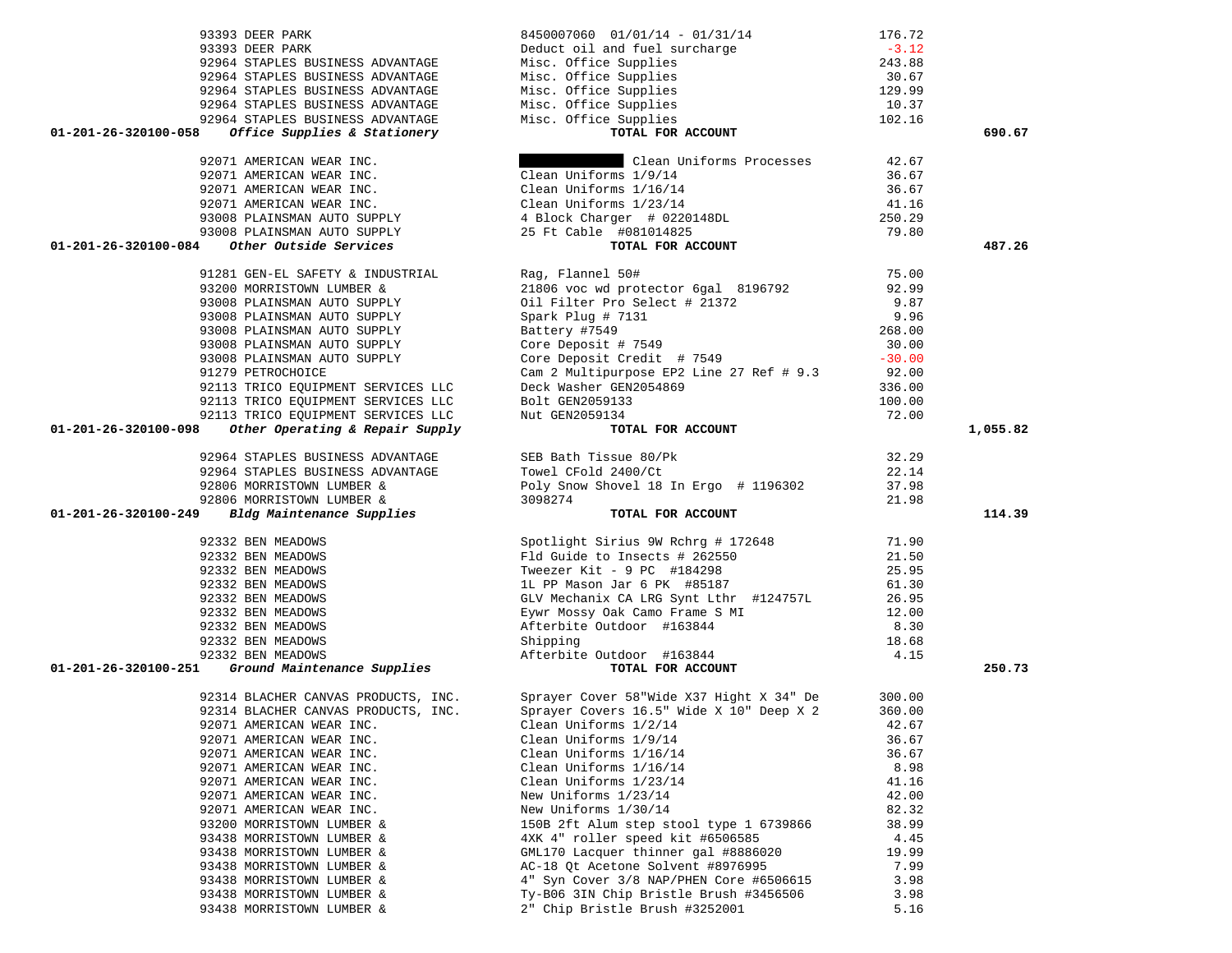| <b>Health Management</b><br>93651 CARLOS PEREZ JR.<br>01-201-27-330100-084<br>Other Outside Services | Travel reimbursement-Carlos Perez<br>TOTAL FOR ACCOUNT | 40.21    | 40.21                  |
|------------------------------------------------------------------------------------------------------|--------------------------------------------------------|----------|------------------------|
| TOTAL for Mosquito Extermination                                                                     |                                                        |          | 5,360.03               |
| 01-201-26-320100-291<br>Vehicle Repairs                                                              | TOTAL FOR ACCOUNT                                      |          | 449.68<br>============ |
| 93446 SAFETY- KLEEN CORP.                                                                            | Fuel Surcharge - Credit                                | $-17.75$ |                        |
| 93446 SAFETY- KLEEN CORP.                                                                            | Drum 55 Waste Oil Filters                              | 80.00    |                        |
| 93446 SAFETY- KLEEN CORP.                                                                            | 55 Gal. Drum - Used oil filters                        | 10.00    |                        |
| 93446 SAFETY- KLEEN CORP.                                                                            | 16G Parts Washer Solvent                               | 253.30   |                        |
| 93446 SAFETY- KLEEN CORP.                                                                            | Fuel Surcharge                                         | 17.75    |                        |
| 93395 PLAINSMAN AUTO SUPPLY                                                                          | SWVLHOS #13404030                                      | 41.14    |                        |
| 93395 PLAINSMAN AUTO SUPPLY                                                                          | PIVOTPIN #1302030                                      | 19.28    |                        |
| 93395 PLAINSMAN AUTO SUPPLY                                                                          | Wiper Blade AccuFit Front #60-024                      | 25.98    |                        |
| 93395 PLAINSMAN AUTO SUPPLY                                                                          | Wiper Blade AccuFit Front #60-021-1                    | 19.98    |                        |
| 01-201-26-320100-258<br>Equipment                                                                    | TOTAL FOR ACCOUNT                                      |          | 1,111.48               |
| 93438 MORRISTOWN LUMBER &                                                                            | 32950 Sledge Handl., Hickory, 36" #99058               | 19.98    |                        |
| 93438 MORRISTOWN LUMBER &                                                                            | C13F Square Bladed Stl Shovel #1320084                 | 37.99    |                        |
| 93438 MORRISTOWN LUMBER &                                                                            | $6X6X08$ #2 Syp. 40 ACQ Treated #6608PT                | 18.50    |                        |

| 93654 CRAIG GOSS                                                | Reimbursement for batteries              | 14.97  |          |
|-----------------------------------------------------------------|------------------------------------------|--------|----------|
| 92135 GEN-EL SAFETY & INDUSTRIAL                                | Item 17-17H                              | 359.50 |          |
| 92135 GEN-EL SAFETY & INDUSTRIAL                                | Item 14-OIL-DRY                          | 540.00 |          |
| 92135 GEN-EL SAFETY & INDUSTRIAL                                | Item 17-8022                             | 990.00 |          |
| 92135 GEN-EL SAFETY & INDUSTRIAL                                | Item 17-8068                             | 127.00 |          |
| 92135 GEN-EL SAFETY & INDUSTRIAL                                | Item 17-8102                             | 129.00 |          |
| Environmental Compliance<br>$01 - 201 - 27 - 330100 - 210$      | TOTAL FOR ACCOUNT                        |        | 2,160.47 |
| 93767 DEER PARK                                                 | 0434540191 billing period 1/15/14-2/14/2 | 28.20  |          |
| $01 - 201 - 27 - 330100 - 258$<br>Equipment                     | TOTAL FOR ACCOUNT                        |        | 28.20    |
| 93726 CARLOS PEREZ JR.                                          | Travel reimbursement-Carlos Perez        | 50.20  |          |
| $01 - 203 - 27 - 330100 - 084$<br>(2013) Other Outside Services | TOTAL FOR ACCOUNT                        |        | 50.20    |
|                                                                 |                                          |        |          |
| TOTAL for Health Management                                     |                                          |        | 2,279.08 |

**Human Services** 

| 93125 STAPLES BUSINESS ADVANTAGE                       | SUPPLIES FOR Human Services Order number  | 405.03 |        |
|--------------------------------------------------------|-------------------------------------------|--------|--------|
| 93127 STAPLES BUSINESS ADVANTAGE                       | Supplies for Human Service order number   | 72.18  |        |
| Office Supplies & Stationery<br>01-201-27-331100-058   | TOTAL FOR ACCOUNT                         |        | 477.21 |
| 94110 COUNTY OF MORRIS                                 | 2ND HALF FEBRUARY 2014 METERED MAIL       | 35.60  |        |
| 01-201-27-331100-068<br>Postage & Metered Mail         | TOTAL FOR ACCOUNT                         |        | 35.60  |
| 92825 JESSICA MONDINO                                  | 7/13/2013 NJ TPK Tolls to Hamilton (ysc   | 2.70   |        |
| 92825 JESSICA MONDINO                                  | 7/13/2013 Roundtrip mileage to hamilton   | 44.10  |        |
| 92825 JESSICA MONDINO                                  | 11/1/2013 Mileage to Perona Farms (Drug   | 22.05  |        |
| 92825 JESSICA MONDINO                                  | 11/8/2013 NJ Tpk tolls to Hamilton YSC s  | 2.70   |        |
| 92825 JESSICA MONDINO                                  | 11/8/2013 Roudtrip mileage to Hamilton y  | 44.10  |        |
| 92825 JESSICA MONDINO                                  | $11/14/2013$ NJ TPK tolls to Burlington   | 4.35   |        |
| 92825 JESSICA MONDINO                                  | 11/14/13 Roundtrip mileage to Burlinton   | 54.60  |        |
| $01 - 201 - 27 - 331100 - 082$<br>Travel Expense       | TOTAL FOR ACCOUNT                         |        | 174.60 |
| 92826 LONGFELLOWS SANDWICH DELI                        | 10NGFELLOWS DELI SANDWICHES, SALADS, DRIN | 143.99 |        |
| 93640 SODEXO INC & AFFILIATES                          | Catering function @ Public Safety Acadam  | 36.50  |        |
| Meeting Exp Advisory Board Etc<br>01-201-27-331100-088 | TOTAL FOR ACCOUNT                         |        | 180.49 |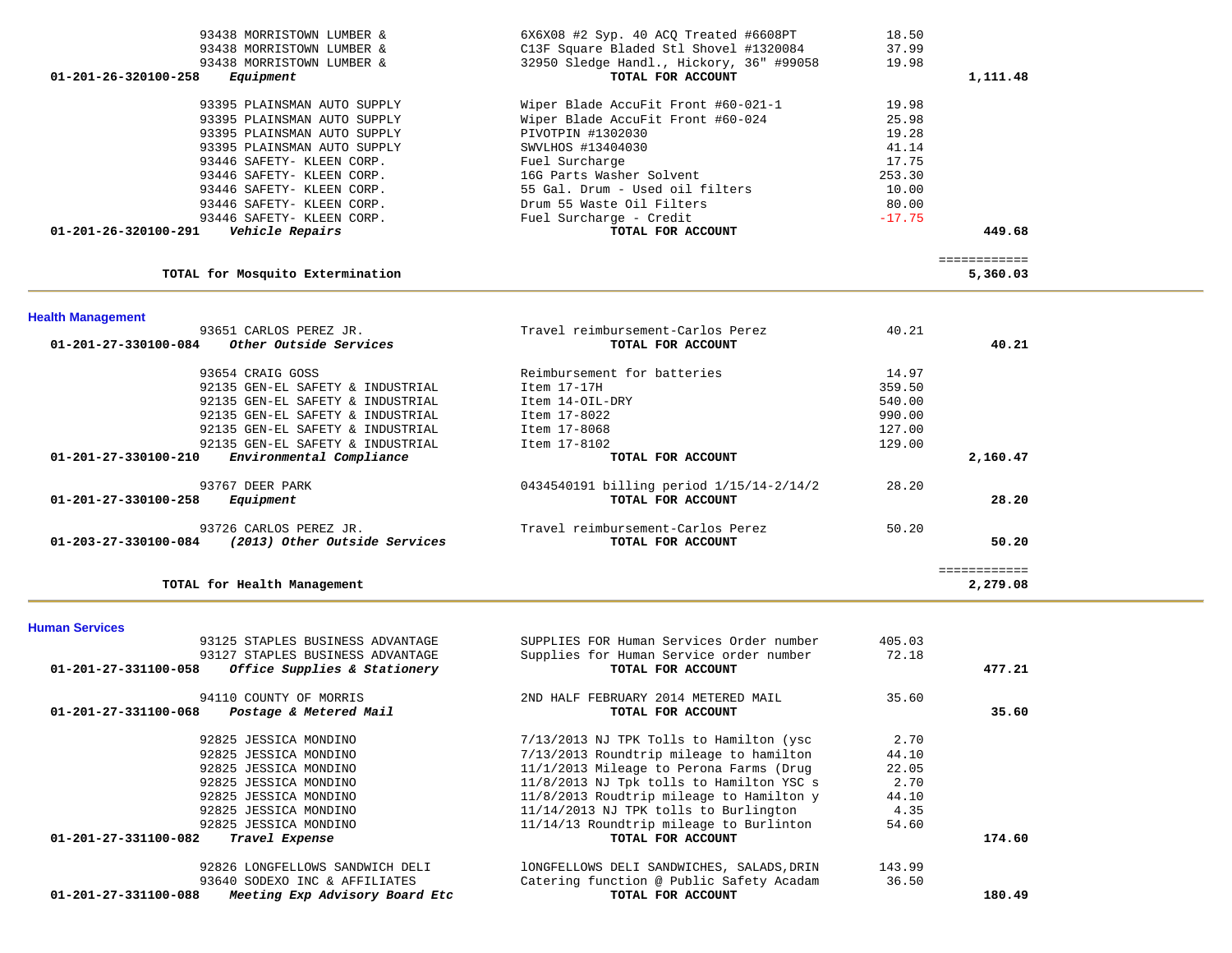| <b>Youth Shelter</b>                |                                                       |                                                  |          |              |
|-------------------------------------|-------------------------------------------------------|--------------------------------------------------|----------|--------------|
| 01-201-27-331110-039                | 91671 DEIRDRE'S HOUSE<br>Education Schools & Training | Self Harming/Suicidal Adols<br>TOTAL FOR ACCOUNT | 180.00   | 180.00       |
|                                     |                                                       |                                                  |          |              |
|                                     | 93157 WAL-MART STORE                                  | 6032 2020 2016 8804 2/03/2014 Resident           | 402.91   |              |
| 01-201-27-331110-059                | Other General Expenses                                | TOTAL FOR ACCOUNT                                |          | 402.91       |
|                                     | 94110 COUNTY OF MORRIS                                | 2ND HALF FEBRUARY 2014 METERED MAIL              | 1.44     |              |
| $01 - 201 - 27 - 331110 - 068$      | Postage and Metered Mail                              | TOTAL FOR ACCOUNT                                |          | 1.44         |
|                                     | 93074 LOVEYS PIZZA & GRILL                            | January Resident Rewards                         | 116.12   |              |
|                                     | 93149 SODEXO INC & AFFILIATES                         | Contractual Charges                              | 2,846.32 |              |
|                                     | 93149 SODEXO INC & AFFILIATES                         | Lunch Meals                                      | 1,023.76 |              |
|                                     | 93149 SODEXO INC & AFFILIATES                         | Dinner Meals                                     | 1,026.44 |              |
|                                     | 93149 SODEXO INC & AFFILIATES                         | Snacks & Groceries                               | 1,753.74 |              |
|                                     | 93721 ALBERTSON INC                                   | 6030 3751 0002 6118 Closing Date 2/5/14          | 80.00    |              |
| 01-201-27-331110-185                | Food                                                  | TOTAL FOR ACCOUNT                                |          | 6,846.38     |
|                                     | 92580 THE INSTITUTE FOR FORENSIC                      | Psychological Eval                               | 325.00   |              |
| 01-201-27-331110-189                | Medical                                               | TOTAL FOR ACCOUNT                                |          | 325.00       |
|                                     | 92533 MONOGRAM MADNESS                                | short sleeve shirt                               | 108.00   |              |
|                                     | 92533 MONOGRAM MADNESS                                | long sleeve shirts                               | 132.00   |              |
|                                     | 92533 MONOGRAM MADNESS                                | full zip hoodie                                  | 38.00    |              |
|                                     | 92533 MONOGRAM MADNESS                                | tee-shirts                                       | 16.00    |              |
|                                     | 92533 MONOGRAM MADNESS                                | pull over hoodie                                 | 36.00    |              |
|                                     | 92533 MONOGRAM MADNESS                                | Wm's larg jacket                                 | 50.00    |              |
| $01 - 201 - 27 - 331110 - 202$      | Uniform And Accessories                               | TOTAL FOR ACCOUNT                                |          | 380.00       |
|                                     | 92328 JERSEY PAPER PLUS INC                           | Castaway C-Fold Towel                            | 80.82    |              |
|                                     | 92328 JERSEY PAPER PLUS INC                           | Casatway Roll Towels                             | 115.74   |              |
|                                     | 92328 JERSEY PAPER PLUS INC                           | Teaspoons                                        | 13.60    |              |
|                                     | 92328 JERSEY PAPER PLUS INC                           | Soup spoons                                      | 13.60    |              |
|                                     | 92328 JERSEY PAPER PLUS INC                           | Forks                                            | 20.40    |              |
| 01-201-27-331110-252                | Janitorial Supplies                                   | TOTAL FOR ACCOUNT                                |          | 244.16       |
|                                     | 89073 DEIRDRE'S HOUSE                                 | Self Injurious Behavior                          | 60.00    |              |
| 01-203-27-331110-039                | (2013) Education Schools & Training                   | TOTAL FOR ACCOUNT                                |          | 60.00        |
|                                     | 90642 DEER PARK                                       | 0434508388<br>11/15/13 thru 12/14/13             | 30.89    |              |
| 01-203-27-331110-185                | (2013) Food                                           | TOTAL FOR ACCOUNT                                |          | 30.89        |
|                                     | 92072 WHITES HEALTHCARE                               | Resident Medication                              | 260.11   |              |
| 01-203-27-331110-189 (2013) Medical |                                                       | TOTAL FOR ACCOUNT                                |          | 260.11       |
|                                     |                                                       |                                                  |          | ============ |
|                                     | TOTAL for Youth Shelter                               |                                                  |          | 8,730.89     |

**Office on Aging** 

| 93172 BETH DENMEAD                                   | Car Insurance Reimbursement for Jan-2014 | 12.00  |        |
|------------------------------------------------------|------------------------------------------|--------|--------|
| 93171 OPHELIA V. CRUSE                               | Car Insurance Reimbursement for Jan-2014 | 12.00  |        |
| 01-201-27-333100-048<br>Insurance                    | TOTAL FOR ACCOUNT                        |        | 24.00  |
| 93375 STAPLES BUSINESS ADVANTAGE                     | Spls reman HP 96 Black, DPS reman toner  | 168.62 |        |
| 93173 STAPLES BUSINESS ADVANTAGE                     | Seb reman tonerhp 35A CB435A, Avy 1sr 1b | 92.70  |        |
| Office Supplies & Stationery<br>01-201-27-333100-058 | TOTAL FOR ACCOUNT                        |        | 261.32 |
| 93622 PATRICIA ZAKRZESKI                             | Fedex (Package for Pino Consulting)      | 39.50  |        |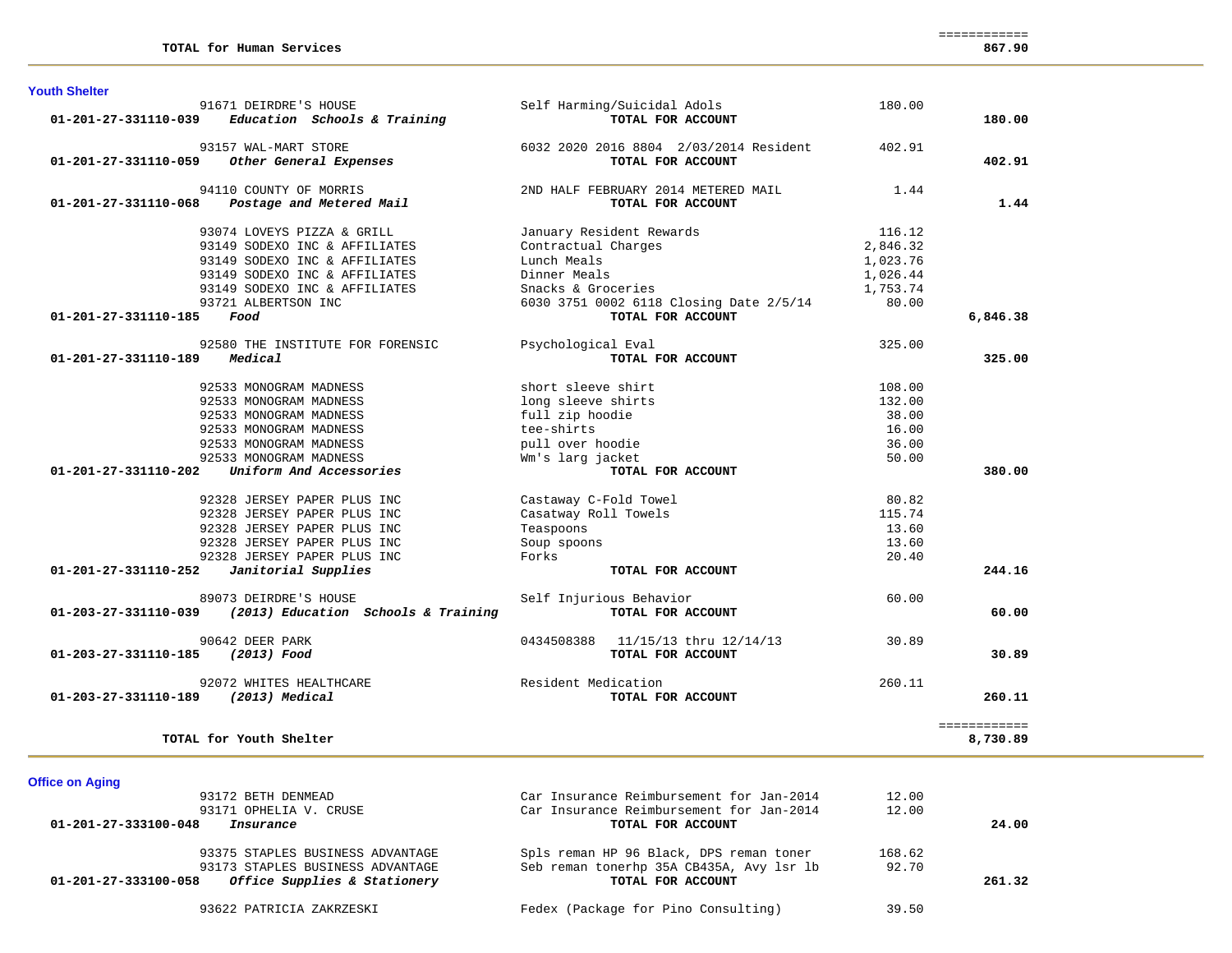| Other General Expenses<br>01-201-27-333100-059                                                                                                                                                                                                               | TOTAL FOR ACCOUNT                                                                                                                                                                                                                                            |                                                      | 39.50                     |  |
|--------------------------------------------------------------------------------------------------------------------------------------------------------------------------------------------------------------------------------------------------------------|--------------------------------------------------------------------------------------------------------------------------------------------------------------------------------------------------------------------------------------------------------------|------------------------------------------------------|---------------------------|--|
| 94110 COUNTY OF MORRIS<br>01-201-27-333100-068    Postage & Metered Mail                                                                                                                                                                                     | 2ND HALF FEBRUARY 2014 METERED MAIL<br>TOTAL FOR ACCOUNT                                                                                                                                                                                                     | 208.46                                               | 208.46                    |  |
| 93172 BETH DENMEAD<br>93171 OPHELIA V. CRUSE<br>01-201-27-333100-082<br>Travel Expense                                                                                                                                                                       | Miles reimbursement for Jan-2014<br>Miles reimbursement for Jan-2014<br>TOTAL FOR ACCOUNT                                                                                                                                                                    | 46.20<br>54.60                                       | 100.80                    |  |
| 93377 BACH'S HOME HEALTH CARE SUPPLY<br>01-201-27-333100-084<br>Other Outside Services                                                                                                                                                                       | For Client BPB, Ostomy Pouch #11185, Ost<br>TOTAL FOR ACCOUNT                                                                                                                                                                                                | 94.75                                                | 94.75                     |  |
| 92636 STAPLES BUSINESS ADVANTAGE<br>92636 STAPLES BUSINESS ADVANTAGE<br>92636 STAPLES BUSINESS ADVANTAGE<br>92638 W.B. MASON COMPANY INC<br>92638 W.B. MASON COMPANY INC<br>94206 PAPER MART INC<br>01-203-27-333100-058 (2013) Office Supplies & Stationery | Battery AA Alkaline 20pk<br>Bic and stic grp bp fine BL/BE Dz, trans<br>Optima grip electric stapler, 2 pocket po<br>Calendar, book style, wall, desk, Book apt,<br>Calendar wall 12x17 Be.<br>Aging, Disabilities & Veteran's Services<br>TOTAL FOR ACCOUNT | 10.07<br>28.01<br>321.94<br>190.05<br>7.77<br>152.80 | 710.64                    |  |
| TOTAL for Office on Aging                                                                                                                                                                                                                                    |                                                                                                                                                                                                                                                              |                                                      | ============<br>1,439.47  |  |
| Grant in Aid                                                                                                                                                                                                                                                 |                                                                                                                                                                                                                                                              |                                                      |                           |  |
| 92856 ALFRE INC.<br>01-203-27-342000-453 (2013) Grant in Aid GIA: ALFRE INC                                                                                                                                                                                  | SERVICES FOR MORRIS COUNTY WOMEN HALFWAY<br>TOTAL FOR ACCOUNT                                                                                                                                                                                                | 6,780.00                                             | 6,780.00                  |  |
| 92860 NEW JERSEY AIDS SERVICES<br>01-203-27-342000-454 (2013) Grant in Aid GIA: ERIC JOHNSON                                                                                                                                                                 | NJ AIDS SERVICES FOR DECEMBER UNITS OF C<br>TOTAL FOR ACCOUNT                                                                                                                                                                                                | 3,070.00                                             | 3,070.00                  |  |
| 92882 CORNERSTONE FAMILY PROGRAMS<br>$01-203-27-342000-462$ (2013) Grant in Aid GIA: FAMILY SERVICES                                                                                                                                                         | COST REIMBURSEMENT TOTAL OF 248 SOCIAL W<br>TOTAL FOR ACCOUNT                                                                                                                                                                                                | 9,074.00                                             | 9,074.00                  |  |
| 93796 COMMUNITY HOPE INC.<br>93796 COMMUNITY HOPE INC.<br>$01-203-27-342000-468$ (2013) Grant in Aid GIA: COMMUNITY HOPE                                                                                                                                     | SERVICES FOR THE 3RD QUARTER JULY-SEPT.<br>SERVICES FOR THE 4TH QUARTER OCT-DEC. 20<br>TOTAL FOR ACCOUNT                                                                                                                                                     | 18,549.96<br>14,261.55                               | 32,811.51                 |  |
| 92859 CFCS - HOPE HOUSE<br>92859 CFCS - HOPE HOUSE<br>$01-203-27-342000-480$ (2013) Grant in Aid GIA:HOPEHOUSEOPERTNF                                                                                                                                        | SUBSTANCE ABUSE CASE MANAGER DECEMBER 20<br>URINE SCREENING<br>TOTAL FOR ACCOUNT                                                                                                                                                                             | 90.00<br>25.00                                       | 115.00                    |  |
| 01-203-27-342000-490 (2013) Grant in Aid: Daytop                                                                                                                                                                                                             | 92857 DAYTOP VILLAGE OF NJ, INC. SERVICES PROVIDED FOR DECEMBER 2013 ADUL<br>TOTAL FOR ACCOUNT                                                                                                                                                               | 4,210.00                                             | 4,210.00                  |  |
| TOTAL for Grant in Aid                                                                                                                                                                                                                                       |                                                                                                                                                                                                                                                              |                                                      | ============<br>56,060.51 |  |
| <b>Seniors, Disabled &amp; Veterans</b>                                                                                                                                                                                                                      |                                                                                                                                                                                                                                                              |                                                      |                           |  |
| 93622 PATRICIA ZAKRZESKI<br>01-201-27-343100-059<br>Other General Expenses                                                                                                                                                                                   | Costco(Photos for Vet Bio Book)<br>TOTAL FOR ACCOUNT                                                                                                                                                                                                         | 4.47                                                 | 4.47                      |  |
| TOTAL for Seniors, Disabled & Veterans                                                                                                                                                                                                                       |                                                                                                                                                                                                                                                              |                                                      | ============<br>4.47      |  |
| <b>County Board of Social Service</b>                                                                                                                                                                                                                        |                                                                                                                                                                                                                                                              |                                                      |                           |  |
| 92293 CWDA<br>Associations and Memberships<br>01-201-27-345100-023                                                                                                                                                                                           | Membership dues for 2014<br>TOTAL FOR ACCOUNT                                                                                                                                                                                                                | 450.00                                               | 450.00                    |  |
| 92311 W.B. MASON COMPANY INC<br>01-201-27-345100-058 Office Supplies & Stationery                                                                                                                                                                            | Order #S014879315/01-08-14/Cust. #C10337<br>TOTAL FOR ACCOUNT                                                                                                                                                                                                | 241.40                                               | 241.40                    |  |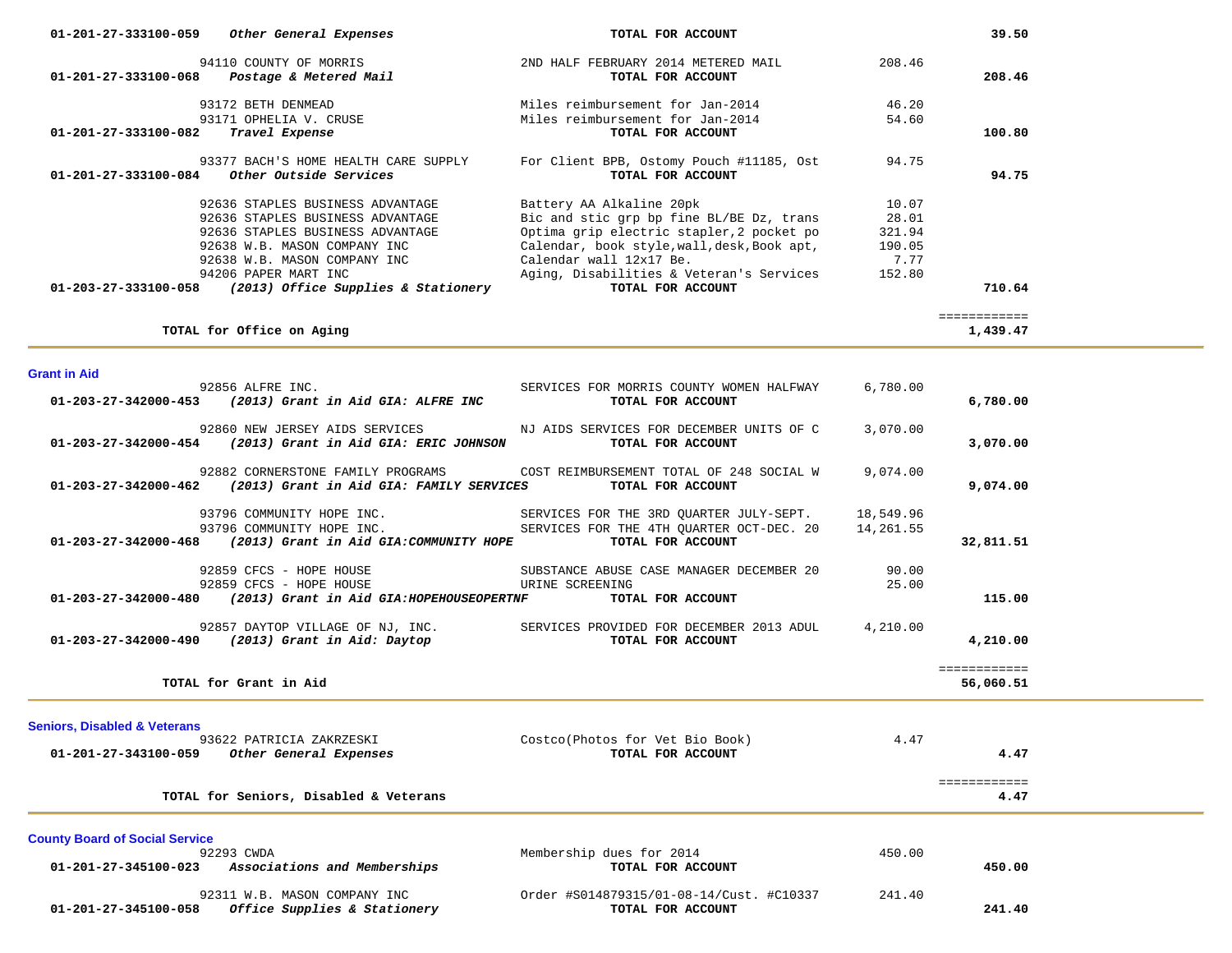| 93735 DEER PARK<br>01-201-27-345100-059<br>Other General Expenses                | Acct. #0434488383 / 01-15-14 to 02-14<br>TOTAL FOR ACCOUNT     | 160.53   | 160.53       |
|----------------------------------------------------------------------------------|----------------------------------------------------------------|----------|--------------|
|                                                                                  |                                                                |          |              |
| 93385 VERIZON                                                                    | 641 87Y / 01/ 28/                                              | 916.13   |              |
| 93738 VERIZON                                                                    | Account #973 889-3370 640 33Y/02-14-14 t                       | 1,637.06 |              |
| 93739 VERIZON                                                                    | Acct. #973 889-2917 642 14Y/02-14-14 TO                        | 1,697.49 |              |
| 01-201-27-345100-146<br>Telephone                                                | TOTAL FOR ACCOUNT                                              |          | 4,250.68     |
| 93737 MUNICIPAL CAPITAL CORP                                                     | (9) Digital Copiers - (Payment 5/12)                           | 3,640.16 |              |
| 93737 MUNICIPAL CAPITAL CORP                                                     |                                                                |          |              |
|                                                                                  | RICOH MP5002SP                                                 | 1,051.16 |              |
| 93737 MUNICIPAL CAPITAL CORP                                                     | RICOH MP4002SP                                                 | 1,467.24 |              |
| 93737 MUNICIPAL CAPITAL CORP                                                     | RICOH MP4002SP                                                 | 1,635.40 |              |
| 93736 MUNICIPAL CAPITAL CORP<br>Office Machines - Rental<br>01-201-27-345100-164 | Rental charges - (2) Ricoh MP 4002SP (Pay<br>TOTAL FOR ACCOUNT | 1,627.78 | 9,421.74     |
|                                                                                  |                                                                |          |              |
| 93535 U.S. SECURITY ASSOCIATES, INC.                                             | Payment for Security Officer - Client #5                       | 638.75   |              |
| 93535 U.S. SECURITY ASSOCIATES, INC.                                             | $01/31/14 - 02/06/14$                                          | 525.60   |              |
| 93386 U.S. SECURITY ASSOCIATES, INC.                                             | Payment for Security Officer - Client #5                       | 525.60   |              |
| 93741 U.S. SECURITY ASSOCIATES, INC.                                             | Payment for Security Officer- Client #57                       | 248.20   |              |
| 92975 UNITRONIX DATA SYSTEMS INC                                                 | Software maintenance for the month of Fe                       | 5,412.00 |              |
| 93714 JOHNSON & JOHNSON, ESQS                                                    | Legal services rendered for the month of                       | 4,691.66 |              |
| Special Services<br>01-201-27-345100-325                                         | TOTAL FOR ACCOUNT                                              |          | 12,041.81    |
| 93384 SHAU-YING LIU                                                              | SSS - Mileage reimb. for January 2014                          | 78.75    |              |
| 01-201-27-345100-332<br>Mileage                                                  | TOTAL FOR ACCOUNT                                              |          | 78.75        |
| 93534 CARLOTA MANJARRES                                                          | FSS - Insurance reimb. for January to Ju                       | 72.00    |              |
| 93381 DIENANE ETIENNE                                                            | MAP - Insurance reimb. for January to Ju                       | 72.00    |              |
| 93382 JAMES MCDANIEL                                                             | Insurance reimb. for January to June 201                       | 90.00    |              |
| 93387 MAIRA ROGERS                                                               | Insurance reimb. for January to June 201                       | 72.00    |              |
| 93383 SANGITA SHAH                                                               | MAP - Insurance reimb. for January to Ju                       | 72.00    |              |
| 93384 SHAU-YING LIU                                                              | Insurance reimb. for January to June 201                       | 72.00    |              |
| 93715 CHARLES F. ROUFAEAL                                                        | FSS - Insurance reimb. for January to Ju                       | 72.00    |              |
| 93719 HUONG LU                                                                   | SSS - Insurance reimb. for January to Ju                       | 72.00    |              |
| 93716 SHAWNNA BAILEY                                                             | Insurance reimb. for January to June 201                       | 72.00    |              |
| Other Allowances<br>01-201-27-345100-333                                         | TOTAL FOR ACCOUNT                                              |          | 666.00       |
|                                                                                  |                                                                |          |              |
| 94206 PAPER MART INC                                                             | Office of Temporary Assistance                                 | 4,020.15 |              |
| (2013) Office Supplies & Stationery<br>01-203-27-345100-058                      | TOTAL FOR ACCOUNT                                              |          | 4,020.15     |
| 93380 COUNTY OF MORRIS                                                           | Disability Payments made in excess of Pa                       | 5,825.62 |              |
| (2013) Unemployment Compensation<br>01-203-27-345100-331                         | TOTAL FOR ACCOUNT                                              |          | 5,825.62     |
| 93387 MAIRA ROGERS                                                               | MAP - Mileage reimb. for October to Dece                       | 29.75    |              |
| 93716 SHAWNNA BAILEY                                                             | FSS - Mileage reimb. for October & Decem                       | 30.80    |              |
| 01-203-27-345100-332<br>$(2013)$ Mileage                                         | TOTAL FOR ACCOUNT                                              |          | 60.55        |
|                                                                                  |                                                                |          |              |
| 93382 JAMES MCDANIEL                                                             | CSP - Insurance reimb. for July to Decem                       | 90.00    |              |
| 01-203-27-345100-333<br>(2013) Other Allowances                                  | TOTAL FOR ACCOUNT                                              |          | 90.00        |
|                                                                                  |                                                                |          | ============ |
|                                                                                  |                                                                |          |              |

**MV:Administration** 

| 93981 ARNEL P GARCIA     | LPN, 2-16-2014 thru 3-1-2014 | 2,240.00 |
|--------------------------|------------------------------|----------|
| 93982 BARKEL FLEMMING    | LPN, 2-16-2014 thru 3-1-2014 | 1,792.00 |
| 93983 CARRELLE L CALIXTE | LPN, 2-16-2014 thru 3-1-2014 | 2,688.00 |
| 93984 CHARLES NADARAJAH  | RN, 2-16-2014 thru 3-1-2014  | 1,400.00 |
| 93985 DANILO LAPID       | RN, 2-16-2014 thru 3-1-2014  | 2,233.35 |
| 93986 DAVID JEAN-LOUIS   | LPN, 2-16-2014 thru 3-1-2014 | 2,222.76 |
| 93987 EDITHA MAROUEZ     | RN, 2-16-2014 thru 3-1-2014  | 1,120.00 |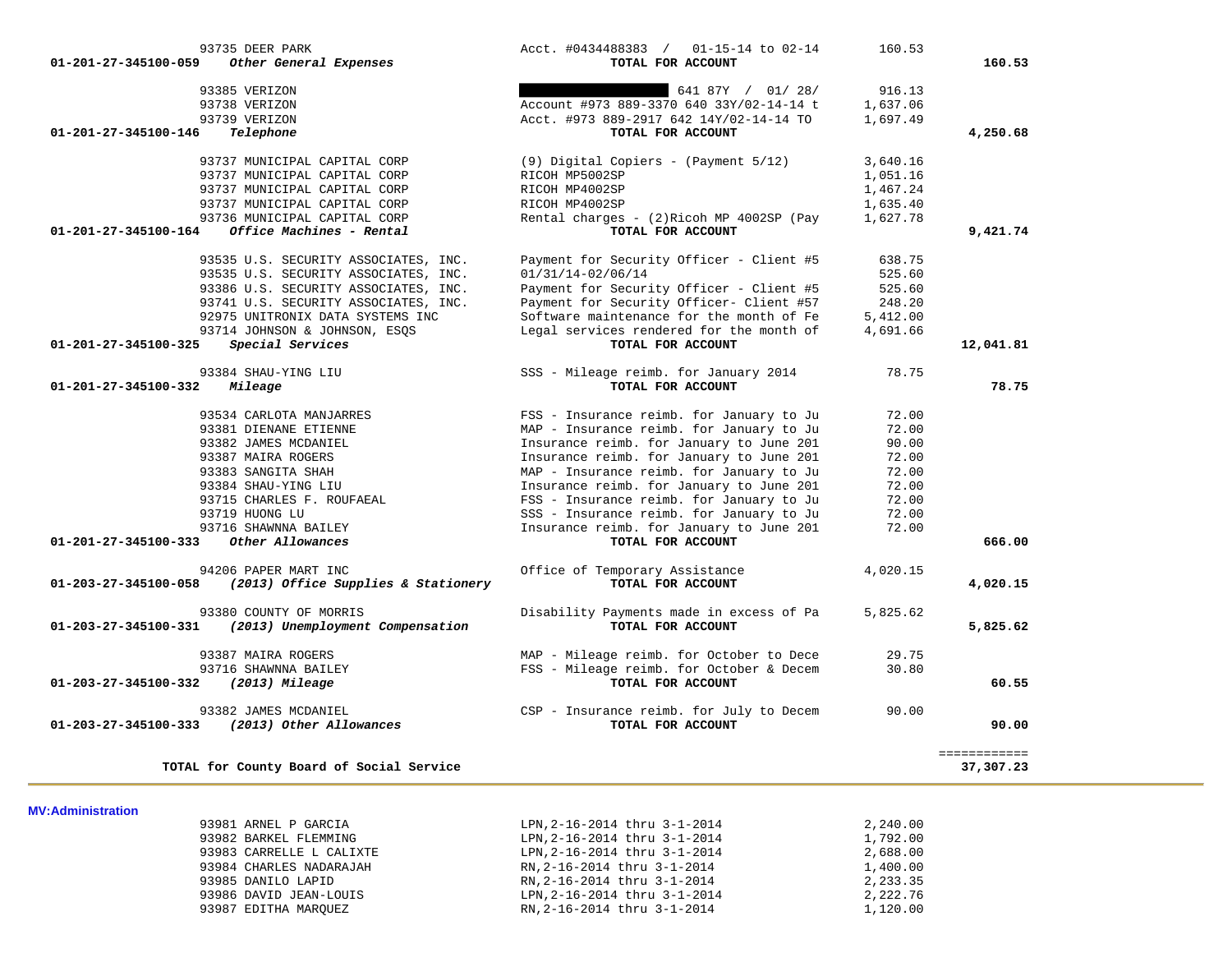|                                    | 93988 EVELYN TOLENTINO                                                    |                                                                                                                                                                                                                  | 1,155.00 |              |
|------------------------------------|---------------------------------------------------------------------------|------------------------------------------------------------------------------------------------------------------------------------------------------------------------------------------------------------------|----------|--------------|
|                                    | 93989 GEORGINA GRAY-HORSLEY<br>93990 ILLIENE CHARLES, RN                  |                                                                                                                                                                                                                  | 671.16   |              |
|                                    |                                                                           | LPN, 2-16-2014 thru 3-1-2014<br>RN, 2-16-2014 thru 3-1-2014<br>RN, 2-16-2014 thru 3-1-2014                                                                                                                       | 1,680.00 |              |
|                                    | 93991 JEDDIE A GARCIA                                                     |                                                                                                                                                                                                                  | 557.90   |              |
|                                    | 93992 JESSY JACOB                                                         | RN, 2-16-2014 thru 3-1-2014<br>LPN, 2-16-2014 thru 3-1-2014<br>RN, 2-16-2014 thru 3-1-2014<br>RN, 2-16-2014 thru 3-1-2014                                                                                        | 210.00   |              |
|                                    | 93993 LOREEN RAFISURA<br>93993 LOREEN RAFISURA<br>93994 LOUISE R. MACCHIA |                                                                                                                                                                                                                  | 280.00   |              |
|                                    |                                                                           |                                                                                                                                                                                                                  | 2,458.75 |              |
|                                    | 93995 MA. LIZA IMPERIAL                                                   | RN,2-16-2014 thru 3-1-2014                                                                                                                                                                                       | 3,640.70 |              |
|                                    | 93996 MADUKWE IMO IBOKO, RN                                               |                                                                                                                                                                                                                  | 1,680.00 |              |
|                                    | 93997 MARIA CARMELITA OBLINA                                              | RN, 2-16-2014 thru 3-1-2014<br>LPN, 2-16-2014 thru 3-1-2014<br>RN, 2-16-2014 thru 3-1-2014<br>RN, 2-16-2014 thru 3-1-2014                                                                                        | 896.00   |              |
|                                    | 93998 MARTHA YAGHI                                                        |                                                                                                                                                                                                                  | 1,118.95 |              |
|                                    | 93999 MARY JANE M. ARCINAS                                                | RN, 2-16-2014 thru 3-1-2014<br>RN, 2-16-2014 thru 3-1-2014<br>RN, 2-16-2014 thru 3-1-2014<br>RN, 2-16-2014 thru 3-1-2014                                                                                         | 560.00   |              |
|                                    | 94000 MELOJANE CELESTINO                                                  |                                                                                                                                                                                                                  | 1,120.00 |              |
|                                    | 94001 MICHELLE CAPILI                                                     |                                                                                                                                                                                                                  | 1,592.50 |              |
|                                    | 94002 MIRLENE ESTRIPLET                                                   |                                                                                                                                                                                                                  | 3,080.00 |              |
|                                    | 94003 ROSE DUMAPIT                                                        |                                                                                                                                                                                                                  | 1,400.00 |              |
|                                    | 94004 ROSEMARY BATANE COBCOBO                                             |                                                                                                                                                                                                                  | 1,120.00 |              |
|                                    | 94005 SUZIE COLLIN                                                        |                                                                                                                                                                                                                  | 3,115.00 |              |
| 01-201-27-350100-013               | Temporary Help - Per Diem Nurses                                          | RN, 2-16-2014 thru 3-1-2014<br>RN, 2-16-2014 thru 3-1-2014<br>RN, 2-16-2014 thru 3-1-2014<br>RN, 2-16-2014 thru 3-1-2014<br>--- 2-16-2014 thru 3-1-2014                                                          |          | 40,032.07    |
|                                    |                                                                           |                                                                                                                                                                                                                  |          |              |
|                                    | 93877 AEQUOR HEALTHCARE SERVICES, LLC                                     | Agency Nursing, 2-2-2-14 thru 2-7-2014                                                                                                                                                                           | 3,899.39 |              |
|                                    | 93877 AEQUOR HEALTHCARE SERVICES, LLC                                     | Agency Nursing, 1-26-2014 thru 1-31-2014                                                                                                                                                                         | 7,026.91 |              |
|                                    | 01-201-27-350100-016 Outside Salaries & Wages                             | TOTAL FOR ACCOUNT                                                                                                                                                                                                |          | 10,926.30    |
|                                    |                                                                           |                                                                                                                                                                                                                  |          |              |
|                                    | 94193 OPTIMUS EMR, INC.                                                   | 1020, March~2014                                                                                                                                                                                                 | 4,300.00 |              |
|                                    | 01-201-27-350100-040 Electronic Data Processing                           | TOTAL FOR ACCOUNT                                                                                                                                                                                                |          | 4,300.00     |
|                                    |                                                                           |                                                                                                                                                                                                                  |          |              |
|                                    | 93901 STAPLES BUSINESS ADVANTAGE                                          |                                                                                                                                                                                                                  | 47.22    |              |
|                                    | 93901 STAPLES BUSINESS ADVANTAGE                                          |                                                                                                                                                                                                                  | 1,000.32 |              |
|                                    | $01-201-27-350100-058$ Office Supplies & Stationery                       |                                                                                                                                                                                                                  |          | 1,047.54     |
|                                    |                                                                           | 2ND HALF FEBRUARY 2014 METERED MAIL<br>2019 TOTAL FOR ACCOUNT                                                                                                                                                    |          |              |
|                                    | 94110 COUNTY OF MORRIS                                                    |                                                                                                                                                                                                                  |          |              |
|                                    | 01-201-27-350100-068  Postage & Metered Mail                              |                                                                                                                                                                                                                  |          | 243.97       |
|                                    |                                                                           |                                                                                                                                                                                                                  |          |              |
|                                    | 94209 NATIONAL FUEL OIL INC. FUEL CHARGES 1/14                            |                                                                                                                                                                                                                  | 83.40    |              |
| 01-201-27-350100-140 Gas Purchases |                                                                           | TOTAL FOR ACCOUNT                                                                                                                                                                                                |          | 83.40        |
|                                    |                                                                           |                                                                                                                                                                                                                  |          |              |
|                                    | 93902 VERIZON                                                             | 973 984 0357 078 33Y, 1-22-2014 thru 2-21                                                                                                                                                                        | 28.17    |              |
| 01-201-27-350100-146 Telephone     |                                                                           | TOTAL FOR ACCOUNT                                                                                                                                                                                                |          | 28.17        |
|                                    |                                                                           |                                                                                                                                                                                                                  |          |              |
|                                    |                                                                           |                                                                                                                                                                                                                  | 216.48   |              |
|                                    |                                                                           |                                                                                                                                                                                                                  | 451.18   |              |
|                                    |                                                                           |                                                                                                                                                                                                                  | 556.30   |              |
| 01-201-27-350100-164               |                                                                           | 93894 MUNICIPAL CAPITAL CORP<br>93894 MUNICIPAL CAPITAL CORP<br>93894 MUNICIPAL CAPITAL CORP<br>93894 MUNICIPAL CAPITAL CORP<br><b>4</b> Office Machines - Rental Charges, 1-24-2014<br><b>70TAL FOR ACCOUNT</b> |          | 1,223.96     |
|                                    |                                                                           |                                                                                                                                                                                                                  |          |              |
|                                    | 93888 GIFT BASKET EXPERTS                                                 | Holiday Baskets,12-15-2013                                                                                                                                                                                       | 1,800.00 |              |
|                                    | 92013 THE SENIORS RESOURCE GUIDE                                          | MCSC2, 11/18/2013                                                                                                                                                                                                | 1,350.00 |              |
| 01-203-27-350100-022               | (2013) Advertising                                                        | TOTAL FOR ACCOUNT                                                                                                                                                                                                |          | 3,150.00     |
|                                    |                                                                           |                                                                                                                                                                                                                  |          |              |
|                                    | 94206 PAPER MART INC                                                      | Morris View                                                                                                                                                                                                      | 105.50   |              |
| 01-203-27-350100-058               | (2013) Office Supplies & Stationery                                       | TOTAL FOR ACCOUNT                                                                                                                                                                                                |          | 105.50       |
|                                    |                                                                           |                                                                                                                                                                                                                  |          |              |
|                                    | 93893 MUNICIPAL CAPITAL CORP                                              | Rental Charges, 10-21-2013                                                                                                                                                                                       | 1,085.92 |              |
|                                    | 93893 MUNICIPAL CAPITAL CORP                                              | Rental Charges, 11-1-2013                                                                                                                                                                                        | 451.18   |              |
|                                    | 93893 MUNICIPAL CAPITAL CORP                                              | Rental Charges, 10-1-2013                                                                                                                                                                                        | 556.30   |              |
|                                    | 93881 ATLANTIC TOMORROWS OFFICE                                           | 9073,4th Qtr. 2013                                                                                                                                                                                               | 571.41   |              |
| 01-203-27-350100-164               | (2013) Office Machines - Rental                                           | TOTAL FOR ACCOUNT                                                                                                                                                                                                |          | 2,664.81     |
|                                    |                                                                           |                                                                                                                                                                                                                  |          |              |
|                                    |                                                                           |                                                                                                                                                                                                                  |          | ============ |
|                                    | TOTAL for MV: Administration                                              |                                                                                                                                                                                                                  |          | 63,805.72    |
|                                    |                                                                           |                                                                                                                                                                                                                  |          |              |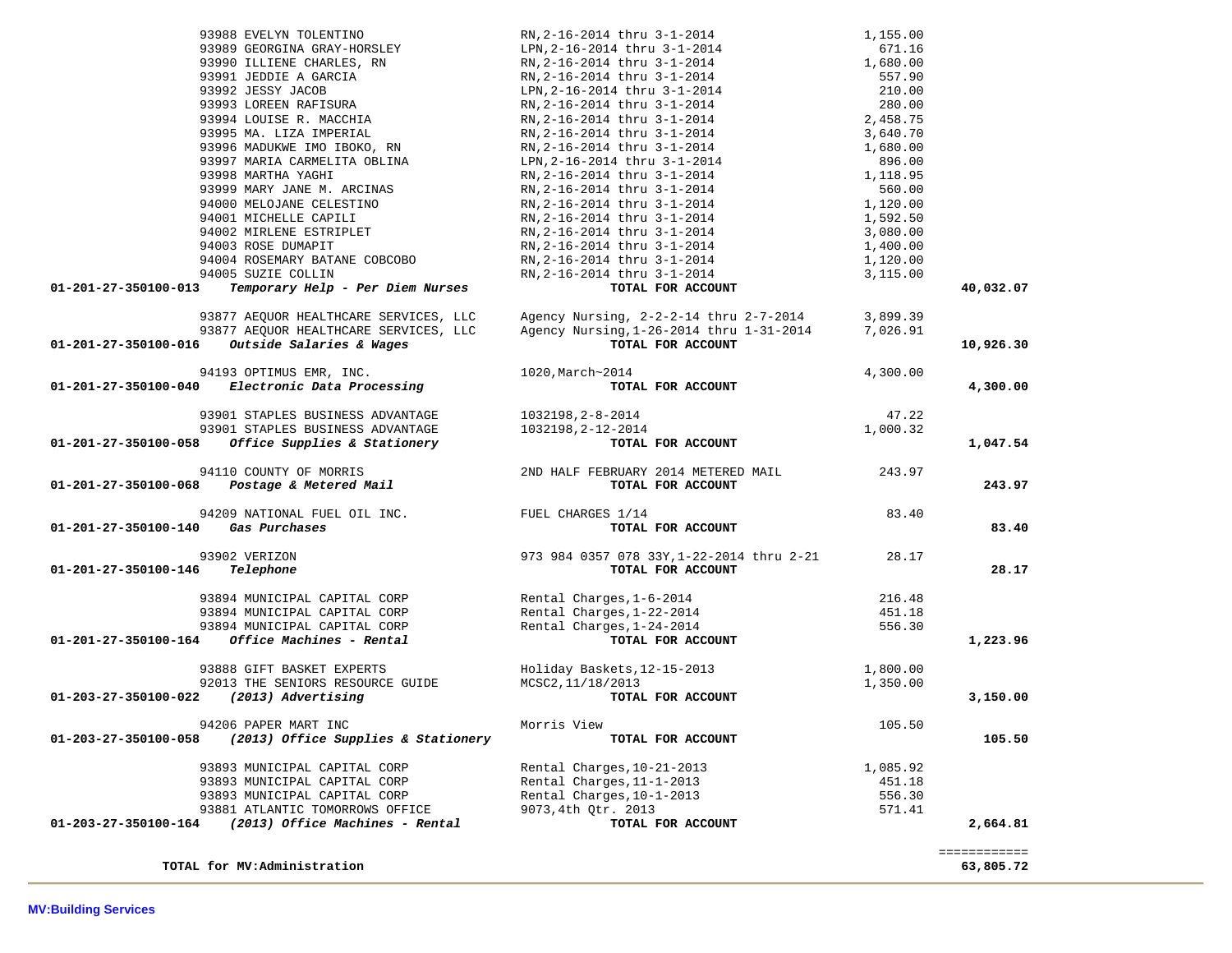| 01-201-27-350110-036 | Contracted Services                                                  | TOTAL FOR ACCOUNT                                                                     |                      | 1,175.00                 |  |
|----------------------|----------------------------------------------------------------------|---------------------------------------------------------------------------------------|----------------------|--------------------------|--|
|                      | 92994 TBS CONTROLS LLC                                               | M13000, February-2014                                                                 | 2,679.17             |                          |  |
| 01-201-27-350110-044 | Equipment Service Agreements                                         | TOTAL FOR ACCOUNT                                                                     |                      | 2,679.17                 |  |
|                      | 93878 AES-NJ COGEN CO INC                                            | Electric, January~2014                                                                | 3,507.06             |                          |  |
| 01-201-27-350110-137 | Electricity                                                          | TOTAL FOR ACCOUNT                                                                     |                      | 3,507.06                 |  |
|                      |                                                                      |                                                                                       |                      |                          |  |
| 01-201-27-350110-144 | 94036 TOWNSHIP OF MORRIS<br>Sewer                                    | 1609-0/ MORRIS VIEW/ SPLIT INVOICE                                                    | 77,363.31            | 77,363.31                |  |
|                      |                                                                      | TOTAL FOR ACCOUNT                                                                     |                      |                          |  |
|                      | 92992 GRAINGER                                                       | 806843231, 1-13-2014                                                                  | 419.06               |                          |  |
|                      | 92992 GRAINGER                                                       | 806843231, 1-14-2014                                                                  | 102.06               |                          |  |
|                      | 92996 GRAINGER                                                       | 806843231, 1-27-2014                                                                  | 781.88               |                          |  |
|                      | 92996 GRAINGER                                                       | 806843231, 1-27-2014                                                                  | 188.12               |                          |  |
| 01-201-27-350110-204 | Plant Operation                                                      | TOTAL FOR ACCOUNT                                                                     |                      | 1,491.12                 |  |
|                      | 92993 BAYWAY LUMBER                                                  | 202440, 1-17-2014                                                                     | 2,227.55             |                          |  |
| 01-201-27-350110-262 | Machinery Repairs & Parts                                            | TOTAL FOR ACCOUNT                                                                     |                      | 2,227.55                 |  |
|                      |                                                                      |                                                                                       |                      |                          |  |
|                      | 93903 WASTE MANAGEMENT OF NEW JERSEY                                 | 100-0057890-0836-3, 12-1-2013 thru 12-3                                               | 7,484.44             |                          |  |
|                      | 93904 WASTE MANAGEMENT OF NEW JERSEY                                 | 100-0057890-0836-3, 12-1-2013 thru 12-3                                               | 1,434.94             |                          |  |
| 01-203-27-350110-143 | (2013) Rubbish & Trash Removal                                       | TOTAL FOR ACCOUNT                                                                     |                      | 8,919.38                 |  |
|                      | 92995 TURTLE & HUGHES, INC                                           | 132425, 12-19-2013                                                                    | 254.45               |                          |  |
|                      | 92007 GRAINGER                                                       | 806843231, 11/21/2013                                                                 | 309.36               |                          |  |
| 01-203-27-350110-204 | (2013) Plant Operation                                               | TOTAL FOR ACCOUNT                                                                     |                      | 563.81                   |  |
|                      |                                                                      |                                                                                       |                      |                          |  |
|                      | 92010 NATIONAL INDUSTRIES                                            | MVNH066,7/8/2013                                                                      | 905.19               |                          |  |
|                      | 92010 NATIONAL INDUSTRIES                                            | MVHN066, 11/6/2013                                                                    | 97.93                |                          |  |
|                      | 89668 KRATOS                                                         | COUMOR, 10-23-2013                                                                    | 330.00               |                          |  |
|                      | 92011 GRAINGER                                                       | 806843231, 7/24/2013                                                                  | 36.06                |                          |  |
|                      | 92993 BAYWAY LUMBER                                                  | 202440, 12-10-2013                                                                    | 1,192.00             |                          |  |
|                      | 92993 BAYWAY LUMBER                                                  | 202440, 12-2-2013                                                                     | 135.94               |                          |  |
|                      | 91993 BACH'S HOME HEALTH CARE SUPPLY<br>85291 MILLER & CHITTY CO INC | Repair of Wheelchair/Folding Recliner, 11<br>Install Feedwater Valve and Motor, Repai | 1,720.00<br>3,840.00 |                          |  |
| 01-203-27-350110-262 | (2013) Machinery Repairs & Parts                                     | TOTAL FOR ACCOUNT                                                                     |                      | 8,257.12                 |  |
|                      |                                                                      |                                                                                       |                      |                          |  |
|                      |                                                                      |                                                                                       |                      | ============             |  |
|                      | TOTAL for MV: Building Services                                      |                                                                                       |                      | 106,183.52               |  |
|                      |                                                                      |                                                                                       |                      |                          |  |
| <b>MV:Dietary</b>    |                                                                      |                                                                                       |                      |                          |  |
|                      | 93001 HOBART SERVICE                                                 | 0267749,1/10/2014                                                                     | 883.24               |                          |  |
| 01-201-27-350115-262 | Machinery Repairs & Parts                                            | TOTAL FOR ACCOUNT                                                                     |                      | 883.24                   |  |
|                      | 92005 STATE OF NJ                                                    | 24-007-900, December~2013                                                             | 565.16               |                          |  |
|                      | 92005 STATE OF NJ                                                    | 24-007-900, December~2013                                                             | 7,293.63             |                          |  |
|                      | 92005 STATE OF NJ                                                    | 24-007-900, December~2013                                                             | 290.35               |                          |  |
|                      | 92005 STATE OF NJ                                                    | 24-007-900, December~2013                                                             | 127.68               |                          |  |
| 01-203-27-350115-185 | (2013) Food                                                          | TOTAL FOR ACCOUNT                                                                     |                      | 8,276.82                 |  |
|                      |                                                                      |                                                                                       |                      |                          |  |
|                      | TOTAL for MV: Dietary                                                |                                                                                       |                      | ============<br>9,160.06 |  |
|                      |                                                                      |                                                                                       |                      |                          |  |
|                      |                                                                      |                                                                                       |                      |                          |  |
| <b>MV:Laundry</b>    | 93892 LABEL TAPE SYSTEMS                                             |                                                                                       |                      |                          |  |
| 01-201-27-350125-046 | General Stores                                                       | Label Tape, 2-10-2014<br>TOTAL FOR ACCOUNT                                            | 596.60               | 596.60                   |  |
|                      |                                                                      |                                                                                       |                      |                          |  |
|                      | 93886 EMERALD PROFESSIONAL                                           | $285632, 1 - 6 - 2014$                                                                | 11,631.11            |                          |  |
|                      | 93886 EMERALD PROFESSIONAL                                           | 285632, 1-15-2014                                                                     | 2,698.69             |                          |  |

93876 ACORN TERMITE AND PEST Pest Control and Bed Bug Infestation Tre 1,175.00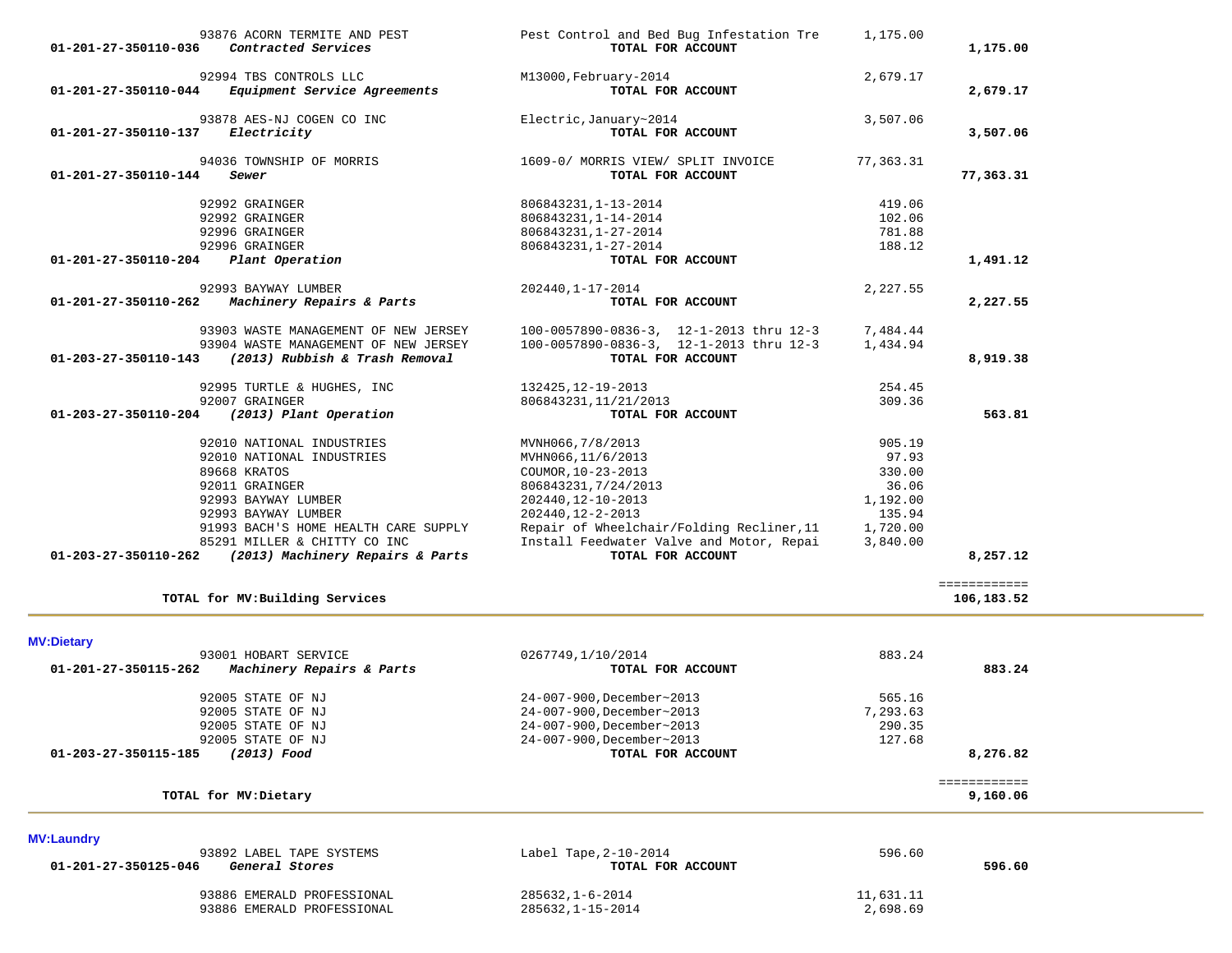|             | 93884 DENNIS GRAU |  |                                |  |
|-------------|-------------------|--|--------------------------------|--|
| 93895 NASCO |                   |  |                                |  |
|             |                   |  | 93880 ARTS! BY THE PEOPLE INC. |  |

**MV:Recreation/Volunteer Svc**

 93884 DENNIS GRAU Music Therapy in Atrium,2-18-2014 150.00 93895 NASCO 157-631-00,2-3-2014 110.78 Poetry Class, 2-10-2014 75.00

| 93897 PHARMA CARE INC                                                           | MORR02, January~2014                              | 4,067.80 |              |
|---------------------------------------------------------------------------------|---------------------------------------------------|----------|--------------|
| 93882 ALBERTA SCOCOZZA R.R.A.                                                   | Consultation Fee, 1st Qtr. 2014                   | 350.00   |              |
| Consultation Fee<br>01-201-27-350130-035                                        | TOTAL FOR ACCOUNT                                 |          | 4,417.80     |
| 93890 JAMES H WOLF                                                              | Medical Director, 2-20 and 2-24-2014              | 710.00   |              |
| Contracted Services<br>01-201-27-350130-036                                     | TOTAL FOR ACCOUNT                                 |          | 710.00       |
| 93885 DERMA RITE INDUSTRIES LLC                                                 | MORRIV, 2-3-2014                                  | 960.00   |              |
| 93889 GULF SOUTH MEDICAL SUPPLY INC                                             | 1225058, 2-7-2014                                 | 74.00    |              |
| 93889 GULF SOUTH MEDICAL SUPPLY INC                                             | 1225058, 1-30-2014                                | 1,827.60 |              |
| 93891 JML MEDICAL INC.                                                          | 5MOC02, 2-5-2014                                  | 8,105.07 |              |
| 93891 JML MEDICAL INC.                                                          | 5MOC02, 2-5-2014                                  | 1,818.96 |              |
| 93891 JML MEDICAL INC.                                                          | 5MOC02, 2-10-2014                                 | 6.15     |              |
| 93891 JML MEDICAL INC.                                                          | 5MOC02, 2-10-2014                                 | 82.50    |              |
| 93898 READY SUPPLY                                                              | $B06Q, 1-30-2014$                                 | 438.00   |              |
| 93899 SPECIALTY MEDICAL PRODUCTS INC.                                           | MOVMN, January~2014                               | 3,125.82 |              |
| 92997 GRAINGER                                                                  | 806843231, 1/29/2014                              | 996.82   |              |
| 93879 AGL WELDING SUPPLY CO INC                                                 | 584500,2-2-2014 thru 3-1-2014                     | 250.00   |              |
| 93879 AGL WELDING SUPPLY CO INC                                                 | 584500,2-9-2014 thru 3-8-2014                     | 250.00   |              |
| 93879 AGL WELDING SUPPLY CO INC                                                 | 584500, 2-10-2014 thru 3-4-2014                   | 200.00   |              |
| General Stores<br>01-201-27-350130-046                                          | TOTAL FOR ACCOUNT                                 |          | 18,134.92    |
|                                                                                 |                                                   |          |              |
| 93874 ODINE DEBROSSE                                                            | CNA Re-Certification, 2-14-2014                   | 30.00    |              |
|                                                                                 | CNA Re-Certification, 2-19-2014                   | 30.00    |              |
| 93875 CLAIRMINA CHERIDOR<br>93872 MONICA A JOINTE                               | CNA Re-Certification, 2-19-2014                   | 30.00    |              |
| 93871 TAMOR P BELL                                                              | CNA Re-Certification, 2-13-2014                   | 30.00    |              |
| Nursing<br>01-201-27-350130-191                                                 | TOTAL FOR ACCOUNT                                 |          | 120.00       |
| 92998 ON TIME TRANSPORT INC.                                                    | Medical Transport, 1-10-2014                      | 470.00   |              |
| 92998 ON TIME TRANSPORT INC.                                                    | Medical Transport, 1-13-2014                      | 124.00   |              |
| 92998 ON TIME TRANSPORT INC.                                                    | Medical Transport, 1-13-2014                      | 106.00   |              |
| 92998 ON TIME TRANSPORT INC.                                                    | Medical Transport, 1-08-2014                      | 100.00   |              |
| 92998 ON TIME TRANSPORT INC.                                                    | Medical Transport, 1-08-2014                      | 112.00   |              |
| 92998 ON TIME TRANSPORT INC.                                                    |                                                   | 148.00   |              |
|                                                                                 | Medical Transport, 1-08-2014                      |          |              |
| 92998 ON TIME TRANSPORT INC.<br>92998 ON TIME TRANSPORT INC.                    | Medical Transport, 1-07-2014                      | 118.00   |              |
|                                                                                 | Medical Transport, 1-07-2014                      | 434.00   |              |
| 92998 ON TIME TRANSPORT INC.                                                    | Medical Transport, 1-14-2014                      | 106.00   |              |
| 92998 ON TIME TRANSPORT INC.                                                    | Medical Transport, 1-02-2014                      | 106.00   |              |
| 92998 ON TIME TRANSPORT INC.<br>Transportation Services<br>01-201-27-350130-340 | Medical Transport, 1-09-2014<br>TOTAL FOR ACCOUNT | 530.00   | 2,354.00     |
|                                                                                 |                                                   |          |              |
| 92006 THE ORTHOPEDIC GROUP                                                      | Joseph P, 10/14/2013                              | 84.60    |              |
| 92006 THE ORTHOPEDIC GROUP                                                      | Joseph P, 10/24/2013                              | 43.20    |              |
| 92001 GARDEN STATE UROLOGY LLC                                                  | Doris F, 2/4/2013                                 | 75.00    |              |
| 91998 ADVANCED VASCULAR ASSOCIATES                                              | Patient Acct. No.1440000, 6-21-2013               | 53.15    |              |
| (2013) Medical<br>01-203-27-350130-189                                          | TOTAL FOR ACCOUNT                                 |          | 255.95       |
|                                                                                 |                                                   |          | ============ |
| TOTAL for MV: Nursing                                                           |                                                   |          | 25,992.67    |

============

#### TOTAL for MV: Laundry

# **MV:Nursing**

# 93898 READY SUPPLY B06Q,1-30-2014 2,220.00

17,146.40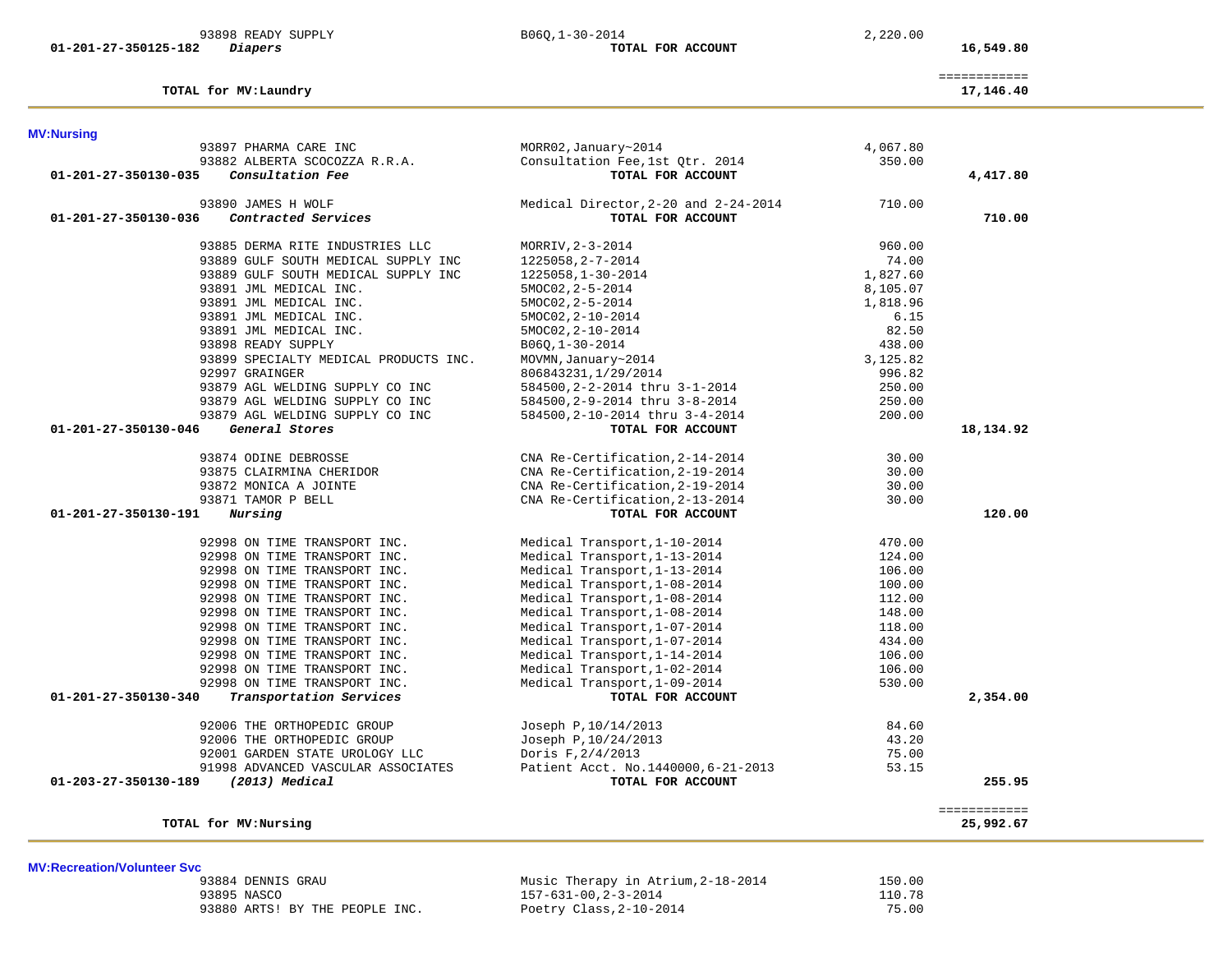| $01 - 201 - 27 - 350135 - 194$                            | 93883 CREATING WITH CLAY LLC<br>Patient Activities                                                                                                                                                                                                                                                                                                                 | Clay Art Class on 2D, 2-11-2014<br>TOTAL FOR ACCOUNT                                                                                                                                                                                                                                                                                      | 100.00                                                                                                      | 435.78                       |  |
|-----------------------------------------------------------|--------------------------------------------------------------------------------------------------------------------------------------------------------------------------------------------------------------------------------------------------------------------------------------------------------------------------------------------------------------------|-------------------------------------------------------------------------------------------------------------------------------------------------------------------------------------------------------------------------------------------------------------------------------------------------------------------------------------------|-------------------------------------------------------------------------------------------------------------|------------------------------|--|
| 01-203-27-350135-194                                      | 91997 POSITIVE PROMOTIONS, INC.<br>91994 M & N PARTY STORE<br>(2013) Patient Activities                                                                                                                                                                                                                                                                            | 00371625-24,12/9/2013<br>041959914, 12/6/2013<br>TOTAL FOR ACCOUNT                                                                                                                                                                                                                                                                        | 585.93<br>118.73                                                                                            | 704.66                       |  |
|                                                           | TOTAL for MV: Recreation/Volunteer Svc                                                                                                                                                                                                                                                                                                                             |                                                                                                                                                                                                                                                                                                                                           |                                                                                                             | ============<br>1,140.44     |  |
| <b>County Adjuster</b>                                    |                                                                                                                                                                                                                                                                                                                                                                    |                                                                                                                                                                                                                                                                                                                                           |                                                                                                             |                              |  |
| 01-201-27-357100-068                                      | 94110 COUNTY OF MORRIS<br>Postage & Metered Mail                                                                                                                                                                                                                                                                                                                   | 2ND HALF FEBRUARY 2014 METERED MAIL<br>TOTAL FOR ACCOUNT                                                                                                                                                                                                                                                                                  | 173.28                                                                                                      | 173.28                       |  |
| 01-201-27-357100-084                                      | 94207 NJ STATE ASSOC OF CTY ADJUSTER<br>94205 NJ STATE ASSOC OF CTY ADJUSTER<br>Other Oustide Service                                                                                                                                                                                                                                                              | County Adjuster's lunch/meeting 3/4/2014<br>County Adjuster's lunch/meeting 2/4/2014<br>TOTAL FOR ACCOUNT                                                                                                                                                                                                                                 | 40.00<br>60.00                                                                                              | 100.00                       |  |
| 01-203-27-357100-058                                      | 94206 PAPER MART INC<br>(2013) Office Supplies & Stationery                                                                                                                                                                                                                                                                                                        | County Adjuster<br>TOTAL FOR ACCOUNT                                                                                                                                                                                                                                                                                                      | 98.75                                                                                                       | 98.75                        |  |
| 01-203-27-357100-084                                      | 94204 LAURIE BECKER<br>94204 LAURIE BECKER<br>94204 LAURIE BECKER<br>94204 LAURIE BECKER<br>(2013) Other Oustide Service                                                                                                                                                                                                                                           | Adjuster Association Lunch/Mtg. Laurie B<br>Adjuster Association Lunch/Mtg. Laurie B<br>Adjuster Association Lunch/Mtg. Laurie B<br>Parking, Trenton Parking Authority on 9/<br>TOTAL FOR ACCOUNT                                                                                                                                         | 20.00<br>20.00<br>20.00<br>8.00                                                                             | 68.00                        |  |
|                                                           | TOTAL for County Adjuster                                                                                                                                                                                                                                                                                                                                          |                                                                                                                                                                                                                                                                                                                                           |                                                                                                             | ============<br>440.03       |  |
| <b>Morris Cty Park Commission</b><br>01-201-28-370100-090 | 93798 MORRIS COUNTY PARK COMMISSION<br>93798 MORRIS COUNTY PARK COMMISSION<br>93798 MORRIS COUNTY PARK COMMISSION<br>Morris Cty Park Commission Expenditures                                                                                                                                                                                                       | MCPC 2014 TAX SUPPORT - REQUEST 1 JANUAR 2,279,167.00<br>MCPC 2014 TAX SUPPORT - REQUEST 1 FEBRUA 2,279,167.00<br>MCPC 2014 TAX SUPPORT - REQUEST 1 MARCH<br>TOTAL FOR ACCOUNT                                                                                                                                                            | 2,279,167.00                                                                                                | 6,837,501.00                 |  |
|                                                           | TOTAL for Morris Cty Park Commission                                                                                                                                                                                                                                                                                                                               |                                                                                                                                                                                                                                                                                                                                           |                                                                                                             | ============<br>6,837,501.00 |  |
| <b>County Library</b>                                     | 92601 BAKER & TAYLOR BOOKS<br>93192 FINANCIAL INFORMATION INC<br>92588 FACTS ON FILE INC<br>92589 GALE<br>92589 GALE<br>92589 GALE<br>92592 JSTOR<br>92603 CORFACTS INC.<br>92602 CENTER POINT PUBLISHING                                                                                                                                                          | 321652 Dated 1/9/14<br>1959000 dated 02/01/14<br>100845 dated 01/15/14<br>116418 dated 01/09/14<br>116418 dated 01/10/14<br>116418 dated 01/10/14<br>NCP2159 dated 01/18/14<br>Dated 1/10/14<br>XCP14-1 Dated 1/7/14                                                                                                                      | 414.05<br>895.00<br>412.19<br>230.32<br>25.59<br>122.40<br>1,250.00<br>495.00<br>118.80                     |                              |  |
|                                                           | 93188 INGRAM LIBRARY SERVICES<br>93188 INGRAM LIBRARY SERVICES<br>93188 INGRAM LIBRARY SERVICES<br>93188 INGRAM LIBRARY SERVICES<br>93188 INGRAM LIBRARY SERVICES<br>93188 INGRAM LIBRARY SERVICES<br>93188 INGRAM LIBRARY SERVICES<br>93188 INGRAM LIBRARY SERVICES<br>93188 INGRAM LIBRARY SERVICES<br>93188 INGRAM LIBRARY SERVICES<br>92595 RUTGERS UNIVERSITY | 20C0083 dated 01/12/14<br>20C0083 dated 01/20/14<br>20C0083 dated 01/20/14<br>20C0083 dated 01/20/14<br>20C0083 dated 01/21/14<br>20C0083 dated 01/23/14<br>20C0083 dated 01/23/14 Split Object Code<br>20C0083 dated 01/23/14<br>20C0083 dated 01/24/14 Split Object Code<br>20C0083 dated 01/30/14<br>NJ Legislative District Data Book | 82.69<br>518.89<br>19.28<br>258.09<br>107.64<br>219.72<br>62.58<br>1,359.51<br>423.52<br>1,166.65<br>100.00 |                              |  |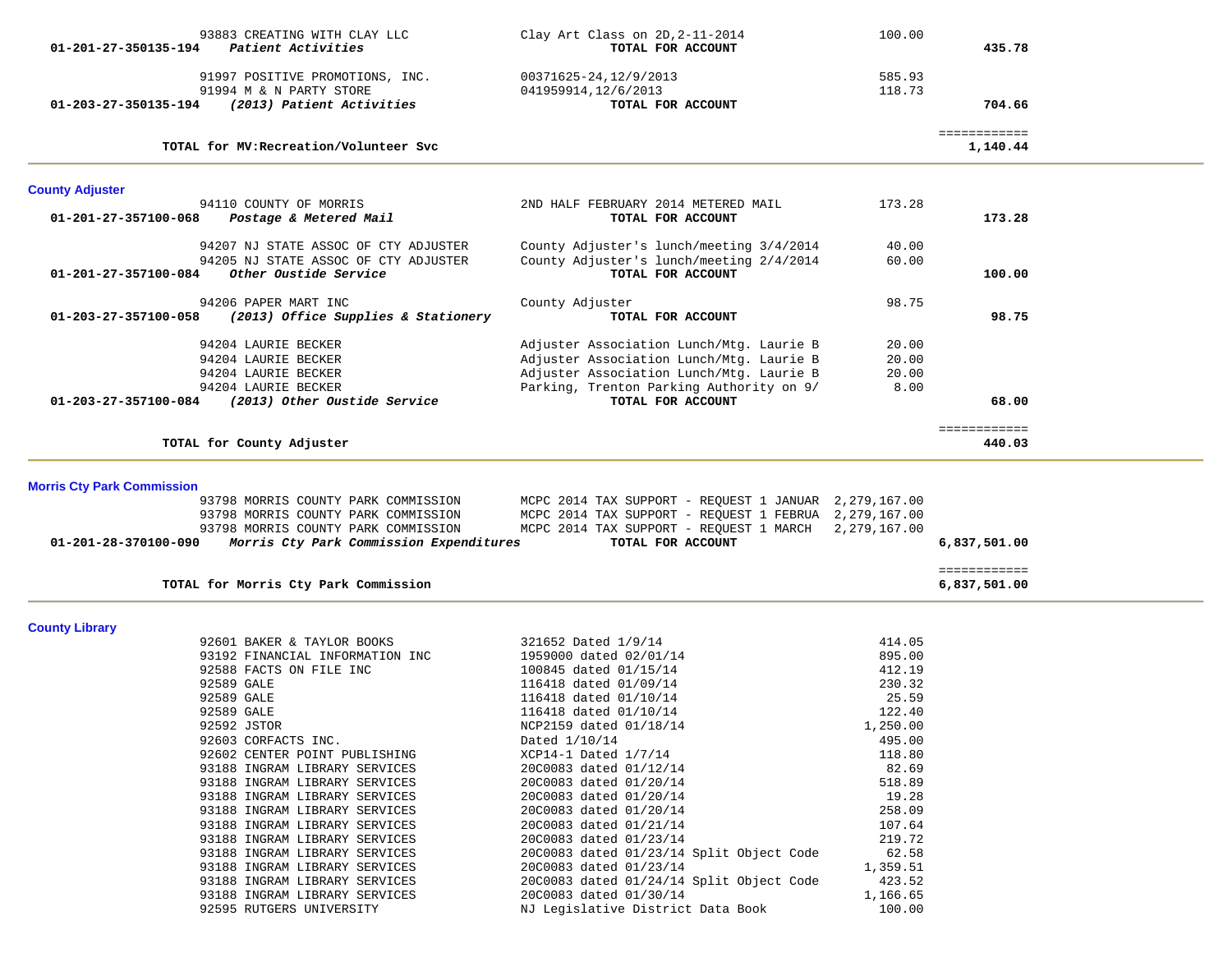| 92595 RUTGERS UNIVERSITY                                                 | NJ Legislative District Data Book on CDR                                                                                                                                                                                                                          | 250.00    |           |
|--------------------------------------------------------------------------|-------------------------------------------------------------------------------------------------------------------------------------------------------------------------------------------------------------------------------------------------------------------|-----------|-----------|
| 93679 INGRAM LIBRARY SERVICES                                            |                                                                                                                                                                                                                                                                   |           |           |
|                                                                          |                                                                                                                                                                                                                                                                   |           |           |
| 93679 INGRAM LIBRARY SERVICES                                            |                                                                                                                                                                                                                                                                   |           |           |
| 93679 INGRAM LIBRARY SERVICES                                            |                                                                                                                                                                                                                                                                   |           |           |
| 93679 INGRAM LIBRARY SERVICES                                            |                                                                                                                                                                                                                                                                   |           |           |
| 93679 INGRAM LIBRARY SERVICES                                            |                                                                                                                                                                                                                                                                   |           |           |
|                                                                          |                                                                                                                                                                                                                                                                   |           |           |
| 93679 INGRAM LIBRARY SERVICES                                            |                                                                                                                                                                                                                                                                   |           |           |
| 93679 INGRAM LIBRARY SERVICES                                            |                                                                                                                                                                                                                                                                   |           |           |
| 93679 INGRAM LIBRARY SERVICES                                            |                                                                                                                                                                                                                                                                   |           |           |
| 93679 INGRAM LIBRARY SERVICES                                            |                                                                                                                                                                                                                                                                   |           |           |
|                                                                          |                                                                                                                                                                                                                                                                   |           |           |
| 93679 INGRAM LIBRARY SERVICES                                            |                                                                                                                                                                                                                                                                   |           |           |
| 93681 INGRAM LIBRARY SERVICES                                            |                                                                                                                                                                                                                                                                   |           |           |
| 93681 INGRAM LIBRARY SERVICES                                            |                                                                                                                                                                                                                                                                   |           |           |
| 93681 INGRAM LIBRARY SERVICES                                            |                                                                                                                                                                                                                                                                   |           |           |
| 93681 INGRAM LIBRARY SERVICES                                            |                                                                                                                                                                                                                                                                   |           |           |
|                                                                          |                                                                                                                                                                                                                                                                   |           |           |
| 93681 INGRAM LIBRARY SERVICES                                            |                                                                                                                                                                                                                                                                   |           |           |
| 93681 INGRAM LIBRARY SERVICES                                            |                                                                                                                                                                                                                                                                   |           |           |
| 01-201-29-390100-028 Books & Periodicals                                 |                                                                                                                                                                                                                                                                   |           | 10,345.26 |
|                                                                          |                                                                                                                                                                                                                                                                   |           |           |
| 92596 STORAGE SYSTEMS USA                                                | Mobile System 2nd Floor 01/16/14 1,500.00                                                                                                                                                                                                                         |           |           |
| 92596 STORAGE SYSTEMS USA                                                | Rotary System 1st Floor $01/16/14$ 1,000.00                                                                                                                                                                                                                       |           |           |
| 01-201-29-390100-044 Equipment Service Agreements                        | TOTAL FOR ACCOUNT                                                                                                                                                                                                                                                 |           | 2,500.00  |
|                                                                          |                                                                                                                                                                                                                                                                   |           |           |
| 94110 COUNTY OF MORRIS<br>01-201-29-390100-068    Postage & Metered Mail | 2ND HALF FEBRUARY 2014 METERED MAIL 837.63                                                                                                                                                                                                                        |           |           |
|                                                                          | TOTAL FOR ACCOUNT                                                                                                                                                                                                                                                 |           | 837.63    |
|                                                                          |                                                                                                                                                                                                                                                                   |           |           |
|                                                                          | 92594 MIDWEST TAPE LLC<br>92594 MIDWEST TAPE LLC<br>92594 MIDWEST TAPE LLC<br>93188 INGRAM LIBRARY SERVICES<br>93188 INGRAM LIBRARY SERVICES<br>93188 INGRAM LIBRARY SERVICES<br>93188 INGRAM LIBRARY SERVICES<br>93188 INGRAM LIBRARY SERVI                      |           |           |
|                                                                          |                                                                                                                                                                                                                                                                   |           |           |
|                                                                          |                                                                                                                                                                                                                                                                   |           |           |
|                                                                          |                                                                                                                                                                                                                                                                   |           |           |
|                                                                          |                                                                                                                                                                                                                                                                   |           |           |
|                                                                          |                                                                                                                                                                                                                                                                   |           |           |
| $01-201-29-390100-083$ Video & Film Materials                            | TOTAL FOR ACCOUNT                                                                                                                                                                                                                                                 |           | 1,789.40  |
|                                                                          | 92604 MUNICIPAL CAPITAL CORP 1st QTR 2014 Contract#9723 S/N-W502LA000 1,657.12                                                                                                                                                                                    |           |           |
|                                                                          | 92604 MUNICIPAL CAPITAL CORP 1st QTR 2014 Contract#9723 S/N-W522LA002 1,333.12                                                                                                                                                                                    |           |           |
|                                                                          |                                                                                                                                                                                                                                                                   |           |           |
| $01-201-29-390100-164$ Office Machines - Rental                          | TOTAL FOR ACCOUNT                                                                                                                                                                                                                                                 |           | 2,990.24  |
| 80157 BERNAN                                                             | 0782711 dated 05/24/13                                                                                                                                                                                                                                            | 76.00     |           |
|                                                                          |                                                                                                                                                                                                                                                                   |           |           |
| 92087 BAKER & TAYLOR BOOKS                                               | 321652 L044405 3 B00000 dated 12/31/13                                                                                                                                                                                                                            | 227.25    |           |
|                                                                          |                                                                                                                                                                                                                                                                   |           |           |
|                                                                          |                                                                                                                                                                                                                                                                   |           |           |
|                                                                          |                                                                                                                                                                                                                                                                   |           |           |
|                                                                          |                                                                                                                                                                                                                                                                   |           |           |
|                                                                          |                                                                                                                                                                                                                                                                   |           |           |
|                                                                          |                                                                                                                                                                                                                                                                   |           |           |
|                                                                          | 37547 GALE<br>87547 GALE<br>87547 GALE<br>87547 GALE<br>87547 GALE<br>87547 GALE<br>87547 GALE<br>87547 GALE<br>87547 GALE<br>87547 GALE<br>87547 GALE<br>87547 GALE<br>87547 GALE<br>87547 GALE<br>87547 GALE<br>87547 GALE<br>87547 GALE<br>87547 GALE<br>87547 |           |           |
| 85218 LEXIS NEXIS/MATTHEW BENDER                                         | Taxes Removed<br>1348K8 dated 12/31/13<br>MOR001 dated 12/18/13<br>100353 dated 06/20/13                                                                                                                                                                          | $-122.26$ |           |
| 92092 LEXIS NEXIS                                                        |                                                                                                                                                                                                                                                                   | 96.12     |           |
| 92591 INNOVATIVE DOCUMENT IMAGING                                        |                                                                                                                                                                                                                                                                   | 250.00    |           |
| 81773 NJICLE                                                             |                                                                                                                                                                                                                                                                   | 248.96    |           |
|                                                                          |                                                                                                                                                                                                                                                                   |           |           |
| 81773 NJICLE                                                             | 100353 dated 06/24/13                                                                                                                                                                                                                                             | 57.24     |           |
| 82308 STANDARD & POOR'S FINANCIAL                                        | 9900192281 dated 07/24/13                                                                                                                                                                                                                                         | 8,346.00  |           |
| 92598 WEST PAYMENT CENTER                                                | 1000689797 dated 01/04/14                                                                                                                                                                                                                                         | 58.80     |           |
| 85254 YBP LIBRARY SERVICE                                                | 5343-80 dated 08/15/13                                                                                                                                                                                                                                            | 381.15    |           |
| 92086 ACCUITY, INC.                                                      | 93982 Contract#9216269 dated 12/13/13                                                                                                                                                                                                                             | 1,307.00  |           |
| 01-203-29-390100-028 (2013) Books & Periodicals                          | TOTAL FOR ACCOUNT                                                                                                                                                                                                                                                 |           | 14,227.08 |
|                                                                          |                                                                                                                                                                                                                                                                   |           |           |
| 92605 CARTRIDGE WORLD OF PARSIPPANY                                      | 2934 dated 12/26/13                                                                                                                                                                                                                                               | 639.84    |           |
| 01-203-29-390100-058 (2013) Office Supplies & Stationery                 | TOTAL FOR ACCOUNT                                                                                                                                                                                                                                                 |           | 639.84    |
| 92093 MIDWEST TAPE LLC                                                   | 2000001148 dated 12/31/13                                                                                                                                                                                                                                         | 950.94    |           |
| 01-203-29-390100-083 (2013) Video & Film Materials                       |                                                                                                                                                                                                                                                                   |           |           |
|                                                                          |                                                                                                                                                                                                                                                                   |           |           |
|                                                                          | TOTAL FOR ACCOUNT                                                                                                                                                                                                                                                 |           | 950.94    |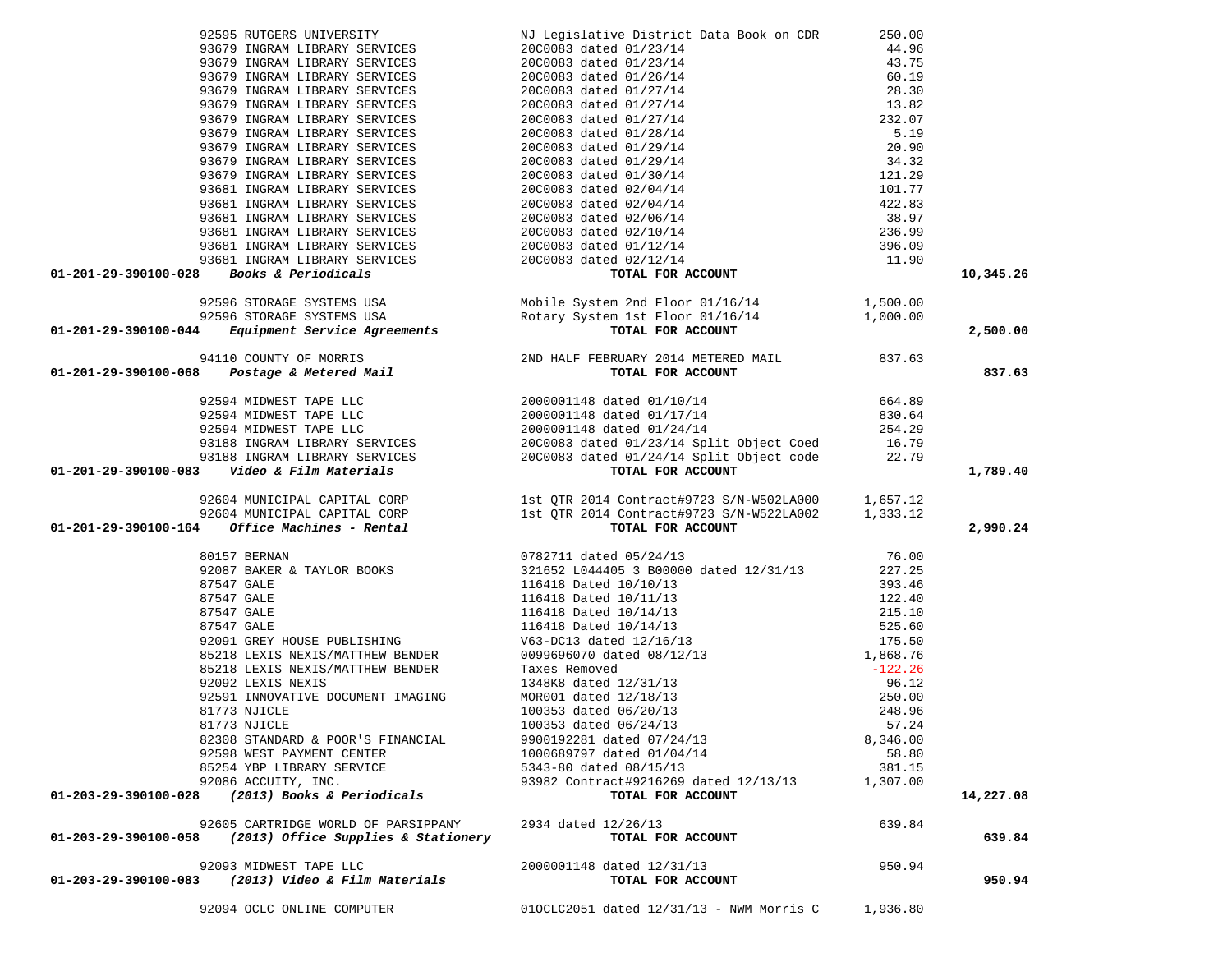|                                       | 92094 OCLC ONLINE COMPUTER<br>01-203-29-390100-084 (2013) Other Outside Services                   | 010CLC2051 dated 12/31/13 - XTM M.A.I.N.<br>TOTAL FOR ACCOUNT                   | 1,644.90         | 3,581.70                   |  |
|---------------------------------------|----------------------------------------------------------------------------------------------------|---------------------------------------------------------------------------------|------------------|----------------------------|--|
|                                       | 94206 PAPER MART INC<br>90152 UPSTART<br>01-203-29-390100-095 (2013) Other Administrative Supplies | Library Services<br>290190055 dated 12/19/13<br>TOTAL FOR ACCOUNT               | 169.50<br>313.74 | 483.24                     |  |
|                                       | TOTAL for County Library                                                                           |                                                                                 |                  | ============<br>38,345.33  |  |
| <b>County Superintendent of Schoo</b> |                                                                                                    |                                                                                 |                  |                            |  |
|                                       | 94110 COUNTY OF MORRIS<br>01-201-29-392100-068 Postage & Metered Mail                              | 2ND HALF FEBRUARY 2014 METERED MAIL<br>TOTAL FOR ACCOUNT                        | 87.37            | 87.37                      |  |
| 01-201-29-392100-082                  | 93974 ROSALIE LAMONTE<br>Travel Expense                                                            | TRAVEL FROM 01/8/14-07/17/14<br>TOTAL FOR ACCOUNT                               | 20.15            | 20.15                      |  |
|                                       | 94206 PAPER MART INC<br>01-203-29-392100-058 (2013) Office Supplies & Stationery                   | Supt. of Schools<br>TOTAL FOR ACCOUNT                                           | 166.40           | 166.40                     |  |
| 01-203-29-392100-082                  | 93974 ROSALIE LAMONTE<br>(2013) Travel Expense                                                     | TRAVEL FROM 12/04/13-12/13/13<br>TOTAL FOR ACCOUNT                              | 4.96             | 4.96                       |  |
|                                       | 87047 KYOCERA MITA AMERICA INC<br>$01-203-29-392100-164$ (2013) Office Machines - Rental           | 7629689-036 SERIAL#Y0704212 MODEL#TASKAL<br>TOTAL FOR ACCOUNT                   | 942.18           | 942.18                     |  |
|                                       | TOTAL for County Superintendent of Schoo                                                           |                                                                                 |                  | ============<br>1,221.06   |  |
| <b>Contribution to County College</b> |                                                                                                    |                                                                                 |                  |                            |  |
| 01-201-29-395100-090 Expenditures     | 94195 COUNTY COLLEGE OF MORRIS                                                                     | APPROPRIATION FOR THE COUNTY COLLEGE OF<br>TOTAL FOR ACCOUNT                    | 568,256.75       | 568,256.75                 |  |
|                                       | TOTAL for Contribution to County College                                                           |                                                                                 |                  | ============<br>568,256.75 |  |
| <b>Rutgers Extension Service</b>      |                                                                                                    |                                                                                 |                  |                            |  |
| 01-201-29-396100-058                  | 92644 STAPLES BUSINESS ADVANTAGE<br>Office Supplies & Stationery                                   | office supplies<br>TOTAL FOR ACCOUNT                                            | 107.90           | 107.90                     |  |
|                                       | 94110 COUNTY OF MORRIS<br>01-201-29-396100-068 Postage & Metered Mail                              | 2ND HALF FEBRUARY 2014 METERED MAIL<br>TOTAL FOR ACCOUNT                        | 6.41             | 6.41                       |  |
| 01-203-29-396100-069                  | 94206 PAPER MART INC<br>$(2013)$ Printing                                                          | Extension Services<br>TOTAL FOR ACCOUNT                                         | 285.85           | 285.85                     |  |
| 01-203-29-396100-095                  | 91299 DEER PARK<br>91298 STAPLES BUSINESS ADVANTAGE<br>(2013) Other Administrative Supplies        | 0434680872 11/23/13-12/22/13 bottled wa<br>office supplies<br>TOTAL FOR ACCOUNT | 22.61<br>17.80   | 40.41                      |  |
|                                       | TOTAL for Rutgers Extension Service                                                                |                                                                                 |                  | ============<br>440.57     |  |
| <b>Fire and Police Academy</b>        |                                                                                                    |                                                                                 |                  |                            |  |
| 01-201-29-407100-023                  | 93464 PADA OF NJ<br>Associations and Memberships                                                   | Membership Fee<br>TOTAL FOR ACCOUNT                                             | 100.00           | 100.00                     |  |
| 01-201-29-407100-068                  | 94110 COUNTY OF MORRIS<br>Postage & Metered Mail                                                   | 2ND HALF FEBRUARY 2014 METERED MAIL<br>TOTAL FOR ACCOUNT                        | 64.64            | 64.64                      |  |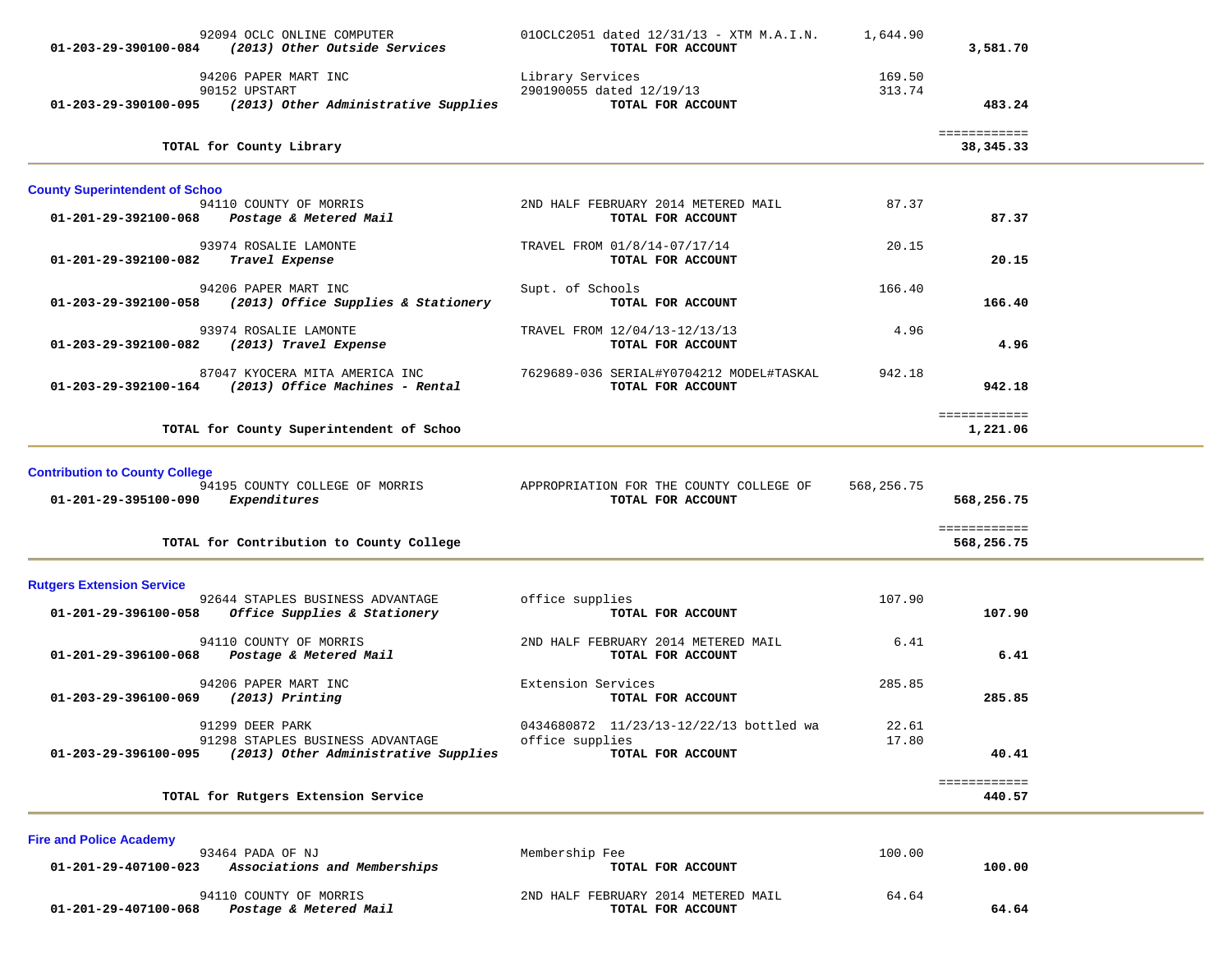| Nipple Seal Gaskets<br>TOTAL FOR ACCOUNT | 28.08             | 28.08                    |
|------------------------------------------|-------------------|--------------------------|
| CPR Cards                                | 82.50             |                          |
| Public Safety Training Academy           | 190.58            |                          |
|                                          |                   | 273.08                   |
| Remove/Replace Prefilters                | 935.00            |                          |
| TOTAL FOR ACCOUNT                        |                   | 935.00                   |
| Warranty Agreement                       | 425.00            |                          |
| Binders                                  | 1,336.93          |                          |
| Shipping                                 | 255.00            |                          |
| TOTAL FOR ACCOUNT                        |                   | 2,016.93                 |
|                                          |                   | ============<br>3,417.73 |
|                                          | TOTAL FOR ACCOUNT |                          |

**Utilities** 

| uunuu                                                      |                                                                                                                                                                                                                                           |            |
|------------------------------------------------------------|-------------------------------------------------------------------------------------------------------------------------------------------------------------------------------------------------------------------------------------------|------------|
|                                                            | 94013 JERSEY CENTRAL POWER & LIGHT 20 00 00 0537 8 1 - MASTER ACCT - HILL/ 30,182.25                                                                                                                                                      |            |
|                                                            |                                                                                                                                                                                                                                           |            |
|                                                            |                                                                                                                                                                                                                                           |            |
|                                                            |                                                                                                                                                                                                                                           |            |
|                                                            |                                                                                                                                                                                                                                           |            |
|                                                            |                                                                                                                                                                                                                                           |            |
|                                                            |                                                                                                                                                                                                                                           |            |
|                                                            |                                                                                                                                                                                                                                           |            |
|                                                            |                                                                                                                                                                                                                                           |            |
|                                                            | 94010 JERSEY CENTRAL POWER & LIGHT<br>94010 JERSEY CENTRAL POWER & LIGHT<br>94010 JERSEY CENTRAL POWER & LIGHT<br>94010 JERSEY CENTRAL POWER & LIGHT<br>94010 JERSEY CENTRAL POWER & LIGHT<br>94010 JERSEY CENTRAL POWER & LIGHT<br>94010 |            |
|                                                            |                                                                                                                                                                                                                                           |            |
|                                                            |                                                                                                                                                                                                                                           |            |
|                                                            |                                                                                                                                                                                                                                           |            |
|                                                            |                                                                                                                                                                                                                                           |            |
|                                                            |                                                                                                                                                                                                                                           |            |
|                                                            |                                                                                                                                                                                                                                           |            |
|                                                            |                                                                                                                                                                                                                                           |            |
|                                                            |                                                                                                                                                                                                                                           |            |
|                                                            |                                                                                                                                                                                                                                           |            |
|                                                            |                                                                                                                                                                                                                                           |            |
|                                                            |                                                                                                                                                                                                                                           |            |
|                                                            |                                                                                                                                                                                                                                           |            |
|                                                            |                                                                                                                                                                                                                                           |            |
|                                                            |                                                                                                                                                                                                                                           |            |
|                                                            |                                                                                                                                                                                                                                           |            |
| 01-201-31-430100-137 Electricity                           |                                                                                                                                                                                                                                           | 217,004.50 |
| 94209 NATIONAL FUEL OIL INC.<br><b>Gas Purchases TOTAL</b> | $\frac{1}{14}$ 59,677.31<br><b>TOTAL FOR ACCOUNT</b>                                                                                                                                                                                      |            |
| 01-201-31-430100-140 Gas Purchases                         |                                                                                                                                                                                                                                           | 59,677.31  |
|                                                            |                                                                                                                                                                                                                                           |            |
|                                                            |                                                                                                                                                                                                                                           |            |
|                                                            |                                                                                                                                                                                                                                           |            |
|                                                            |                                                                                                                                                                                                                                           |            |
|                                                            |                                                                                                                                                                                                                                           |            |
|                                                            |                                                                                                                                                                                                                                           |            |
|                                                            |                                                                                                                                                                                                                                           |            |
|                                                            |                                                                                                                                                                                                                                           |            |
|                                                            |                                                                                                                                                                                                                                           |            |
|                                                            |                                                                                                                                                                                                                                           |            |
|                                                            |                                                                                                                                                                                                                                           |            |
|                                                            |                                                                                                                                                                                                                                           |            |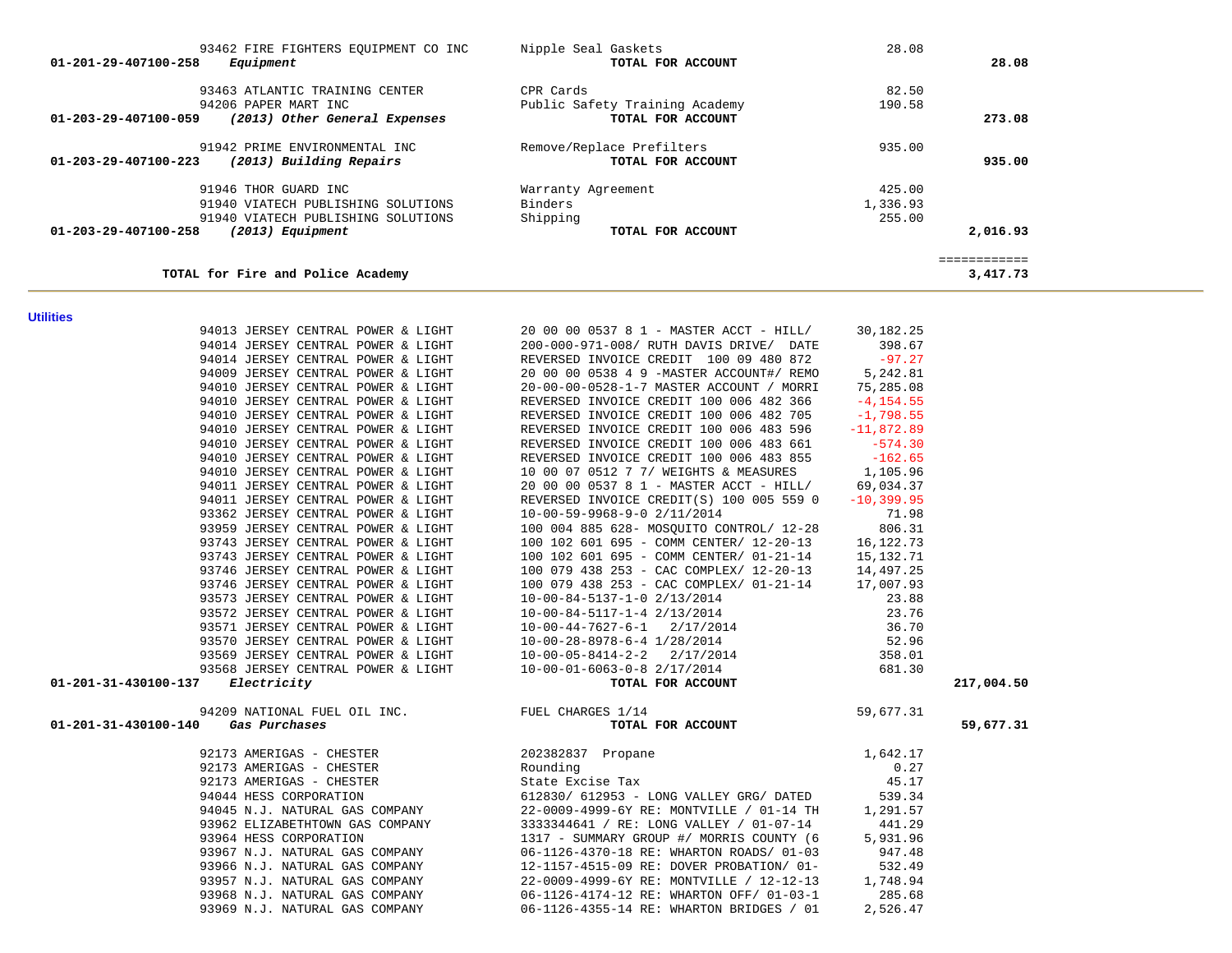| 93175 ESHA RESEARCH INC<br>01-201-41-716100-059<br>Other General Expenses | One Year Renewal. The Food Processor SOL<br>TOTAL FOR ACCOUNT | 200.00 | 200.00 |
|---------------------------------------------------------------------------|---------------------------------------------------------------|--------|--------|
| 93176 PABCO INDUSTRIES, LLC                                               | Cases Virgin Material/Trash can liners.                       | 395.00 |        |
| 93631 PATRICIA W. GIBBONS                                                 | 18 Hours Nutrition Support Services. Mil                      | 385.78 |        |
| Other Operating&Repair Supply<br>01-201-41-716100-098                     | TOTAL FOR ACCOUNT                                             |        | 780.78 |
|                                                                           |                                                               |        |        |

#### **Nutrition**

| 94036 TOWNSHIP OF MORRIS<br>94036 TOWNSHIP OF MORRIS<br>94038 HANOVER SEWERAGE AUTHORITY<br>94038 HANOVER SEWERAGE AUTHORITY<br>94038 HANOVER SEWERAGE AUTHORITY<br>94038 HANOVER SEWERAGE AUTHORITY<br>94038 HANOVER SEWERAGE AUTHORITY<br>93750 BOROUGH OF WHARTON<br>01-201-31-430100-144<br>Sewer | 1609-0/ MORKIS *--<br>2101-0/ HEALTH MANAGEMENT<br>99817102 / BLOCK 1701 - LOT# 8<br>99817091/ BLOCK 1701 - LOT# 8<br>00017168/ BLOCK 1701 - LOT# 8<br>99732446/ BLOCK 1901 - LOT# 8<br>18128 / BLOCK 601 / LOT 4<br>TOTAL FOR ACCOUNT | 8,595.92<br>282.50<br>176.00<br>62.38<br>656.10<br>93.12<br>828.80<br>396.90 | 11,091.72                  |  |
|-------------------------------------------------------------------------------------------------------------------------------------------------------------------------------------------------------------------------------------------------------------------------------------------------------|----------------------------------------------------------------------------------------------------------------------------------------------------------------------------------------------------------------------------------------|------------------------------------------------------------------------------|----------------------------|--|
| 93538 CABLEVISION                                                                                                                                                                                                                                                                                     | $07876 - 536684 - 01 - 1$ $1/15/14$ - $2/14/14$                                                                                                                                                                                        | 259.90                                                                       |                            |  |
| 93538 CABLEVISION                                                                                                                                                                                                                                                                                     | $07876 - 536684 - 01 - 1$ $2/15/14$ - $3/14/14$                                                                                                                                                                                        | 259.90                                                                       |                            |  |
| 93466 CABLEVISION                                                                                                                                                                                                                                                                                     | $07876 - 536684 - 01 - 1$ BILLING : $12/15/13 - 0$                                                                                                                                                                                     | 249.90                                                                       |                            |  |
| 92642 VERIZON                                                                                                                                                                                                                                                                                         | 201 V03-1289 703 57Y, 1/16 (1/16-2/15/14                                                                                                                                                                                               | 210.14                                                                       |                            |  |
| 92642 VERIZON                                                                                                                                                                                                                                                                                         | 201 V03-1541 818 53Y, 1/16 (1/16-2/15/14                                                                                                                                                                                               | 200.95<br>95.200<br>1,785.33                                                 |                            |  |
| 92745 CENTURYLINK                                                                                                                                                                                                                                                                                     | 309973303, 1/19/2014 T1 Chester site 1/1                                                                                                                                                                                               |                                                                              |                            |  |
| 93740 VERIZON<br>Telephone<br>01-201-31-430100-146                                                                                                                                                                                                                                                    | 973 539-6466 621 55Y 2/16/14<br>TOTAL FOR ACCOUNT                                                                                                                                                                                      | 65.82                                                                        | 3,031.94                   |  |
|                                                                                                                                                                                                                                                                                                       |                                                                                                                                                                                                                                        |                                                                              |                            |  |
| 94008 SOUTHEAST MORRIS COUNTY<br>94008 SOUTHEAST MORRIS COUNTY                                                                                                                                                                                                                                        | 20-999-919-699/ A & R BLDG<br>20-999-919-688/ CH                                                                                                                                                                                       | 552.95<br>806.95                                                             |                            |  |
| 94008 SOUTHEAST MORRIS COUNTY                                                                                                                                                                                                                                                                         | 20-999-756-272/ CORRECTION FACILITY                                                                                                                                                                                                    | 5,776.05                                                                     |                            |  |
| 94008 SOUTHEAST MORRIS COUNTY                                                                                                                                                                                                                                                                         | 20-999-999-724/ ADM CTS                                                                                                                                                                                                                | 272.50                                                                       |                            |  |
| 94008 SOUTHEAST MORRIS COUNTY                                                                                                                                                                                                                                                                         | 20-999-753-907/ SHADETREE                                                                                                                                                                                                              | 3,942.05                                                                     |                            |  |
| 93960 WHARTON WATER DEPARTMENT                                                                                                                                                                                                                                                                        | 10841 / 2465 - WHARTON OFFICE                                                                                                                                                                                                          | 2.50                                                                         |                            |  |
| 93960 WHARTON WATER DEPARTMENT                                                                                                                                                                                                                                                                        | 10859 / 2465A - WHARTON ROAD                                                                                                                                                                                                           | 68.86                                                                        |                            |  |
| 93960 WHARTON WATER DEPARTMENT                                                                                                                                                                                                                                                                        | 10866 / 2465B - WHARTON ROAD                                                                                                                                                                                                           | 125.74                                                                       |                            |  |
| 93960 WHARTON WATER DEPARTMENT                                                                                                                                                                                                                                                                        | 10873 / 2465C - WHARTON BRIDGE                                                                                                                                                                                                         | 51.90                                                                        |                            |  |
| 94039 SOUTHEAST MORRIS COUNTY                                                                                                                                                                                                                                                                         | 20-999-904-134/ JDC/ 11-04-13 TO 02-06-1                                                                                                                                                                                               | 721.98                                                                       |                            |  |
| 01-201-31-430100-147<br>Water                                                                                                                                                                                                                                                                         | TOTAL FOR ACCOUNT                                                                                                                                                                                                                      |                                                                              | 12,321.48                  |  |
| 94043 MONTVILLE TWP WATER & SEWER ACCOUNT# 103379/ SEWER                                                                                                                                                                                                                                              |                                                                                                                                                                                                                                        | 131.50                                                                       |                            |  |
| 94042 WASHINGTON TOWNSHIP M.U.A.                                                                                                                                                                                                                                                                      | 000321/ RE: LONG VALLEY GRG                                                                                                                                                                                                            | 277.35                                                                       |                            |  |
| 87742 WASHINGTON TOWNSHIP M.U.A.                                                                                                                                                                                                                                                                      | 000321/ RE: LONG VALLEY GRG                                                                                                                                                                                                            | 271.91                                                                       |                            |  |
| 01-203-31-430100-144 (2013) Sewer                                                                                                                                                                                                                                                                     | TOTAL FOR ACCOUNT                                                                                                                                                                                                                      |                                                                              | 680.76                     |  |
| 93466 CABLEVISION                                                                                                                                                                                                                                                                                     | $07876 - 536684 - 01 - 1$ BILLING : $10/15/13 - 1$                                                                                                                                                                                     | 249.90                                                                       |                            |  |
| 93466 CABLEVISION                                                                                                                                                                                                                                                                                     | $07876 - 536684 - 01 - 1$ BILLING : $11/15/13 - 1$                                                                                                                                                                                     | 249.90                                                                       |                            |  |
| 89673 SPRINT-NEXTEL                                                                                                                                                                                                                                                                                   | 700248693 OCT 01 - OCT 31, 2013                                                                                                                                                                                                        | 282.85                                                                       |                            |  |
| 89675 SPRINT-NEXTEL                                                                                                                                                                                                                                                                                   | 700248693 NOV 1 - NOV 30, 2013                                                                                                                                                                                                         | 282.85                                                                       |                            |  |
| 01-203-31-430100-146 (2013) Telephone                                                                                                                                                                                                                                                                 | TOTAL FOR ACCOUNT                                                                                                                                                                                                                      |                                                                              | 1,065.50                   |  |
| 94043 MONTVILLE TWP WATER & SEWER                                                                                                                                                                                                                                                                     | ACCOUNT# 103379/ WATER                                                                                                                                                                                                                 | 46.50                                                                        |                            |  |
| 94042 WASHINGTON TOWNSHIP M.U.A.                                                                                                                                                                                                                                                                      | 000321/ RE: LONG VALLEY GRG                                                                                                                                                                                                            | 63.53                                                                        |                            |  |
| 87742 WASHINGTON TOWNSHIP M.U.A.                                                                                                                                                                                                                                                                      | 000321/ RE: LONG VALLEY GRG                                                                                                                                                                                                            | 63.53                                                                        |                            |  |
| 01-203-31-430100-147 (2013) Water                                                                                                                                                                                                                                                                     | TOTAL FOR ACCOUNT                                                                                                                                                                                                                      |                                                                              | 173.56                     |  |
| TOTAL for Utilities                                                                                                                                                                                                                                                                                   |                                                                                                                                                                                                                                        |                                                                              | ============<br>368,309.39 |  |
|                                                                                                                                                                                                                                                                                                       |                                                                                                                                                                                                                                        |                                                                              |                            |  |

 93965 N.J. NATURAL GAS COMPANY 22-0009-8231-77 RE: WHARTON BRIDGE GEN/ 51.85 93958 PSE&G CO REF # M0MBAG/ 66-254-142-04 - 18 HIGHVIE 2,175.16

 **01-201-31-430100-141** *Natural Gas* **TOTAL FOR ACCOUNT 63,262.62**

REF # MOMBAG/ COUNTY OF MORRIS - MUNICIP 45,102.78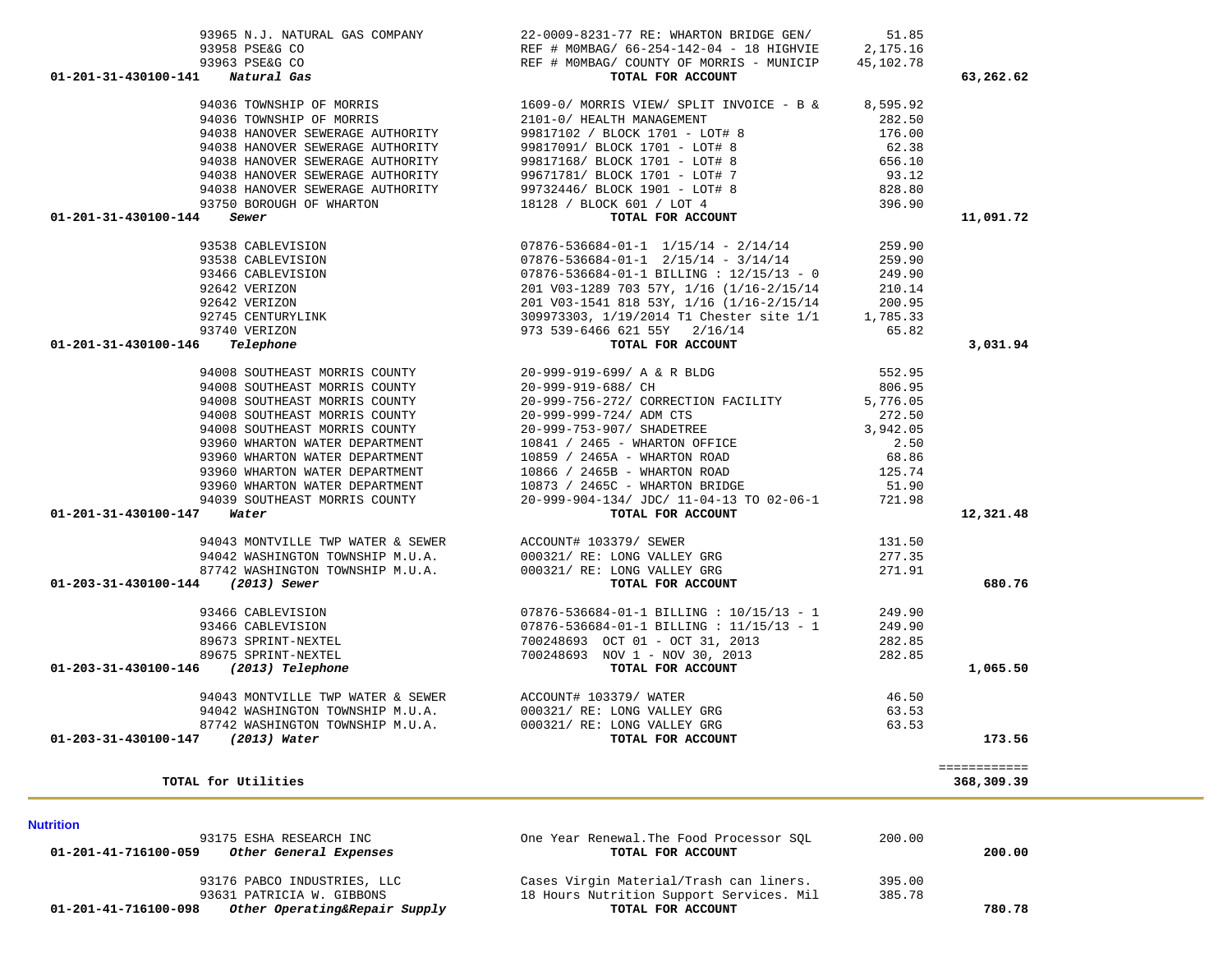| 01-201-41-716100-140       | 94209 NATIONAL FUEL OIL INC.<br>Gas Purchases                                            | FUEL CHARGES 1/14<br>TOTAL FOR ACCOUNT                                       | 3,537.33           | 3,537.33                 |  |
|----------------------------|------------------------------------------------------------------------------------------|------------------------------------------------------------------------------|--------------------|--------------------------|--|
|                            | 93623 VERIZON                                                                            | Monthly Service Charge. Feb.01,2014 Acct                                     | 813.56             |                          |  |
| 01-201-41-716100-146       | Telephone                                                                                | TOTAL FOR ACCOUNT                                                            |                    | 813.56                   |  |
|                            | 92636 STAPLES BUSINESS ADVANTAGE<br>92638 W.B. MASON COMPANY INC                         | Globes Vitrile exam pf lg.<br>Pad, desk Mly 22x17 recyc. Pad, jr lgl 5x      | 68.34<br>20.25     |                          |  |
|                            | 92638 W.B. MASON COMPANY INC<br>01-203-41-716100-058 (2013) Office Supplies & Stationery | Book apt wkly 8x11 bk. Calendar, book st<br>TOTAL FOR ACCOUNT                | 102.17             | 190.76                   |  |
|                            | TOTAL for Nutrition                                                                      |                                                                              |                    | ============<br>5,522.43 |  |
| <b>Area Plan Grant</b>     |                                                                                          |                                                                              |                    |                          |  |
|                            | 93046 NEWBRIDGE SERVICES INC<br>92946 NORWESCAP INC                                      | CGI OAA 13-14-076<br>Period 10/1<br>13-14-076 CGIPeriod 1/1/13-12/31/1347 TV | 560.00<br>771.00   |                          |  |
|                            | 01-203-41-716110-090 (2013) Expenditures                                                 | TOTAL FOR ACCOUNT                                                            |                    | 1,331.00                 |  |
|                            |                                                                                          |                                                                              |                    | ============             |  |
|                            | TOTAL for Area Plan Grant                                                                |                                                                              |                    | 1,331.00                 |  |
| <b>ALPN</b>                |                                                                                          |                                                                              |                    |                          |  |
| 01-203-41-759000-063       | 92947 THE ARC/MORRIS CHAPTER<br>(2013) ALPN Peer Grouping                                | #1302 IH RespitePeriod 10/1/13-12/31/131<br>TOTAL FOR ACCOUNT                | 2,489.00           | 2,489.00                 |  |
|                            | TOTAL for ALPN                                                                           |                                                                              |                    | ============<br>2,489.00 |  |
|                            |                                                                                          |                                                                              |                    |                          |  |
|                            |                                                                                          | <b>Grant Fund</b>                                                            |                    |                          |  |
| <b>Bio-Terrorism Grant</b> |                                                                                          |                                                                              |                    |                          |  |
|                            | 94102 COUNTY OF MORRIS<br>02-213-41-718405-391 Public Health Emer Grant(7/1/13-6/30/14)  | 2ND HALF FEBRUARY 2014 METERED MAIL<br>TOTAL FOR ACCOUNT                     | 44.91              | 44.91                    |  |
|                            | TOTAL for Bio-Terrorism Grant                                                            |                                                                              |                    | ============<br>44.91    |  |
|                            |                                                                                          |                                                                              |                    |                          |  |
| <b>TANF</b>                | 93060 SABLAUN WEEKS                                                                      | FY13 travel expenses                                                         | 647.00             |                          |  |
| 02-213-41-741015-392       | TANF State Share                                                                         | TOTAL FOR ACCOUNT                                                            |                    | 647.00                   |  |
|                            | TOTAL for TANF                                                                           |                                                                              |                    | ============<br>647.00   |  |
|                            |                                                                                          |                                                                              |                    |                          |  |
| <b>DEPARTMENT 741415</b>   | 93076 MANPOWER                                                                           | Bobbi W., W/E 2/2/14                                                         | 111.45             |                          |  |
|                            | 92727 MANPOWER                                                                           | Bobbi W., W/E 1/26/14.                                                       | 89.16              |                          |  |
|                            | 93818 PROJECT SELF SUFFICIENCY                                                           | 60-day retention; Angelica N.                                                | 200.00             |                          |  |
|                            | 93818 PROJECT SELF SUFFICIENCY                                                           | Yalanda F.                                                                   | 200.00             |                          |  |
|                            | 93116 INFORMATION & TECHNOLOGY                                                           | Angelica C.                                                                  | 930.00             |                          |  |
|                            | 93634 PROJECT SELF SUFFICIENCY<br>92707 ABLE SECURITY LOCKSMITHS                         | Monthly expenses Oct., Nov., Dec. 2013.                                      | 13,694.40<br>10.88 |                          |  |
|                            | 92688 MANPOWER                                                                           | Juliann Z.; W/E 11/24/13.                                                    | 401.04             |                          |  |
|                            | 92693 MANPOWER                                                                           | Bobbi W.; W/E 12/15/13                                                       | 465.78             |                          |  |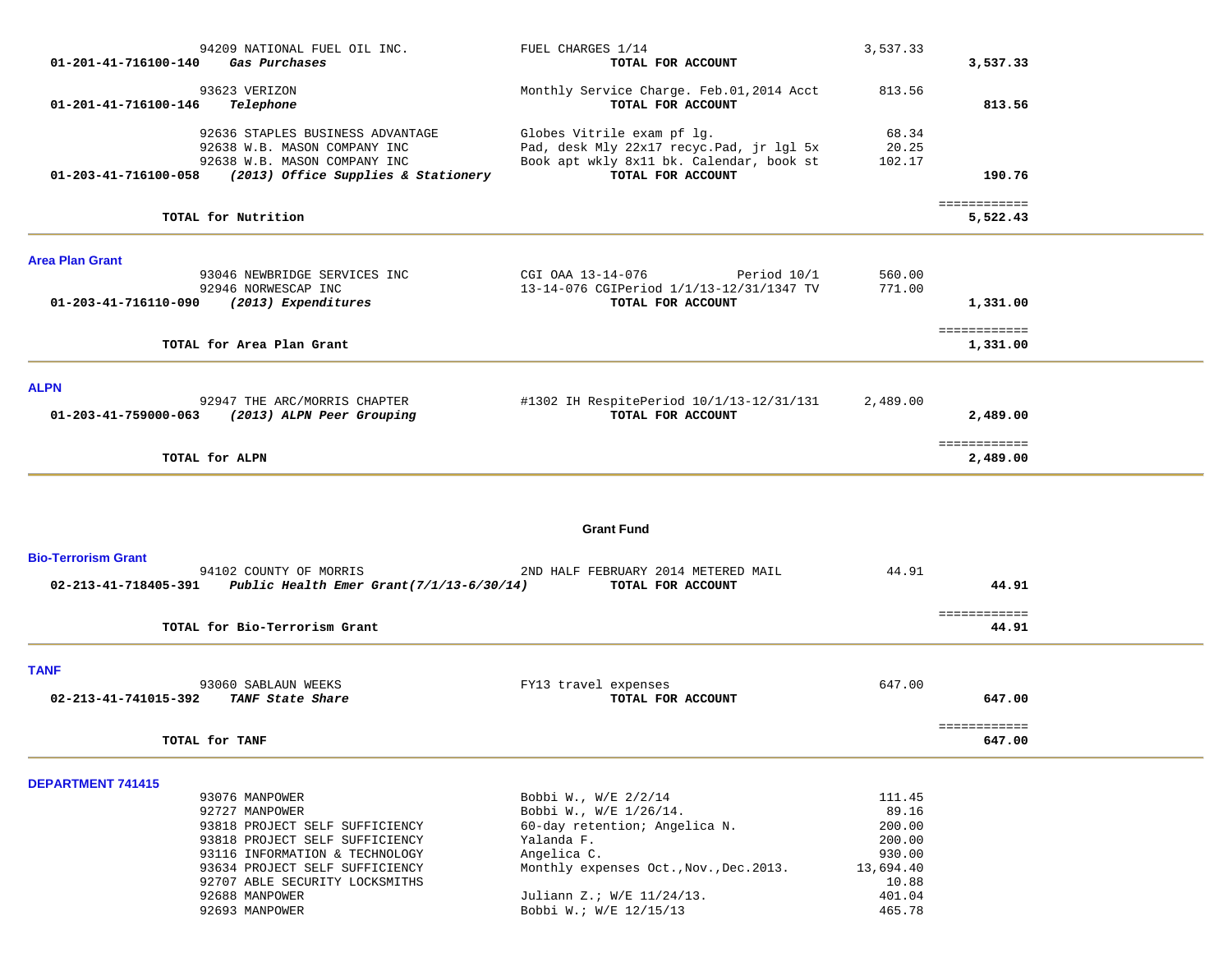| NC<br>NC<br>NC<br>NC<br>Bobbi W.: W/E 12/22/13<br>Bobbi W.: W/E 12/29/13<br>Bobbi W.: W/E 1/5/14<br>Bobbi W. W/E 1/19/14<br>Jason D., W/E 2/2/13<br>92696 MANPOWER<br>380.83<br>88.72<br>92697 MANPOWER<br>92699 MANPOWER<br>111.45<br>93081 TELESEARCH INC<br>27.65<br>93081 TELESEARCH INC<br>257.98<br>93081 TELESEARCH INC<br>27.50<br>93081 TELESEARCH INC<br>Marlene W., W/E 2/2/13<br>527.24<br>92713 AT&T<br>1.96<br>92716 AT&T<br>1.80<br>Cost reimbursement - Aug.class (4) stude<br>93088 MANPOWER<br>800.00<br>93058 PLANNED RETIREMENT CONSULTANTS<br>22.50<br>93061 SOPHIE WESTFIELD<br>Travel reimbursement from 10/13/13 throu<br>129.08<br>93060 SABLAUN WEEKS<br>FY14 travel expenses 7/5/13 to 1/9/14.<br>216.14<br>92717 CENTURYLINK<br>8.18<br>92715 US LIFE INSURANCE COMPANY<br>11.09<br>93080 STAPLES BUSINESS ADVANTAGE<br>4.56<br>92463 STAPLES BUSINESS ADVANTAGE<br>37.55<br>92694 SPRINT NEXTEL<br>1.31<br>2.99<br>92706 GTI INTERNET<br>92705 GTI INTERNET<br>1.79<br>89527 TELESEARCH INC<br>16.39<br>89527 TELESEARCH INC<br>16.51<br>Marlene Wood; W/E 12/1/13<br>Jason D.; W/E 1/19/2014<br>89527 TELESEARCH INC<br>354.35<br>92714 TELESEARCH INC<br>Marlene Wood; W/E 1/19/2014<br>Jason D.; W/E 1/19/2014<br>Marlene W.; W/E 12/15/13<br>Jason D. W/E 12/8/13<br>Jason D.; W/E 12/1/13<br>254.16<br>92720 TELESEARCH INC<br>27.37<br>92720 TELESEARCH INC<br>25.68<br>92720 TELESEARCH INC<br>294.29<br>92719 TELESEARCH INC<br>294.74<br>92718 TELESEARCH INC<br>160.51<br>92718 TELESEARCH INC<br>29.86<br>92718 TELESEARCH INC<br>27.51<br>Marlene W.; W/E 12/8/13<br>Jason D., W/E 1/26/14<br>Marlene W.; W/E 1/26/14<br>Jason D.; W/E 1/12/14<br>92718 TELESEARCH INC<br>476.48<br>92741 TELESEARCH INC<br>15.41<br>92741 TELESEARCH INC<br>168.17<br>92741 TELESEARCH INC<br>15.13<br>92741 TELESEARCH INC<br>343.34<br>92732 TELESEARCH INC<br>256.07<br>92732 TELESEARCH INC<br>33.06<br>92732 TELESEARCH INC<br>30.51<br>Marlene W. ;; W/E 1/19/14<br>92732 TELESEARCH INC<br>490.49<br>92344 TELESEARCH INC<br>26.86<br>92344 TELESEARCH INC<br>27.12<br>Marlene W.:W/E 1/12/13.<br>Jason D., W/E 1/5/13.<br>Marlene W., W/E 1/5/13.<br>392.39<br>92344 TELESEARCH INC<br>178.16<br>92738 TELESEARCH INC<br>92738 TELESEARCH INC<br>287.29<br>92721 TELESEARCH INC<br>18.96<br>92721 TELESEARCH INC<br>16.51<br>92737 TELESEARCH INC<br>22.12<br>92737 TELESEARCH INC<br>22.01<br>Marlene W., W/E 12/29/13.<br>Jason D.; W/E 12/29/13<br>Jason D; W/E 12/15/13<br>92737 TELESEARCH INC<br>392.39<br>92737 TELESEARCH INC<br>208.30<br>92736 TELESEARCH INC<br>508.33<br>92736 TELESEARCH INC<br>26.66<br>92736 TELESEARCH INC<br>27.31<br>Marlene W.; W/E 12/22/13<br>92736 TELESEARCH INC<br>429.14<br>02-213-41-741415-392 WFNJ-TANF (7/1/13-6/30/14)<br>TOTAL FOR ACCOUNT<br>25,038.81 | 92695 MANPOWER |  | 362.20 |  |
|------------------------------------------------------------------------------------------------------------------------------------------------------------------------------------------------------------------------------------------------------------------------------------------------------------------------------------------------------------------------------------------------------------------------------------------------------------------------------------------------------------------------------------------------------------------------------------------------------------------------------------------------------------------------------------------------------------------------------------------------------------------------------------------------------------------------------------------------------------------------------------------------------------------------------------------------------------------------------------------------------------------------------------------------------------------------------------------------------------------------------------------------------------------------------------------------------------------------------------------------------------------------------------------------------------------------------------------------------------------------------------------------------------------------------------------------------------------------------------------------------------------------------------------------------------------------------------------------------------------------------------------------------------------------------------------------------------------------------------------------------------------------------------------------------------------------------------------------------------------------------------------------------------------------------------------------------------------------------------------------------------------------------------------------------------------------------------------------------------------------------------------------------------------------------------------------------------------------------------------------------------------------------------------------------------------------------------------------------------------------------------------------------------------------------------------------------------------------------------------------------------------------------------------------------------------------------------------------------------------------------------------------------------------------------------------------------------------------------------------------------------------------------------------------------------------------------------------|----------------|--|--------|--|
|                                                                                                                                                                                                                                                                                                                                                                                                                                                                                                                                                                                                                                                                                                                                                                                                                                                                                                                                                                                                                                                                                                                                                                                                                                                                                                                                                                                                                                                                                                                                                                                                                                                                                                                                                                                                                                                                                                                                                                                                                                                                                                                                                                                                                                                                                                                                                                                                                                                                                                                                                                                                                                                                                                                                                                                                                                          |                |  |        |  |
|                                                                                                                                                                                                                                                                                                                                                                                                                                                                                                                                                                                                                                                                                                                                                                                                                                                                                                                                                                                                                                                                                                                                                                                                                                                                                                                                                                                                                                                                                                                                                                                                                                                                                                                                                                                                                                                                                                                                                                                                                                                                                                                                                                                                                                                                                                                                                                                                                                                                                                                                                                                                                                                                                                                                                                                                                                          |                |  |        |  |
|                                                                                                                                                                                                                                                                                                                                                                                                                                                                                                                                                                                                                                                                                                                                                                                                                                                                                                                                                                                                                                                                                                                                                                                                                                                                                                                                                                                                                                                                                                                                                                                                                                                                                                                                                                                                                                                                                                                                                                                                                                                                                                                                                                                                                                                                                                                                                                                                                                                                                                                                                                                                                                                                                                                                                                                                                                          |                |  |        |  |
|                                                                                                                                                                                                                                                                                                                                                                                                                                                                                                                                                                                                                                                                                                                                                                                                                                                                                                                                                                                                                                                                                                                                                                                                                                                                                                                                                                                                                                                                                                                                                                                                                                                                                                                                                                                                                                                                                                                                                                                                                                                                                                                                                                                                                                                                                                                                                                                                                                                                                                                                                                                                                                                                                                                                                                                                                                          |                |  |        |  |
|                                                                                                                                                                                                                                                                                                                                                                                                                                                                                                                                                                                                                                                                                                                                                                                                                                                                                                                                                                                                                                                                                                                                                                                                                                                                                                                                                                                                                                                                                                                                                                                                                                                                                                                                                                                                                                                                                                                                                                                                                                                                                                                                                                                                                                                                                                                                                                                                                                                                                                                                                                                                                                                                                                                                                                                                                                          |                |  |        |  |
|                                                                                                                                                                                                                                                                                                                                                                                                                                                                                                                                                                                                                                                                                                                                                                                                                                                                                                                                                                                                                                                                                                                                                                                                                                                                                                                                                                                                                                                                                                                                                                                                                                                                                                                                                                                                                                                                                                                                                                                                                                                                                                                                                                                                                                                                                                                                                                                                                                                                                                                                                                                                                                                                                                                                                                                                                                          |                |  |        |  |
|                                                                                                                                                                                                                                                                                                                                                                                                                                                                                                                                                                                                                                                                                                                                                                                                                                                                                                                                                                                                                                                                                                                                                                                                                                                                                                                                                                                                                                                                                                                                                                                                                                                                                                                                                                                                                                                                                                                                                                                                                                                                                                                                                                                                                                                                                                                                                                                                                                                                                                                                                                                                                                                                                                                                                                                                                                          |                |  |        |  |
|                                                                                                                                                                                                                                                                                                                                                                                                                                                                                                                                                                                                                                                                                                                                                                                                                                                                                                                                                                                                                                                                                                                                                                                                                                                                                                                                                                                                                                                                                                                                                                                                                                                                                                                                                                                                                                                                                                                                                                                                                                                                                                                                                                                                                                                                                                                                                                                                                                                                                                                                                                                                                                                                                                                                                                                                                                          |                |  |        |  |
|                                                                                                                                                                                                                                                                                                                                                                                                                                                                                                                                                                                                                                                                                                                                                                                                                                                                                                                                                                                                                                                                                                                                                                                                                                                                                                                                                                                                                                                                                                                                                                                                                                                                                                                                                                                                                                                                                                                                                                                                                                                                                                                                                                                                                                                                                                                                                                                                                                                                                                                                                                                                                                                                                                                                                                                                                                          |                |  |        |  |
|                                                                                                                                                                                                                                                                                                                                                                                                                                                                                                                                                                                                                                                                                                                                                                                                                                                                                                                                                                                                                                                                                                                                                                                                                                                                                                                                                                                                                                                                                                                                                                                                                                                                                                                                                                                                                                                                                                                                                                                                                                                                                                                                                                                                                                                                                                                                                                                                                                                                                                                                                                                                                                                                                                                                                                                                                                          |                |  |        |  |
|                                                                                                                                                                                                                                                                                                                                                                                                                                                                                                                                                                                                                                                                                                                                                                                                                                                                                                                                                                                                                                                                                                                                                                                                                                                                                                                                                                                                                                                                                                                                                                                                                                                                                                                                                                                                                                                                                                                                                                                                                                                                                                                                                                                                                                                                                                                                                                                                                                                                                                                                                                                                                                                                                                                                                                                                                                          |                |  |        |  |
|                                                                                                                                                                                                                                                                                                                                                                                                                                                                                                                                                                                                                                                                                                                                                                                                                                                                                                                                                                                                                                                                                                                                                                                                                                                                                                                                                                                                                                                                                                                                                                                                                                                                                                                                                                                                                                                                                                                                                                                                                                                                                                                                                                                                                                                                                                                                                                                                                                                                                                                                                                                                                                                                                                                                                                                                                                          |                |  |        |  |
|                                                                                                                                                                                                                                                                                                                                                                                                                                                                                                                                                                                                                                                                                                                                                                                                                                                                                                                                                                                                                                                                                                                                                                                                                                                                                                                                                                                                                                                                                                                                                                                                                                                                                                                                                                                                                                                                                                                                                                                                                                                                                                                                                                                                                                                                                                                                                                                                                                                                                                                                                                                                                                                                                                                                                                                                                                          |                |  |        |  |
|                                                                                                                                                                                                                                                                                                                                                                                                                                                                                                                                                                                                                                                                                                                                                                                                                                                                                                                                                                                                                                                                                                                                                                                                                                                                                                                                                                                                                                                                                                                                                                                                                                                                                                                                                                                                                                                                                                                                                                                                                                                                                                                                                                                                                                                                                                                                                                                                                                                                                                                                                                                                                                                                                                                                                                                                                                          |                |  |        |  |
|                                                                                                                                                                                                                                                                                                                                                                                                                                                                                                                                                                                                                                                                                                                                                                                                                                                                                                                                                                                                                                                                                                                                                                                                                                                                                                                                                                                                                                                                                                                                                                                                                                                                                                                                                                                                                                                                                                                                                                                                                                                                                                                                                                                                                                                                                                                                                                                                                                                                                                                                                                                                                                                                                                                                                                                                                                          |                |  |        |  |
|                                                                                                                                                                                                                                                                                                                                                                                                                                                                                                                                                                                                                                                                                                                                                                                                                                                                                                                                                                                                                                                                                                                                                                                                                                                                                                                                                                                                                                                                                                                                                                                                                                                                                                                                                                                                                                                                                                                                                                                                                                                                                                                                                                                                                                                                                                                                                                                                                                                                                                                                                                                                                                                                                                                                                                                                                                          |                |  |        |  |
|                                                                                                                                                                                                                                                                                                                                                                                                                                                                                                                                                                                                                                                                                                                                                                                                                                                                                                                                                                                                                                                                                                                                                                                                                                                                                                                                                                                                                                                                                                                                                                                                                                                                                                                                                                                                                                                                                                                                                                                                                                                                                                                                                                                                                                                                                                                                                                                                                                                                                                                                                                                                                                                                                                                                                                                                                                          |                |  |        |  |
|                                                                                                                                                                                                                                                                                                                                                                                                                                                                                                                                                                                                                                                                                                                                                                                                                                                                                                                                                                                                                                                                                                                                                                                                                                                                                                                                                                                                                                                                                                                                                                                                                                                                                                                                                                                                                                                                                                                                                                                                                                                                                                                                                                                                                                                                                                                                                                                                                                                                                                                                                                                                                                                                                                                                                                                                                                          |                |  |        |  |
|                                                                                                                                                                                                                                                                                                                                                                                                                                                                                                                                                                                                                                                                                                                                                                                                                                                                                                                                                                                                                                                                                                                                                                                                                                                                                                                                                                                                                                                                                                                                                                                                                                                                                                                                                                                                                                                                                                                                                                                                                                                                                                                                                                                                                                                                                                                                                                                                                                                                                                                                                                                                                                                                                                                                                                                                                                          |                |  |        |  |
|                                                                                                                                                                                                                                                                                                                                                                                                                                                                                                                                                                                                                                                                                                                                                                                                                                                                                                                                                                                                                                                                                                                                                                                                                                                                                                                                                                                                                                                                                                                                                                                                                                                                                                                                                                                                                                                                                                                                                                                                                                                                                                                                                                                                                                                                                                                                                                                                                                                                                                                                                                                                                                                                                                                                                                                                                                          |                |  |        |  |
|                                                                                                                                                                                                                                                                                                                                                                                                                                                                                                                                                                                                                                                                                                                                                                                                                                                                                                                                                                                                                                                                                                                                                                                                                                                                                                                                                                                                                                                                                                                                                                                                                                                                                                                                                                                                                                                                                                                                                                                                                                                                                                                                                                                                                                                                                                                                                                                                                                                                                                                                                                                                                                                                                                                                                                                                                                          |                |  |        |  |
|                                                                                                                                                                                                                                                                                                                                                                                                                                                                                                                                                                                                                                                                                                                                                                                                                                                                                                                                                                                                                                                                                                                                                                                                                                                                                                                                                                                                                                                                                                                                                                                                                                                                                                                                                                                                                                                                                                                                                                                                                                                                                                                                                                                                                                                                                                                                                                                                                                                                                                                                                                                                                                                                                                                                                                                                                                          |                |  |        |  |
|                                                                                                                                                                                                                                                                                                                                                                                                                                                                                                                                                                                                                                                                                                                                                                                                                                                                                                                                                                                                                                                                                                                                                                                                                                                                                                                                                                                                                                                                                                                                                                                                                                                                                                                                                                                                                                                                                                                                                                                                                                                                                                                                                                                                                                                                                                                                                                                                                                                                                                                                                                                                                                                                                                                                                                                                                                          |                |  |        |  |
|                                                                                                                                                                                                                                                                                                                                                                                                                                                                                                                                                                                                                                                                                                                                                                                                                                                                                                                                                                                                                                                                                                                                                                                                                                                                                                                                                                                                                                                                                                                                                                                                                                                                                                                                                                                                                                                                                                                                                                                                                                                                                                                                                                                                                                                                                                                                                                                                                                                                                                                                                                                                                                                                                                                                                                                                                                          |                |  |        |  |
|                                                                                                                                                                                                                                                                                                                                                                                                                                                                                                                                                                                                                                                                                                                                                                                                                                                                                                                                                                                                                                                                                                                                                                                                                                                                                                                                                                                                                                                                                                                                                                                                                                                                                                                                                                                                                                                                                                                                                                                                                                                                                                                                                                                                                                                                                                                                                                                                                                                                                                                                                                                                                                                                                                                                                                                                                                          |                |  |        |  |
|                                                                                                                                                                                                                                                                                                                                                                                                                                                                                                                                                                                                                                                                                                                                                                                                                                                                                                                                                                                                                                                                                                                                                                                                                                                                                                                                                                                                                                                                                                                                                                                                                                                                                                                                                                                                                                                                                                                                                                                                                                                                                                                                                                                                                                                                                                                                                                                                                                                                                                                                                                                                                                                                                                                                                                                                                                          |                |  |        |  |
|                                                                                                                                                                                                                                                                                                                                                                                                                                                                                                                                                                                                                                                                                                                                                                                                                                                                                                                                                                                                                                                                                                                                                                                                                                                                                                                                                                                                                                                                                                                                                                                                                                                                                                                                                                                                                                                                                                                                                                                                                                                                                                                                                                                                                                                                                                                                                                                                                                                                                                                                                                                                                                                                                                                                                                                                                                          |                |  |        |  |
|                                                                                                                                                                                                                                                                                                                                                                                                                                                                                                                                                                                                                                                                                                                                                                                                                                                                                                                                                                                                                                                                                                                                                                                                                                                                                                                                                                                                                                                                                                                                                                                                                                                                                                                                                                                                                                                                                                                                                                                                                                                                                                                                                                                                                                                                                                                                                                                                                                                                                                                                                                                                                                                                                                                                                                                                                                          |                |  |        |  |
|                                                                                                                                                                                                                                                                                                                                                                                                                                                                                                                                                                                                                                                                                                                                                                                                                                                                                                                                                                                                                                                                                                                                                                                                                                                                                                                                                                                                                                                                                                                                                                                                                                                                                                                                                                                                                                                                                                                                                                                                                                                                                                                                                                                                                                                                                                                                                                                                                                                                                                                                                                                                                                                                                                                                                                                                                                          |                |  |        |  |
|                                                                                                                                                                                                                                                                                                                                                                                                                                                                                                                                                                                                                                                                                                                                                                                                                                                                                                                                                                                                                                                                                                                                                                                                                                                                                                                                                                                                                                                                                                                                                                                                                                                                                                                                                                                                                                                                                                                                                                                                                                                                                                                                                                                                                                                                                                                                                                                                                                                                                                                                                                                                                                                                                                                                                                                                                                          |                |  |        |  |
|                                                                                                                                                                                                                                                                                                                                                                                                                                                                                                                                                                                                                                                                                                                                                                                                                                                                                                                                                                                                                                                                                                                                                                                                                                                                                                                                                                                                                                                                                                                                                                                                                                                                                                                                                                                                                                                                                                                                                                                                                                                                                                                                                                                                                                                                                                                                                                                                                                                                                                                                                                                                                                                                                                                                                                                                                                          |                |  |        |  |
|                                                                                                                                                                                                                                                                                                                                                                                                                                                                                                                                                                                                                                                                                                                                                                                                                                                                                                                                                                                                                                                                                                                                                                                                                                                                                                                                                                                                                                                                                                                                                                                                                                                                                                                                                                                                                                                                                                                                                                                                                                                                                                                                                                                                                                                                                                                                                                                                                                                                                                                                                                                                                                                                                                                                                                                                                                          |                |  |        |  |
|                                                                                                                                                                                                                                                                                                                                                                                                                                                                                                                                                                                                                                                                                                                                                                                                                                                                                                                                                                                                                                                                                                                                                                                                                                                                                                                                                                                                                                                                                                                                                                                                                                                                                                                                                                                                                                                                                                                                                                                                                                                                                                                                                                                                                                                                                                                                                                                                                                                                                                                                                                                                                                                                                                                                                                                                                                          |                |  |        |  |
|                                                                                                                                                                                                                                                                                                                                                                                                                                                                                                                                                                                                                                                                                                                                                                                                                                                                                                                                                                                                                                                                                                                                                                                                                                                                                                                                                                                                                                                                                                                                                                                                                                                                                                                                                                                                                                                                                                                                                                                                                                                                                                                                                                                                                                                                                                                                                                                                                                                                                                                                                                                                                                                                                                                                                                                                                                          |                |  |        |  |
|                                                                                                                                                                                                                                                                                                                                                                                                                                                                                                                                                                                                                                                                                                                                                                                                                                                                                                                                                                                                                                                                                                                                                                                                                                                                                                                                                                                                                                                                                                                                                                                                                                                                                                                                                                                                                                                                                                                                                                                                                                                                                                                                                                                                                                                                                                                                                                                                                                                                                                                                                                                                                                                                                                                                                                                                                                          |                |  |        |  |
|                                                                                                                                                                                                                                                                                                                                                                                                                                                                                                                                                                                                                                                                                                                                                                                                                                                                                                                                                                                                                                                                                                                                                                                                                                                                                                                                                                                                                                                                                                                                                                                                                                                                                                                                                                                                                                                                                                                                                                                                                                                                                                                                                                                                                                                                                                                                                                                                                                                                                                                                                                                                                                                                                                                                                                                                                                          |                |  |        |  |
|                                                                                                                                                                                                                                                                                                                                                                                                                                                                                                                                                                                                                                                                                                                                                                                                                                                                                                                                                                                                                                                                                                                                                                                                                                                                                                                                                                                                                                                                                                                                                                                                                                                                                                                                                                                                                                                                                                                                                                                                                                                                                                                                                                                                                                                                                                                                                                                                                                                                                                                                                                                                                                                                                                                                                                                                                                          |                |  |        |  |
|                                                                                                                                                                                                                                                                                                                                                                                                                                                                                                                                                                                                                                                                                                                                                                                                                                                                                                                                                                                                                                                                                                                                                                                                                                                                                                                                                                                                                                                                                                                                                                                                                                                                                                                                                                                                                                                                                                                                                                                                                                                                                                                                                                                                                                                                                                                                                                                                                                                                                                                                                                                                                                                                                                                                                                                                                                          |                |  |        |  |
|                                                                                                                                                                                                                                                                                                                                                                                                                                                                                                                                                                                                                                                                                                                                                                                                                                                                                                                                                                                                                                                                                                                                                                                                                                                                                                                                                                                                                                                                                                                                                                                                                                                                                                                                                                                                                                                                                                                                                                                                                                                                                                                                                                                                                                                                                                                                                                                                                                                                                                                                                                                                                                                                                                                                                                                                                                          |                |  |        |  |
|                                                                                                                                                                                                                                                                                                                                                                                                                                                                                                                                                                                                                                                                                                                                                                                                                                                                                                                                                                                                                                                                                                                                                                                                                                                                                                                                                                                                                                                                                                                                                                                                                                                                                                                                                                                                                                                                                                                                                                                                                                                                                                                                                                                                                                                                                                                                                                                                                                                                                                                                                                                                                                                                                                                                                                                                                                          |                |  |        |  |
|                                                                                                                                                                                                                                                                                                                                                                                                                                                                                                                                                                                                                                                                                                                                                                                                                                                                                                                                                                                                                                                                                                                                                                                                                                                                                                                                                                                                                                                                                                                                                                                                                                                                                                                                                                                                                                                                                                                                                                                                                                                                                                                                                                                                                                                                                                                                                                                                                                                                                                                                                                                                                                                                                                                                                                                                                                          |                |  |        |  |
|                                                                                                                                                                                                                                                                                                                                                                                                                                                                                                                                                                                                                                                                                                                                                                                                                                                                                                                                                                                                                                                                                                                                                                                                                                                                                                                                                                                                                                                                                                                                                                                                                                                                                                                                                                                                                                                                                                                                                                                                                                                                                                                                                                                                                                                                                                                                                                                                                                                                                                                                                                                                                                                                                                                                                                                                                                          |                |  |        |  |
|                                                                                                                                                                                                                                                                                                                                                                                                                                                                                                                                                                                                                                                                                                                                                                                                                                                                                                                                                                                                                                                                                                                                                                                                                                                                                                                                                                                                                                                                                                                                                                                                                                                                                                                                                                                                                                                                                                                                                                                                                                                                                                                                                                                                                                                                                                                                                                                                                                                                                                                                                                                                                                                                                                                                                                                                                                          |                |  |        |  |
|                                                                                                                                                                                                                                                                                                                                                                                                                                                                                                                                                                                                                                                                                                                                                                                                                                                                                                                                                                                                                                                                                                                                                                                                                                                                                                                                                                                                                                                                                                                                                                                                                                                                                                                                                                                                                                                                                                                                                                                                                                                                                                                                                                                                                                                                                                                                                                                                                                                                                                                                                                                                                                                                                                                                                                                                                                          |                |  |        |  |
|                                                                                                                                                                                                                                                                                                                                                                                                                                                                                                                                                                                                                                                                                                                                                                                                                                                                                                                                                                                                                                                                                                                                                                                                                                                                                                                                                                                                                                                                                                                                                                                                                                                                                                                                                                                                                                                                                                                                                                                                                                                                                                                                                                                                                                                                                                                                                                                                                                                                                                                                                                                                                                                                                                                                                                                                                                          |                |  |        |  |
|                                                                                                                                                                                                                                                                                                                                                                                                                                                                                                                                                                                                                                                                                                                                                                                                                                                                                                                                                                                                                                                                                                                                                                                                                                                                                                                                                                                                                                                                                                                                                                                                                                                                                                                                                                                                                                                                                                                                                                                                                                                                                                                                                                                                                                                                                                                                                                                                                                                                                                                                                                                                                                                                                                                                                                                                                                          |                |  |        |  |
|                                                                                                                                                                                                                                                                                                                                                                                                                                                                                                                                                                                                                                                                                                                                                                                                                                                                                                                                                                                                                                                                                                                                                                                                                                                                                                                                                                                                                                                                                                                                                                                                                                                                                                                                                                                                                                                                                                                                                                                                                                                                                                                                                                                                                                                                                                                                                                                                                                                                                                                                                                                                                                                                                                                                                                                                                                          |                |  |        |  |
|                                                                                                                                                                                                                                                                                                                                                                                                                                                                                                                                                                                                                                                                                                                                                                                                                                                                                                                                                                                                                                                                                                                                                                                                                                                                                                                                                                                                                                                                                                                                                                                                                                                                                                                                                                                                                                                                                                                                                                                                                                                                                                                                                                                                                                                                                                                                                                                                                                                                                                                                                                                                                                                                                                                                                                                                                                          |                |  |        |  |
|                                                                                                                                                                                                                                                                                                                                                                                                                                                                                                                                                                                                                                                                                                                                                                                                                                                                                                                                                                                                                                                                                                                                                                                                                                                                                                                                                                                                                                                                                                                                                                                                                                                                                                                                                                                                                                                                                                                                                                                                                                                                                                                                                                                                                                                                                                                                                                                                                                                                                                                                                                                                                                                                                                                                                                                                                                          |                |  |        |  |
|                                                                                                                                                                                                                                                                                                                                                                                                                                                                                                                                                                                                                                                                                                                                                                                                                                                                                                                                                                                                                                                                                                                                                                                                                                                                                                                                                                                                                                                                                                                                                                                                                                                                                                                                                                                                                                                                                                                                                                                                                                                                                                                                                                                                                                                                                                                                                                                                                                                                                                                                                                                                                                                                                                                                                                                                                                          |                |  |        |  |
|                                                                                                                                                                                                                                                                                                                                                                                                                                                                                                                                                                                                                                                                                                                                                                                                                                                                                                                                                                                                                                                                                                                                                                                                                                                                                                                                                                                                                                                                                                                                                                                                                                                                                                                                                                                                                                                                                                                                                                                                                                                                                                                                                                                                                                                                                                                                                                                                                                                                                                                                                                                                                                                                                                                                                                                                                                          |                |  |        |  |
|                                                                                                                                                                                                                                                                                                                                                                                                                                                                                                                                                                                                                                                                                                                                                                                                                                                                                                                                                                                                                                                                                                                                                                                                                                                                                                                                                                                                                                                                                                                                                                                                                                                                                                                                                                                                                                                                                                                                                                                                                                                                                                                                                                                                                                                                                                                                                                                                                                                                                                                                                                                                                                                                                                                                                                                                                                          |                |  |        |  |
|                                                                                                                                                                                                                                                                                                                                                                                                                                                                                                                                                                                                                                                                                                                                                                                                                                                                                                                                                                                                                                                                                                                                                                                                                                                                                                                                                                                                                                                                                                                                                                                                                                                                                                                                                                                                                                                                                                                                                                                                                                                                                                                                                                                                                                                                                                                                                                                                                                                                                                                                                                                                                                                                                                                                                                                                                                          |                |  |        |  |
|                                                                                                                                                                                                                                                                                                                                                                                                                                                                                                                                                                                                                                                                                                                                                                                                                                                                                                                                                                                                                                                                                                                                                                                                                                                                                                                                                                                                                                                                                                                                                                                                                                                                                                                                                                                                                                                                                                                                                                                                                                                                                                                                                                                                                                                                                                                                                                                                                                                                                                                                                                                                                                                                                                                                                                                                                                          |                |  |        |  |
|                                                                                                                                                                                                                                                                                                                                                                                                                                                                                                                                                                                                                                                                                                                                                                                                                                                                                                                                                                                                                                                                                                                                                                                                                                                                                                                                                                                                                                                                                                                                                                                                                                                                                                                                                                                                                                                                                                                                                                                                                                                                                                                                                                                                                                                                                                                                                                                                                                                                                                                                                                                                                                                                                                                                                                                                                                          |                |  |        |  |
|                                                                                                                                                                                                                                                                                                                                                                                                                                                                                                                                                                                                                                                                                                                                                                                                                                                                                                                                                                                                                                                                                                                                                                                                                                                                                                                                                                                                                                                                                                                                                                                                                                                                                                                                                                                                                                                                                                                                                                                                                                                                                                                                                                                                                                                                                                                                                                                                                                                                                                                                                                                                                                                                                                                                                                                                                                          |                |  |        |  |

**TOTAL for DEPARTMENT 741415 25,038.81**

 ============ ============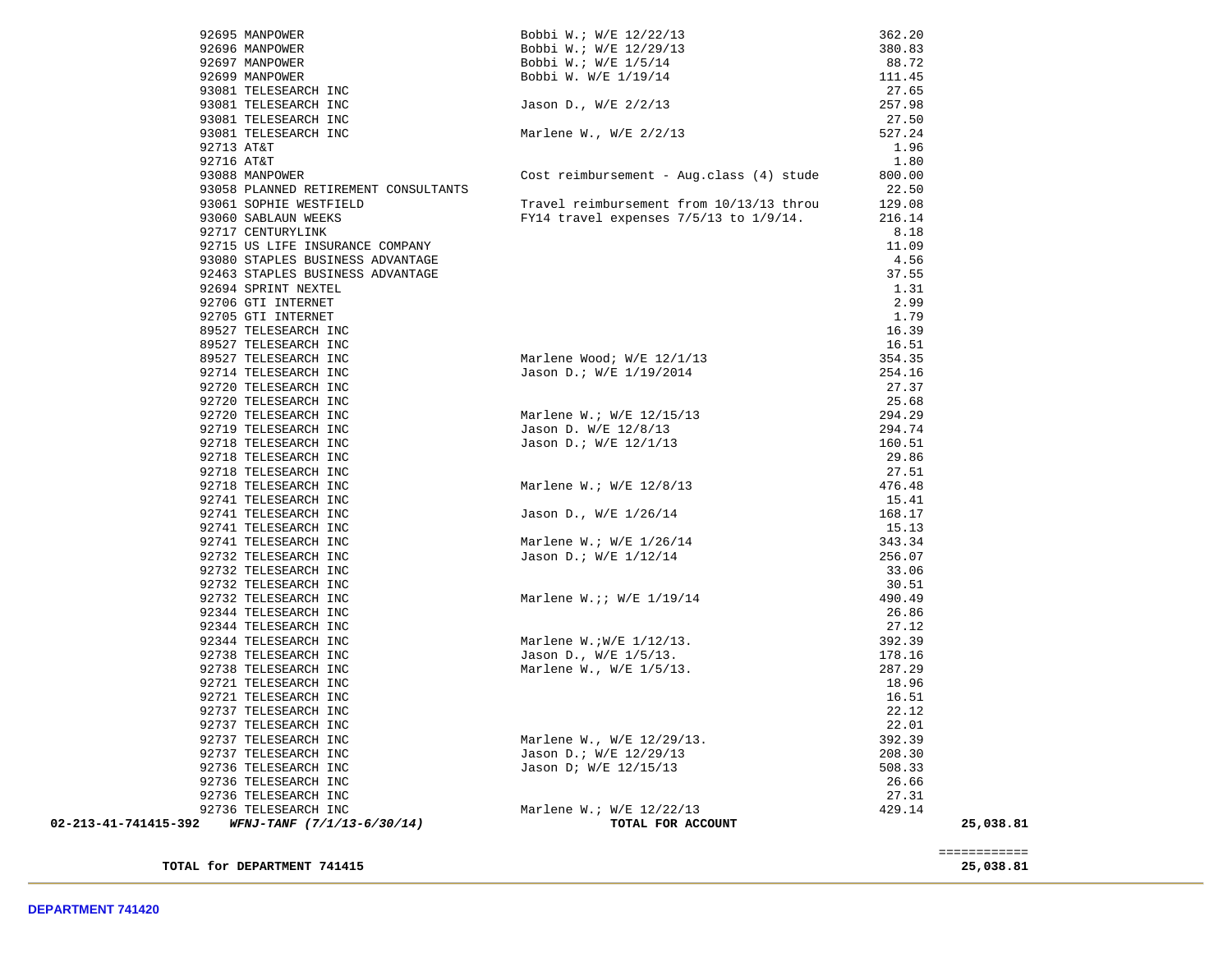|            | 93076 MANPOWER                       | Barry L; W/E 2/2/14        | 516.00   |
|------------|--------------------------------------|----------------------------|----------|
|            | 92727 MANPOWER                       | Barry L., W/E 1/26/14      | 506.45   |
|            | 93865 WARREN COUNTY COMMUNITY COLL.  | Julio R.                   | 405.40   |
|            | 93123 IMPETUS SYSTEMS & CAREERS      | Jessica R.                 | 1,380.80 |
|            | 93129 INFORMATION & TECHNOLOGY       | Yessenia R.                | 660.00   |
|            | 93634 PROJECT SELF SUFFICIENCY       |                            | 1,521.60 |
|            | 92707 ABLE SECURITY LOCKSMITHS       |                            | 8.16     |
|            | 92692 MANPOWER                       | Barry L. W/E 12/8/13       | 983.96   |
|            | 92691 MANPOWER                       | Barry L., W/E 12/1/13      | 578.80   |
|            | 92688 MANPOWER                       | Barry L., W/E 11/24/13     | 877.30   |
|            | 92693 MANPOWER                       | Barry L.; W/E 12/15/13     | 795.85   |
|            | 92695 MANPOWER                       | Barry L.; W/E 12/22/13     | 998.43   |
|            | 92696 MANPOWER                       | Barry L.; W/E 12/29/13     | 709.03   |
|            | 92697 MANPOWER                       | Barry L.; W/E 1/5/14       | 607.74   |
|            | 92699 MANPOWER                       | Barry L, ; W/E 1/19/14     | 998.43   |
|            | 93081 TELESEARCH INC                 |                            | 20.74    |
|            | 93081 TELESEARCH INC                 |                            | 268.52   |
|            | 93081 TELESEARCH INC                 |                            | 20.63    |
|            | 93081 TELESEARCH INC                 |                            | 548.76   |
| 92713 AT&T |                                      |                            | 1.48     |
| 92716 AT&T |                                      |                            | 1.35     |
|            | 93075 MANPOWER                       | Ximena A.; $W/E$ 2/2/14.   | 907.20   |
|            | 93058 PLANNED RETIREMENT CONSULTANTS |                            | 16.88    |
|            | 92717 CENTURYLINK                    |                            | 6.13     |
|            | 92715 US LIFE INSURANCE COMPANY      |                            | 8.30     |
|            | 93080 STAPLES BUSINESS ADVANTAGE     |                            | 3.42     |
|            | 92728 MANPOWER                       |                            | 816.48   |
|            | 92700 MANPOWER                       | Ximena A.; $W/E$ 1/26/14   | 997.20   |
|            | 92702 MANPOWER                       | Ximena A.; $1/12/14$ .     |          |
|            |                                      | Xiomena A.; $W/E$ 1/19/14. | 907.20   |
|            | 92463 STAPLES BUSINESS ADVANTAGE     |                            | 28.15    |
|            | 92694 SPRINT NEXTEL                  |                            | 0.98     |
|            | 92706 GTI INTERNET                   |                            | 2.25     |
|            | 92705 GTI INTERNET                   |                            | 1.35     |
|            | 89527 TELESEARCH INC                 |                            | 12.29    |
|            | 89527 TELESEARCH INC                 |                            | 12.38    |
|            | 89527 TELESEARCH INC                 |                            | 246.25   |
|            | 92714 TELESEARCH INC                 |                            | 264.54   |
|            | 92720 TELESEARCH INC                 |                            | 20.52    |
|            | 92720 TELESEARCH INC                 |                            | 19.26    |
|            | 92720 TELESEARCH INC                 |                            | 306.31   |
|            | 92719 TELESEARCH INC                 |                            | 306.76   |
|            | 92718 TELESEARCH INC                 |                            | 167.08   |
|            | 92718 TELESEARCH INC                 |                            | 22.40    |
|            | 92718 TELESEARCH INC                 |                            | 20.63    |
|            | 92718 TELESEARCH INC                 |                            | 495.92   |
|            | 92741 TELESEARCH INC                 |                            | 11.55    |
|            | 92741 TELESEARCH INC                 |                            | 175.03   |
|            | 92741 TELESEARCH INC                 |                            | 11.35    |
|            | 92741 TELESEARCH INC                 |                            | 357.36   |
|            | 92732 TELESEARCH INC                 |                            | 266.53   |
|            | 92732 TELESEARCH INC                 |                            | 24.79    |
|            | 92732 TELESEARCH INC                 |                            | 22.88    |
|            | 92732 TELESEARCH INC                 |                            | 510.51   |
|            | 92344 TELESEARCH INC                 |                            | 20.15    |
|            | 92344 TELESEARCH INC                 |                            | 20.34    |
|            | 92344 TELESEARCH INC                 |                            | 408.41   |
|            | 92738 TELESEARCH INC                 |                            | 185.44   |
|            | 92738 TELESEARCH INC                 |                            | 299.01   |
|            | 92721 TELESEARCH INC                 |                            | 14.22    |
|            | 92721 TELESEARCH INC                 |                            | 12.38    |
|            | 92737 TELESEARCH INC                 |                            | 16.59    |
|            | 92737 TELESEARCH INC                 |                            | 16.51    |
|            | 92737 TELESEARCH INC                 |                            | 408.40   |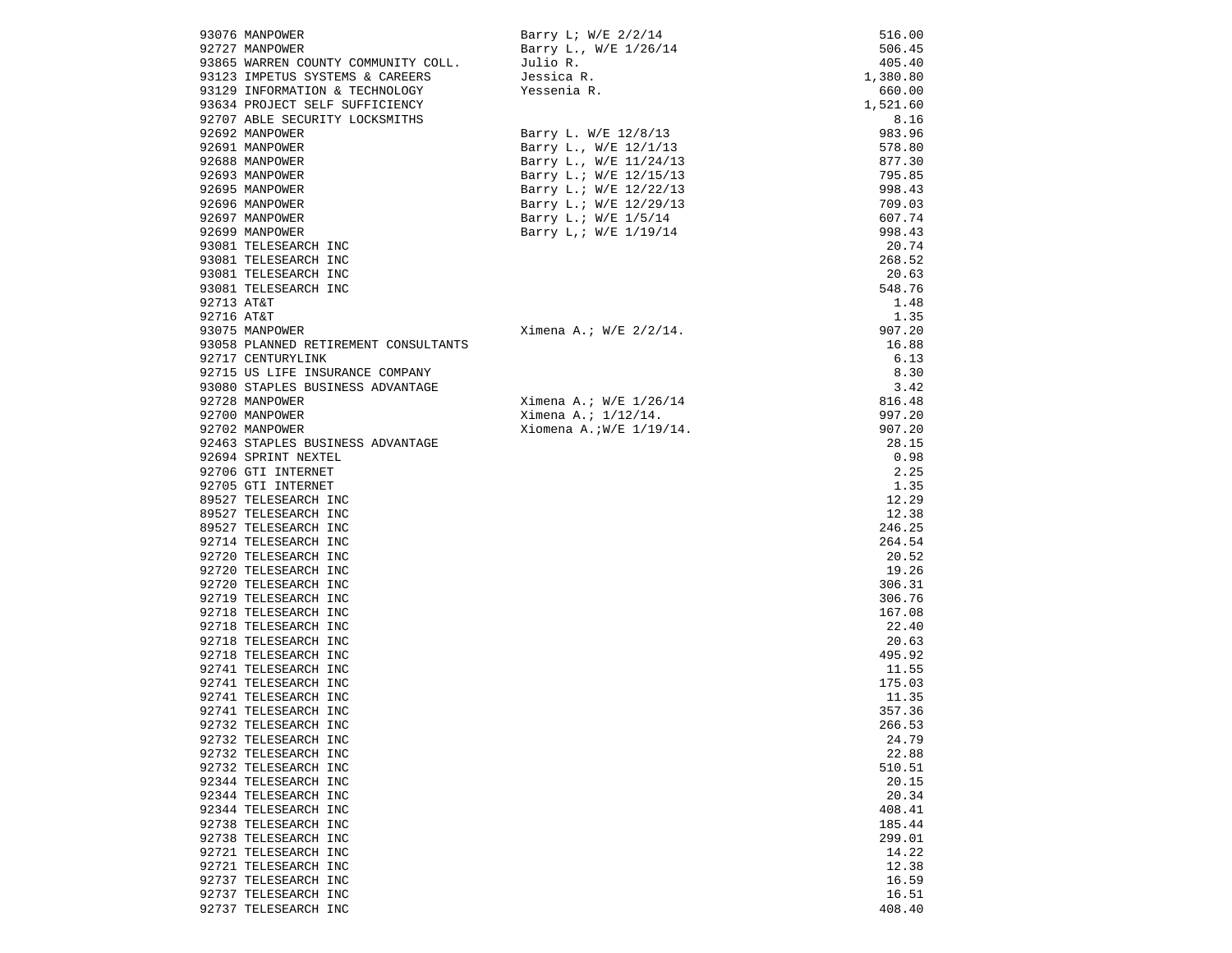|                                | 92737 TELESEARCH INC                                       |                                       | 216.80   |                           |  |
|--------------------------------|------------------------------------------------------------|---------------------------------------|----------|---------------------------|--|
|                                | 92736 TELESEARCH INC                                       |                                       | 529.07   |                           |  |
|                                | 92736 TELESEARCH INC                                       |                                       | 20.00    |                           |  |
|                                | 92736 TELESEARCH INC                                       |                                       | 20.49    |                           |  |
|                                | 92736 TELESEARCH INC                                       |                                       | 446.66   |                           |  |
| 02-213-41-741420-392           | WFNJ-General Assistance(7/1/13-6/30/14)                    | TOTAL FOR ACCOUNT                     |          | 22,013.78                 |  |
|                                |                                                            |                                       |          |                           |  |
|                                | TOTAL for DEPARTMENT 741420                                |                                       |          | ============<br>22,013.78 |  |
|                                |                                                            |                                       |          |                           |  |
| <b>DEPARTMENT 741435</b>       |                                                            |                                       |          |                           |  |
|                                | 93850 RUTGERS CENTER FOR CONTINUING                        | Jenny A.                              | 2,156.00 |                           |  |
| 02-213-41-741435-392           | WDP DW (7/1/13-6/30/14)                                    | TOTAL FOR ACCOUNT                     |          | 2,156.00                  |  |
|                                |                                                            |                                       |          | ============              |  |
|                                | TOTAL for DEPARTMENT 741435                                |                                       |          | 2,156.00                  |  |
|                                |                                                            |                                       |          |                           |  |
| <b>WIA: Adult</b>              | 93849 LINCOLN TECHINICAL INSTITUTE                         | Jason C.                              | 1,437.80 |                           |  |
|                                | 93847 LINCOLN TECHINICAL INSTITUTE                         | Jason C.                              | 800.00   |                           |  |
|                                |                                                            |                                       |          |                           |  |
|                                | 93851 RUTGERS CENTER FOR CONTINUING                        | Patricia T.                           | 1,038.00 |                           |  |
|                                | 93124 WARREN COUNTY COMMUNITY COLL.                        | Nikol D.                              | 612.00   |                           |  |
|                                | 94209 NATIONAL FUEL OIL INC.                               | FUEL CHARGES 1/14                     | 83.40    |                           |  |
| 02-213-41-742005-391           | WIA: Adult Federal Share                                   | TOTAL FOR ACCOUNT                     |          | 3,971.20                  |  |
|                                |                                                            |                                       |          | ============              |  |
|                                | TOTAL for WIA: Adult                                       |                                       |          | 3,971.20                  |  |
|                                |                                                            |                                       |          |                           |  |
| <b>WIA: Disclocated Worker</b> |                                                            |                                       |          |                           |  |
|                                | 93118 AVTECH INSTITUTE                                     | Ratina J                              | 64.00    |                           |  |
|                                | 93136 CHRISTINE VALMY INTERNATIONAL                        | Michelle G.                           | 664.83   |                           |  |
|                                | 93846 KELLY O'NEILL-MCGUIRE                                | Travel from $3/13/13$ to $6/28/13$ .  | 127.63   |                           |  |
|                                | 93854 LINCOLN TECHNICAL INSTITUTE                          | Jon U.                                | 3,200.00 |                           |  |
|                                | 93862 BERKELEY COLLEGE                                     | Richard W.                            | 800.00   |                           |  |
|                                | 93858 BERKELEY COLLEGE                                     | Arthur D.                             | 627.00   |                           |  |
|                                | 93859 BERKELEY COLLEGE                                     | Jessica A.                            | 1,136.00 |                           |  |
|                                | 93860 BERKELEY COLLEGE                                     | Candido C.                            | 447.00   |                           |  |
|                                | 93866 M.C. SCHOOL OF TECHNOLOGY                            | Biljana T.                            | 800.00   |                           |  |
|                                | 93863 M.C. SCHOOL OF TECHNOLOGY                            | Victoria F.                           | 800.00   |                           |  |
|                                | 02-213-41-742010-391 WIA: Disclocated Worker Federal Share | TOTAL FOR ACCOUNT                     |          | 8,666.46                  |  |
|                                |                                                            |                                       |          |                           |  |
|                                | TOTAL for WIA: Disclocated Worker                          |                                       |          | ============<br>8,666.46  |  |
|                                |                                                            |                                       |          |                           |  |
| <b>DEPARTMENT 742135</b>       |                                                            |                                       |          |                           |  |
|                                | 93121 AMERICAN INSTITUTE OF                                | Carmen A                              | 1,750.00 |                           |  |
|                                | 93059 CRESTRON ELECTRONICS                                 | Theresa K.; Dates: 10/1/13 to 1/3/14. | 6,058.08 |                           |  |
|                                | 93820 HUDSON BIOPHARMA                                     | Yi C.; dates: 11/18/13 to 1/31/14.    | 8,462.08 |                           |  |
|                                | 93656 PRINSTON PHARMACEUTICAL, INC.                        | Zhi C.; Daters: 10/1/13 to 11/29/13.  | 6,307.20 |                           |  |
|                                | 93637 AMERICAN SCHOOL OF BUSINESS                          | Tania S.                              | 395.00   |                           |  |
| 02-213-41-742135-391           | WIA/NEG (10/1/10-9/30/13)ext 3/31/14                       | TOTAL FOR ACCOUNT                     |          | 22,972.36                 |  |
|                                |                                                            |                                       |          | ============              |  |
|                                | TOTAL for DEPARTMENT 742135                                |                                       |          | 22,972.36                 |  |
|                                |                                                            |                                       |          |                           |  |
| <b>DEPARTMENT 742505</b>       |                                                            |                                       |          |                           |  |
|                                | 93120 AVTECH INSTITUTE                                     | Wanda H.                              | 840.00   |                           |  |
|                                | 93137 AVTECH INSTITUTE                                     | Angela S.                             | 2,368.00 |                           |  |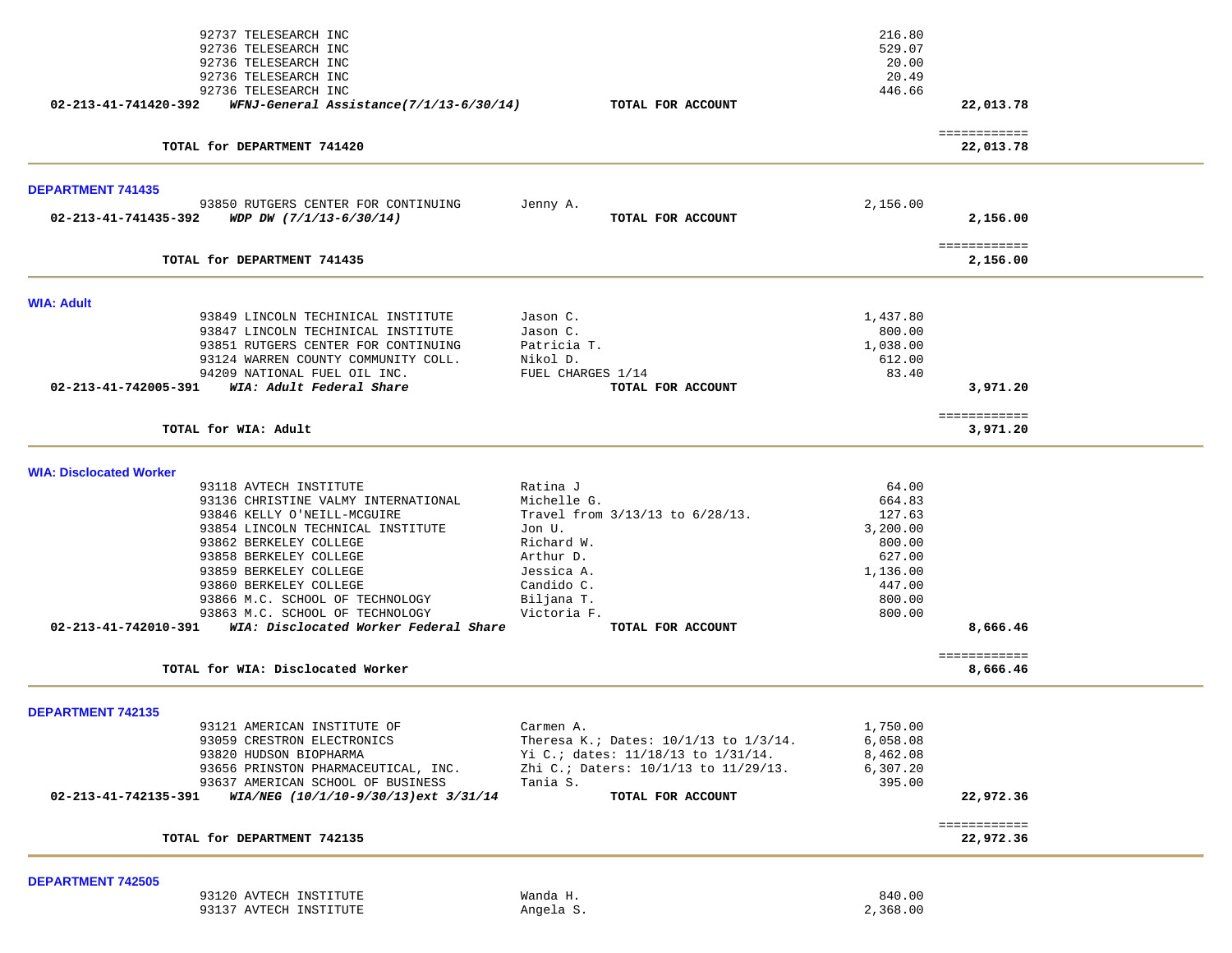|                      | 93852 WILLIAM PATERSON UNIVERSITY    | Maria I.          | 676.91   |           |
|----------------------|--------------------------------------|-------------------|----------|-----------|
|                      | 93115 INFORMATION & TECHNOLOGY       | Criselda A.       | 960.00   |           |
|                      | 93113 INFORMATION & TECHNOLOGY       | Jacqueline A.     | 930.00   |           |
|                      | 93128 INFORMATION & TECHNOLOGY       | Lesley A.         | 660.00   |           |
|                      | 93072 INFORMATION & TECHNOLOGY       | Lesley A.         | 660.00   |           |
|                      | 93638 ROBOTECH CAD SOLUTIONS         | Lynette M.        | 1,672.70 |           |
|                      | 92703 WARREN COUNTY REGIONAL         |                   | 75.60    |           |
|                      | 92707 ABLE SECURITY LOCKSMITHS       |                   | 70.72    |           |
|                      | 93081 TELESEARCH INC                 |                   | 179.73   |           |
|                      | 93081 TELESEARCH INC                 |                   | 178.82   |           |
| 92713 AT&T           |                                      |                   | 12.76    |           |
| 92716 AT&T           |                                      |                   | 11.72    |           |
|                      | 93058 PLANNED RETIREMENT CONSULTANTS |                   | 146.25   |           |
|                      | 92717 CENTURYLINK                    |                   | 53.15    |           |
|                      | 92715 US LIFE INSURANCE COMPANY      |                   | 72.06    |           |
|                      | 93080 STAPLES BUSINESS ADVANTAGE     |                   | 29.64    |           |
|                      | 92463 STAPLES BUSINESS ADVANTAGE     |                   | 244.00   |           |
|                      | 92694 SPRINT NEXTEL                  |                   | 8.51     |           |
|                      | 92706 GTI INTERNET                   |                   | 19.46    |           |
|                      | 92705 GTI INTERNET                   |                   | 11.66    |           |
|                      | 89527 TELESEARCH INC                 |                   | 114.75   |           |
|                      | 89527 TELESEARCH INC                 |                   | 115.54   |           |
|                      | 92720 TELESEARCH INC                 |                   | 177.88   |           |
|                      | 92720 TELESEARCH INC                 |                   | 166.89   |           |
|                      | 92718 TELESEARCH INC                 |                   | 194.09   |           |
|                      | 92718 TELESEARCH INC                 |                   | 178.82   |           |
|                      | 92741 TELESEARCH INC                 |                   | 100.13   |           |
|                      | 92741 TELESEARCH INC                 |                   | 98.35    |           |
|                      | 92732 TELESEARCH INC                 |                   | 214.87   |           |
|                      | 92732 TELESEARCH INC                 |                   | 198.32   |           |
|                      | 92344 TELESEARCH INC                 |                   | 174.59   |           |
|                      | 92344 TELESEARCH INC                 |                   | 176.26   |           |
|                      | 92721 TELESEARCH INC                 |                   | 123.24   |           |
|                      | 92721 TELESEARCH INC                 |                   | 107.29   |           |
|                      | 92737 TELESEARCH INC                 |                   | 143.78   |           |
|                      | 92737 TELESEARCH INC                 |                   | 143.05   |           |
|                      | 92736 TELESEARCH INC                 |                   | 173.31   |           |
|                      | 92736 TELESEARCH INC                 |                   | 177.54   |           |
| 02-213-41-742505-391 | WIA Adult (7/1/13-6/30/15)           | TOTAL FOR ACCOUNT |          | 12,660.39 |
|                      |                                      |                   |          |           |

TOTAL for DEPARTMENT 742505

 ============ 12,660.39

**DEPARTMENT 742510** 

| 93119 AVTECH INSTITUTE              | Jessica S.                                   | 840.00   |
|-------------------------------------|----------------------------------------------|----------|
| 93102 AVTECH INSTITUTE              | Brenda M.                                    | 933.33   |
| 93101 AVTECH INSTITUTE              | Karen E.                                     | 2,090.66 |
| 93100 AVTECH INSTITUTE              | Rupall M.                                    | 1,120.00 |
| 93099 AVTECH INSTITUTE              | Shawn M.                                     | 1,240.00 |
| 93138 AVTECH INSTITUTE              | XiaoHong W.                                  | 810.67   |
| 93126 BERKELEY COLLEGE              | Carla P.                                     | 626.00   |
| 93856 WILLIAM PATERSON UNIVERSITY   | JOY MARIE W                                  | 2,506.04 |
| 93853 APPELBAUM ENDODONTICS, LLC    | Elizabeth M.; Dates: $8/12/13$ to $11/22/13$ | 4,000.00 |
| 93855 WARREN COUNTY COMMUNITY COLL. | Martha M.                                    | 391.95   |
| 93864 INFORMATION & TECHNOLOGY      | Bella C.                                     | 870.00   |
| 93861 INFORMATION & TECHNOLOGY      | Bella C                                      | 810.00   |
| 93838 JERSEY TRACTOR-TRAILER        | Juan G.                                      | 3,200.00 |
| 93840 OTECH-SOL PROFESSIONAL        | Danine L.                                    | 1,840.00 |
| 93156 ACE HEALTHCARE TRAINING       | Jazmin G.                                    | 1,520.00 |
| 93122 HOHOKUS SCHOOL OF TRADE       | Joseph S.                                    | 3,200.00 |
| 93155 HOHOKUS SCHOOL OF TRADE       | Joseph S.                                    | 800.00   |
| 93132 INFORMATION & TECHNOLOGY      | Jasmina R.                                   | 780.00   |
|                                     |                                              |          |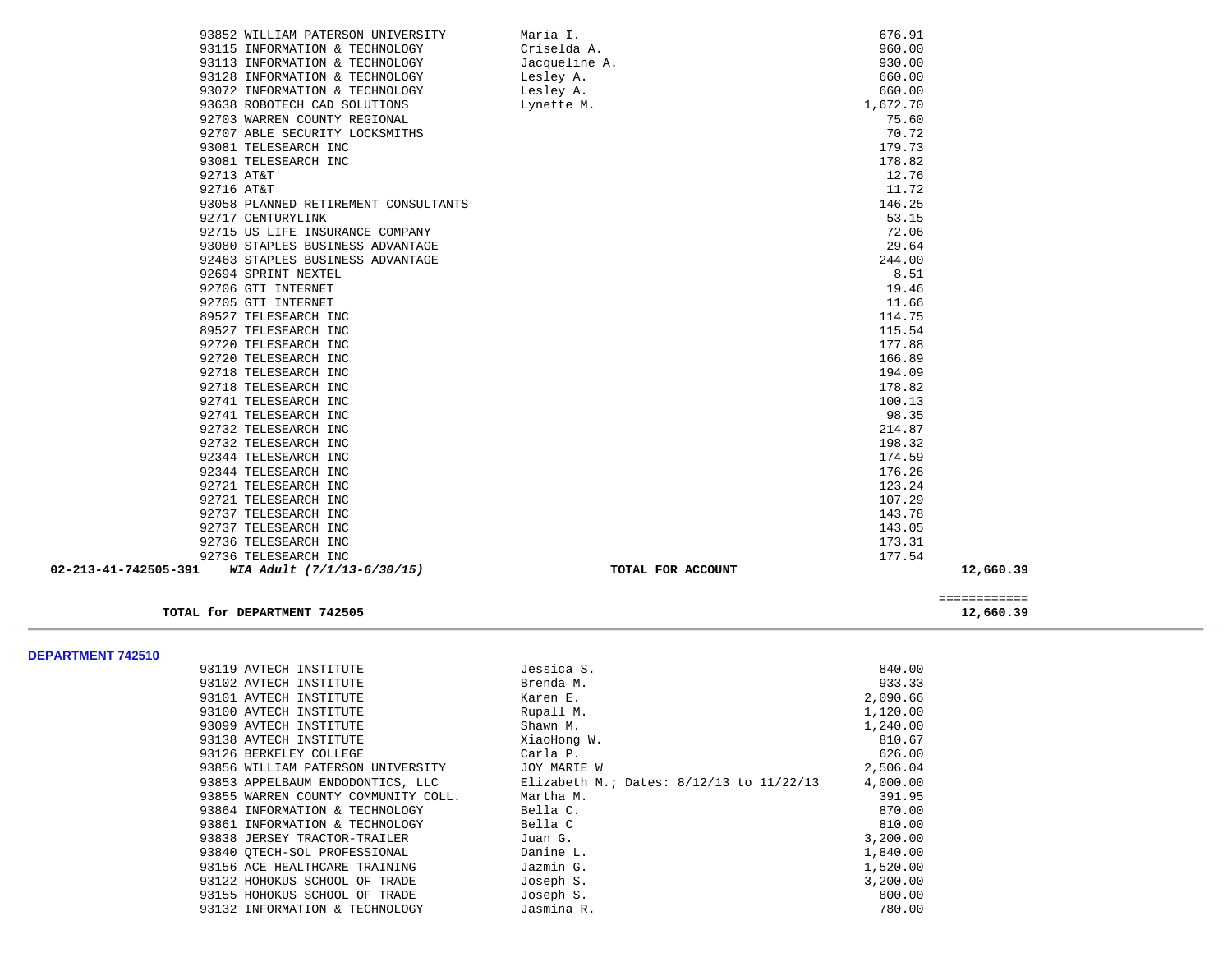|                      | 93117 INFORMATION & TECHNOLOGY           | Marleny G.<br>Ruth A<br>Edgar T.<br>Elizabeth G.<br>Rosa V.<br>Rosalbina F.<br>Angela L<br>Adriana G.                                                                                                                                                             | 900.00   |                           |
|----------------------|------------------------------------------|-------------------------------------------------------------------------------------------------------------------------------------------------------------------------------------------------------------------------------------------------------------------|----------|---------------------------|
|                      | 93133 INFORMATION & TECHNOLOGY           |                                                                                                                                                                                                                                                                   | 810.00   |                           |
|                      | 93114 INFORMATION & TECHNOLOGY           |                                                                                                                                                                                                                                                                   | 960.00   |                           |
|                      | 93112 INFORMATION & TECHNOLOGY           |                                                                                                                                                                                                                                                                   | 900.00   |                           |
|                      | 93131 INFORMATION & TECHNOLOGY           |                                                                                                                                                                                                                                                                   | 810.00   |                           |
|                      | 93130 INFORMATION & TECHNOLOGY           |                                                                                                                                                                                                                                                                   | 810.00   |                           |
|                      | 93134 INFORMATION & TECHNOLOGY           |                                                                                                                                                                                                                                                                   | 810.00   |                           |
|                      | 93135 INFORMATION & TECHNOLOGY           |                                                                                                                                                                                                                                                                   | 810.00   |                           |
|                      | 93057 JOAN STREHL                        | Travel from 11/6/13 to 12/18/2013.                                                                                                                                                                                                                                | 89.95    |                           |
|                      | 94102 COUNTY OF MORRIS                   | 2ND HALF FEBRUARY 2014 METERED MAIL                                                                                                                                                                                                                               | 262.18   |                           |
|                      | 93639 INFORMATION & TECHNOLOGY           | Nataliya B.                                                                                                                                                                                                                                                       | 1,414.04 |                           |
|                      | 93636 GLOBAL MOTORS CORP.                | Tamara S.                                                                                                                                                                                                                                                         | 3,999.97 |                           |
|                      | 92703 WARREN COUNTY REGIONAL             | Jack Patten's annual membership dues.                                                                                                                                                                                                                             | 153.90   |                           |
|                      | 92707 ABLE SECURITY LOCKSMITHS           | service, labor & installation per invoic                                                                                                                                                                                                                          | 146.88   |                           |
|                      | 93081 TELESEARCH INC                     |                                                                                                                                                                                                                                                                   | 373.27   |                           |
|                      | 93081 TELESEARCH INC                     |                                                                                                                                                                                                                                                                   | 371.39   |                           |
| 92713 AT&T           |                                          |                                                                                                                                                                                                                                                                   | 26.50    |                           |
| 92716 AT&T           |                                          | Linda B;, W/E 2/2/2013<br>Lilly H., W/E 2/2/13<br>973-383-1048<br>973-383-1048;Dec.bill                                                                                                                                                                           | 24.34    |                           |
|                      | 93058 PLANNED RETIREMENT CONSULTANTS     | Consultive services for plan year<br>Prends K                                                                                                                                                                                                                     | 303.75   |                           |
|                      | 93111 RUTGERS SCHOOL OF BUSINESS         | Brenda K.                                                                                                                                                                                                                                                         | 2,040.00 |                           |
|                      | 92717 CENTURYLINK                        | 310372742 Dec.22, 2013 973-383-8033                                                                                                                                                                                                                               | 110.39   |                           |
|                      | 92715 US LIFE INSURANCE COMPANY          | Jan-Feb. premium Policy No. G026433                                                                                                                                                                                                                               | 149.66   |                           |
|                      | 93080 STAPLES BUSINESS ADVANTAGE         | ETS office supplies.                                                                                                                                                                                                                                              | 61.55    |                           |
|                      | 92463 STAPLES BUSINESS ADVANTAGE         | Pens, post-its, binders, cat.envelopes,                                                                                                                                                                                                                           | 506.77   |                           |
|                      | 92694 SPRINT NEXTEL                      |                                                                                                                                                                                                                                                                   | 17.68    |                           |
|                      | 92706 GTI INTERNET                       | December cell phone charges.<br>12/15/13 to 3/15/14.                                                                                                                                                                                                              | 40.42    |                           |
|                      | 92705 GTI INTERNET                       | web hosting service; $1/1/14$ to $4/1/14$ .                                                                                                                                                                                                                       | 24.22    |                           |
|                      | 89527 TELESEARCH INC                     |                                                                                                                                                                                                                                                                   |          |                           |
|                      | 89527 TELESEARCH INC                     |                                                                                                                                                                                                                                                                   |          |                           |
|                      | 92720 TELESEARCH INC                     |                                                                                                                                                                                                                                                                   |          |                           |
|                      | 92720 TELESEARCH INC                     |                                                                                                                                                                                                                                                                   |          |                           |
|                      | 92718 TELESEARCH INC                     |                                                                                                                                                                                                                                                                   |          |                           |
|                      | 92718 TELESEARCH INC                     |                                                                                                                                                                                                                                                                   |          |                           |
|                      | 92741 TELESEARCH INC                     |                                                                                                                                                                                                                                                                   |          |                           |
|                      | 92741 TELESEARCH INC                     |                                                                                                                                                                                                                                                                   |          |                           |
|                      | 92732 TELESEARCH INC                     |                                                                                                                                                                                                                                                                   |          |                           |
|                      | 92732 TELESEARCH INC                     |                                                                                                                                                                                                                                                                   |          |                           |
|                      | 92344 TELESEARCH INC                     |                                                                                                                                                                                                                                                                   |          |                           |
|                      | 92344 TELESEARCH INC                     |                                                                                                                                                                                                                                                                   |          |                           |
|                      | 92721 TELESEARCH INC                     |                                                                                                                                                                                                                                                                   |          |                           |
|                      | 92721 TELESEARCH INC                     |                                                                                                                                                                                                                                                                   |          |                           |
|                      | 92737 TELESEARCH INC                     |                                                                                                                                                                                                                                                                   |          |                           |
|                      | 92737 TELESEARCH INC                     |                                                                                                                                                                                                                                                                   |          |                           |
|                      | 92736 TELESEARCH INC                     |                                                                                                                                                                                                                                                                   |          |                           |
|                      | 92736 TELESEARCH INC                     |                                                                                                                                                                                                                                                                   |          |                           |
|                      | 94206 PAPER MART INC                     |                                                                                                                                                                                                                                                                   |          |                           |
| 02-213-41-742510-391 | WIA Dislocated Worker $(7/1/13-6/30/15)$ | veb hosting service; 1/1/14 to 4/1/14.<br>24.22<br>Linda Bogner; W/E 12/1/13<br>196.71<br>Lilly H.; W <sub>N</sub> owhitz; WE 12/15/13<br>198.07<br>Lilly H.; WE 12/15/13<br>269.44<br>Linda B., W/E 1/2/15/13<br>24.22<br>Linda B.; W/E 1/25/13<br>24.661<br>Lin |          | 50,438.10                 |
|                      |                                          |                                                                                                                                                                                                                                                                   |          |                           |
|                      | TOTAL for DEPARTMENT 742510              |                                                                                                                                                                                                                                                                   |          | ============<br>50,438.10 |
|                      |                                          |                                                                                                                                                                                                                                                                   |          |                           |

#### TOTAL for DEPARTMENT 742510

#### **DEPARTMENT 742520**

| 93147 PHILLIPSBURG SCHOOL BASED      | Cannon W.     | 3,089.00 |
|--------------------------------------|---------------|----------|
| 92703 WARREN COUNTY REGIONAL         |               | 40.50    |
| 92707 ABLE SECURITY LOCKSMITHS       |               | 35.36    |
| 93081 TELESEARCH INC                 |               | 89.86    |
| 93081 TELESEARCH INC                 |               | 89.41    |
| 92713 AT&T                           |               | 6.38     |
| 92716 AT&T                           |               | 5.86     |
| 93153 NEWBRIDGE SERVICES INC         | Anne Marie D. | 1,770.00 |
| 93154 NEWBRIDGE SERVICES INC         | Zomaira R.    | 1,270.00 |
| 93058 PLANNED RETIREMENT CONSULTANTS |               | 73.12    |
|                                      |               |          |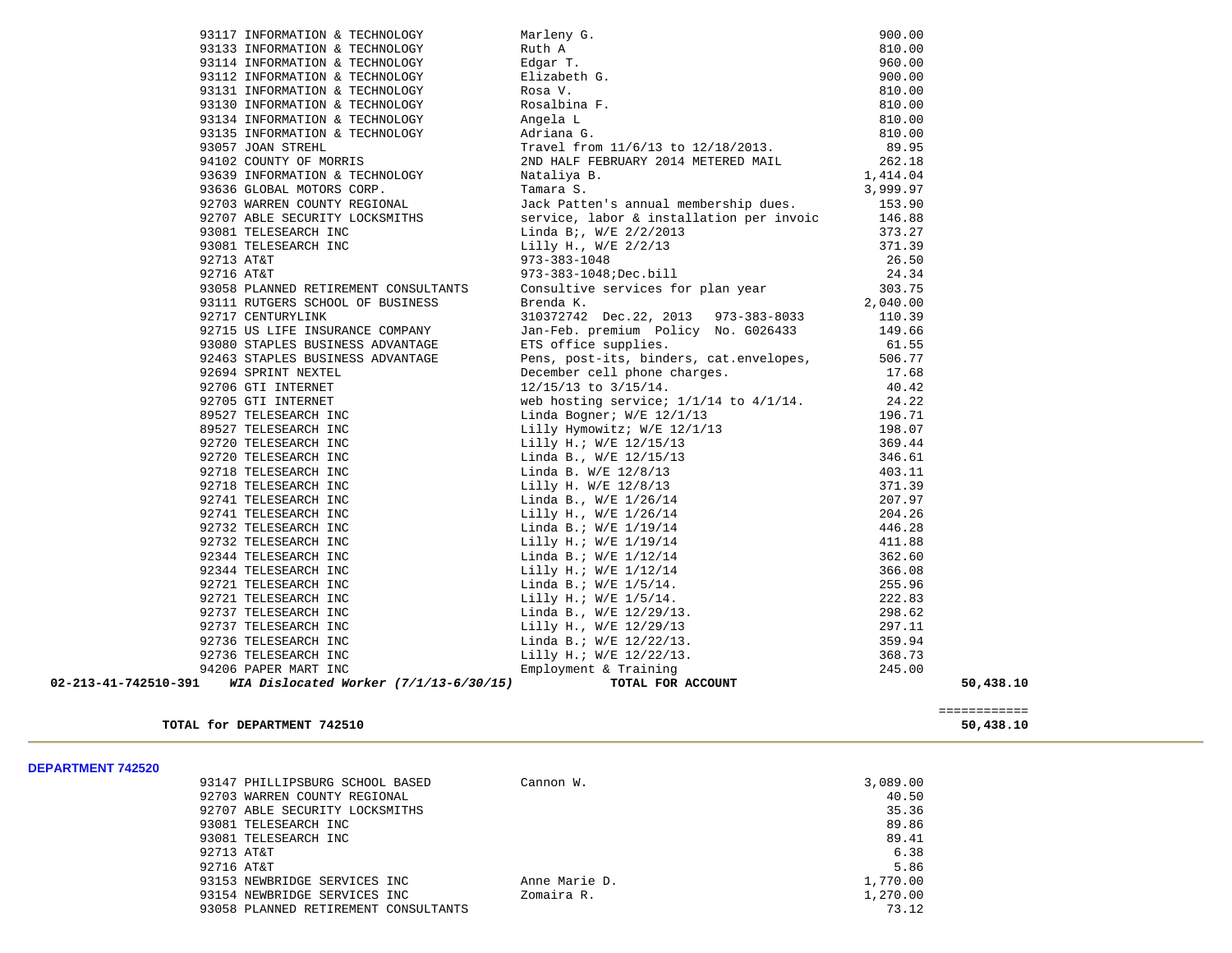$22,970.75$ 

| onapter or           |                                   |                                          |           |           |
|----------------------|-----------------------------------|------------------------------------------|-----------|-----------|
|                      | 92883 CORNERSTONE FAMILY PROGRAMS | Cost reimbursement for the 4th quarter o | 4,049.00  |           |
|                      | 92862 CORNERSTONE FAMILY PROGRAMS | SERVICES FOR THE NOW YOU KNOW PROGRAM FR | 1,002.00  |           |
|                      | 92858 CFCS - HOPE HOUSE           | ADOLESCENT SERVICES GRANT FOR THE MONTH  | 1,620.00  |           |
|                      | 92858 CFCS - HOPE HOUSE           | GROUP SESSIONS                           | 1,275.00  |           |
|                      | 92858 CFCS - HOPE HOUSE           | URINE SCREENS                            | 725.00    |           |
|                      | 92858 CFCS - HOPE HOUSE           | URINE SCREENS                            | 450.00    |           |
|                      | 92858 CFCS - HOPE HOUSE           | EVALUATIONS                              | 800.00    |           |
|                      | 92886 NEW HOPE FOUNDATION INC.    | Client bed days for 1 clinet in November | 1,224.00  |           |
|                      | 92885 NEW HOPE FOUNDATION INC.    | 108 CLIENT BED DAYS IN OCT. 2013 FOR 8 C | 14,580.00 |           |
|                      | 92885 NEW HOPE FOUNDATION INC.    | CLIENT BED DAYS FOR NOVEMBER 2013 FOR 6  | 6,615.00  |           |
|                      | 92861 ST. CLARE'S HOSPITAL        | DETOX SERVICES FOR THE MONTH OF OCT- DEC | 14,100.00 |           |
| 02-213-41-757305-392 | Chapter 51 (1/1/13-12/31/13)      | TOTAL FOR ACCOUNT                        |           | 46,440.00 |

| <b>DEPARTMENT 752320</b>                                            |                                          |           |           |
|---------------------------------------------------------------------|------------------------------------------|-----------|-----------|
| 92888 THE EDUCATIONAL CENTER                                        | TEC PROVIDED 12 STUDENTS WITH 26 COMPREH | 10,869.00 |           |
| 92853 THE EDUCATIONAL CENTER                                        | services rendered 24 hours @ \$65.00     | 1,560.00  |           |
| $SCP-Program$ Services( $1/1/13-12/31/13$ )<br>02-213-41-752320-392 | TOTAL FOR ACCOUNT                        |           | 12,429.00 |
|                                                                     |                                          |           |           |
|                                                                     |                                          |           |           |
| TOTAL for DEPARTMENT 752320                                         |                                          |           | 12,429.00 |

============

|                      | 92736 TELESEARCH INC       |       |
|----------------------|----------------------------|-------|
| 02-213-41-742520-391 | WIA Youth (7/1/13-6/30/15) | TOTAL |
|                      |                            |       |

TOTAL for DEPARTMENT 742520

| 93139 PHILLIPSBURG SCHOOL BASED              | Evan R.           | 661.00    |  |
|----------------------------------------------|-------------------|-----------|--|
| 93140 PHILLIPSBURG SCHOOL BASED              | Kolby D.          | 2,667.00  |  |
| 93141 PHILLIPSBURG SCHOOL BASED              | Zachary D.        | 422.00    |  |
| 93166 PHILLIPSBURG SCHOOL BASED              | Felix J.          | 450.00    |  |
| 93146 PHILLIPSBURG SCHOOL BASED              | Sarah 0.          | 2,667.00  |  |
| 93145 PHILLIPSBURG SCHOOL BASED              | Lorin M.          | 2,667.00  |  |
| 93144 PHILLIPSBURG SCHOOL BASED              | Destin M.         | 2,667.00  |  |
| 93143 PHILLIPSBURG SCHOOL BASED              | Briiena M.        | 2,667.00  |  |
| 92717 CENTURYLINK                            |                   | 26.57     |  |
| 92715 US LIFE INSURANCE COMPANY              |                   | 36.03     |  |
| 93080 STAPLES BUSINESS ADVANTAGE             |                   | 14.82     |  |
| 92463 STAPLES BUSINESS ADVANTAGE             |                   | 122.00    |  |
| 92694 SPRINT NEXTEL                          |                   | 4.26      |  |
| 92706 GTI INTERNET                           |                   | 9.73      |  |
| 92705 GTI INTERNET                           |                   | 5.83      |  |
| 89527 TELESEARCH INC                         |                   | 69.67     |  |
| 89527 TELESEARCH INC                         |                   | 70.15     |  |
| 92720 TELESEARCH INC                         |                   | 88.94     |  |
| 92720 TELESEARCH INC                         |                   | 83.44     |  |
| 92718 TELESEARCH INC                         |                   | 97.05     |  |
| 92718 TELESEARCH INC                         |                   | 89.40     |  |
| 92741 TELESEARCH INC                         |                   | 50.07     |  |
| 92741 TELESEARCH INC                         |                   | 49.17     |  |
| 92732 TELESEARCH INC                         |                   | 107.44    |  |
| 92732 TELESEARCH INC                         |                   | 99.16     |  |
| 92344 TELESEARCH INC                         |                   | 87.30     |  |
| 92344 TELESEARCH INC                         |                   | 88.13     |  |
| 92721 TELESEARCH INC                         |                   | 61.62     |  |
| 92721 TELESEARCH INC                         |                   | 53.64     |  |
| 92737 TELESEARCH INC                         |                   | 71.89     |  |
| 92737 TELESEARCH INC                         |                   | 71.53     |  |
| 92736 TELESEARCH INC                         |                   | 86.65     |  |
| 92736 TELESEARCH INC<br>02-213-41-742520-391 |                   | 88.77     |  |
| WIA Youth (7/1/13-6/30/15)                   | TOTAL FOR ACCOUNT | 22,970.75 |  |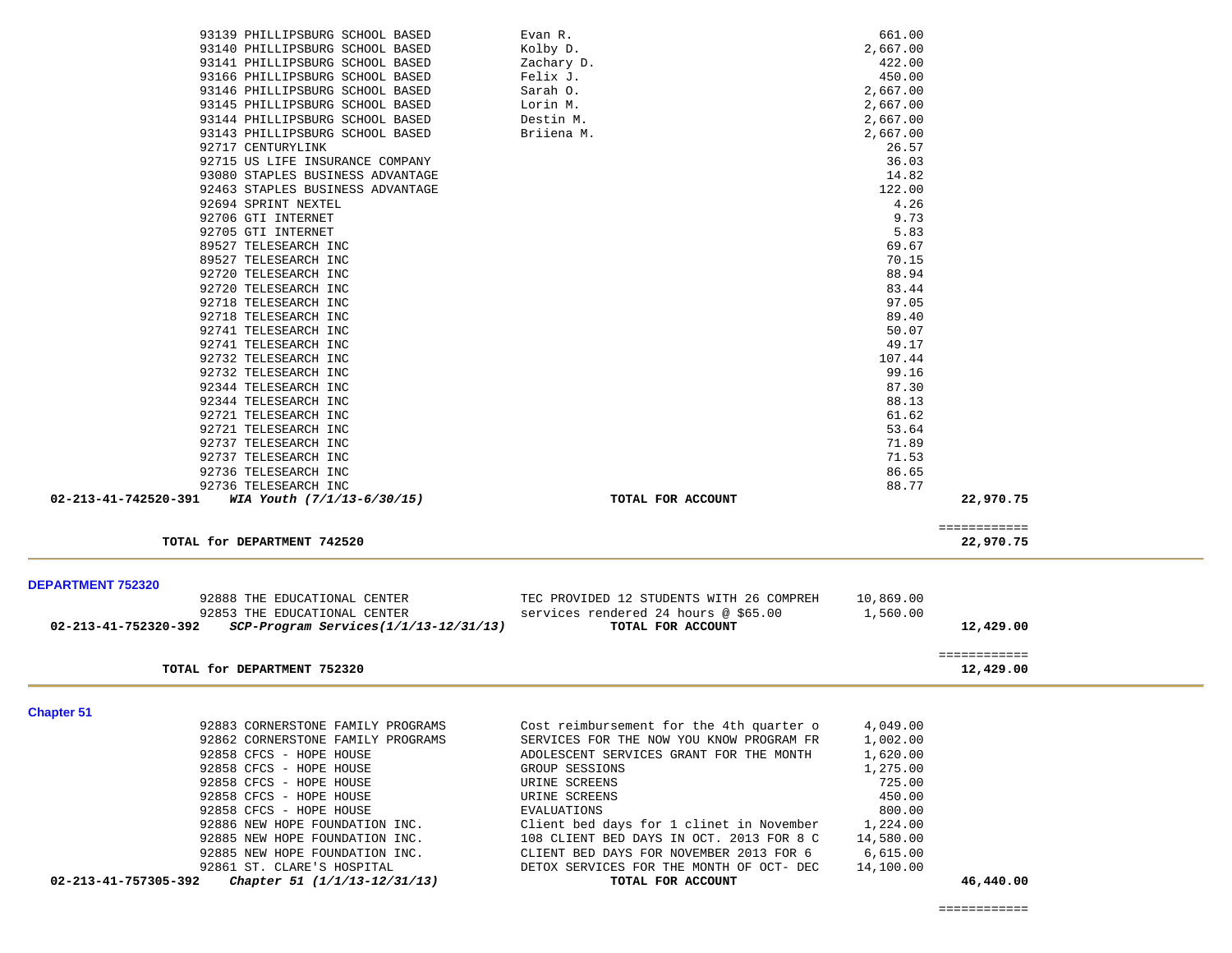| DEPARTMENT 758310                                                |                                          |           |                           |  |
|------------------------------------------------------------------|------------------------------------------|-----------|---------------------------|--|
| 93648 TOWNSHIP OF ROCKAWAY                                       | 2013 Q4 Rockaway Township Municipal Alli | 5,344.86  |                           |  |
| 93646 STEPHEN NEBESNI                                            | BREAKFAST FOR CASS FUNDING REVIEW MEETIN | 32.95     |                           |  |
| 92849 TOWNSHIP OF RANDOLPH                                       | 2013 Randolph Municipal Alliance Q3 Expe | 12,237.45 |                           |  |
| 92884 ROCKAWAY BOROUGH                                           | 2013 Q3 & Q4 Rockaway Borough Municipal  | 600.00    |                           |  |
| 92889 TOWNSHIP OF WASHINGTON                                     | 2013 Washington Twp. Municipal Alliance  | 5,671.28  |                           |  |
| 02-213-41-758310-392                                             | TOTAL FOR ACCOUNT                        |           | 23,886.54                 |  |
| Municipal Alliance $(1/1/13-6/30/14)$                            |                                          |           |                           |  |
| 93645 TOWNSHIP OF ROCKAWAY                                       | 2013 Rockaway Township Municipal Allianc | 2,000.00  |                           |  |
| 92848 LONGFELLOWS SANDWICH DELI                                  | BREAKFAST FOR 45 PEOPLE FOR THE EDUCATIO | 270.00    |                           |  |
| Municipal Alliance $(1/1/13-6/30/14)$<br>02-213-41-758310-394    | TOTAL FOR ACCOUNT                        |           | 2,270.00                  |  |
|                                                                  |                                          |           |                           |  |
| TOTAL for DEPARTMENT 758310                                      |                                          |           | ============<br>26,156.54 |  |
| <b>Safe Communities Construction</b>                             |                                          |           |                           |  |
| 93977 MORRISTOWN MEMORIAL HOSPITAL                               | FY 2014 CP14-08-01-06 1ST Q OCT - DEC 20 | 24,082.74 |                           |  |
| 02-213-41-773405-391<br>Safe Communities (10/1/13-9/30/14)       | TOTAL FOR ACCOUNT                        |           | 24,082.74                 |  |
|                                                                  |                                          |           |                           |  |
|                                                                  |                                          |           | ============              |  |
| TOTAL for Safe Communities Construction                          |                                          |           | 24,082.74                 |  |
|                                                                  |                                          |           |                           |  |
| <b>DEPARTMENT 774405</b>                                         |                                          |           |                           |  |
| 90513 ANDOVER TOWNSHIP                                           | J.Abrusci-Callout 11/2/13                | 275.00    |                           |  |
| 90513 ANDOVER TOWNSHIP                                           | J.Abrusci-Court-11/27/13                 | 220.00    |                           |  |
| 90513 ANDOVER TOWNSHIP                                           | J.Abrusci-Callout 12/1/13                | 220.00    |                           |  |
| 90513 ANDOVER TOWNSHIP                                           | J.Abrusci-Callout 12/1/13                | 275.00    |                           |  |
| 90513 ANDOVER TOWNSHIP                                           | J.Abrusci-Callout 12/3/13                | 220.00    |                           |  |
| 90513 ANDOVER TOWNSHIP                                           | J.Abrusci-Callout 12/3/13                | 275.00    |                           |  |
| 90513 ANDOVER TOWNSHIP                                           | J.Abrusci-Callout 12/7/13                | 220.00    |                           |  |
| 90513 ANDOVER TOWNSHIP                                           | J.Abrusci-Callout 12/12/13               | 220.00    |                           |  |
| 90513 ANDOVER TOWNSHIP                                           | J.Abrusci-Callout 12/18/13               | 275.00    |                           |  |
|                                                                  |                                          |           |                           |  |
| 90513 ANDOVER TOWNSHIP                                           | J.Abrusci-Court 12/19/13                 | 220.00    |                           |  |
| 90513 ANDOVER TOWNSHIP                                           | J.Abrusci-Callout 12/20/13               | 660.00    |                           |  |
| 90513 ANDOVER TOWNSHIP                                           | J.Abrusci-Callout 12/22/13               | 275.00    |                           |  |
| 90513 ANDOVER TOWNSHIP                                           | J.Abrusci-Callout 12/24/13               | 275.00    |                           |  |
| 90513 ANDOVER TOWNSHIP                                           | J.Abrusci-Callout 12/26/13               | 275.00    |                           |  |
| 02-213-41-774405-391<br>DRE Call Out (10/1/13-9/30/14)           | TOTAL FOR ACCOUNT                        |           | 3,905.00                  |  |
|                                                                  |                                          |           | ============              |  |
| TOTAL for DEPARTMENT 774405                                      |                                          |           | 3,905.00                  |  |
| <b>Domestic Preparedness-Prosecut</b>                            |                                          |           |                           |  |
| 89988 ARAMSCO                                                    | Flash Hot Water Heater per approved 2912 | 18,894.33 |                           |  |
| 89988 ARAMSCO                                                    | Flash Hot Water Heater per approved 2912 | 6,298.11  |                           |  |
| 02-213-41-784405-391<br>FFY12Homeland Security(10/23/12-8/31/14) | TOTAL FOR ACCOUNT                        |           | 25,192.44                 |  |
|                                                                  |                                          |           |                           |  |
| TOTAL for Domestic Preparedness-Prosecut                         |                                          |           | ============<br>25,192.44 |  |
|                                                                  |                                          |           |                           |  |
| <b>Homeland Security Phase II</b><br>88858 MAJOR POLICE SUPPLY   | 2012 UASI                                | 13,238.65 |                           |  |
|                                                                  |                                          |           |                           |  |
| 02-213-41-784420-391<br>FFY12 UASI (10/23/12-8/31/14)            | TOTAL FOR ACCOUNT                        |           | 13,238.65                 |  |
|                                                                  |                                          |           | ============              |  |
| TOTAL for Homeland Security Phase II                             |                                          |           | 13,238.65                 |  |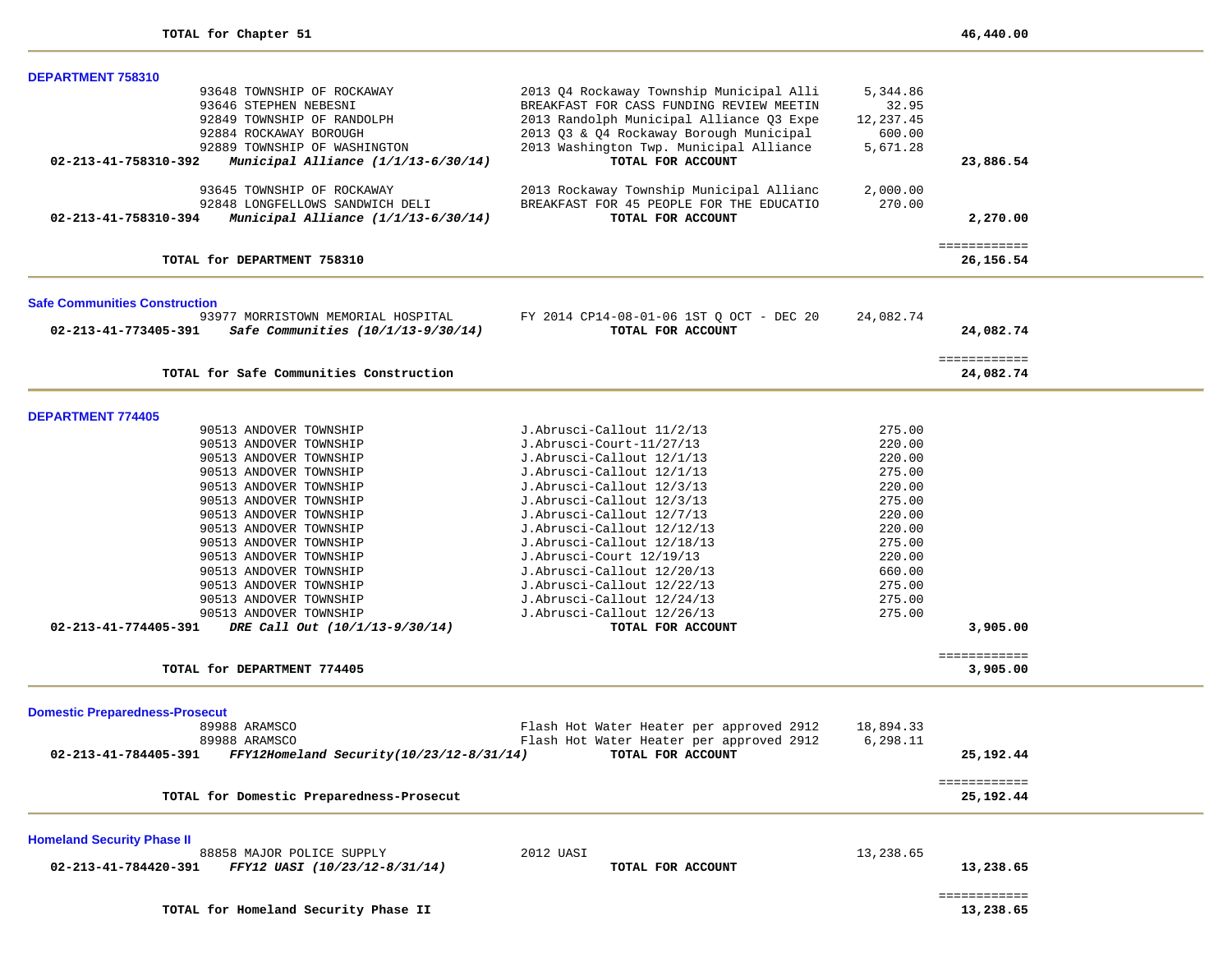| <b>DEPARTMENT 784430</b>              |                                                                      |                                                                                      |                      |                           |  |
|---------------------------------------|----------------------------------------------------------------------|--------------------------------------------------------------------------------------|----------------------|---------------------------|--|
|                                       | 88858 MAJOR POLICE SUPPLY                                            | 2011 UASI                                                                            | 66,799.15            |                           |  |
|                                       | 92315 RUTGERS UNIVERSITY                                             | Partial payment of RO PO 78103 dated 5/1                                             | 19,974.19            |                           |  |
|                                       | 92847 TETRA TECH INC.                                                | Inv Date $2/3/14$                                                                    | 8,408.93             |                           |  |
| 02-213-41-784430-391                  | FFY11 UASI(12/27/11-8/31/14)                                         | TOTAL FOR ACCOUNT                                                                    |                      | 95,182.27                 |  |
|                                       | TOTAL for DEPARTMENT 784430                                          |                                                                                      |                      | ============<br>95,182.27 |  |
|                                       |                                                                      |                                                                                      |                      |                           |  |
| <b>MAPS</b>                           |                                                                      |                                                                                      |                      |                           |  |
|                                       | 92929 FIVE TOWN REGIONAL DIAL-A-RIDE<br>92638 W.B. MASON COMPANY INC | Subgrant# SC002 (SCADRTAP) Five Town Dia                                             | 24, 414.51           |                           |  |
|                                       | 92638 W.B. MASON COMPANY INC                                         | Book planner wk Bk, Calendar Mly Pd 22x1<br>GPS, NVI 40 Automotive, 4.3 widescrn, bo | 33.70<br>639.62      |                           |  |
| 02-213-41-786305-394                  | MAPS (1/1/13-12/31/13)                                               | TOTAL FOR ACCOUNT                                                                    |                      | 25,087.83                 |  |
|                                       |                                                                      |                                                                                      |                      |                           |  |
|                                       | TOTAL for MAPS                                                       |                                                                                      |                      | ============<br>25,087.83 |  |
|                                       |                                                                      |                                                                                      |                      |                           |  |
| <b>MAPS</b>                           |                                                                      |                                                                                      |                      |                           |  |
| 02-213-41-786405-394                  | 94209 NATIONAL FUEL OIL INC.<br>MAPS (1/1/14-12/31/14)               | FUEL CHARGES 1/14<br>TOTAL FOR ACCOUNT                                               | 10,472.72            | 10,472.72                 |  |
|                                       |                                                                      |                                                                                      |                      |                           |  |
|                                       | TOTAL for MAPS                                                       |                                                                                      |                      | ============<br>10,472.72 |  |
|                                       |                                                                      |                                                                                      |                      |                           |  |
| NYS&W Bicycle/Pedestrian Path         | 93642 THE RBA GROUP INC.                                             | Professional Svcs. Renered concerning th                                             | 4,527.33             |                           |  |
| 02-213-41-790015-391 Federal Share    |                                                                      | TOTAL FOR ACCOUNT                                                                    |                      | 4,527.33                  |  |
|                                       |                                                                      |                                                                                      |                      | ============              |  |
|                                       | TOTAL for NYS&W Bicycle/Pedestrian Path                              |                                                                                      |                      | 4,527.33                  |  |
| <b>DEPARTMENT 792410</b>              |                                                                      |                                                                                      |                      |                           |  |
|                                       | 93841 STATE SHUTTLE INC                                              | Service from 1/20/14 to 1/26/14.                                                     | 2,415.97             |                           |  |
|                                       | 93839 STATE SHUTTLE INC                                              | Service from 1/27/14 to 2/2/14.                                                      | 3,686.94             |                           |  |
|                                       | 93109 STATE SHUTTLE INC                                              | Transportation - 1/13/14 to 1/19/14.                                                 | 3,686.94             |                           |  |
|                                       | 93084 STATE SHUTTLE INC                                              | Service from Dec.16-Dec. 22, 2013.                                                   | 3,686.94             |                           |  |
|                                       | 93087 STATE SHUTTLE INC                                              | Service from Dec.23, to Dec. 27th, 2013.                                             | 2,949.55             |                           |  |
| 02-213-41-792410-391                  | JARC Grant Round 12(7/1/12-6/30/14)                                  | TOTAL FOR ACCOUNT                                                                    |                      | 16,426.34                 |  |
|                                       | TOTAL for DEPARTMENT 792410                                          |                                                                                      |                      | ============<br>16,426.34 |  |
|                                       |                                                                      |                                                                                      |                      |                           |  |
| <b>Body Armor Replacement - Prose</b> | 91321 LANIGAN ASSOCIATES INC                                         | Body Armor Vests for Detectives Sasha Go 1,753.40                                    |                      |                           |  |
| 02-213-41-801305-392                  | Body Armor-Prosecutor(11/27/13-11/26/18)                             | TOTAL FOR ACCOUNT                                                                    |                      | 1,753.40                  |  |
|                                       | TOTAL for Body Armor Replacement - Prose                             |                                                                                      |                      | ============<br>1,753.40  |  |
|                                       |                                                                      |                                                                                      |                      |                           |  |
| <b>General Operating Support</b>      |                                                                      |                                                                                      |                      |                           |  |
|                                       | 91968 AMY BIRNBAUM HOFER                                             | 2014 RE-GRANT REVIWER FEE                                                            | 400.00               |                           |  |
|                                       | 91731 MORRIS COUNTY TOURISM BUREAU<br>91732 MORRIS MUSEUM            | 2014 RE-GRANT AWARD PMT#1---80% OF TOTA<br>2014 RE-GRANT AWARD --- 80% OF TOTAL AWA  | 2,132.00<br>3,200.00 |                           |  |
|                                       | 91730 MOUNT TABOR HISTORICAL SOCIETY                                 | 2014 RE-GRANT AWARD---PMT#1---80% OF TOT                                             | 3,148.00             |                           |  |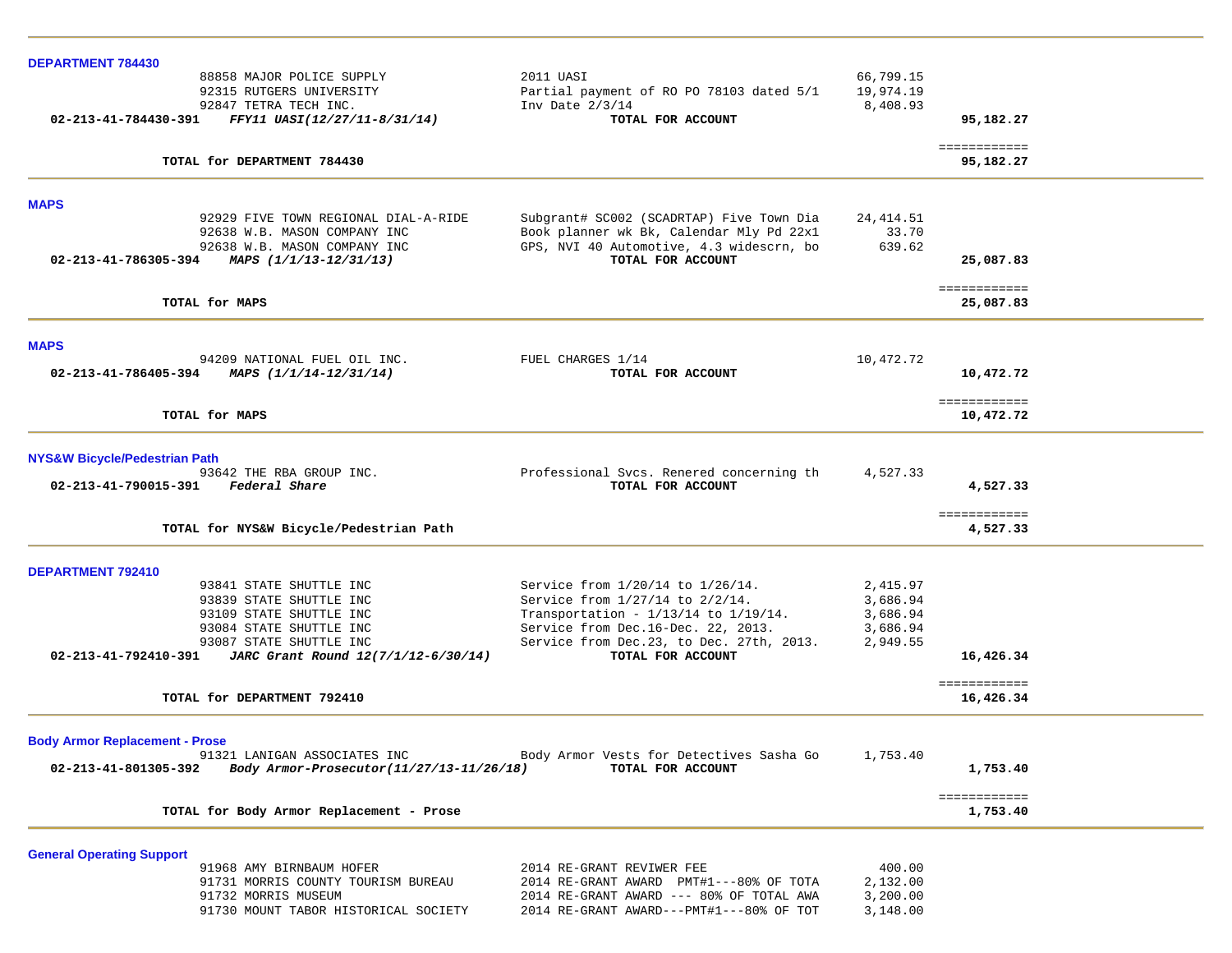| 02-213-41-860405-392<br>General Operating Spprt(7/1/13-6/30/14)<br>TOTAL FOR ACCOUNT                                                                                                                                                                                                                                                                                                                                                                                                                                                                                                                     |                                                                                  | 8,880.00                               |  |
|----------------------------------------------------------------------------------------------------------------------------------------------------------------------------------------------------------------------------------------------------------------------------------------------------------------------------------------------------------------------------------------------------------------------------------------------------------------------------------------------------------------------------------------------------------------------------------------------------------|----------------------------------------------------------------------------------|----------------------------------------|--|
| TOTAL for General Operating Support                                                                                                                                                                                                                                                                                                                                                                                                                                                                                                                                                                      |                                                                                  | ============<br>8,880.00               |  |
| <b>DEPARTMENT 864202</b>                                                                                                                                                                                                                                                                                                                                                                                                                                                                                                                                                                                 |                                                                                  |                                        |  |
| 93937 KONKUS CORPORATION Superstructure Replacement of Bridge No.<br>TOTAL FOR ACCOUNT<br>02-213-41-864202-392 FY11 Eagle Rock Ave Brdg 1400-443 8/8/14                                                                                                                                                                                                                                                                                                                                                                                                                                                  | 2,838.08                                                                         | 2,838.08                               |  |
| TOTAL for DEPARTMENT 864202                                                                                                                                                                                                                                                                                                                                                                                                                                                                                                                                                                              |                                                                                  | ============<br>2,838.08               |  |
| <b>DEPARTMENT 864405</b>                                                                                                                                                                                                                                                                                                                                                                                                                                                                                                                                                                                 |                                                                                  |                                        |  |
| 93933 IZENBERG APPRAISAL ASSOCIATES<br>Block 224, Lots 1-4, 83-86<br>93431 WATERS, MCPHERSON, MCNEILL, P.C.<br>Millbrook Plaza<br>93431 WATERS, MCPHERSON, MCNEILL, P.C.<br>Sussex Randolph Bldg. LP<br>93431 WATERS, MCPHERSON, MCNEILL, P.C.<br>Brian Voynick<br>93431 WATERS, MCPHERSON, MCNEILL, P.C.<br>GU Randolph, LLC<br>93431 WATERS, MCPHERSON, MCNEILL, P.C.<br>GRMAE, LLC<br>93431 WATERS, MCPHERSON, MCNEILL, P.C.<br>Randolph Town Ctr.<br>1196 Sussex LLC<br>93431 WATERS, MCPHERSON, MCNEILL, P.C.<br>02-213-41-864405-391 CR 617/STP-0350(106)ROW(6/27/12-6/27/14)<br>TOTAL FOR ACCOUNT | 1,350.00<br>313.40<br>4,514.03<br>360.40<br>54.00<br>229.40<br>3,247.67<br>48.00 | 10,116.90                              |  |
|                                                                                                                                                                                                                                                                                                                                                                                                                                                                                                                                                                                                          |                                                                                  | ============                           |  |
| TOTAL for DEPARTMENT 864405                                                                                                                                                                                                                                                                                                                                                                                                                                                                                                                                                                              |                                                                                  | 10,116.90                              |  |
| <b>DEPARTMENT 864505</b><br>93938 KONKUS CORPORATION<br>Replacement of Bi County Bridge No. 1401 15,271.34<br>TOTAL FOR ACCOUNT<br>TOTAL for DEPARTMENT 864505                                                                                                                                                                                                                                                                                                                                                                                                                                           |                                                                                  | 15,271.34<br>============<br>15,271.34 |  |
| <b>DEPARTMENT 864515</b><br>93816 HATCH MOTT MACDONALD, LLC Construction Support Svcs. for Morris Co 16,379.97<br>02-213-41-864515-392 UnionSchl/STP-C00S(337)(9/11/12-9/11/15)<br>TOTAL FOR ACCOUNT                                                                                                                                                                                                                                                                                                                                                                                                     |                                                                                  | 16,379.97<br>============              |  |
| TOTAL for DEPARTMENT 864515                                                                                                                                                                                                                                                                                                                                                                                                                                                                                                                                                                              |                                                                                  | 16,379.97                              |  |
|                                                                                                                                                                                                                                                                                                                                                                                                                                                                                                                                                                                                          |                                                                                  |                                        |  |
| <b>County Capital</b>                                                                                                                                                                                                                                                                                                                                                                                                                                                                                                                                                                                    |                                                                                  |                                        |  |
| <b>Bridge Design &amp; Constr Proj</b><br>93370 TOWNSHIP OF RANDOLPH<br>Combs Hollow Road-Boring Work.Bridge #14<br>04-216-55-953027-909<br>Miscellaneous - Other<br>TOTAL FOR ACCOUNT                                                                                                                                                                                                                                                                                                                                                                                                                   | 1,232.00                                                                         | 1,232.00                               |  |
| TOTAL for Bridge Design & Constr Proj                                                                                                                                                                                                                                                                                                                                                                                                                                                                                                                                                                    |                                                                                  | ============<br>1,232.00               |  |
| <b>Enrgy savng instal-var Cty fac</b><br>93495 LIBERTY MECHANICAL CONTRACTORS, INC CHILLER REPLACEMENT - A&R BLDG/ 02-05-14<br>04-216-55-953064-951<br>Building & Improvements<br>TOTAL FOR ACCOUNT                                                                                                                                                                                                                                                                                                                                                                                                      | 8,116.08                                                                         | 8,116.08                               |  |
| TOTAL for Enrgy savng instal-var Cty fac                                                                                                                                                                                                                                                                                                                                                                                                                                                                                                                                                                 |                                                                                  | ============<br>8,116.08               |  |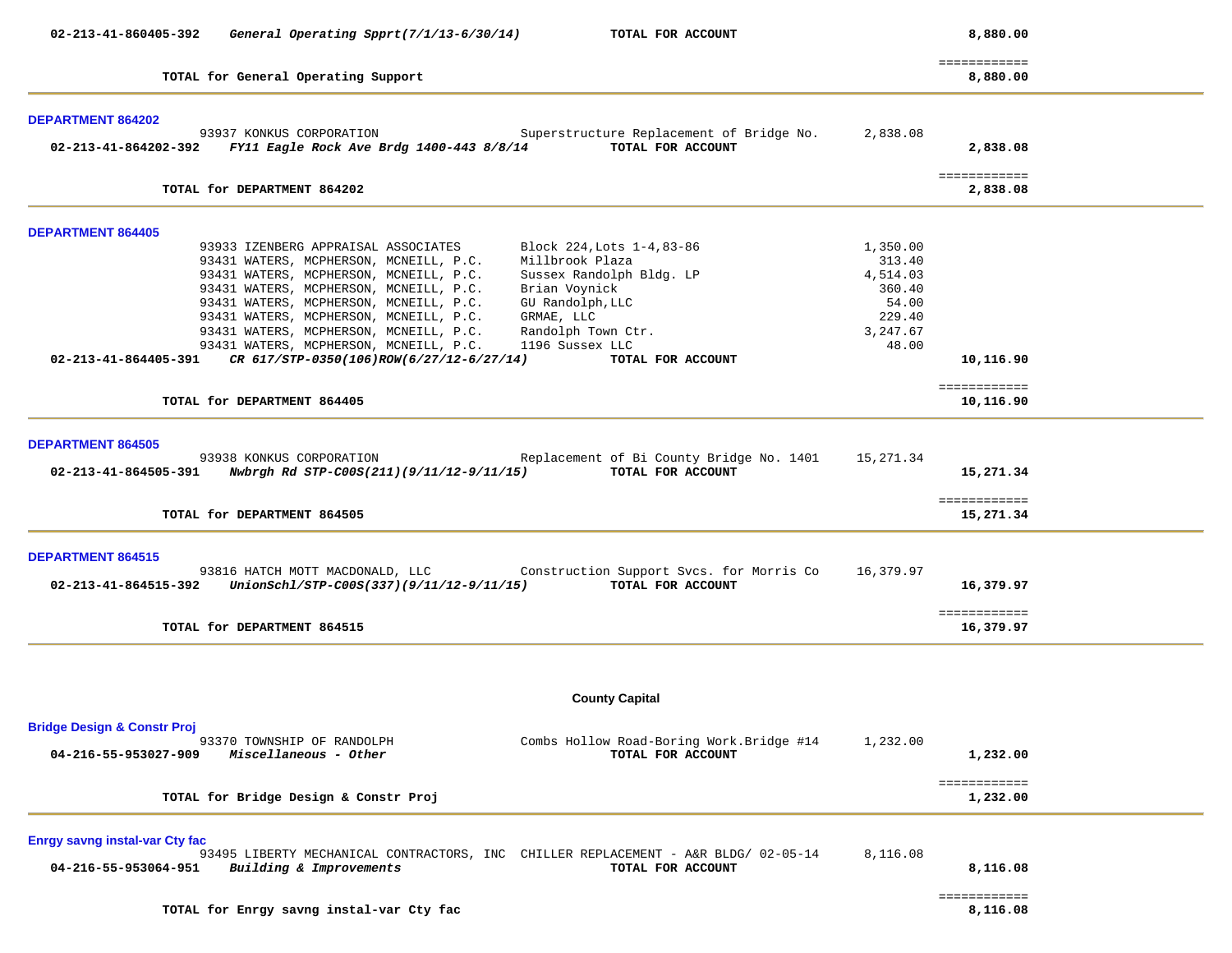| <b>Bridge Design/Const Var Cty Br</b>                                                   |                                                                                                               |                                                                                                                                                      |                               |                           |  |
|-----------------------------------------------------------------------------------------|---------------------------------------------------------------------------------------------------------------|------------------------------------------------------------------------------------------------------------------------------------------------------|-------------------------------|---------------------------|--|
| 04-216-55-953089-909                                                                    | 93394 CHERRY WEBER & ASSOC. PC<br>Miscellaneous - Other                                                       | Engineering Services for the Replacement<br>TOTAL FOR ACCOUNT                                                                                        | 1,684.60                      | 1,684.60                  |  |
|                                                                                         | TOTAL for Bridge Design/Const Var Cty Br                                                                      |                                                                                                                                                      |                               | ============<br>1,684.60  |  |
| <b>Rehab/conect Cty utility Greys</b><br>93367 T & M ASSOCIATES<br>04-216-55-953139-909 | Miscellaneous - Other                                                                                         | T&M project #MOCY-00051Invoice DAP244409<br>TOTAL FOR ACCOUNT                                                                                        | 664.30                        | 664.30                    |  |
|                                                                                         |                                                                                                               |                                                                                                                                                      |                               | ============              |  |
|                                                                                         | TOTAL for Rehab/conect Cty utility Greys                                                                      |                                                                                                                                                      |                               | 664.30                    |  |
| <b>Road Design/Construction</b><br>04-216-55-953165-909                                 | 93810 KELLER & KIRKPATRICK<br>93372 KEEGAN TECHNOLOGY &<br>93372 KEEGAN TECHNOLOGY &<br>Miscellaneous - Other | Realignment of Boonton Avenue/Montviile,<br>Replacement of Bridge #832 on Berkshire<br>Replacement of Bridge No. 1400-629 on Me<br>TOTAL FOR ACCOUNT | 6, 275.00<br>884.00<br>258.00 | 7,417.00                  |  |
|                                                                                         |                                                                                                               |                                                                                                                                                      |                               | ============              |  |
|                                                                                         | TOTAL for Road Design/Construction                                                                            |                                                                                                                                                      |                               | 7,417.00                  |  |
| <b>Rpl/Upgr Fire/Sprinkler Sys</b><br>93627 AESFIRE LLC                                 |                                                                                                               | ALARM CENTER MONITORING UPGRADE AT COMMU                                                                                                             | 55,925.00                     |                           |  |
| 04-216-55-953181-951                                                                    | Building & Improvements                                                                                       | TOTAL FOR ACCOUNT                                                                                                                                    |                               | 55,925.00                 |  |
|                                                                                         | TOTAL for Rpl/Upgr Fire/Sprinkler Sys                                                                         |                                                                                                                                                      |                               | ============<br>55,925.00 |  |
| <b>DEPARTMENT 953202</b>                                                                |                                                                                                               |                                                                                                                                                      |                               |                           |  |
| 04-216-55-953202-909                                                                    | 93443 OMLAND ENGINEERING<br>Road Resurfacing/Construction/Imprvments                                          | Schooley's Mountain Road Study. Professio<br>TOTAL FOR ACCOUNT                                                                                       | 1,495.00                      | 1,495.00                  |  |
| TOTAL for DEPARTMENT 953202                                                             |                                                                                                               |                                                                                                                                                      |                               | ============<br>1,495.00  |  |
| <b>DEPARTMENT 953217</b><br>93247 BAYWAY LUMBER<br>04-216-55-953217-951                 | Replace Lights/CeilingTiles-BldgsGrounds                                                                      | WO70899/ RE: FREEHOLDERS/ 12-10-13<br>TOTAL FOR ACCOUNT                                                                                              | 5,620.00                      | 5,620.00                  |  |
| TOTAL for DEPARTMENT 953217                                                             |                                                                                                               |                                                                                                                                                      |                               | ============<br>5,620.00  |  |
| <b>DEPARTMENT 953225</b><br>04-216-55-953225-909                                        | 93458 T.Y. LIN INTERNATIONAL<br>Bridge Design, Renov, Construc - Var Loc                                      | Jaqui Mill Pond Dam-Dam Hazard Classific<br>TOTAL FOR ACCOUNT                                                                                        | 16,941.04                     | 16,941.04                 |  |
| TOTAL for DEPARTMENT 953225                                                             |                                                                                                               |                                                                                                                                                      |                               | ============<br>16,941.04 |  |
| <b>DEPARTMENT 953264</b>                                                                | 93641 KELLER & KIRKPATRICK                                                                                    | Central Park-Phase IIProf. Svcs. from 12 1,795.00                                                                                                    |                               |                           |  |

 **04-216-55-953264-909** *Design/Constr CentralAveFields-CentralPk* **TOTAL FOR ACCOUNT 1,795.00**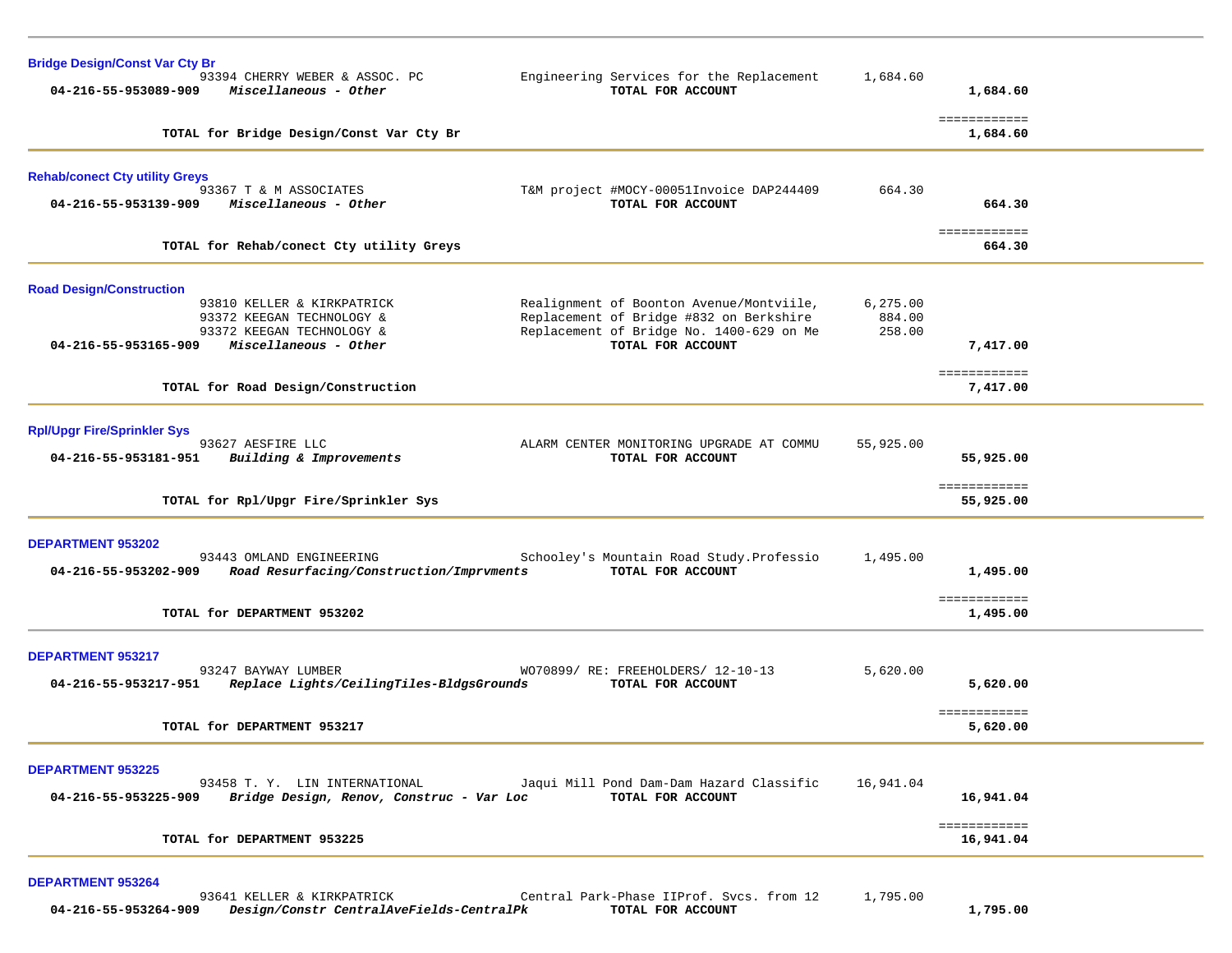|                                                                                                                                                                                                                                                                                                                                                                                                                                                                                                                                                                                                                                                                                                                                                                                                                                                                                                 |                                                                                                                                           | ============                     |  |
|-------------------------------------------------------------------------------------------------------------------------------------------------------------------------------------------------------------------------------------------------------------------------------------------------------------------------------------------------------------------------------------------------------------------------------------------------------------------------------------------------------------------------------------------------------------------------------------------------------------------------------------------------------------------------------------------------------------------------------------------------------------------------------------------------------------------------------------------------------------------------------------------------|-------------------------------------------------------------------------------------------------------------------------------------------|----------------------------------|--|
| TOTAL for DEPARTMENT 953264                                                                                                                                                                                                                                                                                                                                                                                                                                                                                                                                                                                                                                                                                                                                                                                                                                                                     |                                                                                                                                           | 1,795.00                         |  |
| <b>DEPARTMENT 953266</b><br>93461 COMPANION PROPERTY & CASUALTY<br>RE: COURTHOUSE - CEILING REPLACEMENT & A<br>04-216-55-953266-951<br>Courthouse AsbestosAbatemnt-Public Works<br>TOTAL FOR ACCOUNT                                                                                                                                                                                                                                                                                                                                                                                                                                                                                                                                                                                                                                                                                            | 20,582.54                                                                                                                                 | 20,582.54                        |  |
| TOTAL for DEPARTMENT 953266                                                                                                                                                                                                                                                                                                                                                                                                                                                                                                                                                                                                                                                                                                                                                                                                                                                                     |                                                                                                                                           | ============<br>20,582.54        |  |
| <b>DEPARTMENT 953269</b>                                                                                                                                                                                                                                                                                                                                                                                                                                                                                                                                                                                                                                                                                                                                                                                                                                                                        |                                                                                                                                           |                                  |  |
| Morris County Bridge No. 1401-107, Fland<br>93811 KELLER & KIRKPATRICK<br>102 Ridgedale Ave.<br>93932 HARRY L. SCHWARZ & CO.<br>93932 HARRY L. SCHWARZ & CO.<br>106 Ridgedale Ave.<br>Coryan Corporation<br>93932 HARRY L. SCHWARZ & CO.<br>93812 CHRISTOPHER P STATILE PA<br>Construction Inspections Services for Re<br>93433 WATERS, MCPHERSON, MCNEILL, P.C.<br>Mount Olive<br>93434 WATERS, MCPHERSON, MCNEILL, P.C.<br>Coakley<br>93434 WATERS, MCPHERSON, MCNEILL, P.C.<br>Stark<br>93434 WATERS, MCPHERSON, MCNEILL, P.C.<br>Roxbury<br>93432 WATERS, MCPHERSON, MCNEILL, P.C.<br>Coryan Corp.<br>93432 WATERS, MCPHERSON, MCNEILL, P.C.<br>NJ Motor Vehicle<br>93432 WATERS, MCPHERSON, MCNEILL, P.C.<br>John Drake<br>93369 CHERRY WEBER & ASSOC. PC<br>Clerk of the Works Agreement for the Con<br>04-216-55-953269-909<br>Bridge Design/Constr - var locations<br>TOTAL FOR ACCOUNT | 3,327.79<br>2,250.00<br>2,295.00<br>2,385.00<br>51,597.50<br>92.84<br>227.77<br>574.70<br>205.00<br>56.00<br>565.75<br>24.00<br>10,176.00 | 73,777.35                        |  |
| TOTAL for DEPARTMENT 953269                                                                                                                                                                                                                                                                                                                                                                                                                                                                                                                                                                                                                                                                                                                                                                                                                                                                     |                                                                                                                                           | ============<br>73,777.35        |  |
| <b>DEPARTMENT 953270</b><br>93435 WATERS, MCPHERSON, MCNEILL, P.C.<br>Kahl Entrprises<br>93435 WATERS, MCPHERSON, MCNEILL, P.C.<br>Montville Petroleum<br>93435 WATERS, MCPHERSON, MCNEILL, P.C.<br>Freedom Group<br>Road Design/Construc - var locations<br>04-216-55-953270-909<br>TOTAL FOR ACCOUNT<br>TOTAL for DEPARTMENT 953270                                                                                                                                                                                                                                                                                                                                                                                                                                                                                                                                                           | 224.97<br>431.07<br>212.87                                                                                                                | 868.91<br>============<br>868.91 |  |
|                                                                                                                                                                                                                                                                                                                                                                                                                                                                                                                                                                                                                                                                                                                                                                                                                                                                                                 |                                                                                                                                           |                                  |  |
| <b>DEPARTMENT 953282</b><br>93248 BAYWAY LUMBER<br>WO70858/ RE: B & G/ 11-19-13<br>Door Replacmnt Var Facil-Bldgs & Grounds<br>TOTAL FOR ACCOUNT<br>04-216-55-953282-951                                                                                                                                                                                                                                                                                                                                                                                                                                                                                                                                                                                                                                                                                                                        | 1,812.27                                                                                                                                  | 1,812.27                         |  |
| TOTAL for DEPARTMENT 953282                                                                                                                                                                                                                                                                                                                                                                                                                                                                                                                                                                                                                                                                                                                                                                                                                                                                     |                                                                                                                                           | ============<br>1,812.27         |  |
| <b>DEPARTMENT 953292</b><br>93223 PANCIELLO CONSTRUCTION LLC<br>RE: SHERIFF'S - MANHOLE/ REMOVE & RESU<br>Restore Masonry & Sidewlk/Curb-BldgGrnds<br>04-216-55-953292-951<br>TOTAL FOR ACCOUNT                                                                                                                                                                                                                                                                                                                                                                                                                                                                                                                                                                                                                                                                                                 | 4,720.00                                                                                                                                  | 4,720.00                         |  |
| TOTAL for DEPARTMENT 953292                                                                                                                                                                                                                                                                                                                                                                                                                                                                                                                                                                                                                                                                                                                                                                                                                                                                     |                                                                                                                                           | ============<br>4,720.00         |  |
| <b>DEPARTMENT 953294</b><br>92937 CONSOLIDATED STEEL<br>RE: EMERGENCY FENCE REPAIR - 290 ROSS DR<br>92937 CONSOLIDATED STEEL<br>RE: EMERGENCY FENCE REPAIR - CTY GRG/ 1<br>04-216-55-953294-951<br>Replace Lighting/Ceilings/etc-Bldg&Grnds<br>TOTAL FOR ACCOUNT                                                                                                                                                                                                                                                                                                                                                                                                                                                                                                                                                                                                                                | 1,280.00<br>2,284.00                                                                                                                      | 3,564.00                         |  |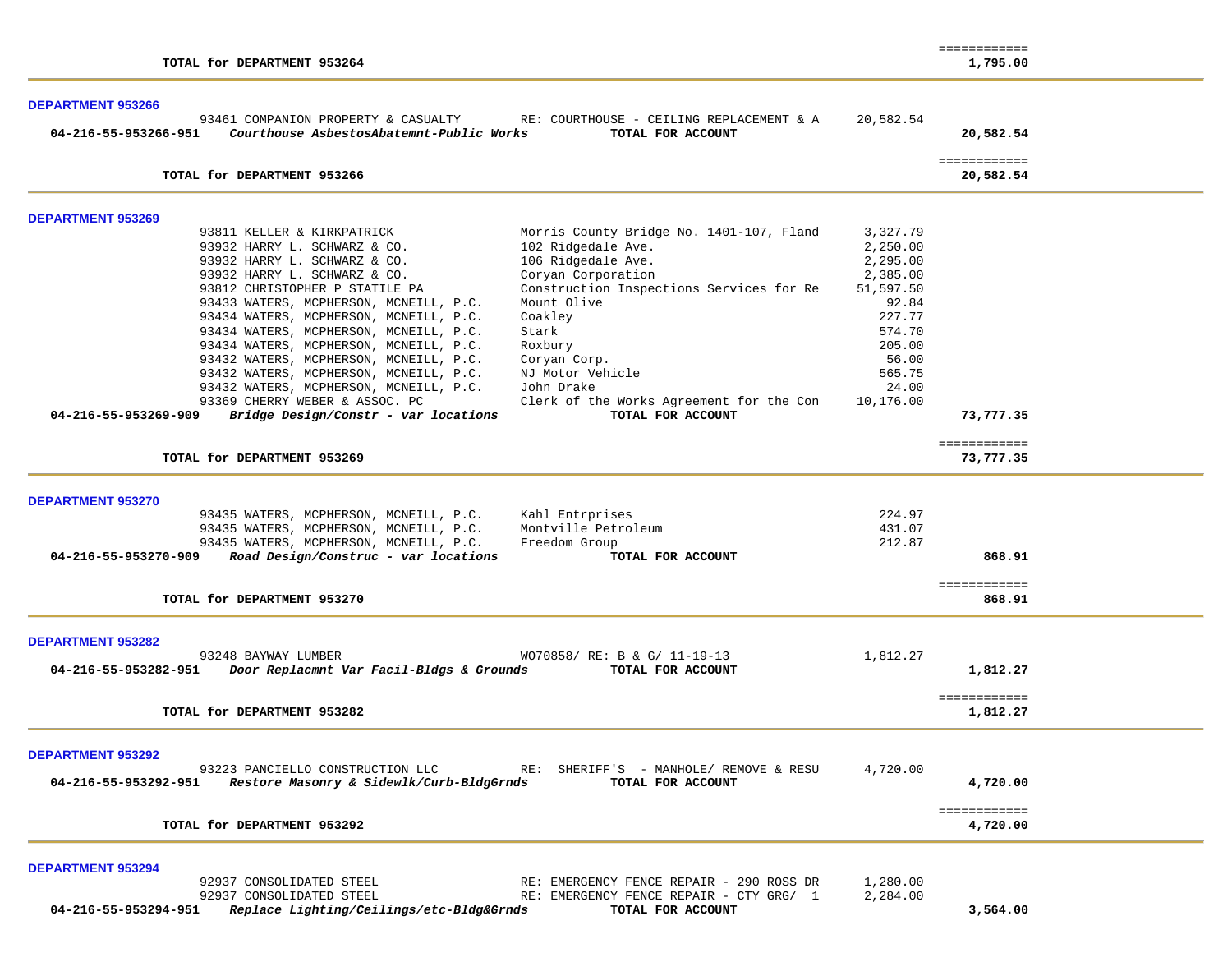|                                                                                                                                                               | ============               |
|---------------------------------------------------------------------------------------------------------------------------------------------------------------|----------------------------|
| TOTAL for DEPARTMENT 953294                                                                                                                                   | 3,564.00                   |
| DEPARTMENT 953314                                                                                                                                             |                            |
| 93956 INFRARED SERVICES INC<br>WO71456/ RE: OTA-GROUND PENETRATING RADA                                                                                       | 995.00                     |
| 93206 BROWN DISTRIBUTING CORP<br>RE: FLOORING SUPPLIES/ 12-11-13                                                                                              | 750.00                     |
| 04-216-55-953314-951<br>Repair/Rplcment/Upgrd VarEquip-BldgGrnds<br>TOTAL FOR ACCOUNT                                                                         | 1,745.00                   |
|                                                                                                                                                               | ============               |
| TOTAL for DEPARTMENT 953314                                                                                                                                   | 1,745.00                   |
| <b>DEPARTMENT 955268</b>                                                                                                                                      |                            |
| 92012 THE RBA GROUP INC.<br>Engineering Services for Renovation of T                                                                                          | 3,954.07                   |
| TOTAL FOR ACCOUNT                                                                                                                                             | 3,954.07                   |
| TOTAL for DEPARTMENT 955268                                                                                                                                   | ============<br>3,954.07   |
|                                                                                                                                                               |                            |
| <b>DEPARTMENT 962267</b>                                                                                                                                      |                            |
| 89656 HEWLETT-PACKARD COMPANY<br>HP Elitebook 8750P                                                                                                           | 3,209.36                   |
| HP ElitePad 900<br>89656 HEWLETT-PACKARD COMPANY                                                                                                              | 2,960.00                   |
| 89656 HEWLETT-PACKARD COMPANY<br>HP LJ Pro 400 M401N                                                                                                          | 1,432.50                   |
| 89656 HEWLETT-PACKARD COMPANY<br>HP ElitePad jacket US                                                                                                        | 500.00                     |
| 04-216-55-962267-955<br>Computer Equip Purchase - IT<br>TOTAL FOR ACCOUNT                                                                                     | 8,101.86                   |
| TOTAL for DEPARTMENT 962267                                                                                                                                   | ============<br>8,101.86   |
| <b>DEPARTMENT 964324</b>                                                                                                                                      |                            |
| 88836 NATIONAL OFFICE FURNITURE<br>1458423 WW6038HBH2L - WAVEWORKS,60WX38H                                                                                    | 370.40                     |
| 88833 BFI<br>26-3020-3N - FILE FS LAT STD PULL 3 11 3                                                                                                         | 1,168.56                   |
| 88833 BFI<br>26-4220-3N - FILE FS LAT STD PULL 3 11 3                                                                                                         | 1,461.24                   |
| 88833 BFI<br>TPL-06020 @MERIDIAN FILE TOP LAM TOP W/T                                                                                                         | 205.74                     |
| 88833 BFI<br>TPL-08420 @MERIDIAN FILE TOP LAM TOP W/T                                                                                                         | 266.22                     |
| High Density Storage Sys-Finance/Purch<br>04-216-55-964324-956<br>TOTAL FOR ACCOUNT                                                                           | 3,472.16                   |
|                                                                                                                                                               | ============               |
| TOTAL for DEPARTMENT 964324                                                                                                                                   | 3,472.16                   |
| <b>DEPARTMENT 964333</b>                                                                                                                                      |                            |
| 87199 BFI<br>Office Renovation Project-Quote #0000224                                                                                                         | 3,201.66                   |
| 04-216-55-964333-953 Replace Office Furniture - Prosecutor<br>TOTAL FOR ACCOUNT                                                                               | 3,201.66                   |
| TOTAL for DEPARTMENT 964333                                                                                                                                   | ============<br>3,201.66   |
|                                                                                                                                                               |                            |
| DEPARTMENT 969261                                                                                                                                             |                            |
| 93653 COUNTY COLLEGE OF MORRIS<br>Grafas Painting Contractors, Inc.<br>04-216-55-969261-951<br>Renov & Improvmnt to Academic Blgs at CCM<br>TOTAL FOR ACCOUNT | 607,438.98<br>607,438.98   |
|                                                                                                                                                               |                            |
| TOTAL for DEPARTMENT 969261                                                                                                                                   | ============<br>607,438.98 |

**DEPARTMENT 969295**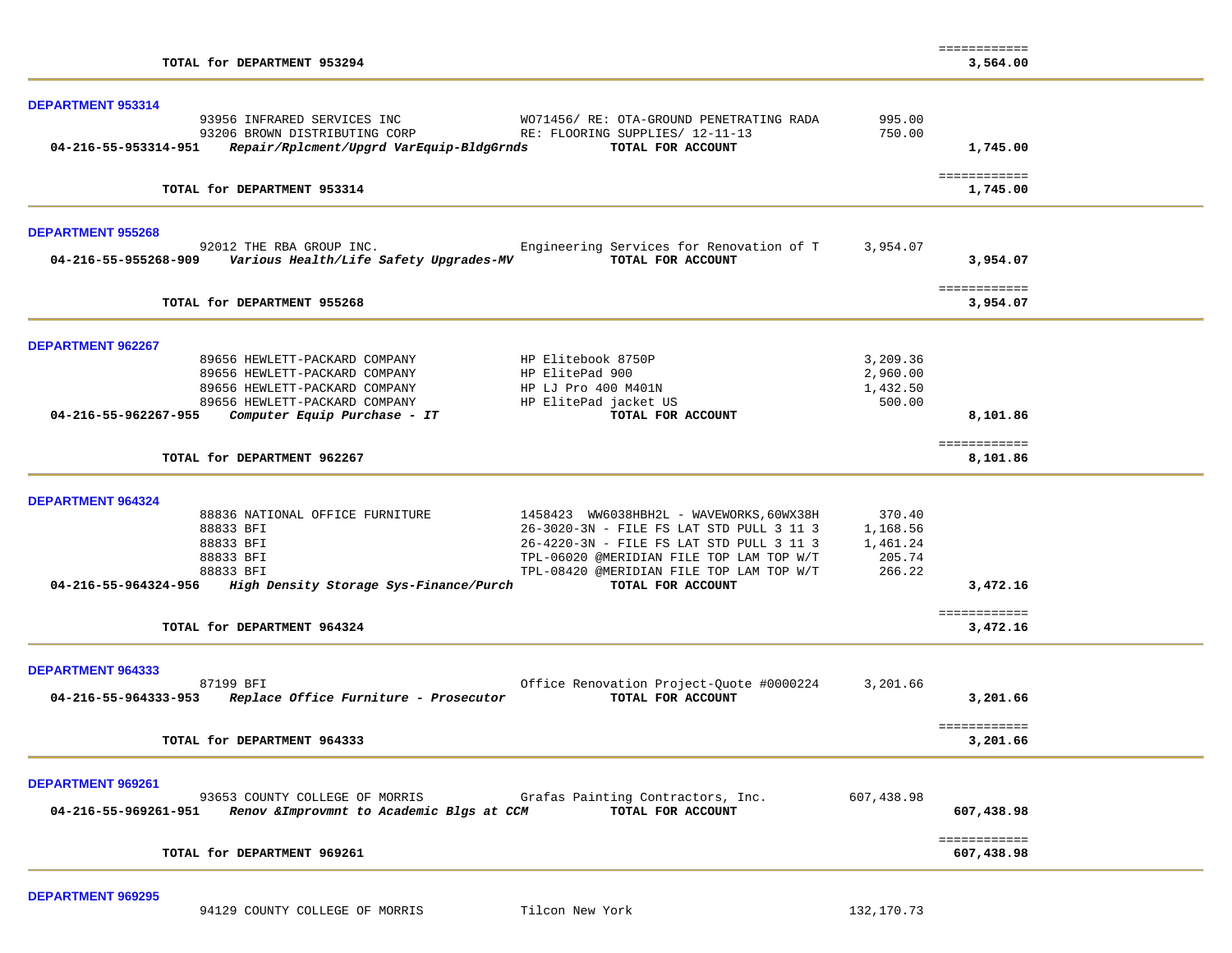TOTAL for DEPARTMENT 969295

 ============ 132,170.73

#### **Dedicated Trust**

| <b>Weights &amp; Measures</b>                                          |                                                           |           |                            |  |
|------------------------------------------------------------------------|-----------------------------------------------------------|-----------|----------------------------|--|
| 92323 CYBERTECH SYSTEMS INC                                            | ANNUAL CONTRACT NOV.1, 2013 - OCT. 31, 2                  | 15,000.00 |                            |  |
| 93975 COUNTY OF MORRIS                                                 | REIMBURSE EMERGENCY MANAGEMENT                            | 23,460.00 |                            |  |
| 93976 COUNTY OF MORRIS                                                 | S/W 2014                                                  | 52,478.56 |                            |  |
| 93976 COUNTY OF MORRIS                                                 | $O/E$ 2014                                                | 3,974.73  |                            |  |
| 93976 COUNTY OF MORRIS                                                 | S/W 2013                                                  | 34,024.26 |                            |  |
| 93976 COUNTY OF MORRIS<br>13-290-56-575801-888<br>Weights & Measures   | O/E 2013<br>TOTAL FOR ACCOUNT                             | 6,589.52  | 135,527.07                 |  |
|                                                                        |                                                           |           |                            |  |
| TOTAL for Weights & Measures                                           |                                                           |           | ============<br>135,527.07 |  |
| <b>Tax Board</b>                                                       |                                                           |           |                            |  |
| 92061 OFFICE TEAM                                                      | professional services w/e 1/10/14                         | 506.52    |                            |  |
| 13-290-56-577101-888<br>Tax Board                                      | TOTAL FOR ACCOUNT                                         |           | 506.52                     |  |
|                                                                        |                                                           |           | ============               |  |
| TOTAL for Tax Board                                                    |                                                           |           | 506.52                     |  |
|                                                                        |                                                           |           |                            |  |
| <b>DEPARTMENT 578001</b>                                               |                                                           |           |                            |  |
| 94041 COUNTY OF MORRIS<br>13-290-56-578001-888<br>Accumulated Absences | RMB CURRENT FOR COMPENSATED ABSENCES<br>TOTAL FOR ACCOUNT | 34,198.93 | 34,198.93                  |  |
|                                                                        |                                                           |           |                            |  |
| TOTAL for DEPARTMENT 578001                                            |                                                           |           | ============<br>34,198.93  |  |
|                                                                        |                                                           |           |                            |  |
| <b>County Clerk \$1.00 Fund</b>                                        |                                                           |           |                            |  |
| 93346 COUNTY BUSINESS SYSTEMS INC                                      | professional services for the move of th                  | 3,750.00  |                            |  |
| 93344 COUNTY BUSINESS SYSTEMS INC                                      | item nv-er30k new vision e- record syste                  | 44,024.00 |                            |  |
| County Clerk \$1.00 Fund<br>13-290-56-578401-888                       | TOTAL FOR ACCOUNT                                         |           | 47,774.00                  |  |
|                                                                        |                                                           |           | ============               |  |
| TOTAL for County Clerk \$1.00 Fund                                     |                                                           |           | 47,774.00                  |  |
| <b>Environ Quality &amp; Enforcement</b>                               |                                                           |           |                            |  |
| 93695 LUM, DRASCO & POSITAN LLC                                        | Legal Services for the period ending 1/3                  | 916.57    |                            |  |
| 13-290-56-578901-888<br>Environ Quality & Enforcement                  | TOTAL FOR ACCOUNT                                         |           | 916.57                     |  |
| TOTAL for Environ Quality & Enforcement                                |                                                           |           | ============<br>916.57     |  |
|                                                                        |                                                           |           |                            |  |
| <b>Farmland Application Fees</b>                                       |                                                           |           |                            |  |
| 93694 ANGEN FARMS, LLC                                                 | Refund of Easement Purchase Application                   | 1,000.00  |                            |  |
| 93693 ROBERT SMITH                                                     | Refund of Easement Purchase Application                   | 1,000.00  |                            |  |
| 13-290-56-580301-888<br>Farmland Application Fees                      | TOTAL FOR ACCOUNT                                         |           | 2,000.00                   |  |
|                                                                        |                                                           |           | ============               |  |
| TOTAL for Farmland Application Fees                                    |                                                           |           | 2,000.00                   |  |